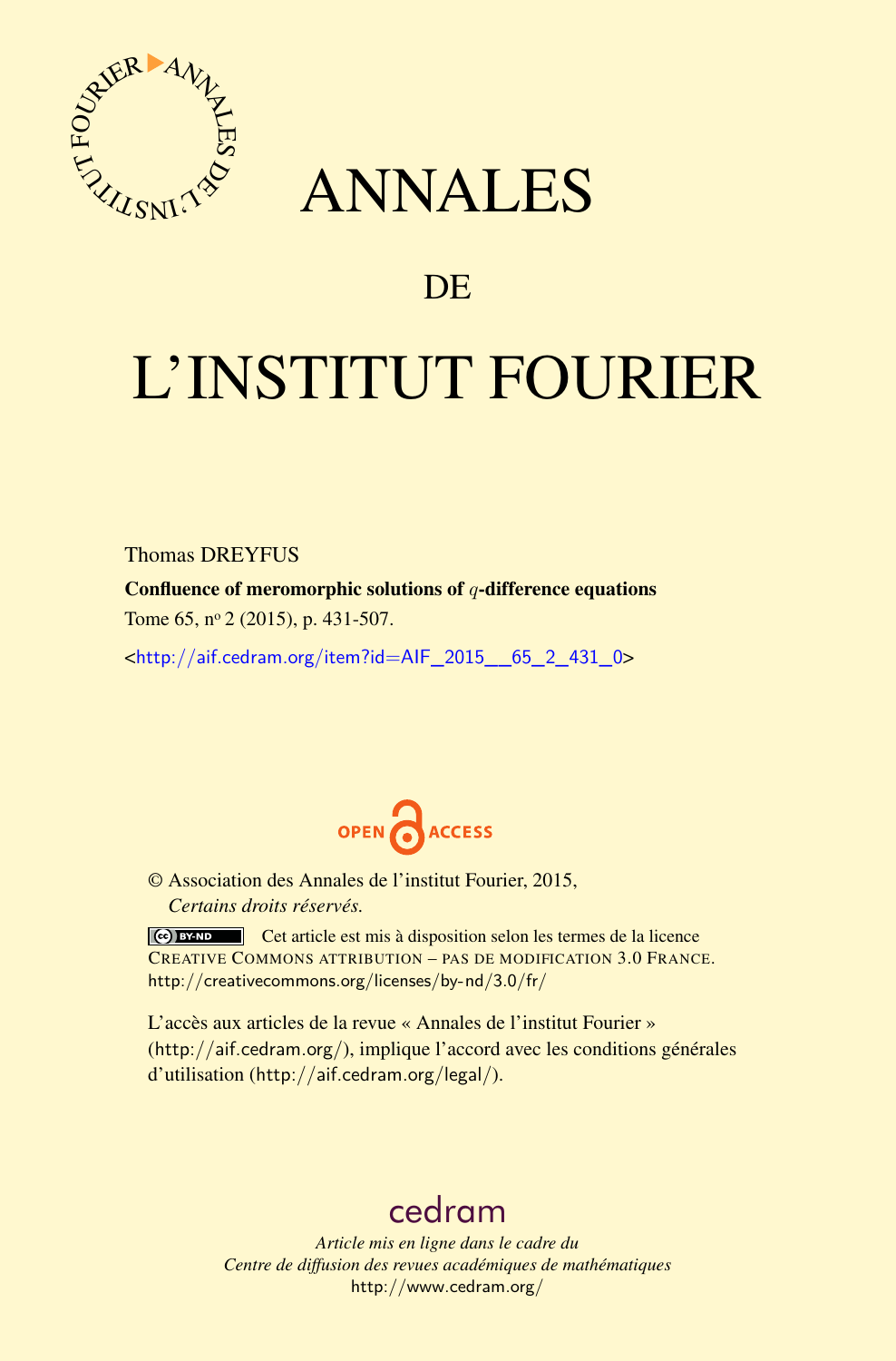#### CONFLUENCE OF MEROMORPHIC SOLUTIONS OF *q*-DIFFERENCE EQUATIONS

#### **by Thomas DREYFUS (\*)**

Abstract. — In this paper, we consider a *q*-analogue of the Borel-Laplace summation where  $q > 1$  is a real parameter. In particular, we show that the Borel-Laplace summation of a divergent power series solution of a linear differential equation can be uniformly approximated on a convenient sector, by a meromorphic solution of a corresponding family of linear *q*-difference equations. We perform the computations for the basic hypergeometric series. Following Sauloy, we prove how a basis of solutions of a linear differential equation can be uniformly approximated on a convenient domain by a basis of solutions of a corresponding family of linear *q*difference equations. This leads us to the approximations of Stokes matrices and monodromy matrices of the linear differential equation by matrices with entries that are invariants by the multiplication by *q*.

Résumé. — Dans cet article, nous considérons un *q*-analogue du processus de sommation de Borel-Laplace, avec *q >* 1 paramètre réel. En particulier, nous prouvons que la sommation de Borel-Laplace d'une série formelle solution d'une équation différentielle linéaire peut être approchée, dans un secteur convenable, par une solution méromorphe d'une certaine famille d'équations aux *q*-différences linéaire. Nous faisons les calculs pour les séries hypergéométriques. En s'inspirant de Sauloy, nous prouvons comment une base de solutions d'une equation différentielle linéaire peut être approchée, sur un secteur convenable, par une base de solutions d'une famille correspondante d'équations aux *q*-différences. Cela nous mène à l'approximation des matrices de Stokes et de monodromies de l'équation différentielle, par des matrices dont les entrées sont invariantes par multiplication par *q*.

Keywords: Stokes phenomenon, Borel-Laplace transformations, *q*-difference equations, Confluence, Basic hypergeometric series, Confluent hypergeometric series.

Math. classification: 39A13,34M40.

<sup>(\*)</sup> Work partially supported by ANR, contract ANR-06-JCJC-0028 and ECOS Nord France-Colombia No C12M01.

This paper was prepared during my thesis, supported by the region Ile de France. I want to thank my advisor, Lucia Di Vizio, for the interesting discussions we had during the redaction of the paper. I also want to thank Jean-Pierre Ramis, Jacques Sauloy and Changgui Zhang for accepting to answer to my numerous questions about their work. Lastly, I heartily thank the anonymous referee who spent a great lot of time and effort to help me make the present paper more readable.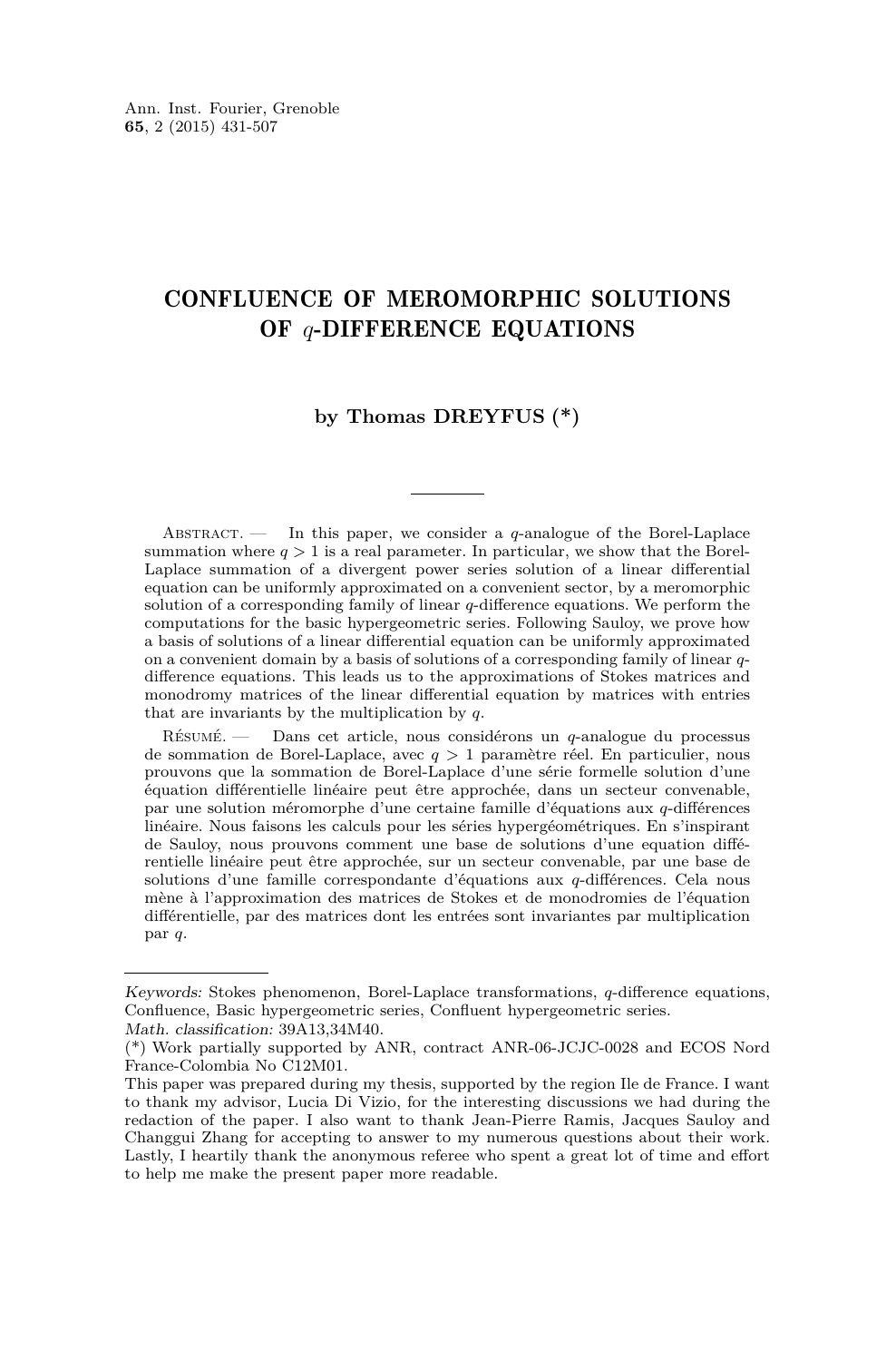#### **Introduction**

When *q* tends to 1, the *q*-difference operator  $d_q := f \mapsto \frac{f(qz) - f(z)}{(q-1)z}$  "tends" to the usual derivation. Hence every differential equation may be discretized by a *q*-difference equation. Given a linear differential equation  $\Delta$  and a family of linear *q*-difference equations  $\Delta_q$  that discretize  $\Delta$ , we wonder if there exists a basis of solutions of  $\Delta_q$ , that converges as *q* goes to 1 to a given basis of solutions of  $\Delta$ . This question has been studied in the Fuchsian case (see [\[39\]](#page-76-0)) and the main goal of this paper is to consider the general situation. The problem is that for non-Fuchsian linear differential equations, the fundamental solution, i.e., the invertible solution matrix, given by the Hukuhara-Turrittin theorem involves divergent formal power series. However, we may apply to them a Borel-Laplace summation process in order to obtain a fundamental solution that is analytic on a convenient sector. To extend the work of Sauloy to the non-Fuchsian case, we have to approximate the Borel-Laplace summation of a given formal power series solution of a linear differential equation, by a *q*-analogue of the Borel-Laplace summation applied to a formal power series solution of a corresponding family of linear *q*-difference equations. Our main result, Theorem [4.5,](#page-26-0) gives a confluence<sup>(\*)</sup> result of this nature. Then, we use our main result to prove that under convenient assumptions, a basis of meromorphic solutions of a linear differential equation, not necessarily Fuchsian, can be uniformly approximated on a convenient domain by a basis of solutions of a corresponding family of linear *q*-difference equations. This leads us to the approximations of Stokes matrices and monodromy matrices of the linear differential equation by matrices with entries that are invariants by the multiplication by *q*. We also perform the computations for the basic hypergeometric series.

Let  $q > 1$  be a real parameter, and let us define the dilatation operator  $\sigma_q$ 

$$
\sigma_q(f(z)) := f(qz).
$$

See Remark [4.6](#page-26-0) for the reason why we consider  $q$  real, and not  $q$  complex number such that  $|q| > 1$ , like others papers present in the literature. We define  $\delta_q := \frac{\sigma_q - \text{Id}}{q-1}$ , which converges formally to  $\delta := z \frac{d}{dz}$  when  $q \to 1$ . Let us consider

<sup>(∗)</sup>Throughout the paper, we will use the word "confluence" to describe the *q*-degeneracy when  $q \to 1$ .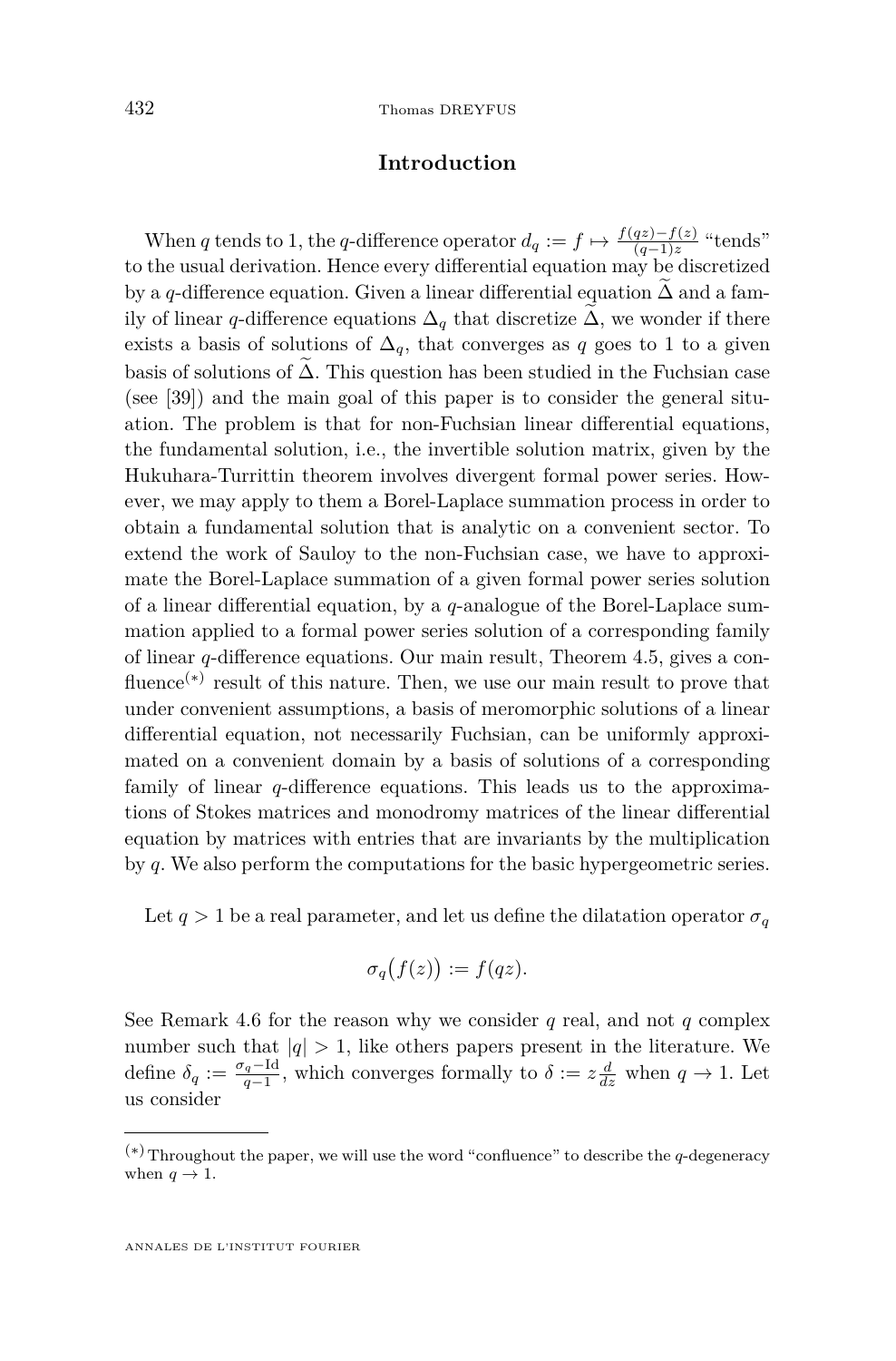$$
\begin{cases}\n\delta_q Y(z,q) &= B(z)Y(z,q) \\
\delta \widetilde{Y}(z) &= B(z) \widetilde{Y}(z),\n\end{cases}
$$

where  $B(z) \in M_m(\mathbb{C}(z))$ , that is a *m* by *m* square matrix with coefficients in  $\mathbb{C}(z)$ . We are going to recall the main result of [\[39\]](#page-76-0) in the particular case where the above matrix  $B(z)$  does not depend upon *q* and  $q > 1$  is real. Notice that a part of what follows now is purely local at  $z = 0$ , which means that we could consider systems that have coefficients in the field of germs of meromorphic functions in the neighborhood of  $z = 0$ , but for the simplicity of exposition, we have assumed that the coefficients are rational. In [\[39\]](#page-76-0), Sauloy assumes that the systems are Fuchsian at 0 and the linear differential system has exponents at 0 which are non resonant (see [\[39\]](#page-76-0), §1, for a precise definition). The Frobenius algorithm provides a local fundamental solution at  $z = 0$ ,  $\widetilde{\Phi}_0(z)$ , of the linear differential system  $\delta \widetilde{Y}(z) = B(z) \widetilde{Y}(z)$ . This solution can be analytically continued into an analytic solution on  $\mathbb{C}^*$ , minus a finite number of lines and half lines of the form  $\mathbb{R}_{>0} \alpha := \left\{ x\alpha \middle| x \in ]0,\infty[ \right\}$ and  $\mathbb{R}_{\geqslant 1}\beta := \left\{x\beta \Big| x \in [1,\infty[\right\},\right.$  with  $\alpha,\beta \in \mathbb{C}^*$ . Notice that in Sauloy's paper, the lines and half lines are in fact respectively *q*-spirals and *q*-halfspirals since the author considers the case where  $q$  is a complex number such that  $|q| > 1$ .

In [\[39\]](#page-76-0), §1, the author uses a *q*-analogue of the Frobenius algorithm to construct a local fundamental matrix solution at  $z = 0$ ,  $\Phi_0(z,q)$ , of the family of linear *q*-difference systems  $\delta_q Y(z,q) = B(z)Y(z,q)$ , which is for a fixed  $q$ , meromorphic on  $\mathbb{C}^*$  and has its poles contained in a finite number of *q*-spirals of the form  $q^{\mathbb{Z}}\alpha := \{q^n\alpha, n \in \mathbb{Z}\}\$ and  $q^{\mathbb{N}^*}\beta := \{q^n\beta, n \in \mathbb{N}^*\},\$ with  $\alpha, \beta \in \mathbb{C}^*$ . Sauloy proves that  $\Phi_0(z,q)$  converges uniformly to  $\widetilde{\Phi}_0(z)$ when  $q \to 1$ , in every compact subset of its domain of definition.

Let us assume that the systems are Fuchsian at  $\infty$  and the linear differential system has exponents at  $\infty$  which are non resonant. Let us consider  $\Phi_{\infty}(z, q)$  and  $\widetilde{\Phi}_{\infty}(z)$ , the corresponding fundamental solutions at infinity of the linear  $\delta$  and  $\delta_q$ -systems. Sauloy shows that the Birkhoff connection matrix  $P(z, q) := (\Phi_{\infty}(z, q))^{-1} \Phi_0(z, q)$ , which is invariant under the action of  $\sigma_q$ , converges to  $\widetilde{P}(z) := (\widetilde{\Phi}_{\infty}(z))^{-1} \widetilde{\Phi}_0(z)$  when  $q \to 1$ . The matrix  $\tilde{P}(z)$  is locally constant and the monodromy matrices at the intermediates singularities (those different from 0 and  $\infty$ ) of the linear differential system can be expressed with the values of  $\tilde{P}(z)$ .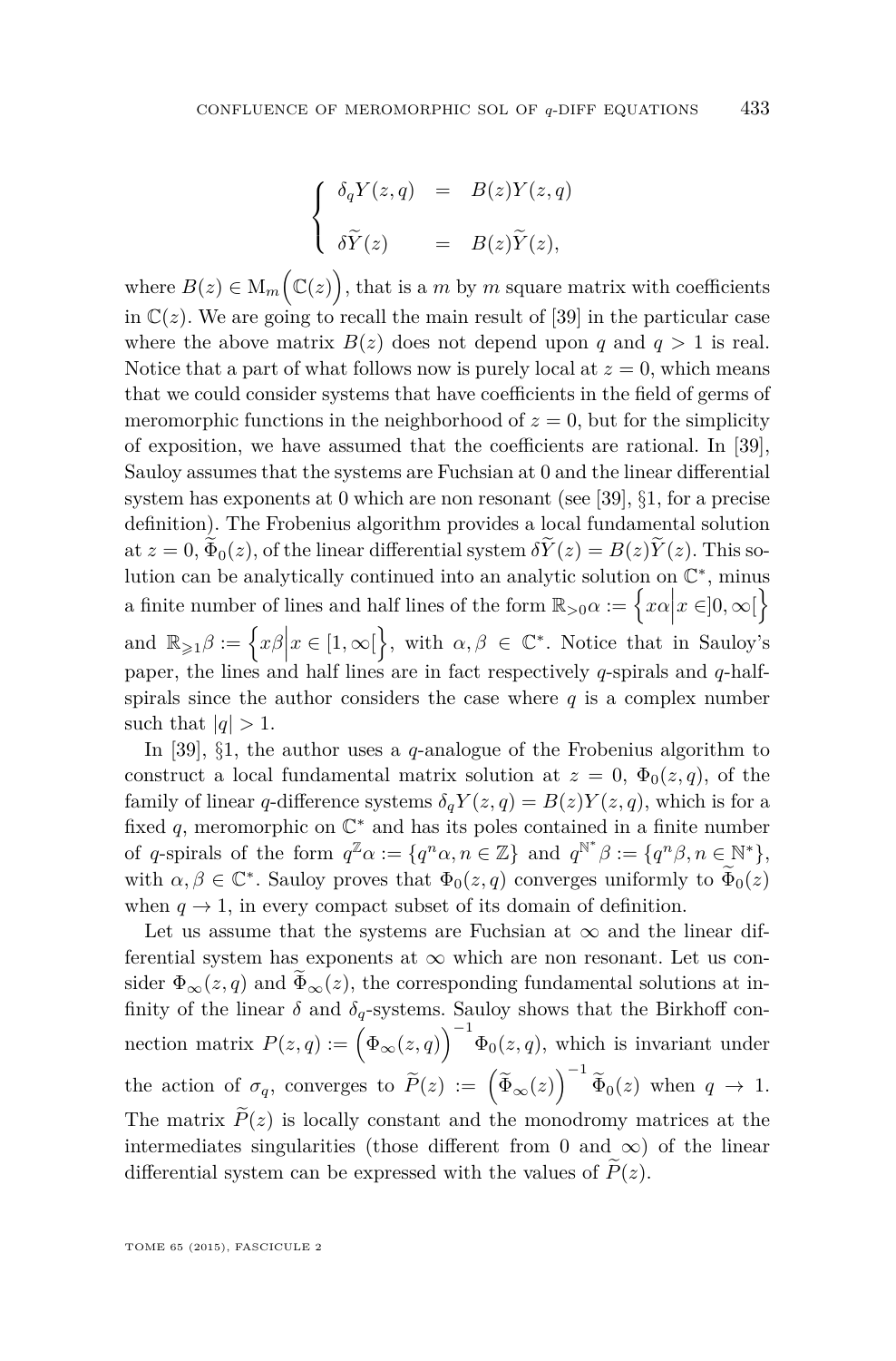The goal of this paper is to prove similar results in the non-Fuchsian case. The question implies difficulties of very different nature than in the Fuchsian case, since divergent formal power series may appear as solutions. The prototypical example is the Euler equation and one possible *q*-deformation:

$$
\begin{cases}\nz\delta_q y(z,q) + y(z,q) = z \\
z\delta \widetilde{y}(z) + \widetilde{y}(z) = z,\n\end{cases}
$$

which admits respectively the formal divergent solutions:

$$
\sum_{n=0}^{\infty} (-1)^n [n]_q^! z^{n+1}, \text{ and } \sum_{n=0}^{\infty} (-1)^n n! z^{n+1},
$$

where  $[n]_q^! := \prod_{l=0}^n [l]_q$ ,  $[l]_q := (1 + ... + q^{l-1})$  if  $l \in \mathbb{N}^*$ , and  $[0]_q := 1$ . In this example, the first formal power series converges coefficientwise to the second when  $q \to 1$ . However, there exist also analytic solutions of the linear differential equation. For example, if  $d \neq \pi[2\pi]$  the following functions are solutions:

$$
\int_0^{\infty e^{id}} \frac{e^{-\zeta/z}}{1+\zeta} d\zeta.
$$

More generally, given a formal power series solution of a linear differential equation in coefficients that are germs of meromorphic functions, it is well known (see  $\S1$ ) that we may apply to it several Borel and Laplace transformations to obtain a germ of analytic solution on a sector of the form

$$
\overline{S}(a,b) := \left\{ z \in \widetilde{\mathbb{C}} \, \middle| \, \arg(z) \in ]a,b[\right\},\
$$

where  $\tilde{\mathbb{C}}$  denotes the Riemann surface of the logarithm.

The situation is similar in the *q*-difference case. Consider a linear *q*difference system with coefficients that are germs of meromorphic functions, and assume that the slopes belongs to  $\mathbb Z$  (see [\[31\]](#page-76-0) for the definition). Like in the differential case, formal power series appear as solutions. The authors of [\[31\]](#page-76-0) show how to transform a formal fundamental solution into fundamental solutions which entries are meromorphic on a punctured neighborhood of 0 in  $\mathbb{C}^*$ . Then, it is shown how the meromorphic fundamental solutions are linked with the local meromorphic classification of *q*-difference equations. It is natural to study the behavior, as *q* goes to 1 of their meromorphic fundamental solutions. Unfortunately, there are two difficulties for this approach:

• In [\[31\]](#page-76-0) it is used the Birkhoff-Guenter normal form which has no known analogous in the differential case. Study the behavior of the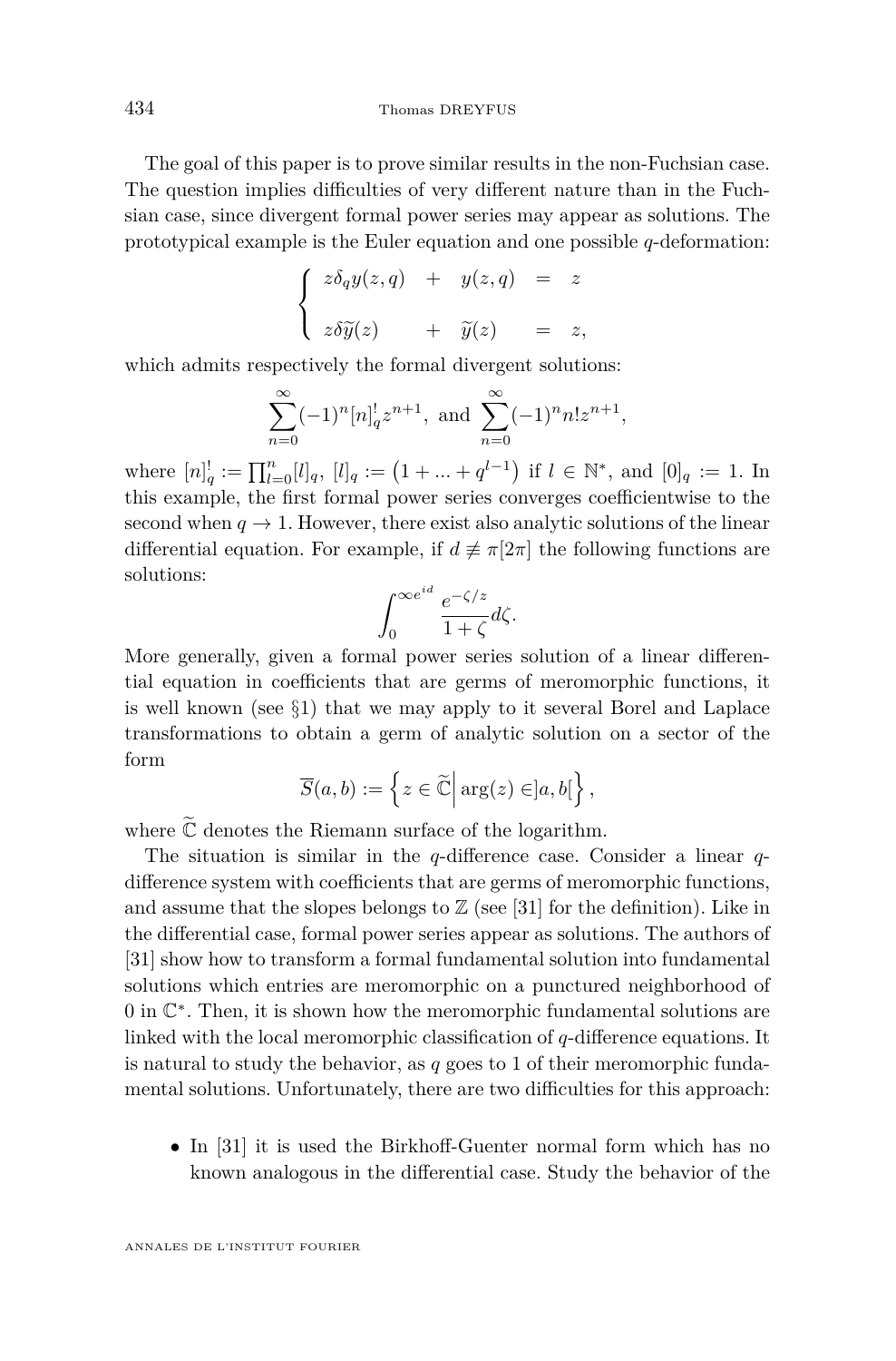normal form as *q* goes to 1 seems to be very complicated.

• Although there are several *q*-analogues of the Borel and Laplace transformations, see [\[13,](#page-75-0) [25,](#page-76-0) [32,](#page-76-0) [34,](#page-76-0) [42,](#page-77-0) [43,](#page-77-0) [44,](#page-77-0) [45,](#page-77-0) [46\]](#page-77-0), we do not know how to express the meromorphic fundamental solutions using a *q*-analogue of the Borel-Laplace summation.

Let us state now our main result, Theorem [4.5,](#page-26-0) in a particular case. Let  $z \mapsto \hat{h}(z, q), \tilde{h}$  be formal power series solutions of

$$
\begin{cases}\n b_m(z)\delta_q^m \hat{h}(z,q) + \cdots + b_0(z)\hat{h}(z,q) = 0 \\
 b_m(z)\delta^m \tilde{h}(z) + \cdots + b_0(z)\tilde{h}(z) = 0,\n\end{cases}
$$

where  $b_0, \ldots, b_m \in \mathbb{C}[z]$ . We assume that  $\hat{h}$  converges coefficientwise to  $\tilde{h}$ when  $q \to 1$ . We prove that for  $q > 1$  sufficiently close to 1, we may apply to  $\hat{h}$  several *q*-analogues of the Borel and Laplace transformation and obtain  $S_q(\hat{h})$ , solution of the family of linear *q*-difference equations that is for *q* fixed meromorphic on  $\mathbb{C}^*$ . Moreover,  $S_q(\hat{h})$  converges uniformly on a convenient domain to the Borel-Laplace summation of  $\tilde{h}$  when  $q \to 1$ . Notice that although this theorem deal with a problem which is purely local at  $z = 0$ , we have assumed that the equations have coefficients in  $\mathbb{C}[z]$ , instead of the ring of germs of analytic functions, since we need this assumption to prove the theorem. Another result of same nature can be found in [\[13\]](#page-75-0), Theorem 2.6. See Remark [4.7](#page-27-0) for the comparison of the setting of this result and our theorem.

In the appendix, we introduce another *q*-Laplace transformation and prove an analogous result for the associated *q*-Borel-Laplace summation. See Theorem [A.4.](#page-73-0)

In §[7,](#page-46-0) we consider the basic hypergeometric series  $r\varphi_s$ . Let us choose  $r, s \in \mathbb{N}$  with  $r > s + 1, \alpha_1, \ldots, \alpha_r, \beta_1, \ldots, \beta_s \in \mathbb{C} \setminus (-\mathbb{N})$  with different images in  $\mathbb{C}/\mathbb{Z}$ , let  $p := q^{-1/(r-s-1)}$ , and consider, see [\[17\]](#page-75-0),

$$
\begin{aligned}\n &r\varphi_s \left( \begin{array}{c} \underline{p}^{\alpha_1}, \dots, \underline{p}^{\alpha_r} \\ \underline{p}^{\beta_1}, \dots, \underline{p}^{\beta_s} \end{array} ; \underline{p}, \left( 1 - \underline{p} \right)^{1+s-r} z \right) \\
 &:= \sum_{n=0}^{\infty} \frac{(\underline{p}^{\alpha_1}; \underline{p})_n \dots (\underline{p}^{\alpha_r}; \underline{p})_n \left( 1 - \underline{p} \right)^{(1+s-r)n}}{(\underline{p}; \underline{p})_n (\underline{p}^{\beta_1}; \underline{p})_n \dots (\underline{p}^{\beta_s}; \underline{p})_n} \underline{p}^{-n(n-1)/2} (-1)^{n(1+s-r)} z^n,\n \end{aligned}
$$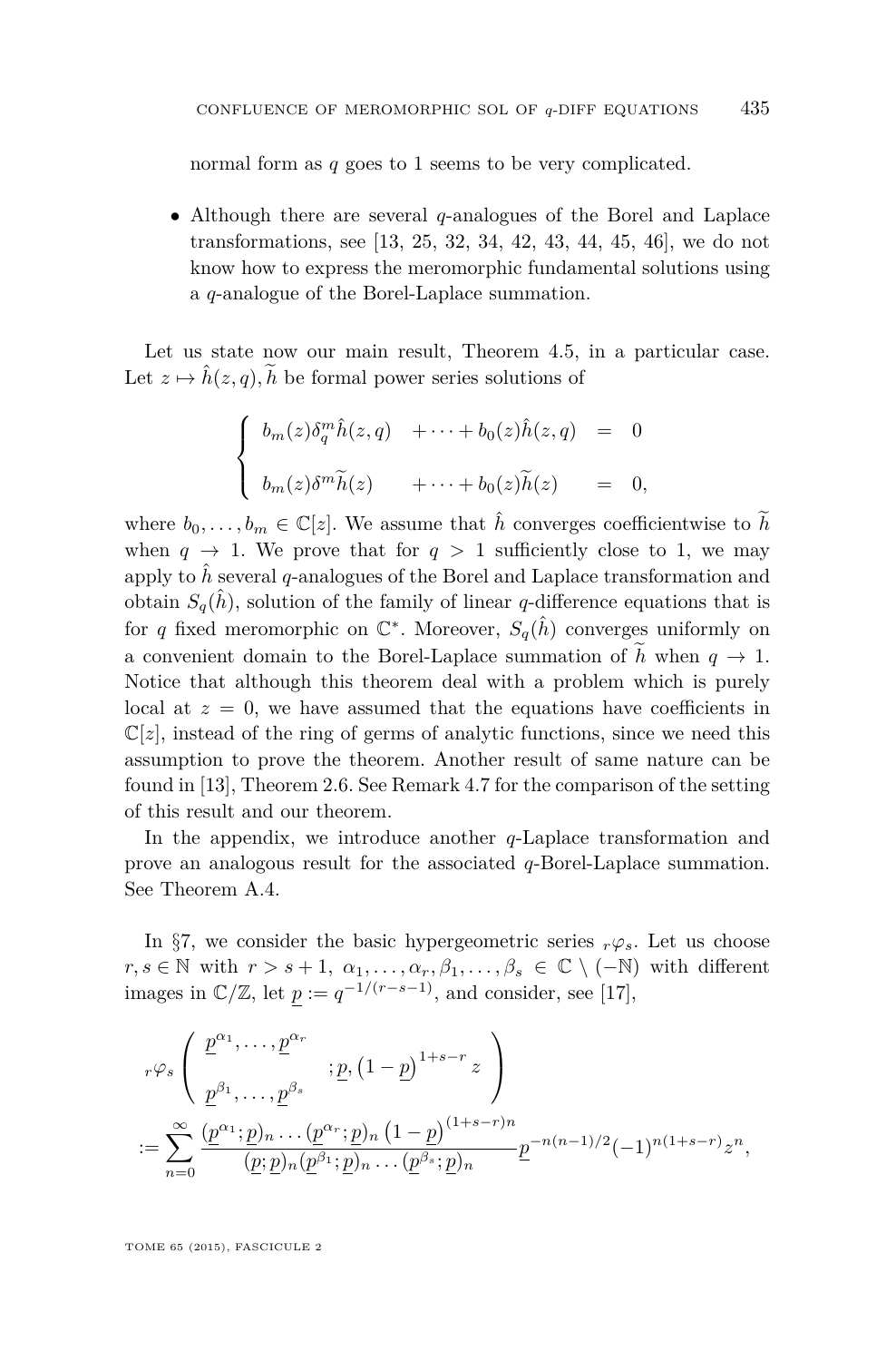where  $(a; p)_{n+1} := (1 - ap^n)(a; p)_n$  and  $(a; p)_0 := 1$ , for  $a \in \mathbb{C}$ . The above series converge coefficientwise when  $q \to 1$  to

$$
{}_rF_s\left(\begin{array}{c}\alpha_1,\ldots,\alpha_r\\\vdots\\ \beta_1,\ldots,\beta_s\end{array};(-1)^{1+s-r}z\right):=\sum_{n=0}^\infty\frac{(\alpha_1)_n\ldots(\alpha_r)_n}{n!(\beta_1)_n\ldots(\beta_s)_n}(-1)^{n(1+s-r)}z^n
$$

where,  $(\alpha)_{n+1} := (\alpha + n)(\alpha)_n$  and  $(\alpha)_0 := 1$  for  $\alpha \in \mathbb{C}^*$ . We prove that the series  $r\varphi_s$  and  $rF_s$  do not satisfy the assumptions of our main result, Theorem [4.5.](#page-26-0) However, we perform explicitly the computation of a *q*-Borel-Laplace summation of  $r\varphi_s$ , using others *q*-analogues of the Borel and Laplace transformations, and prove the convergence when  $q \to 1$  to the classical Borel-Laplace summation of  $rF_s$ . See Theorem [7.4.](#page-53-0) See also [\[45\]](#page-77-0), §2, for the case  $r = 2$ ,  $s = 0$ .

In §[8,](#page-53-0) we apply our main result to prove that we can uniformly approximate on a convenient domain a basis of solutions of a linear differential equation by a basis of solutions of a corresponding family of linear *q*difference equations. Our theorem holds in the non-Fuchsian case but does not recover Sauloy's result in the Fuchsian case. In other words, the two results are complementary.

In §8*.*[2,](#page-54-0) we are interested in the case where the linear *δ<sup>q</sup>* and *δ*-equations have formal coefficients and we want to prove the convergence, in a sense we specify later, of a basis of formal solutions of a family of linear  $\delta_q$ -equations, to the Hukuhara-Turrittin solution of a linear *δ*-equation. A problem is the size of the field of constants. A fundamental solution of a linear differential system is defined modulo an invertible matrix with complex entries, while a fundamental solution of a linear *q*-difference system is defined modulo a matrix with entries in  $\mathcal{M}_{\mathbb{E}}$ , the field of functions invariant under the action of  $\sigma_q$ , i.e., the field of meromorphic functions over the torus  $\mathbb{C}^* \setminus q^{\mathbb{Z}}$ . This field can be identified with the field of elliptic functions. The consequence of this is that we have to choose very carefully our basis of solutions of the family of linear  $\delta_q$ -equations in order to have the convergence. For example, if we consider

$$
\begin{cases}\n\delta_q y(z,q) = (z^{-1} + 1) y(z,q) \\
\delta \widetilde{y}(z) = (z^{-1} + 1) \widetilde{y}(z),\n\end{cases}
$$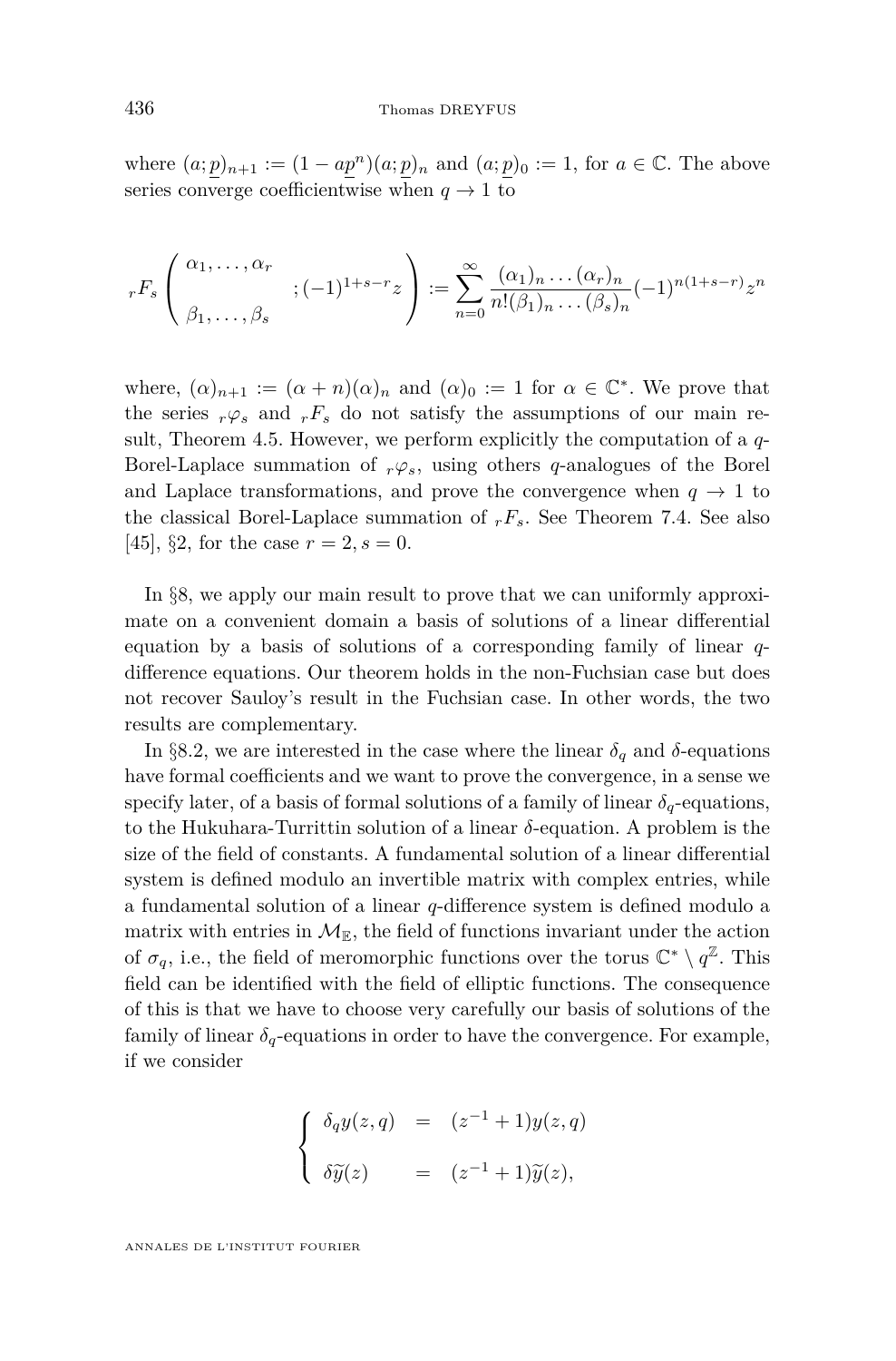the solutions of the linear  $\delta$ -equation are of the form  $\widetilde{y}(z) = a\left(e^{-z^{-1}} + z\right)$ with  $a \in \mathbb{C}$ . Let us introduce the Jacobi theta function

$$
\Theta_q(z) := \sum_{n \in \mathbb{Z}} q^{\frac{-n(n+1)}{2}} z^n = \prod_{n=0}^{\infty} \left(1 - q^{-n-1}\right) \left(1 + q^{-n-1}z\right) \left(1 + q^{-n}z^{-1}\right),
$$

which is analytic on  $\mathbb{C}^*$ , vanishes on the discrete *q*-spiral  $-q^{\mathbb{Z}}$ , with simple zeros, and satisfies:

$$
\sigma_q \Theta_q(z) = z \Theta_q(z) = \Theta_q(z^{-1}).
$$

The following function is solution of the  $\delta_q$ -equation

$$
y(z,q) = \frac{1}{\Theta_q(z)} \sum_{n=0}^{\infty} \frac{q^n z^n}{\prod_{k=0}^n (q^k - q + 1)},
$$

but the behavior as *q* goes to 1 is unclear. If we want to construct a solution of the family of linear  $\delta_q$ -equations that converges to a solution of the linear *δ*-equation, we need to introduce the *q*-exponential:

$$
e_q(z) := \sum_{n=0}^{\infty} \frac{z^n}{[n]_q!} = \prod_{n=0}^{\infty} (1 + (q-1)q^{-n-1}z).
$$

It is analytic on  $\mathbb{C}$ , with simple zeros on the discrete *q*-spiral  $\frac{q^{N^*}}{1-q}$  $\frac{q}{1-q}$  and satisfies  $\delta_q e_q(z) = z e_q(z)$ . The function,  $e_q (qz^{-1})^{-1} + z$  is solution of the family of linear  $\delta_q$ -equations and converges uniformly on the compacts of  $\mathbb{C}^*$ to  $e^{-z^{-1}} + z$  when  $q \to 1$ . More generally, we will multiply a fundamental solution of the family of linear  $\delta_q$ -equations by a convenient matrix with entries in  $\mathcal{M}_{\mathbb{E}}$ , in order to have a confluence result. See Theorem [8.4](#page-57-0) for a precise statement.

In §8.[3,](#page-64-0) we are interested in the case where the linear  $\delta_q$  and  $\delta$ -equations have coefficients in  $\mathbb{C}(z)$ . We combine our main result, Theorem [4.5,](#page-26-0) and what we have just mentioned above, to prove that under reasonable assumptions, we have the uniform convergence on a convenient domain of a basis of solutions of a family of linear  $\delta_q$ -equations to a basis of solutions of the corresponding linear  $\delta$ -equation when  $q \to 1$ . This leads us to the convergence of the *q*-Stokes matrices, that do not correspond to the *q*-Stokes matrices present in [\[31\]](#page-76-0), to the Stokes matrices. See Theorem [8.10.](#page-68-0)

In §8.[4,](#page-68-0) following [\[39\]](#page-76-0), we construct a locally constant matrix, and his values allow us to obtain the monodromy matrices at the intermediate singularities of the linear differential system. This result is an analogue of [\[39\]](#page-76-0), §4, in the irregular singular case. See Theorem [8.11.](#page-71-0) The results of §[8](#page-64-0)*.*3 and §[8](#page-68-0)*.*4 could be the first step to a numerical algorithm of approximation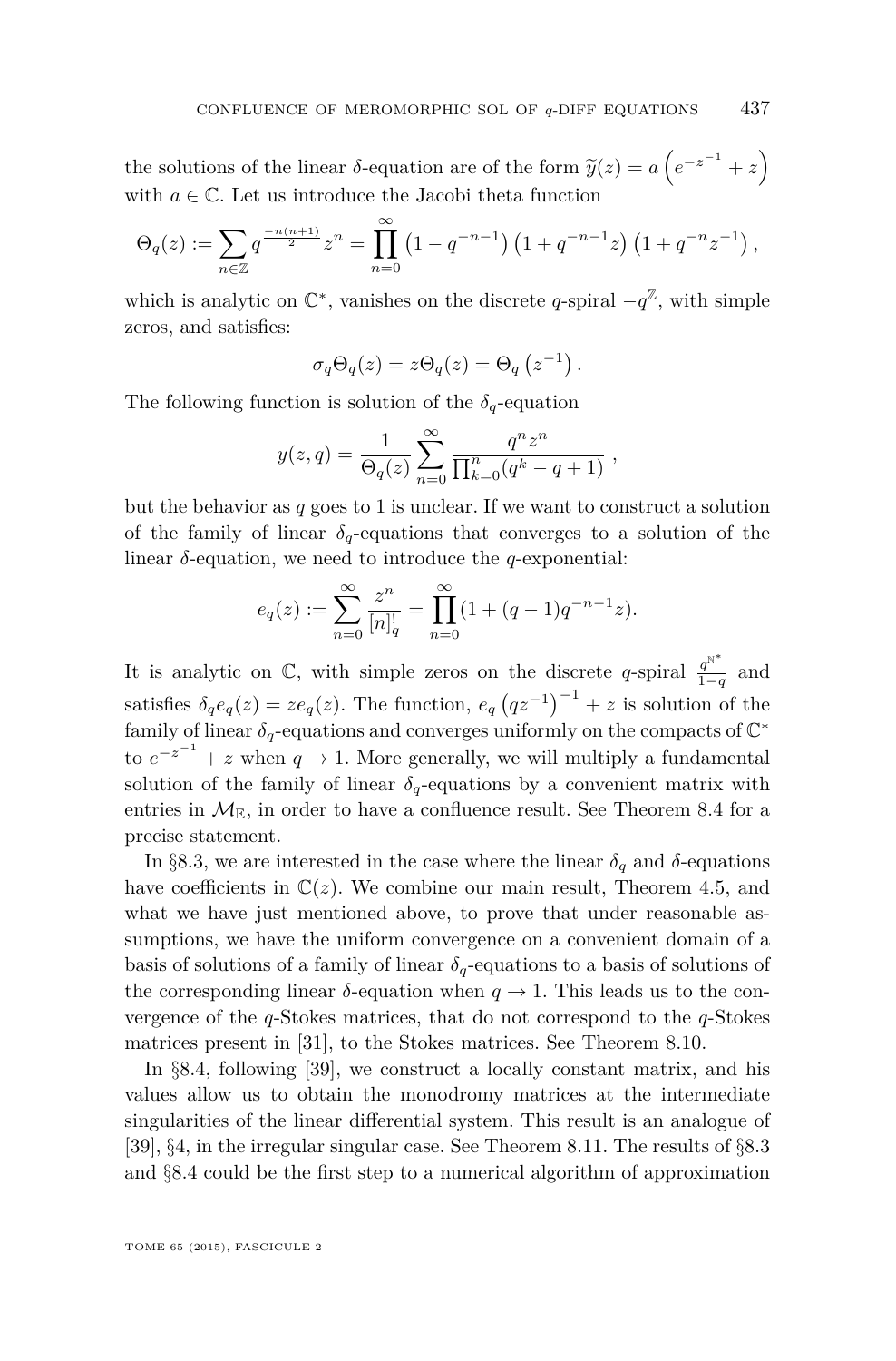<span id="page-8-0"></span>of the Stokes and monodromy matrices. See [\[16,](#page-75-0) [15,](#page-75-0) [18,](#page-75-0) [22,](#page-76-0) [35\]](#page-76-0) for results of numerical approximation of the Stokes matrices and [\[28,](#page-76-0) [27\]](#page-76-0) for results of numerical approximation of the monodromy matrices.

The paper is organized as follows. In §1, we make a short overview of the Stokes phenomenon of the linear differential equations. In particular, we recall the definition of the Stokes matrices. In  $\S$ [2,](#page-16-0) we recall some results that can be found in [\[31\]](#page-76-0) on the local formal study of linear *q*-difference equations. In §[3,](#page-18-0) we introduce the *q*-Borel and the *q*-Laplace transformations.

The §[4,](#page-22-0) is devoted to the statement of our main result, Theorem [4.5,](#page-26-0) while §[5](#page-27-0) and §[6](#page-35-0) are devoted to the proof of Theorem [4.5.](#page-26-0) In §[5,](#page-27-0) we prove a proposition that deals with the confluence of meromorphic solutions. In §6*.*[1,](#page-35-0) we study the confluence of the *q*-Laplace transformation. In §6*.*[2,](#page-38-0) we show Theorem [4.5](#page-26-0) in a particular case, and in §6*.*[3,](#page-45-0) we prove Theorem [4.5](#page-26-0) in the general case.

As told above, in §[7,](#page-46-0) we study basic hypergeometric series, and in §[8,](#page-53-0) we apply our main result to obtain the uniform convergence on a convenient domain of a basis of solutions of a family of linear  $\delta_q$ -equations to a basis of solutions of the corresponding linear  $\delta$ -equation when  $q \to 1$ .

#### **1. Local analytic study of linear differential equations**

In this section, we make a short overview of the Stokes phenomenon of linear differential equations. See [\[4,](#page-75-0) [30\]](#page-76-0) for more details. See also [\[5,](#page-75-0) [20,](#page-76-0) [21,](#page-76-0) [24,](#page-76-0) [23,](#page-76-0) [33,](#page-76-0) [26,](#page-76-0) [40\]](#page-77-0).

Let  $\mathbb{C}[[z]]$  be the ring of formal power series and  $\mathbb{C}((z)) := \mathbb{C}[[z]][z^{-1}]$ be its fraction field. Let *K* be an intermediate differential field extension:  $\mathbb{C}(z) \subset K \subset \bigcup_{\nu \in \mathbb{N}^*} \mathbb{C} \left( \left( z^{1/\nu} \right) \right)$ . We recall that  $\delta = z \frac{d}{dz}$ . Let us consider the linear differential operator with coefficients in *K*

$$
\widetilde{P} = \widetilde{b}_m \delta^m + \widetilde{b}_{m-1} \delta^{m-1} + \cdots + \widetilde{b}_0.
$$

The Newton polygon of  $\widetilde{P}$  is the convex hull of

$$
\bigcup_{k=0}^{m} \Big\{ (i,j) \in \mathbb{N}^* \times \mathbb{Q} \Big| i \leqslant k, j \geqslant v_0 \left( \widetilde{b}_k \right) \Big\},\
$$

where  $v_0$  denotes the *z*-adic valuation of *K*. Let  $\{(d_1, n_1), \ldots, (d_r, n_r)\}\$ a minimal subset of  $\mathbb{Z}^2$  for the inclusion, with  $d_1 < \cdots < d_r$ , such that the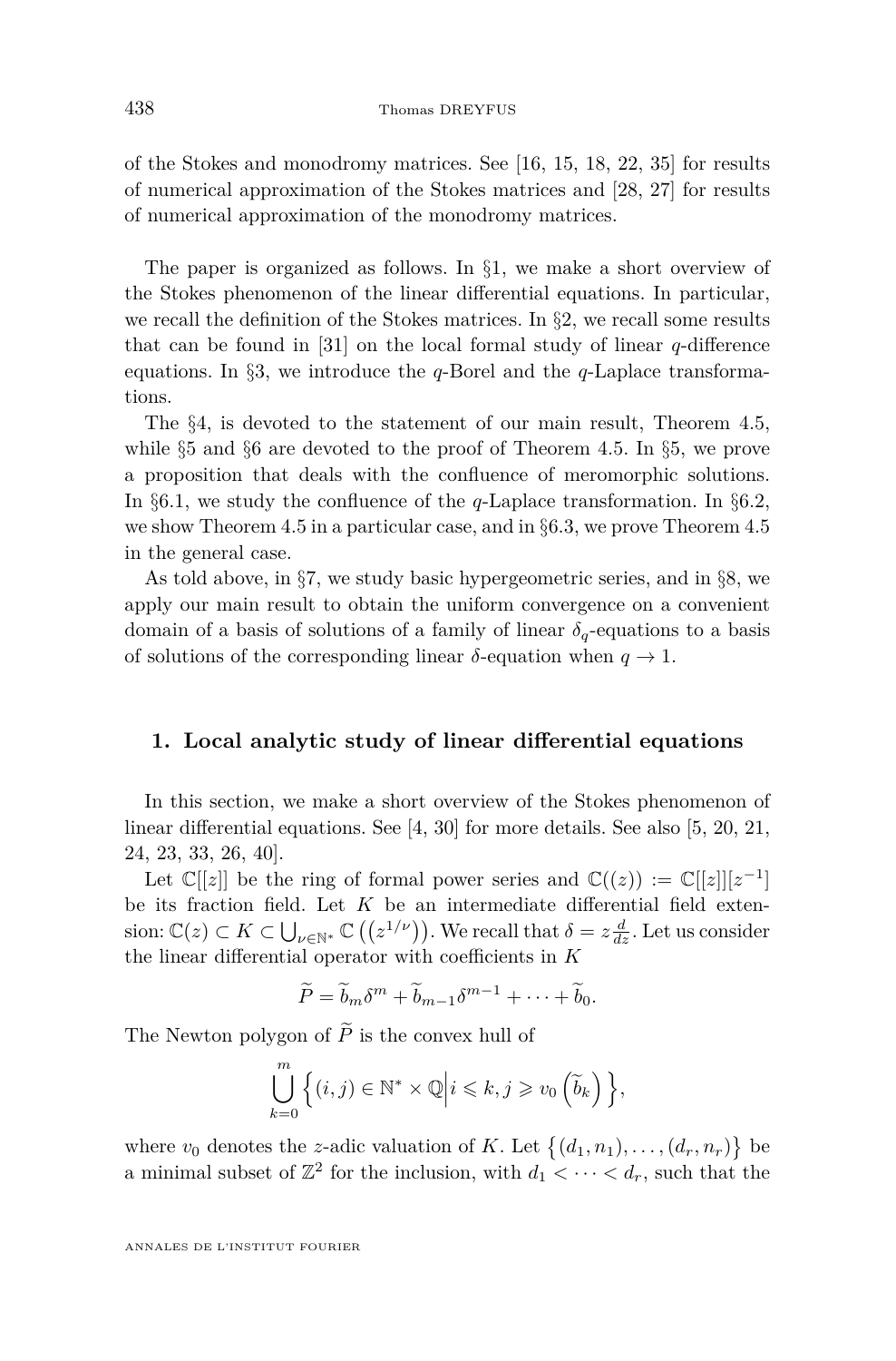Newton polygon is the convex hull of

$$
\bigcup_{k=0}^r \Big\{ (i,j) \in \mathbb{N}^* \times \mathbb{Q} \Big| i \leq d_k, j \geq n_k \Big\}.
$$

We call slopes of the linear *δ*-equation the positive rational numbers  $\frac{n_{i+1}-n_i}{d_{i+1}-d_i}$ , and multiplicity of the slope  $\frac{n_{i+1}-n_i}{d_{i+1}-d_i}$ , the integer  $d_{i+1}-d_i$ .

Let 
$$
\widetilde{b}_0, \ldots, \widetilde{b}_{m-1} \in K
$$
 and  $\widetilde{B} := \begin{pmatrix} 0 & 1 & \ldots & 0 \\ \vdots & \ddots & \ddots & \vdots \\ \vdots & \ddots & \ddots & 1 \\ -\widetilde{b}_0 & \ldots & \ldots & -\widetilde{b}_{m-1} \end{pmatrix} \in M_m(K)$ 

be a companion matrix. The linear differential system  $\delta Y = BY$  is equivalent to the linear differential equation  $\delta^m \tilde{y} + \tilde{b}_{m-1} \delta^{m-1} \tilde{y} + \cdots + \tilde{b}_0 \tilde{y} = 0.$ <br>Let  $\tilde{p}_1 = \tilde{s}_{m-1}^m \tilde{y} + \cdots + \tilde{b}_v \tilde{y} = \tilde{s}_{m-1}^m \tilde{y} + \cdots$ Let  $P := \delta^m + b_{m-1}\delta^{m-1} + \cdots + b_0$ . We define the Newton polygon of  $\delta Y = \widetilde{\delta} \widetilde{\epsilon}$ .  $\widetilde{B}\widetilde{Y}$ , as the Newton polygon of  $\widetilde{P}$ . We also define the slopes and the multiplicities of the slopes of  $\delta \tilde{Y} = \tilde{B}\tilde{Y}$  as the slopes and the multiplicities of the slopes of  $\widetilde{P}$ . Notice that if  $\widetilde{B} \in M_m(\mathbb{C}((z)))$  is not a companion matrix, we can still define the Newton polygon of  $\delta \tilde{Y} = \tilde{B}\tilde{Y}$ , but we will not need this in this paper.

The linear differential equations  $\delta \tilde{Y} = \tilde{A}\tilde{Y}$  and  $\delta \tilde{Y} = \tilde{B}\tilde{Y}$ , with  $\tilde{A}, \tilde{B} \in \tilde{B}$  $M_m(K)$  are said to be equivalent over *K* if there exists  $\widetilde{H} \in GL_m(K)$ , that is an invertible matrix with coefficients in *K*, such that

$$
\widetilde{A} = \widetilde{H} \left[ \widetilde{B} \right]_{\delta} := \widetilde{H} \widetilde{B} \widetilde{H}^{-1} + \delta \widetilde{H} \widetilde{H}^{-1}.
$$

Notice that in this case:

$$
\delta \widetilde{Y} = \widetilde{B}\widetilde{Y} \Longleftrightarrow \delta \left( \widetilde{H}\widetilde{Y} \right) = \widetilde{A}\widetilde{H}\widetilde{Y}.
$$

Conversely, if there exist  $\widetilde{A}, \widetilde{B} \in M_m(K)$  and  $\widetilde{H} \in GL_m(K)$ , such that  $\delta \widetilde{Y} = \widetilde{B}\widetilde{Y}, \ \delta \widetilde{Z} = \widetilde{A}\widetilde{Z} \ \text{and} \ \widetilde{Z} = \widetilde{H}\widetilde{Y}, \ \text{then}$ 

$$
\widetilde{A} = \widetilde{H}\left[\widetilde{B}\right]_{\delta}.
$$

One can prove that if the above matrices  $\widetilde{A}, \widetilde{B} \in M_m(K)$  are companion matrices, then they have the same Newton polygon.

Let us consider  $\delta \tilde{Y} = \tilde{B}\tilde{Y}$ , where  $\tilde{B} \in M_m(\mathbb{C}((z)))$  is a companion matrix, having slopes  $k_1 < \cdots < k_{r-1}$  with multiplicity  $m_1, \ldots, m_{r-1}$ , and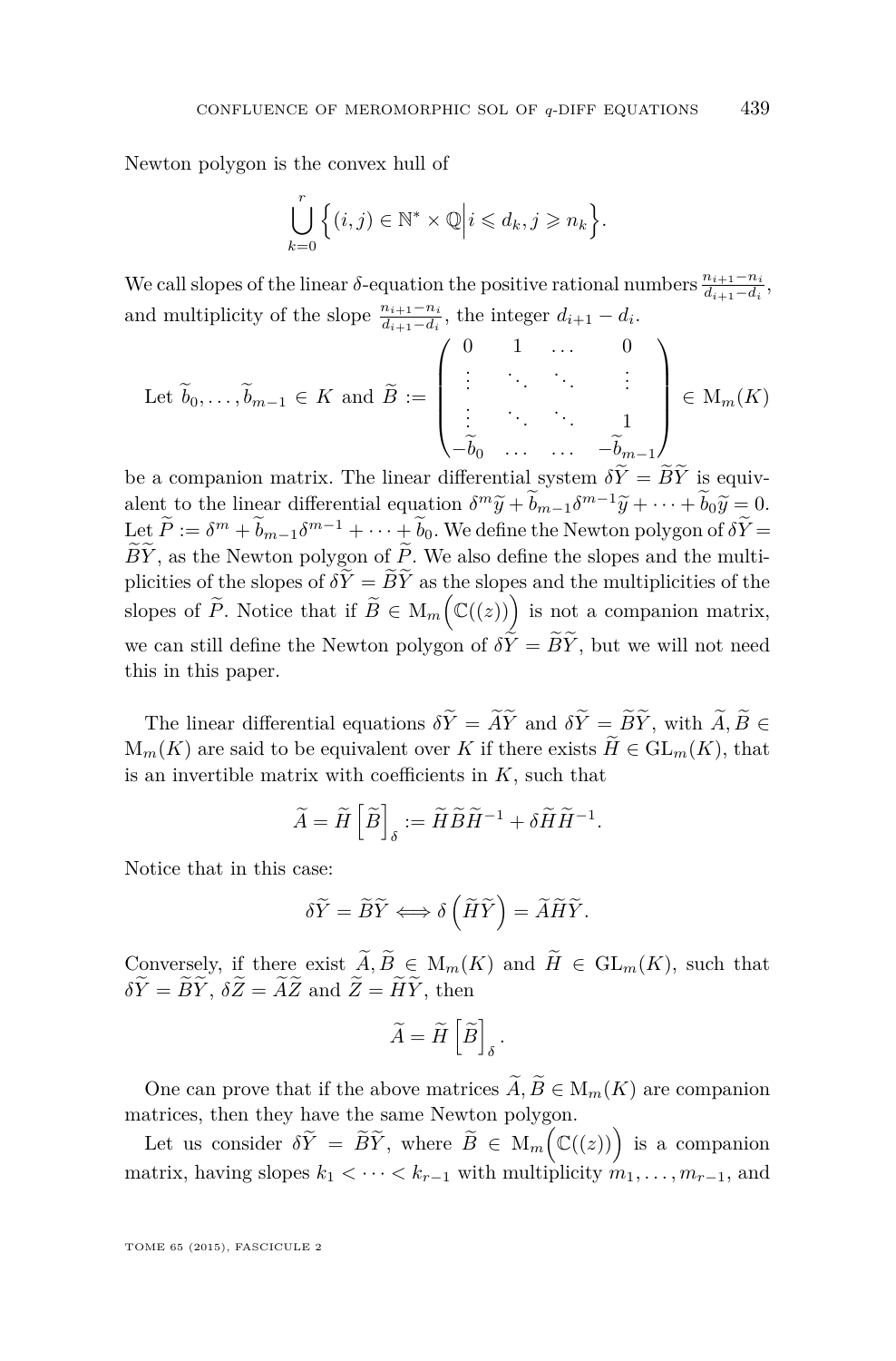let  $\nu \in \mathbb{N}^*$  be minimal such that all the  $\nu k_i$  belongs to N. The Hukuhara-Turrittin theorem (see Theorem 3.1 in [\[30\]](#page-76-0) for a statement that is trivially equivalent to the following) says that there exist

- $\widetilde{H} \in \mathrm{GL}_m\Big(\mathbb{C}\left(\left(z^{1/\nu}\right)\right)\Big),$
- $\tilde{L}_i \in M_{m_i}(\mathbb{C}),$
- $\widetilde{\lambda}_i \in z^{-1/\nu} \mathbb{C} \left[ z^{-1/\nu} \right],$

 $\text{such that } \widetilde{B} = \widetilde{H} \left[ \text{Diag}_i \left( \widetilde{L}_i + \delta \widetilde{\lambda}_i \times \text{Id}_{m_i} \right) \right]$  $\delta$ <sup>, where</sup>

$$
\mathrm{Diag}_{i}\left(\widetilde{L}_{i}+\delta\widetilde{\lambda}_{i}\times\mathrm{Id}_{m_{i}}\right):=\left(\begin{matrix}\widetilde{L}_{1}+\delta\widetilde{\lambda}_{1}\times\mathrm{Id}_{m_{1}}& & \\ & \ddots & \\ & & \widetilde{L}_{k}+\delta\widetilde{\lambda}_{k}\times\mathrm{Id}_{m_{k}}\end{matrix}\right) (\dagger).
$$

Roughly speaking, this means that if  $\widetilde{B} \in M_m(\mathbb{C}((z)))$  is a companion matrix, there exists a formal fundamental solution of  $\delta \tilde{Y} = \tilde{B}\tilde{Y}$ , of the form

$$
\widetilde{H}(z) \text{Diag}\left(z^{\widetilde{L}_i} e^{\widetilde{\lambda}_i(z) \times \text{Id}_{m_i}}\right).
$$

Of course, written like this, this statement is not rigorous, since matrices  $\widetilde{H}(z)$  and  $\text{Diag}\left(z^{\widetilde{L}_i}e^{\widetilde{\lambda}_i(z)\times \text{Id}_{m_i}}\right)$  can not be multiplied.

Remark that for all  $n \in \mathbb{Z}$ , we have also

$$
\widetilde{B} = \left(z^n \widetilde{H}\right) \left[ \text{Diag}\left(\widetilde{L}_i - n \times \text{Id} + \delta \widetilde{\lambda}_i \times \text{Id}_{m_i}\right) \right]_{\delta},
$$

which allows us to reduce to the case where the entries of  $H$  belongs to  $\mathbb{C}\left[\left[z^{1/\nu}\right]\right]$ .

We recall that  $\widetilde{\mathbb{C}}$  is the Riemann surface of the logarithm. If  $a, b \in \mathbb{R}$ with  $a < b$ , we define  $A(a, b)$  as the ring of functions that are analytic in some punctured neighborhood of 0 in

$$
\overline{S}(a,b) := \left\{ z \in \widetilde{\mathbb{C}} \, \middle| \, \arg(z) \in ]a,b[\right\}.
$$

Let  $\mathbb{C}\lbrace z \rbrace$  be the ring of germs of analytic functions in the neighborhood of  $z = 0$ , and  $\mathbb{C}({z})$  be its fraction field, that is the field of germs of meromorphic functions in the neighborhood of  $z = 0$ . Let  $\widetilde{B} \in M_m(\mathbb{C}(\{z\})$  be

<sup>(†)</sup> If no confusions is likely to arise we will write  $Diag \left( \widetilde{L}_i + \delta \widetilde{\lambda}_i \times \mathrm{Id}_{m_i} \right)$  instead of  $\text{Diag}_i\left(\widetilde{L}_i+\delta\widetilde{\lambda}_i\times\text{Id}_{m_i}\right)$ . Notice that altough the index *i* seems here to be useless, he<br>will be later helpfull when we will consider diagonal bles matrices with diagonal bles will be later helpfull when we will consider diagonal bloc matrices with diagonal bloc having several indexes.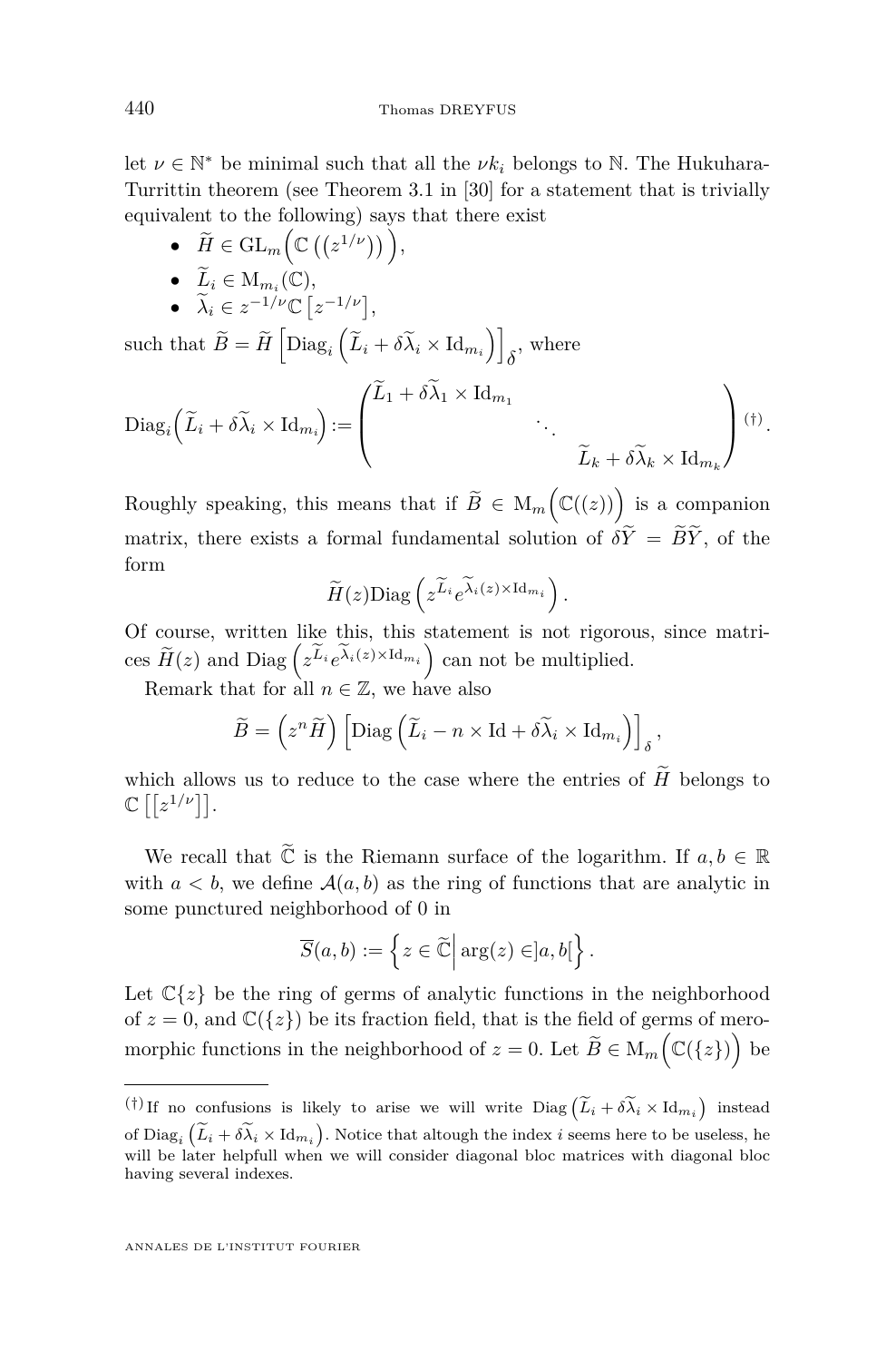<span id="page-11-0"></span>a companion matrix. We are now interested in the existence of a fundamental solution of the system  $\delta Y = \widetilde{B}Y$ , we will see as an equation, that has coefficients in  $A(a, b)$ , for some  $a < b$ .

Once for all, we fix a determination of the complex logarithm over  $\tilde{\mathbb{C}}$  we call log. We define the family of continuous map  $(\rho_a)_{a \in \mathbb{C}}$ , from the Riemann surface of the logarithm to itself, that sends *z* to  $e^{a \log(z)}$ . One has  $\rho_b \circ \rho_c =$  $\rho_{bc}$  for any  $b, c \in \mathbb{C}$ . For  $\widetilde{f} := \sum f_n z^n \in \bigcup_{\nu \in \mathbb{N}^*} \mathbb{C} \left( \left( z^{1/\nu} \right) \right)$  and  $c \in \mathbb{Q}_{>0}$ , we set  $\rho_c\left(\tilde{f}\right) := \sum f_n z^{nc} \in \bigcup_{\nu \in \mathbb{N}^*} \mathbb{C}\left(\left(z^{1/\nu}\right)\right)$ . For  $f \in \mathcal{A}(a, b)$  and  $c \in \mathbb{Q}_{>0}$ , we define  $\rho_c(f) := f(z^c)$ . Of course, the definitions of  $\rho_c$  coincide on  $\mathbb{C}({z})$ .

DEFINITION 1.1. — (1) Let  $k \in \mathbb{Q}_{>0}$ . We define the formal Borel transform of order  $k$ ,  $\hat{\mathcal{B}}_k$  as follows:

$$
\hat{\mathcal{B}}_k: \begin{array}{ccc}\n\mathbb{C}[[z]] & \longrightarrow & \mathbb{C}[[\zeta]] \\
\sum_{n\in\mathbb{N}} a_n z^n & \longmapsto & \sum_{n\in\mathbb{N}} \frac{a_n}{\Gamma(1+\frac{n}{k})} \zeta^n,\n\end{array}
$$

where  $\Gamma$  is the Gamma function. We remark that we have for all  $k \in \mathbb{Q}_{>0}$ :

$$
\hat{\mathcal{B}}_k = \rho_k \circ \hat{\mathcal{B}}_1 \circ \rho_{1/k}.
$$

(2) Let  $d \in \mathbb{R}$  and  $k \in \mathbb{Q}_{>0}$ . Let f be a function such that there exists  $\varepsilon > 0$ , such that  $f \in \mathcal{A}(d - \varepsilon, d + \varepsilon)$ . We say that *f* belongs to  $\widetilde{\mathbb{H}}_k^d$ , if *f* admits an analytic continuation defined on  $\overline{S}(d - \varepsilon, d + \varepsilon)$  that we will still call *f*, with exponential growth of order *k* at infinity. This means that there exist constants  $J, L > 0$ , such that for  $\zeta \in \overline{S}(d - \varepsilon, d + \varepsilon)$ :

$$
|f(\zeta)| < J \exp\left(L|\zeta|^k\right).
$$

(3) Let  $d \in \mathbb{R}$  and  $k \in \mathbb{Q}_{>0}$ . We define the Laplace transformations of order 1 and *k* in the direction *d* as follow (see [\[4\]](#page-75-0), Page 13 for a justification that the maps are defined)

$$
\mathcal{L}_1^d: \widetilde{\mathbb{H}}_1^d \longrightarrow \mathcal{A} \left( d - \frac{\pi}{2}, d + \frac{\pi}{2} \right)
$$
  
\n
$$
f \longrightarrow \int_0^{\infty e^{id}} z^{-1} f(\zeta) e^{-\left(\frac{\zeta}{z}\right)} d\zeta,
$$
  
\n
$$
\mathcal{L}_k^d: \widetilde{\mathbb{H}}_k^d \longrightarrow \mathcal{A} \left( d - \frac{\pi}{2k}, d + \frac{\pi}{2k} \right)
$$
  
\n
$$
g \longrightarrow \rho_k \circ \mathcal{L}_1^d \circ \rho_{1/k} (g).
$$

The following proposition will be needed for the proof of our main result, Theorem [4.5.](#page-26-0)

PROPOSITION 1.2. — Let  $\widetilde{f} \in \mathbb{C}[[z]]$ , let  $d \in \mathbb{R}$  and let  $\widetilde{g} \in \widetilde{\mathbb{H}}_1^d$ . Then:

\n- \n
$$
\hat{\mathcal{B}}_1\left(\delta\widetilde{f}\right) = \delta\widehat{\mathcal{B}}_1\left(\widetilde{f}\right).
$$
\n
\n- \n
$$
\delta\widehat{\mathcal{B}}_1\left(z\widetilde{f}\right) = \zeta\widehat{\mathcal{B}}_1\left(\widetilde{f}\right), \text{ where } \delta := \zeta\frac{d}{d\zeta}.
$$
\n
\n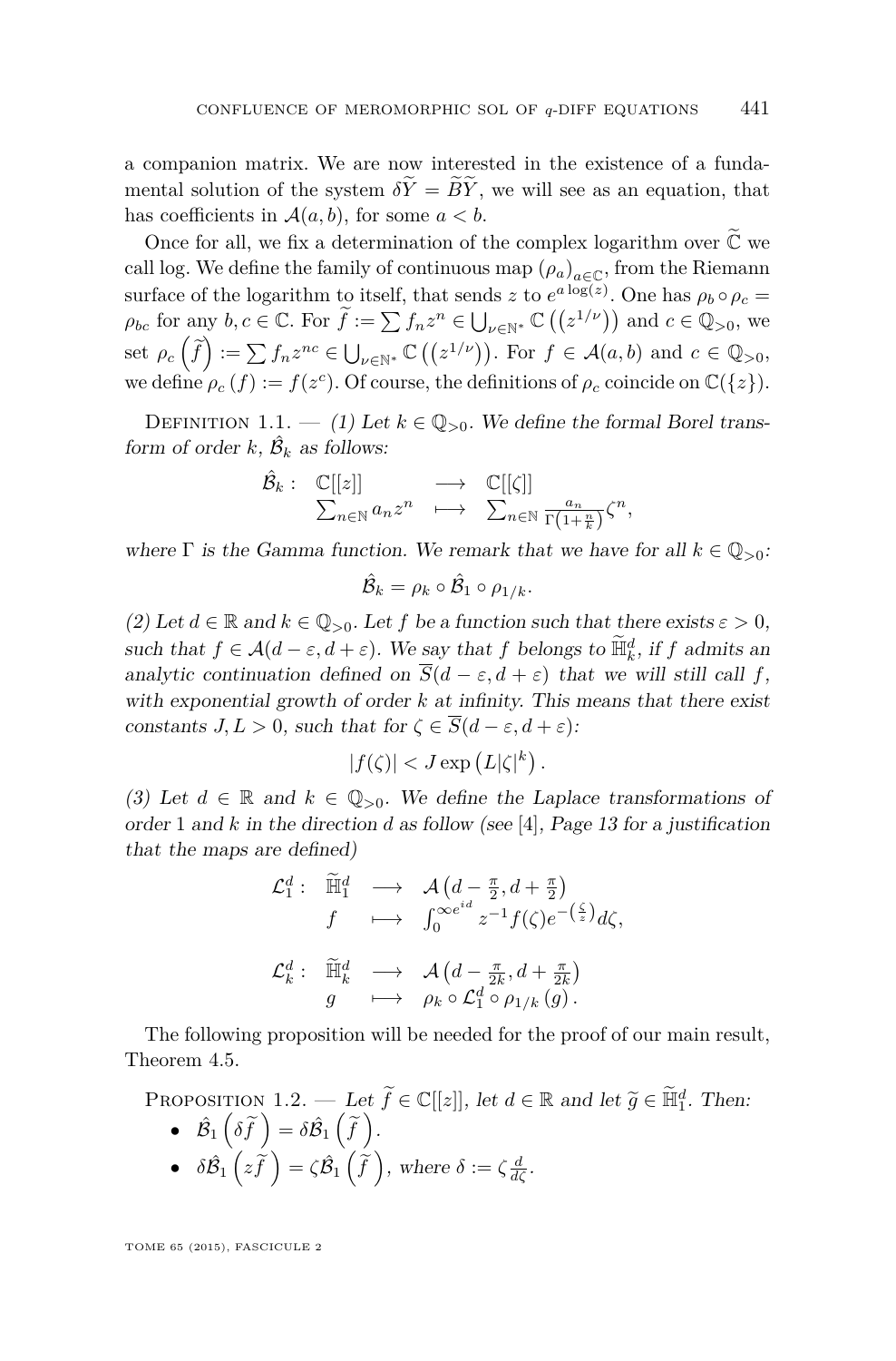• 
$$
\mathcal{L}_1^d(\delta \widetilde{g}) = \delta \mathcal{L}_1^d(\widetilde{g})
$$
.  
\n•  $z\mathcal{L}_1^d(\delta \widetilde{g}) = \mathcal{L}_1^d(\zeta \widetilde{g}) - z\mathcal{L}_1^d(\widetilde{g})$ .

Proof. — The two first points are straightforward computations. Let us prove the third point. Making the variable change  $\zeta \mapsto q\zeta$  in the integral, we find that for all  $q > 1$ ,  $\mathcal{L}_1^d$  commutes with  $\sigma_q$ . Then, for all  $q > 1$ , we find

$$
\mathcal{L}_1^d\Big(\delta_q\widetilde{g}\Big)=\delta_q\mathcal{L}_1^d\Big(\widetilde{g}\Big).
$$

Since  $\tilde{g} \in \tilde{\mathbb{H}}_1^d$ , the dominated convergence theorem allow us to take the limit as *q* goes to 1

$$
\mathcal{L}_1^d\left(\delta \widetilde{g}\right) = \lim_{q \to 1} \mathcal{L}_1^d\left(\delta_q \widetilde{g}\right) = \lim_{q \to 1} \delta_q \mathcal{L}_1^d\left(\widetilde{g}\right) = \delta \mathcal{L}_1^d\left(\widetilde{g}\right).
$$

Let us prove the last equality. Since  $\widetilde{g} \in \widetilde{\mathbb{H}}_1^d$ , we may perform an integration<br>by part (let  $\widetilde{\gamma}'$  be the deviantion of  $\widetilde{\gamma}$ ) and we obtain. by part (let  $\widetilde{g}'$  be the derivation of  $\widetilde{g}$ ), and we obtain:

$$
z\mathcal{L}_1^d(\delta \widetilde{g}) = \int_0^{\infty e^{id}} \zeta \widetilde{g}'(\zeta) e^{-\left(\frac{\zeta}{z}\right)} d\zeta
$$
  
= 
$$
\int_0^{\infty e^{id}} \widetilde{g}(\zeta) e^{-\left(\frac{\zeta}{z}\right)} \left(-1 + \frac{\zeta}{z}\right) d\zeta
$$
  
= 
$$
\mathcal{L}_1^d(\zeta \widetilde{g}) - z\mathcal{L}_1^d(\widetilde{g}).
$$

Remark 1.3. — Let  $k \in \mathbb{Q}_{>0}$ , let  $\tilde{d}_0, \ldots, \tilde{d}_r \in \mathbb{C} \left[ z^k \right]$  and let us consider  $\widetilde{f} \in \mathbb{C}[[z^k]],$  that satisfies

(1.1) 
$$
\sum_{i=0}^{r} \widetilde{d}_{i}(z) \delta^{i} \widetilde{f} = 0.
$$

From Proposition [1.2,](#page-11-0) there exist  $\tilde{c}_0, \ldots, \tilde{c}_s \in \mathbb{C} \left[ z^k \right]$  with degree less or equal that the maximum of the degrees of the  $d_i$ , such that

$$
\sum_{i=0}^{s} \widetilde{c}_{i}(z) \delta^{i} \widehat{B}_{k} \left( \widehat{f} \right) = 0.
$$

Furthermore, if there exists  $d \in \mathbb{R}$  such that  $\hat{\mathcal{B}}_k\left(\tilde{f}\right) \in \tilde{\mathbb{H}}_k^d$ , then we have:  $\delta\mathcal{L}^d_k\circ\hat{\mathcal{B}}_k\left(\widetilde{f}\right)=\mathcal{L}^d_k\circ\hat{\mathcal{B}}_k\left(\delta\widetilde{f}\right)\text{ and }\delta\left(z^k\mathcal{L}^d_k\circ\hat{\mathcal{B}}_k\left(\widetilde{f}\right)\right)=\mathcal{L}^d_k\circ\hat{\mathcal{B}}_k\left(\delta\left(z^k\widetilde{f}\right)\right).$ 

Hence,  $\mathcal{L}_k^d \circ \hat{\mathcal{B}}_k\left(\hat{f}\right)$  is solution of (1.1). But in general, if  $\tilde{f} \in \mathbb{C}[[z]]$  is solution of a linear  $\delta$ -equation with coefficients in  $\mathbb{C} [z]$ , then, for all  $(d, k) \in$  $\mathbb{R} \times \mathbb{Q}_{>0}$ , we have  $\hat{\mathcal{B}}_k\left(\tilde{f}\right) \notin \tilde{\mathbb{H}}_k^d$ , and we must apply successively several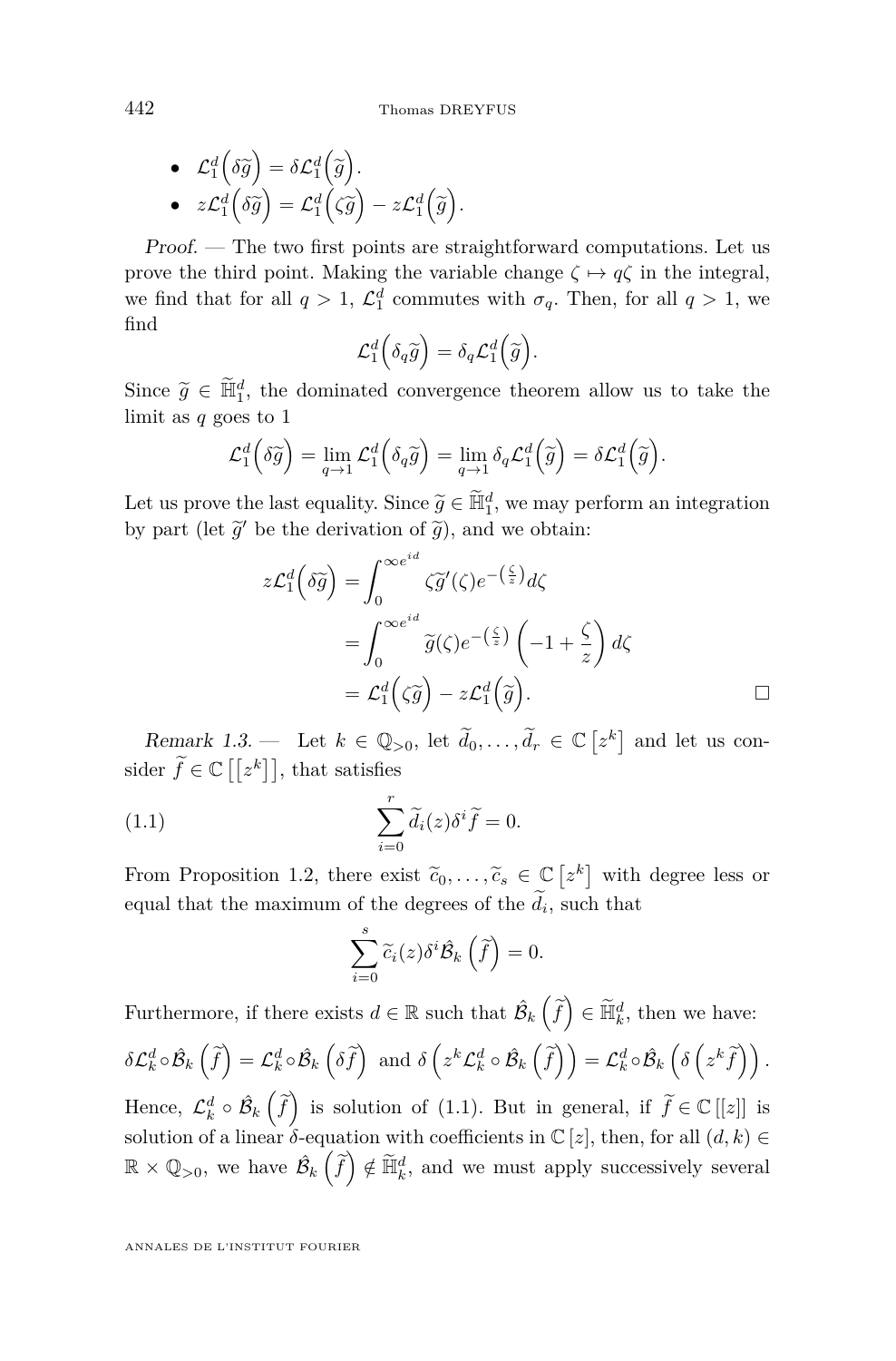<span id="page-13-0"></span>Borel and Laplace transformations to compute an analytic solution of the same equation. See Proposition 1.5.

Let us consider  $\delta \tilde{Y} = \tilde{B}\tilde{Y}$ , where  $\tilde{B} \in M_m(\mathbb{C}(\lbrace z \rbrace))$  is a companion matrix and let  $H$  be a formal matrix obtained with the Hukuhara-Turrittin theorem. We have seen that we may assume that  $H$  has no poles at 0. Let  $\widetilde{h} \in \mathbb{C}\left[\left[\mathcal{Z}^{1/\nu}\right]\right]$  be an entry of  $\widetilde{H}$  and let us consider a linear  $\delta$ -equation satisfied by h:

(1.2) 
$$
\widetilde{b}_m \delta^m \widetilde{h} + \widetilde{b}_{m-1} \delta^{m-1} \widetilde{h} + \cdots + \widetilde{b}_0 \widetilde{h} = 0,
$$

with  $\widetilde{b}_m \neq 0$  and  $\widetilde{b}_i \in \mathbb{C} \left( \{ z^{1/\nu} \} \right)$ . Assume that (1.2) has at least one slope different from 0. Let  $d_0 := \max\left(2, \deg\left(\widetilde{b}_0\right), \ldots, \deg\left(\widetilde{b}_m\right)\right)$ , where deg denotes the degree. Let  $k_1 < \cdots < k_{r-1}$  be the slopes of (1.2) different from 0, let  $k_r$  be an integer strictly bigger than  $k_{r-1}$  and  $d_0$ , and set  $k_{r+1} := +\infty$ . Let  $(\kappa_1, \ldots, \kappa_r)$  be defined by:

$$
\kappa_i^{-1} := k_i^{-1} - k_{i+1}^{-1}.
$$

We define the rational numbers  $(\widetilde{k_1}, \ldots, \widetilde{k_s})$  as follows: We take  $(\kappa_1, \ldots, \kappa_r)$ and for  $i = 1, ..., i = r$ , replace successively  $\kappa_i$  by  $\alpha_i$  terms  $\alpha_i \kappa_i$ , where  $\alpha_i$  is the smallest integer such that  $\alpha_i \kappa_i$  is greater or equal than  $d_0$ . Therefore, by construction, all the  $\tilde{\kappa}_i$  are greater than  $d_0 \geqslant 2$ ,  $\tilde{\kappa}_s$  belongs to N, and  $\tilde{\kappa}_s =$  $\kappa_r = k_r > k_{r-1}.$ 

Example 1.4. — Assume that  $\widetilde{h} \in \mathbb{C}[[z]]$  is solution of

$$
(z^4 + z^3)\,\delta^3\widetilde{h} + z\delta^2\widetilde{h} + \delta\widetilde{h} - \widetilde{h} = 0.
$$

We have  $d_0 = 4, r = 3$  and  $(k_1, k_2, k_3, k_4) = (1, 2, 5, \infty)$ . Then, we find that  $(\kappa_1, \kappa_2, \kappa_3) = (2, 10/3, 5), s = 5, \text{ and } (\widetilde{\kappa_1}, \ldots, \widetilde{\kappa_5}) = (4, 4, 20/3, 20/3, 5).$ 

We recall that  $\widetilde{h} \in \mathbb{C}[[z^{1/\nu}]]$ . Let us write  $\widetilde{h} = \sum_{n=0, n \in \mathbb{N}/\nu}^{\infty} \widetilde{h}_n z^n$ . Let  $\beta \in \mathbb{N}^*$  be minimal such that  $\beta/\widetilde{\kappa}_1, \ldots, \beta/\widetilde{\kappa}_s$  belong to  $\mathbb{N}^*$  and for  $l \in$  $\{0, \ldots, \beta \nu - 1\}, \text{ let } \widetilde{h}^{(l)} := \sum_{n=0}^{\infty} \widetilde{h}_{l/\nu+n\beta} z^{n\beta}.$ 

PROPOSITION  $1.5.$  — Let us keep the same notations as above. There exists  $\widetilde{\Sigma}_{\widetilde{h}} \subset \mathbb{R}$ , finite modulo  $2\pi\mathbb{Z}$ , such that for all  $l \in \{0, \ldots, \beta\nu - 1\}$ ,  $i\text{if } d \in \mathbb{R} \setminus \widetilde{\Sigma}_{\widetilde{h}}$ , the series  $\widetilde{f}_{1,l} := \widehat{\mathcal{B}}_{\widetilde{\kappa}_1}$ <br>*t*<sub>1</sub>  $\widetilde{\mathbb{H}}$ *d*  $\circ \cdots \circ \hat{\mathcal{B}}$ *κ*e*s*  $\left(\widetilde{h}^{(l)}\right)$  converges and belongs to  $\widetilde{\mathbb{H}}_{\widetilde{\kappa}_1}^d$ .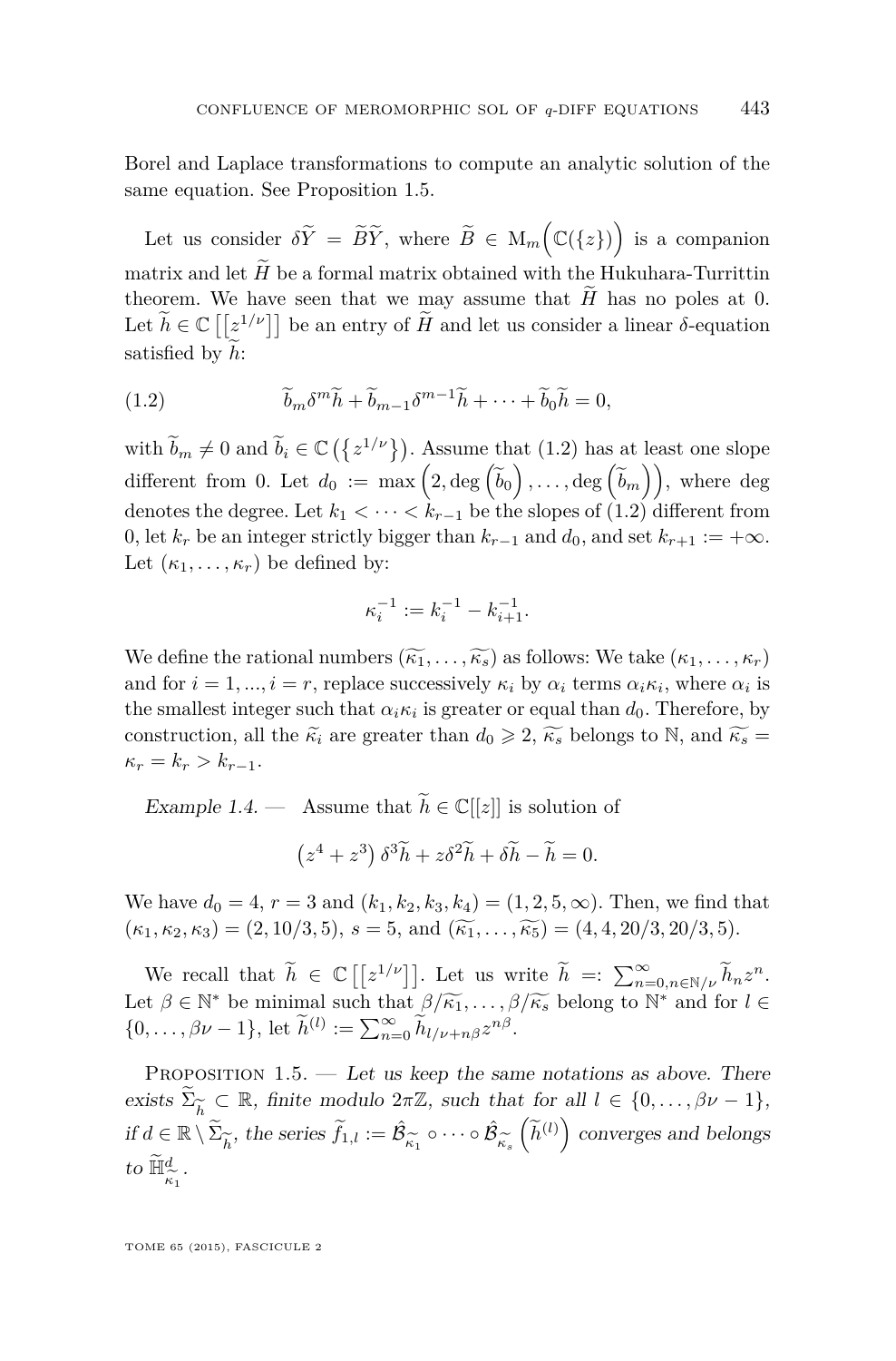Moreover, for  $j = 2$  (resp.  $j = 3, \ldots$ , resp.  $j = s$ ),  $\widetilde{f}_{j,l} := \mathcal{L}^d_{\widetilde{K}_{j-1}}\left(\widetilde{f}_{j-1,l}\right)$ belongs to  $\widetilde{\mathbb{H}}^d_{\widetilde{\kappa}_j}$ . Let  $\widetilde{S}^d\left(\hat{h}^{(l)}\right) := \mathcal{L}^d_{\widetilde{\kappa}_j}$ *κ*e*s*  $(\tilde{f}_{s,l})$ . The function

$$
\widetilde{S}^{d}\left(\widetilde{h}\right) := \sum_{l=0}^{\beta\nu-1} z^{l/\nu} \widetilde{S}^{d}\left(\widetilde{h}^{(l)}\right) \in \mathcal{A}\left(d - \frac{\pi}{2\widetilde{\kappa_s}}, d + \frac{\pi}{2\widetilde{\kappa_s}}\right)
$$

$$
= \mathcal{A}\left(d - \frac{\pi}{2k_r}, d + \frac{\pi}{2k_r}\right),
$$

is solution of the same linear  $\delta$ -equation than  $\widetilde{h}$ .

Remark 1.6. — We make a priori an abuse of notations, since  $\tilde{S}^d\left(\tilde{h}\right)$ may depend on the choice of the linear differential equation satisfied by  $\tilde{h}$ . However, we can directly deduce from Lemma 2 in [\[4\]](#page-75-0), §6.2, that  $\widetilde{S}^d\left(\widetilde{h}\right)$  is independent upon the choice of the linear differential equation satisfied by h. Notice that we will not use this fact.

Remark  $1.7.$  — As we can see in Theorem 7.51 in [\[30\]](#page-76-0), the function  $\widetilde{S}^d\left(\widetilde{h}\right)$  is  $\widetilde{\kappa_s}$ -Gevrey asymptotic to  $\widetilde{h}$  on  $\overline{S}\left(d - \frac{\pi}{2\widetilde{\kappa_s}}, d + \frac{\pi}{2\widetilde{\kappa_s}}\right)$ : for every  $2\widetilde{\kappa_s}$ <sup>6</sup>  $2\widetilde{\kappa_s}$ closed subsector *W* of  $\overline{S}$   $\left(d - \frac{\pi}{2} \right)$  $\frac{\pi}{2\widetilde{\kappa_s}}, d + \frac{\pi}{2\widetilde{\kappa}}$ <br>  $\frac{1}{2} \in W$  with  $2\widetilde{k_s}$ <br>with ), there exist  $A_W \in \mathbb{R}, \ \varepsilon > 0$ such that for all  $N \in \mathbb{N}^*$  and all  $z \in W$  with  $|z| < \varepsilon$ ,

$$
\left| \widetilde{S}^d\left(\widetilde{h}\right)(z) - \sum_{n=0}^{N-1} \widetilde{h}_n z^n \right| \leq (A_W)^N \Gamma\left(1 + \frac{N}{\widetilde{\kappa_s}}\right) |z|^N.
$$

Proof of Proposition [1.5.](#page-13-0) — Let  $\tilde{g} := \rho_{\nu} \tilde{h} \in \mathbb{C}[[z]]$ . For all  $l \in \{0, \ldots,$ <br>  $\beta_{\mathcal{U}} \neq 1\}$  we have  $\ldots$ ,  $\beta \nu - 1$ }, we have

$$
z^{l/\nu} \widetilde{h}^{(l)}(z,q) = \rho_{1/\nu} \sum_{j=0}^{\beta \nu - 1} \frac{\widetilde{g}(e^{2i\pi lj/\beta \nu} z)}{e^{2i\pi lj/\beta \nu} \beta \nu}.
$$

It follows that there exists  $\sum_{\widetilde{h}} \subset \mathbb{R}$ , finite modulo  $2\pi \mathbb{Z}$ , such that for all  $l \in$  $\{0,\ldots,\beta\nu-1\}$ , if  $d \in \mathbb{R} \setminus \widetilde{\Sigma}_{\widetilde{h}}$ , then

- e*h* •  $\widetilde{f}_1 := \hat{\mathcal{B}}_{\widetilde{\kappa_1}} \circ \cdots \circ \hat{\mathcal{B}}_{\widetilde{\kappa_s}} \left( \widetilde{h} \right) \in \widetilde{\mathbb{H}}_{\widetilde{\kappa_1}}^d \quad \text{if and only if for all integers}$  $\kappa_1$ <sup>2</sup> *κ*<sub>es</sub>  $\binom{n}{k}$   $\frac{n}{k_1}$   $\frac{n}{k_1}$ *l* ∈ {0, . . . ,  $\beta \nu - 1$ }, we have  $\tilde{f}_{1,l} := \hat{\mathcal{B}}_{\tilde{\kappa}_1}$  $\circ \cdots \circ \hat{\mathcal{B}}$ *κ*e*s*  $\left(\widetilde{h}^{(l)}\right) \in \widetilde{\mathbb{H}}^{d}_{\widetilde{\kappa}_1}.$
- $\frac{\kappa_1}{\pi \pi}$ • For  $j = 2$  (resp.  $j = 3, \ldots$ , resp.  $j = s$ ),  $\widetilde{f}_j := \mathcal{L}^d_{\widetilde{\kappa}_{j-1}}\left(\widetilde{f}_{j-1}\right) \in \widetilde{\mathbb{H}}^d_{\widetilde{\kappa}_j}$  if *κ*e*j* and only if for all  $l \in \{0, ..., \beta \nu - 1\}$ ,  $\widetilde{f}_{j,l} := \mathcal{L}^d_{\widetilde{\kappa_{j-1}}} \left( \widetilde{f}_{j-1,l} \right) \in \widetilde{\mathbb{H}}^d_{\widetilde{\kappa_j}}$ .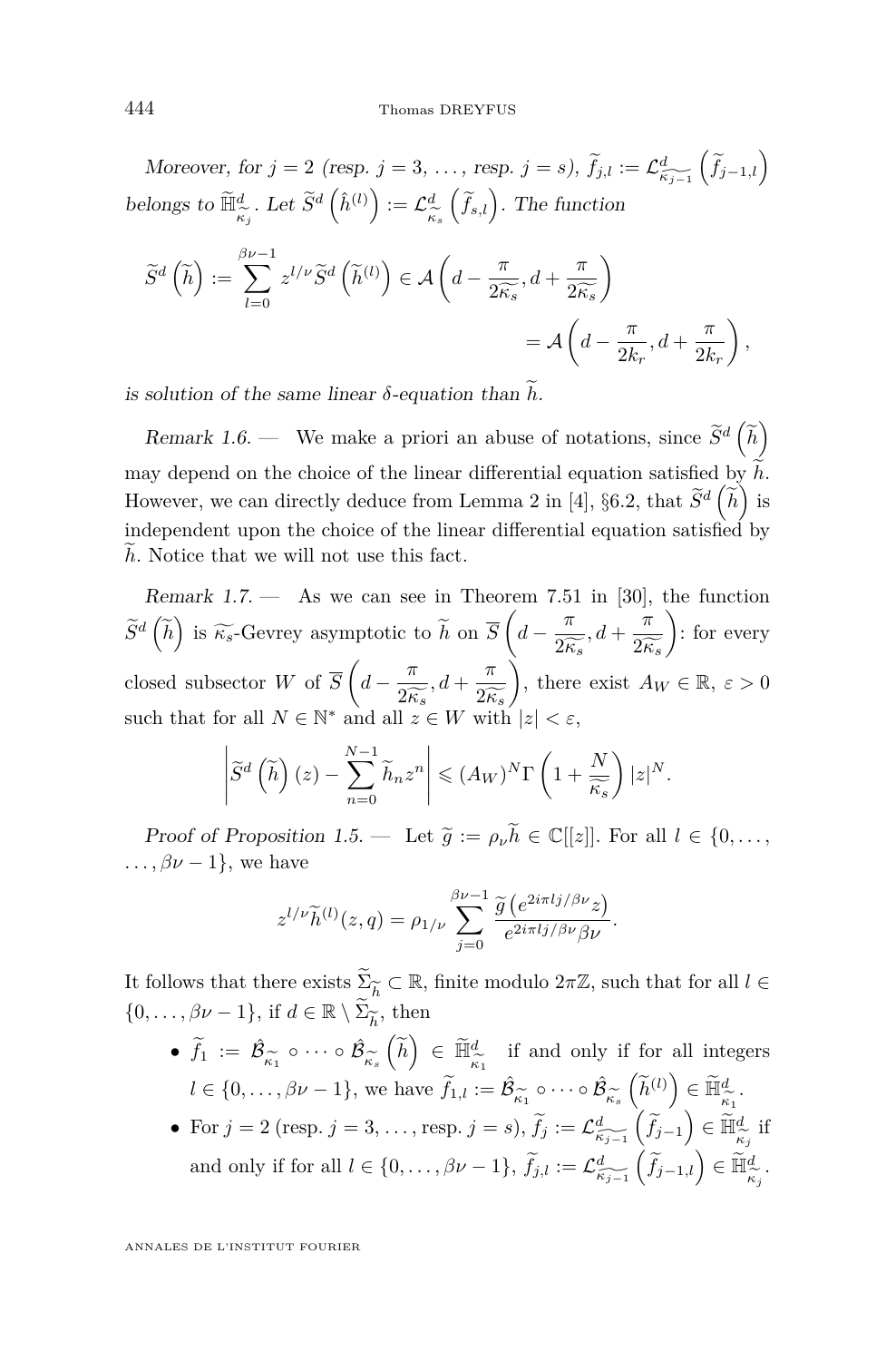Let  $d \in \mathbb{R} \setminus \widetilde{\Sigma}_{\widetilde{h}}$  and let  $(\kappa'_1, \ldots, \kappa'_{r-1})$  defined as:  $\kappa'_{r-1} := k_{r-1}$  and for  $i < r-1, \frac{1}{\kappa'}$  $\kappa_i'$  $:=\frac{1}{1}$  $\frac{1}{k_i} - \frac{1}{k_{i+1}}$  $\frac{1}{k_{i+1}}$ .

Due to Theorem 7.51 in [\[30\]](#page-76-0) and [\[4\]](#page-75-0),  $\S7.2$ ,  $\widetilde{f}_1' := \widehat{\mathcal{B}}_{\kappa_1'} \circ \cdots \circ \widehat{\mathcal{B}}_{\kappa_r'} \left( \widetilde{h} \right) \in \widetilde{\mathbb{H}}_{\kappa_1'}^d$ , and for  $j = 2$  (resp.  $j = 3, \ldots$ , resp.  $j = r - 1$ ),  $f'_j := \mathcal{L}^d_{\kappa'_{j-1}}$  $\left(\widetilde{f}'_{j-1}\right) \in \widetilde{\mathbb{H}}^d_{\kappa'_j}.$ With Lemma 2 in [\[4\]](#page-75-0), §6.2, this implies that  $\widetilde{f}_1 := \widehat{\mathcal{B}}_{\widetilde{\kappa}_1}$  $\circ \cdots \circ \hat{\mathcal{B}}$  $\frac{\kappa_s}{\widetilde{\epsilon}}$  $\left(\widetilde{h}^{(l)}\right) \in \widetilde{\mathbb{H}}_{\widehat{\kappa}}^d$ *κ*e1 and for  $j = 2$  (resp.  $j = 3, \ldots$ , resp.  $j = s$ ),  $\widetilde{f}_j := \mathcal{L}^d_{\widetilde{\kappa}_{j-1}}\left(\widetilde{f}_{j-1,l}\right) \in \widetilde{\mathbb{H}}^d_{\widetilde{\kappa}_j}$ . With the equivalence we have written in the beginning of the proof, we may apply successively the Borel and Laplace transformations of the required order to each series  $\hat{h}^{(l)}$ .

To finish, we have to prove that  $\tilde{S}^d\left(\tilde{h}\right)$  is solution of the same linear  $\delta$ -equation than h. This is a direct consequence of Theorem 2 in [\[4\]](#page-75-0),  $\S6.4$ .  $\Box$ 

As a matter of fact, as we can see in Page 239 of [\[30\]](#page-76-0),  $\tilde{S}^d\left(\tilde{h}\right)$  belongs to  $\mathcal{A}\left(d_l - \frac{\pi}{2k_r}, d_{l+1} + \frac{\pi}{2k_r}\right)$ , where  $d_l, d_{l+1} \in \widetilde{\Sigma}_{\widetilde{h}}$  are chosen such that  $\left] d_{l}, d_{l+1} \right[ \bigcap \widetilde{\Sigma}_{\widetilde{h}} = \varnothing.$ 

If [\(1.2\)](#page-13-0) has only slope 0, then  $\widetilde{h} \in \mathbb{C} \{z^{1/\nu}\}\.$  In this case we set  $\widetilde{\Sigma}_{\widetilde{h}}$ <br>d for all  $d \in \mathbb{R}$  we set := ∅, and for all  $d \in \mathbb{R}$  we set

$$
\widetilde{S}^d\left(\widetilde{h}\right):=\widetilde{h}.
$$

We recall that we consider the equation  $\delta \widetilde{Y} = \widetilde{B}\widetilde{Y}$ , where  $\widetilde{B} \in M_m \Big( \mathbb{C}( \{z \} ) \Big)$ is a companion matrix and  $\widetilde{H} := \left( \widetilde{h}_{i,j} \right) \in \mathrm{M}_m \Big( \mathbb{C}\left[ \left[ z^{1/\nu} \right] \right] \Big)$  is a formal matrix given by the Hukuhara-Turrittin theorem. The entries of  $\tilde{H}$  satisfy linear *δ*-equations with coefficients in  $\mathbb{C} [z^{1/\nu}]$  for some *ν*. We may assume that for a given entry, the coefficients of the  $\delta$ -equation are relatively prime. Let  $d_0$  be the maximum among 2 and the degrees of the coefficients of the equations. Let  $\Sigma_{\widetilde{H}}$  be the union of the  $\Sigma_{\widetilde{h}_{i,j}}$ , where  $\Sigma_{\widetilde{h}_{i,j}}$  has been defined in Proposition [1.5;](#page-13-0)  $k_{i,j} \in \mathbb{Q}$  be the biggest slope of the equation satisfied by  $h_{i,j}$ ;  $k'$  be the maximum of the  $k_{i,j}$ ; and  $k$  be an integer strictly bigger than *k'* and *d*<sub>0</sub>. Let  $d, d^{\pm} \in \mathbb{R} \setminus \widetilde{\Sigma}_{\widetilde{H}}$ , with  $\pi$ 

$$
d - \frac{\pi}{2k} < d^- < d < d^+ < d + \frac{\pi}{2k}
$$

*,*

and such that  $([d^-, d[\bigcup]d, d^+]) \cap \widetilde{\Sigma}_{\widetilde{H}} = \varnothing$ . Let  $\widetilde{S}^{d^{\pm}}(\widetilde{H}) := \widetilde{S}^{d^{\pm}}(\widetilde{h}_{i,j}).$ <br>We get two analytic solutions We get two analytic solutions,

$$
\widetilde{S}^{d^-}\left(\widetilde{H}\right) \mathrm{Diag} \left(e^{\widetilde{L}_i \log(z)} e^{\widetilde{\lambda}_i \times \mathrm{Id}_{m_i}}\right) \in \mathrm{GL}_m\left(\mathcal{A}\left(d^- - \frac{\pi}{2k}, d + \frac{\pi}{2k}\right)\right),\,
$$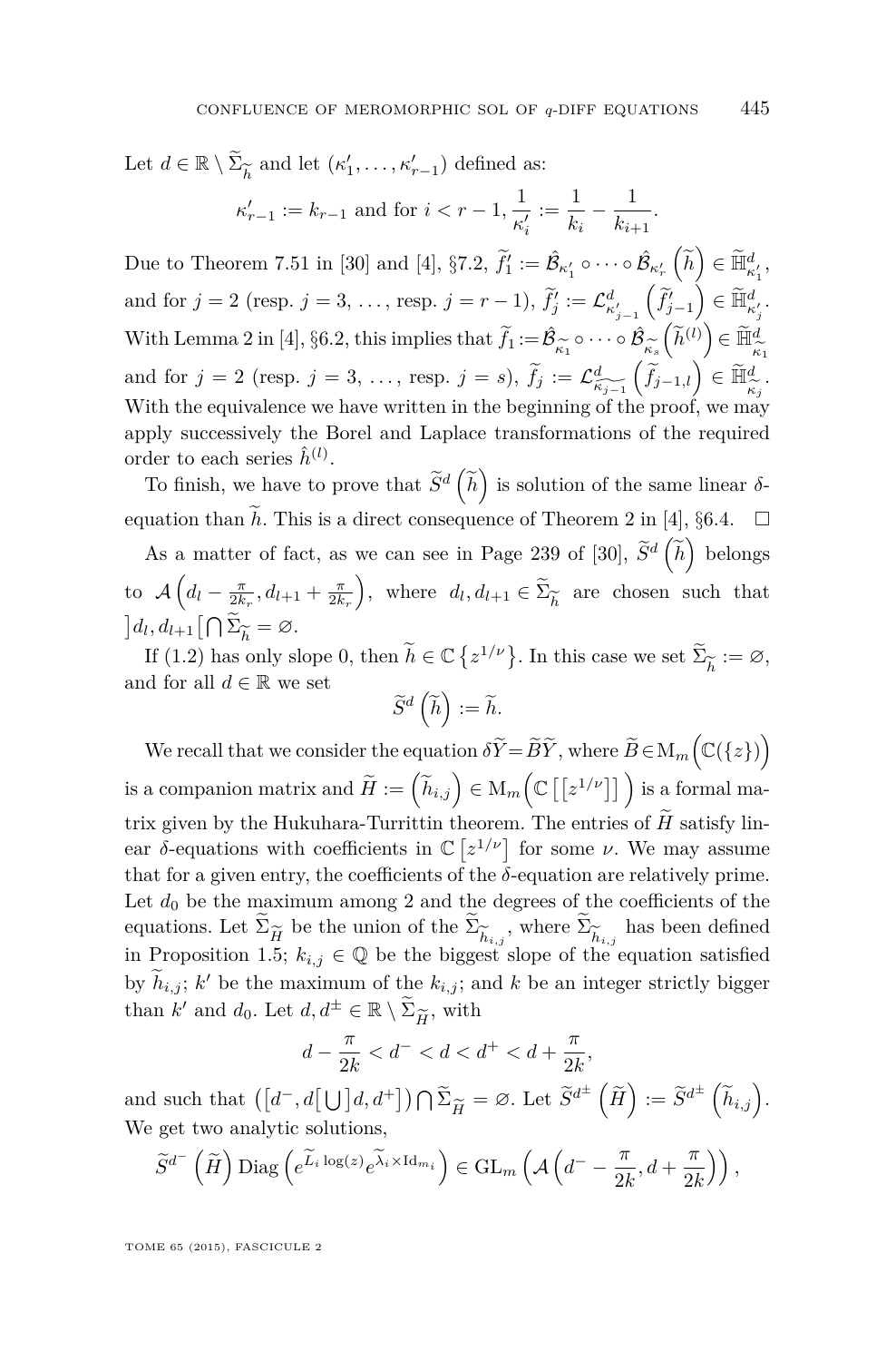<span id="page-16-0"></span>and

$$
\widetilde{S}^{d^+}\left(\widetilde{H}\right)\mathrm{Diag}\left(e^{\widetilde{L}_i\log(z)}e^{\widetilde{\lambda}_i\times\mathrm{Id}_{m_i}}\right)\in\mathrm{GL}_m\left(\mathcal{A}\left(d-\frac{\pi}{2k},d^++\frac{\pi}{2k}\right)\right).
$$

Note that by definition, the analyticity holds on a subset of  $\mathbb{C}$ . A computation shows that there exists a matrix  $ST_d \in GL_m(\mathbb{C})$ , we call the Stokes matrix in the direction *d*, such that:

$$
\widetilde{S}^{d^+}(\widetilde{H}) \operatorname{Diag} \left( e^{\widetilde{L}_i \log(z)} e^{\widetilde{\lambda}_i \times \operatorname{Id}_{m_i}} \right) = \widetilde{S}^{d^-}(\widetilde{H}) \operatorname{Diag} \left( e^{\widetilde{L}_i \log(z)} e^{\widetilde{\lambda}_i \times \operatorname{Id}_{m_i}} \right) \widetilde{ST}_d.
$$

The Stokes matrices belong to the differential Galois group, see Chapter 8 of [\[30\]](#page-76-0).

#### **2. Local formal study of** *q***-difference equations**

In this section, we summarize results about formal classification of linear *q*-difference equations. See in particular [\[31\]](#page-76-0) for more details. Let *q >* 1 be fixed. We extend the action of  $\sigma_q$  to  $\bigcup_{\nu \in \mathbb{N}^*} \mathbb{C} \left( \left( z^{1/\nu} \right) \right)$  by  $\sigma_q z^{1/\nu} =$  $e^{\log(q)/\nu}z^{1/\nu}$ , for  $\nu \in \mathbb{N}^*$ . Let *K* be an intermediate field extension:  $\mathbb{C}(z) \subset$  $K \subset \bigcup_{\nu \in \mathbb{N}^*} \mathbb{C}\left( \left( z^{1/\nu} \right) \right)$ , stable by  $\sigma_q$ .

Let us consider the *q*-difference operator:

$$
P = \sum_{i=l}^{m} b_i \sigma_q^i,
$$

where  $b_i \in K$ ,  $l, m \in \mathbb{Z}$  and  $l < m$ . The Newton polygon of P is the convex hull of

$$
\bigcup_{k=l}^{m} \Big\{ (i,j) \in \mathbb{Z} \times \mathbb{Q} \Big| j \geq v_0 (b_k) \Big\},\
$$

where  $v_0$  denotes the *z*-adic valuation of *K*. Let  $\{(d_1, n_1), \ldots, (d_r, n_r)\}\$ a minimal subset of  $\mathbb{Z}^2$  for the inclusion, with  $d_1 < \cdots < d_r$ , such that the Newton polygon is the convex hull of

$$
\bigcup_{k=1}^r \Big\{ (d_k, j) \in \mathbb{Z} \times \mathbb{Q} \Big| j \geqslant n_k \Big\}.
$$

We call slopes of the linear *q*-difference equation the rational numbers *ni*+1−*n<sup>i</sup>*  $\frac{n_{i+1}-n_i}{d_{i+1}-d_i}$ , and multiplicity of the slope  $\frac{n_{i+1}-n_i}{d_{i+1}-d_i}$ , the integer  $d_{i+1}-d_i$ .

Like in §[1,](#page-8-0) let  $B \in GL_m(K)$  be a companion matrix. As in the differential case, we can naturally associate to the linear  $\sigma_q$ -equation  $\sigma_q Y = BY$ a unitary *q*-difference operator  $P = \sigma_q^m + b_{m-1}\sigma_q^{m-1} + \cdots + b_0$  with coefficients in *K*. We define the Newton polygon of  $\sigma_q Y = BY$ , as the Newton polygon of *P*. We also define the slopes and the multiplicities of the slopes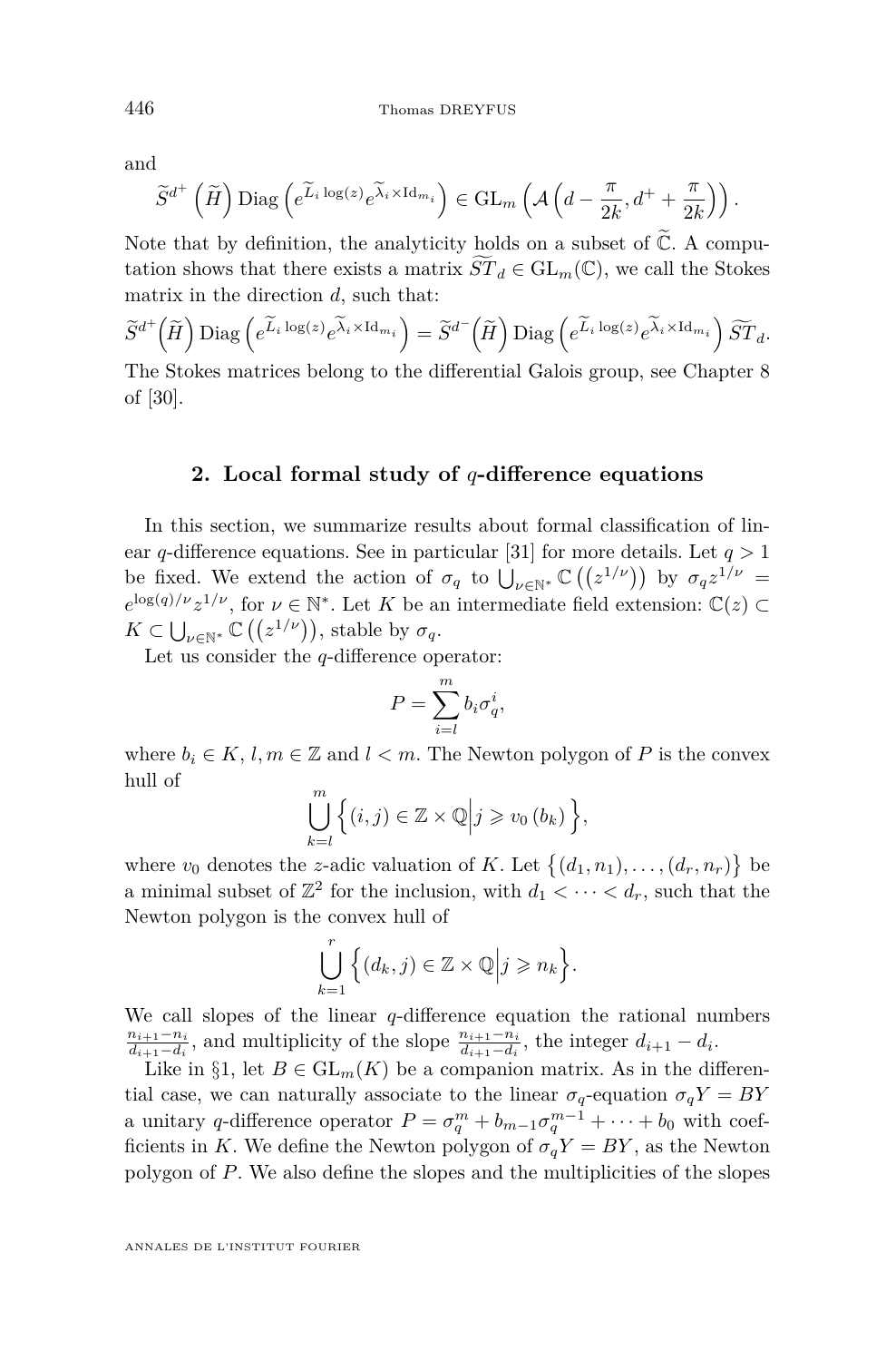<span id="page-17-0"></span>of  $\sigma_q Y = BY$  as the slopes and the multiplicities of the slopes of *P*. Notice that if  $B \in GL_m(\mathbb{C}(\ell(z)))$  is not a companion matrix, we can still define the Newton polygon of  $\sigma_q'Y = BY$ , but we will not need this in this paper.

Let  $A, B \in GL_m(K)$ . The two *q*-difference systems,  $\sigma_q Y = AY$  and  $\sigma_q Y =$ *BY* are equivalent over *K*, if there exists  $P \in GL_m(K)$ , called gauge transformation, such that

$$
A = P[B]_{\sigma_q} := (\sigma_q P) B P^{-1}.
$$

In particular,

$$
\sigma_q Y = BY \Longleftrightarrow \sigma_q \left( PY \right) = APY.
$$

Conversely, if there exist  $A, B, P \in GL_m(K)$  such that  $\sigma_q Y = BY$ ,  $\sigma_q Z = AZ$  and  $Z = PY$ , then

$$
A = P\left[B\right]_{\sigma_q}
$$

*.*

If the above matrices  $A, B \in GL_m(K)$  are companion matrices, then, see [\[31\]](#page-76-0), Theorem 2.2.1, they have the same Newton polygon.

THEOREM 2.1 ([\[31\]](#page-76-0), §2.2). — Let  $B \in GL_m(\mathbb{C}(\mathbb{(z)})$  be a companion matrix and let us consider  $\sigma_q Y = BY$ . Let  $\mu_1, \ldots, \mu_k$  be the slopes of the *q*-difference equation, let  $m_1 \ldots, m_k$  be their multiplicities and assume that the  $\mu_i$  belong to  $\mathbb{Z}$ . Then, we have existence of  $B_i \in GL_{m_i}(\mathbb{C})$ ,  $\hat{H} \in$  $\operatorname{GL}_m(\mathbb{C}(\mathbb{(z)}))$ , such that:

$$
B = \hat{H} \left[ \text{Diag} \left( z^{-\mu_i} B_i \right) \right]_{\sigma_q}.
$$

See  $[29]$  for a more general result that works for *q*-difference equation with arbitrary slopes. Notice that for all  $n \in \mathbb{Z}$ , we have also

$$
B = \left(z^n \hat{H}\right) \left[ \text{Diag}\left(B_i \times q^{-n} z^{-\mu_i}\right) \right]_{\sigma_q},
$$

which allow us to reduce to the case where  $\hat{H}$  has entries in  $\mathbb{C}[[z]]$ .

We want to determine the eigenvalues of the  $B_i$  and the *z*-valuation of the entries of  $\hat{H}$ . Let  $b_0, \ldots, b_{m-1} \in \mathbb{C}((z))$ , and let us consider the *q*-difference equation:

(2.1) 
$$
\sigma_q^m y + b_{m-1} \sigma_q^{m-1} y + \cdots + b_0 y = 0.
$$

Let  $\{(d_1, n_1), \ldots, (d_r, n_r)\}\)$  be a minimal subset of  $\mathbb{Z}^2$  for the inclusion, with  $d_1 < \cdots < d_r$ , such that the Newton polygon is the convex hull of  $\bigcup_{k=1}^r \left\{ (d_k, j) \in \mathbb{Z} \times \mathbb{Z} \middle| j \geqslant n_k \right\}$ . Let  $\mu_1, \ldots, \mu_k$  be the slopes of the *q*difference equation,  $m_1 \ldots, m_k$  be their multiplicities and assume that the slopes  $\mu_i = \frac{n_{i+1} - n_i}{d_{i+1} - d_i}$  $\frac{n_{i+1}-n_i}{d_{i+1}-d_i}$  belongs to  $\mathbb{Z}$ .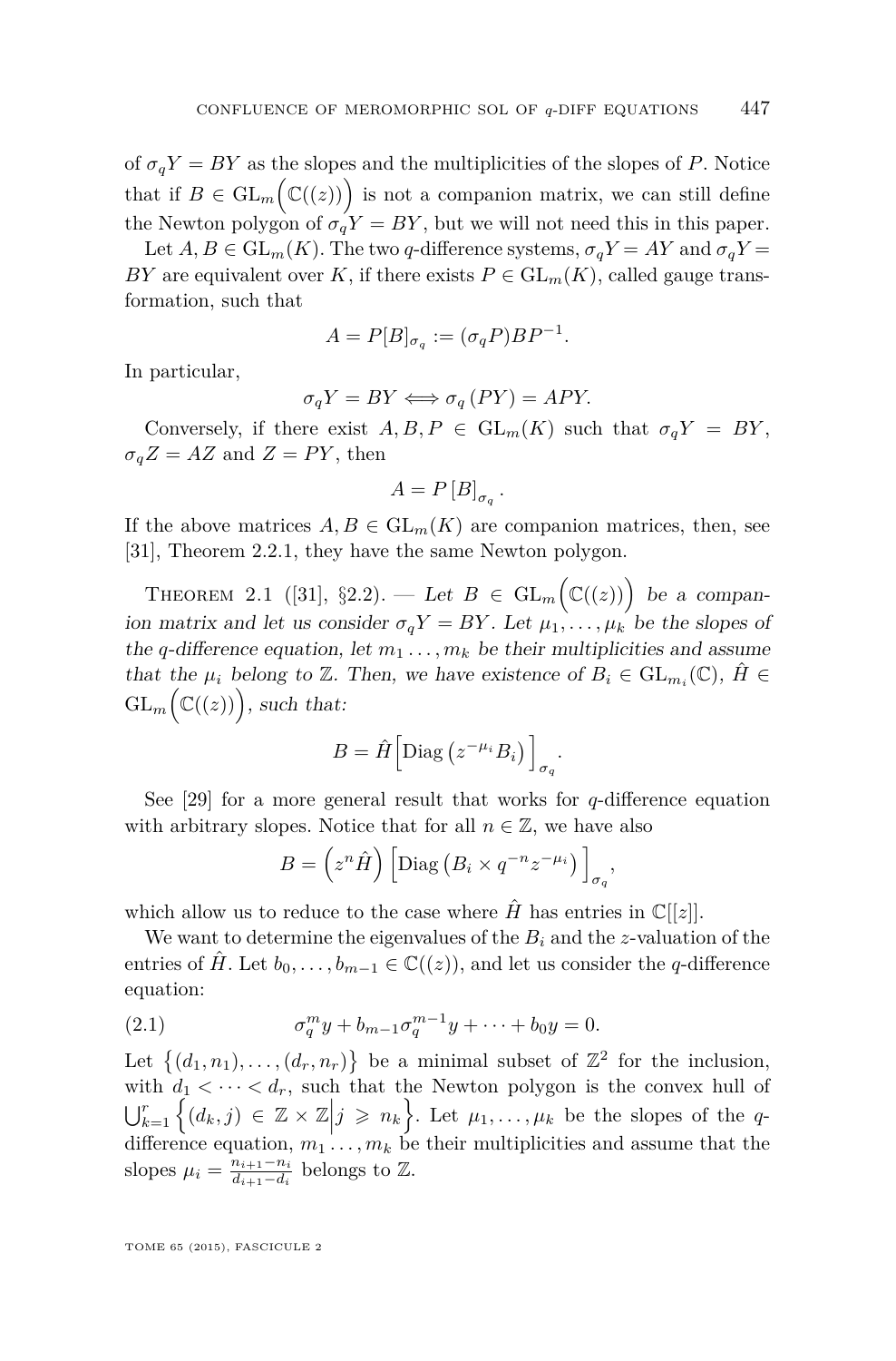<span id="page-18-0"></span>For  $d_i \leqslant j \leqslant d_{i+1}$ , let  $a_j$  be the value at  $z = 0$  of  $b_j(z)z^{-n_i - \mu_i(j-d_i)}$ . We define the characteristic polynomial associated to the slope  $\mu_i$  as follows:

$$
P^{(\mu_i)}(X) := \left( a_{d_{i+1}} q^{\mu_i d_{i+1}(d_{i+1}-1)/2} X^{d_{i+1}-d_i} + \cdots + a_{d_i} q^{\mu_i d_i(d_i-1)/2} \right).
$$

From [\[25\]](#page-76-0), Theorem 3.2.3, we deduce directly the following:

THEOREM 2.2. — Let  $B \in GL_m(\mathbb{C}(\ell(z)))$  be a companion matrix, such that  $\sigma_q Y = BY$  is the linear  $\sigma_q$ -system equivalent to [\(2.1\)](#page-17-0). There exist

- $B_i \in GL_{m_i}(\mathbb{C})$ , which are of the form  $Diag_l(T_{i,l})$ , where  $T_{i,l}$  are upper triangular matrices with diagonal terms that are equal to the roots of the characteristic polynomial associated to the slope  $\mu_i$ ,
- $\hat{H} \in GL_m(\mathbb{C}(\ell(z)))$ , whose entries of the first row of  $\hat{H}$  have zvaluation equal to 0,

such that

$$
B = \hat{H} \left[ \text{Diag} \left( z^{-\mu_i} B_i \right) \right]_{\sigma_q}.
$$

#### **3. Definition of** *q***-Borel and** *q***-Laplace transformations.**

The goal of this section is to define *q*-analogues of the Borel and Laplace transformations. We will study their behavior as *q* goes to 1 in §4*.*[2.](#page-24-0) Remark that there are several possible definitions of *q*-analogues of Borel and Laplace transformations. See [\[13,](#page-75-0) [25,](#page-76-0) [32,](#page-76-0) [34,](#page-76-0) [42,](#page-77-0) [43,](#page-77-0) [44,](#page-77-0) [45,](#page-77-0) [46\]](#page-77-0) for example. Following [\[13\]](#page-75-0), we begin by defining a *q*-Borel transformation we are going to study. In this section,  $q > 1$  is fixed. Let us recall that for all  $n \in \mathbb{N}$ ,  $[n]_q^! = \prod_{l=1}^n \frac{q^l-1}{q-1}$ .

DEFINITION 3.1. — Let  $k \in \mathbb{Q}_{>0}$  and let  $\nu \in \mathbb{N}^*$  minimal such that  $\nu k \in$  $\mathbb{N}^*$ . We define  $\hat{\mathcal{B}}_{q,k}$  as follows:

$$
\hat{\mathcal{B}}_{q,k} : \begin{array}{ccc} \mathbb{C}\left[\left[z^{\nu k}\right]\right] & \longrightarrow & \mathbb{C}\left[\left[\zeta^{\nu k}\right]\right] \\ \sum_{l \in \mathbb{N}} a_l z^l & \longmapsto & \sum_{l \in \mathbb{N}} \frac{a_l}{[l/k]_q} \zeta^l, \end{array}
$$

Let  $k \in \mathbb{Q}_{>0}$ , let  $\nu \in \mathbb{N}^*$  minimal such that  $\nu k \in \mathbb{N}^*$  and let  $\rho_k, \rho_{1/k}$  be the maps defined in §[1](#page-8-0). We remark that we have:

$$
\hat{\mathcal{B}}_{q,k} = \rho_k \circ \hat{\mathcal{B}}_{q,1} \circ \rho_{1/k}.
$$

DEFINITION 3.2. — Let  $d \in \mathbb{R}$  and let  $k \in \mathbb{Q}_{>0}$ . Let f be a function such that there exists  $\varepsilon > 0$ , such that  $f \in \mathcal{A}(d-\varepsilon, d+\varepsilon)$ . We say that f belongs to  $\mathbb{H}_{q,k}^d$ , if *f* admits an analytic continuation defined on  $\overline{S}(d-\varepsilon, d+\varepsilon)$ , that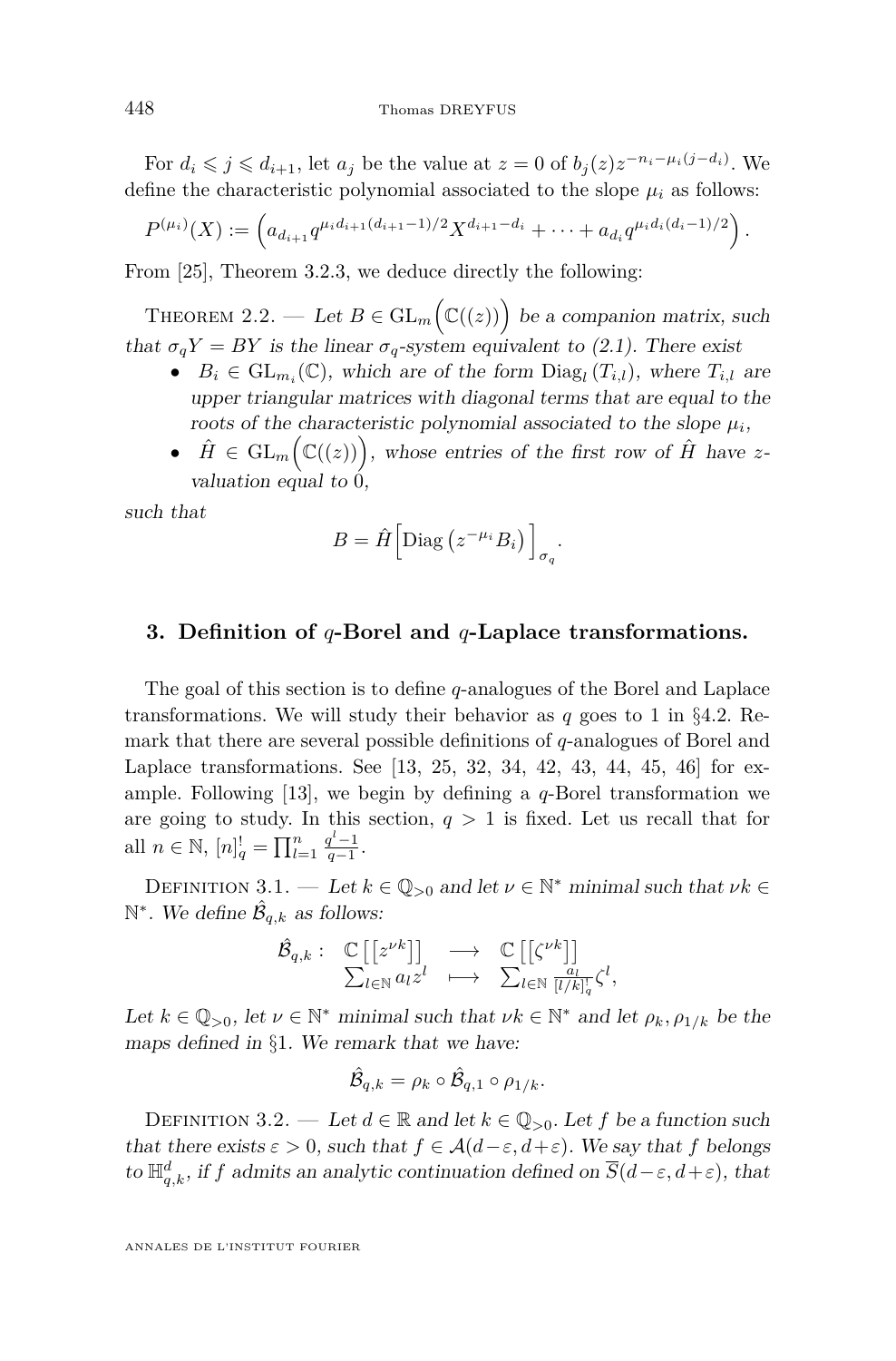<span id="page-19-0"></span>we will still call  $f$ , such that there exist constants  $J, L > 0$ , such that for  $\zeta \in \overline{S}(d-\varepsilon,d+\varepsilon)$  (see the introduction for the definition of  $e_q$ ):

$$
|f(\zeta)| < Je_q\left(L|\zeta|^k\right).
$$

For all  $d \in \mathbb{R}$ , we write  $[d] := q^{\mathbb{Z}} e^{id}$  the discrete logarithmic *q*-spiral through the point  $e^{id} \in \mathbb{C}^*$ . For  $d \in \mathbb{R}$  we set the Jackson integral:

$$
\int_{[d]} f(\zeta) d_q \zeta := (q-1) \sum_{l \in \mathbb{Z}} f(q^l e^{id}) q^l e^{id},
$$

whenever the right hand side converges. Roughly speaking, Jackson integral degenerates into classical integral when *q* goes to 1, which means that for a convenient choice of function *f*, we have on a convenient domain

$$
\int_{[d]} f(\zeta) d_q \zeta \xrightarrow{q \to 1} \int_0^{\infty e^{id}} f(\zeta) d\zeta.
$$

From now, let  $p := 1/q \in ]0,1[$ . Let  $\mathcal{M}(\mathbb{C}^*,0)$  be the field of functions that are meromorphic on some punctured neighborhood of  $0$  in  $\mathbb{C}^*$ . We define now the *q*-Laplace transformation.

DEFINITION 3.3. — Let  $k \in \mathbb{Q}_{>0}$  and let  $\rho_k(\mathcal{M}(\mathbb{C}^*,0)) := {\rho_k(f)|f \in \mathbb{C}}$  $\mathcal{M}(\mathbb{C}^*,0)$ . Let  $d \in \mathbb{R}$ . As we can see in [\[13\]](#page-75-0), §4.2, the following maps are well defined and we call them the *q*-Laplace transformation of order 1 and *k* respectively:

$$
\begin{array}{cccc} \mathcal{L}_{q,1}^{[d]}: & \mathbb{H}_{q,1}^{d} & \longrightarrow & \mathcal{M}(\mathbb{C}^{*},0) \\ & f & \longmapsto & \int_{[d]}\frac{f(\zeta)}{z e_{q} \left(\frac{q \zeta}{z}\right)} d_{q} \zeta, \\ & & & \\ \mathcal{L}_{q,k}^{[d]}: & \mathbb{H}_{q,k}^{d} & \longrightarrow & \rho_{k}\left(\mathcal{M}(\mathbb{C}^{*},0)\right) \\ & & g & \longmapsto & \rho_{k}\circ \mathcal{L}_{q,1}^{[d]} \circ \rho_{1/k}(g). \end{array}
$$

For |z| small, the function  $\mathcal{L}_{q,1}^{[d]}(f)(z)$  has poles of order at most 1 that are contained on the *q*-spiral  $(q-1)[d + \pi] := q^{\mathbb{Z}}(1-q)e^{id}$ . The following proposition is the *q*-analogue of Proposition [1.2.](#page-11-0)

PROPOSITION 3.4. — Let  $\hat{f} \in \mathbb{C}[[z]],$  let  $d \in \mathbb{R}$ , and let  $g \in \mathbb{H}_{q,1}^d$ . Then

• 
$$
\hat{\mathcal{B}}_{q,1} \left( \delta_q \hat{f} \right) = \delta_q \hat{\mathcal{B}}_{q,1} \left( \hat{f} \right)
$$
.  
\n•  $\delta \hat{\mathcal{B}} \cdot \left( z \hat{f} \right) = \zeta \hat{\mathcal{B}} \cdot \left( \hat{f} \right)$ .

• 
$$
\delta_q \hat{\mathcal{B}}_{q,1} (z\hat{f}) = \zeta \hat{\mathcal{B}}_{q,1} (\hat{f}).
$$

$$
\bullet \quad \mathcal{L}_{q,1}^{[d]}\Big(\delta_q g\Big)=\delta_q \mathcal{L}_{q,1}^{[d]}\Big(g\Big).
$$

 $\bullet\quad z\mathcal{L}_{q,1}^{[d]}\Big(\delta_q g\Big) = p\mathcal{L}_{q,1}^{[d]}\Big(\zeta g\Big) - pz\mathcal{L}_{q,1}^{[d]}\Big(g\Big).$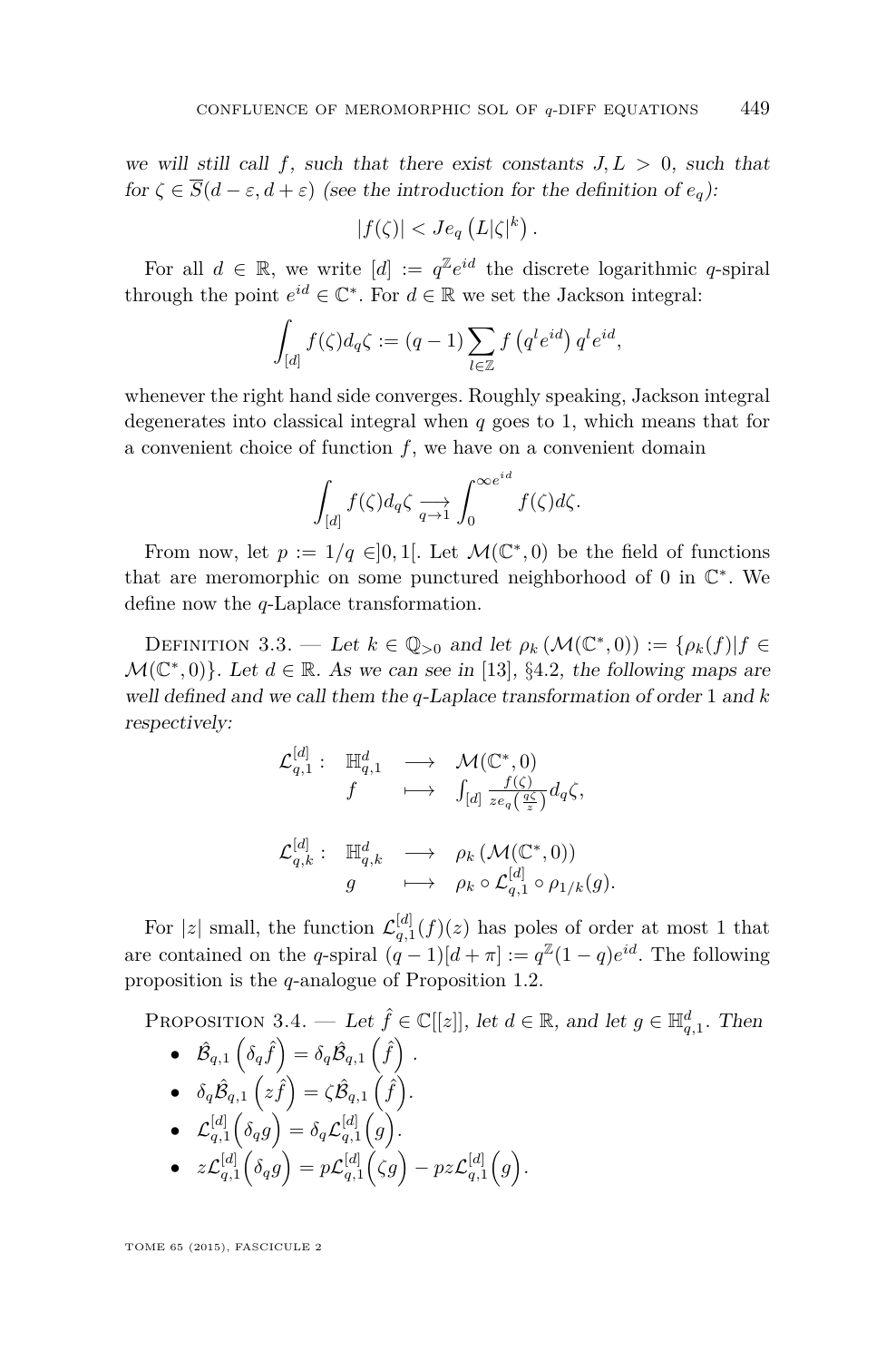Proof. — The three first points are straightforward computations. Let us prove the last equality. Let  $z \in \mathbb{C}^*$ . It is a well known fact and easy to verify that  $\sigma_q(e_q(z)e_p(-z)) = e_q(z)e_p(-z)$ . Since  $e_q(z)e_p(-z)$  is a formal power series with constant term equals to 1,  $e_q(z)e_p(-z) = 1$ . We have the equalities:

$$
z\mathcal{L}_{q,1}^{[d]}\left(\delta_{q}g\right) = (q-1)e^{id} \sum_{l \in \mathbb{Z}} \frac{\delta_{q}g\left(q^{l}e^{id}\right)}{e_{q}\left(\frac{q^{l+1}e^{id}}{z}\right)} q^{l}
$$
  
\n
$$
= (q-1)e^{id} \sum_{l \in \mathbb{Z}} \delta_{q}g\left(q^{l}e^{id}\right) e_{p}\left(\frac{-q^{l+1}e^{id}}{z}\right) q^{l}
$$
  
\n
$$
= e^{id} \sum_{l \in \mathbb{Z}} g\left(q^{l+1}e^{id}\right) e_{p}\left(\frac{-q^{l+1}e^{id}}{z}\right)
$$
  
\n
$$
- g\left(q^{l}e^{id}\right) e_{p}\left(\frac{-q^{l+1}e^{id}}{z}\right) q^{l}
$$
  
\n
$$
= (p-1)e^{id} \sum_{l \in \mathbb{Z}} g\left(q^{l}e^{id}\right)
$$
  
\n
$$
\times \left(e_{p}\left(\frac{-q^{l+1}e^{id}}{qz}\right)p - e_{p}\left(\frac{-q^{l+1}e^{id}}{z}\right)\right) q^{l}
$$
  
\n
$$
= (p-1)e^{id} \sum_{l \in \mathbb{Z}} g\left(q^{l}e^{id}\right) e_{p}\left(\frac{-q^{l+1}e^{id}}{z}\right)\left(\frac{-q^{l}e^{id}}{z}+1\right) q^{l}
$$
  
\n
$$
= p(q-1)e^{id} \sum_{l \in \mathbb{Z}} \frac{g\left(q^{l}e^{id}\right)}{e_{q}\left(\frac{q^{l+1}e^{id}}{z}\right)} \left(\frac{q^{l}e^{id}}{z}-1\right) q^{l}
$$
  
\n
$$
= p\mathcal{L}_{q,1}^{[d]}\left(\zeta g\left(\zeta\right)\right) - pz\mathcal{L}_{q,1}^{[d]}\left(g\left(\zeta\right)\right).
$$

Remark 3.5. — Let  $k \in \mathbb{N}^*$  and let  $d \in \mathbb{R}$ . If we consider  $\hat{f} \in \mathbb{C} \left[ \left[ z^k \right] \right],$ solution of a linear  $\delta_q$ -equation with coefficients in  $\mathbb{C} \left[ z^k \right]$  with  $\hat{\mathcal{B}}_{q,k} \left( \hat{f} \right) \in$  $\mathbb{H}_{q,k}^d$ , then we have:

$$
\delta_q \left( \mathcal{L}_{q,k}^{[d]} \circ \hat{\mathcal{B}}_{q,k} \left( \hat{f} \right) \right) = \mathcal{L}_{q,k}^{[d]} \circ \hat{\mathcal{B}}_{q,k} \left( \delta_q \hat{f} \right)
$$
  
and 
$$
\delta_q \left( z^k \mathcal{L}_{q,k}^{[d]} \circ \hat{\mathcal{B}}_{q,k} \left( \hat{f} \right) \right) = \mathcal{L}_{q,k}^{[d]} \circ \hat{\mathcal{B}}_{q,k} \left( \delta_q \left( z^k \hat{f} \right) \right).
$$

Hence,  $\mathcal{L}_{q,k}^{[d]} \circ \hat{\mathcal{B}}_{q,k} \left( \hat{f} \right)$  is solution of the same linear  $\delta_q$ -equation than  $\hat{f}$ . But in general, if  $\hat{f} \in \mathbb{C}[[z]]$  is solution of a linear  $\delta_q$ -equation with coefficients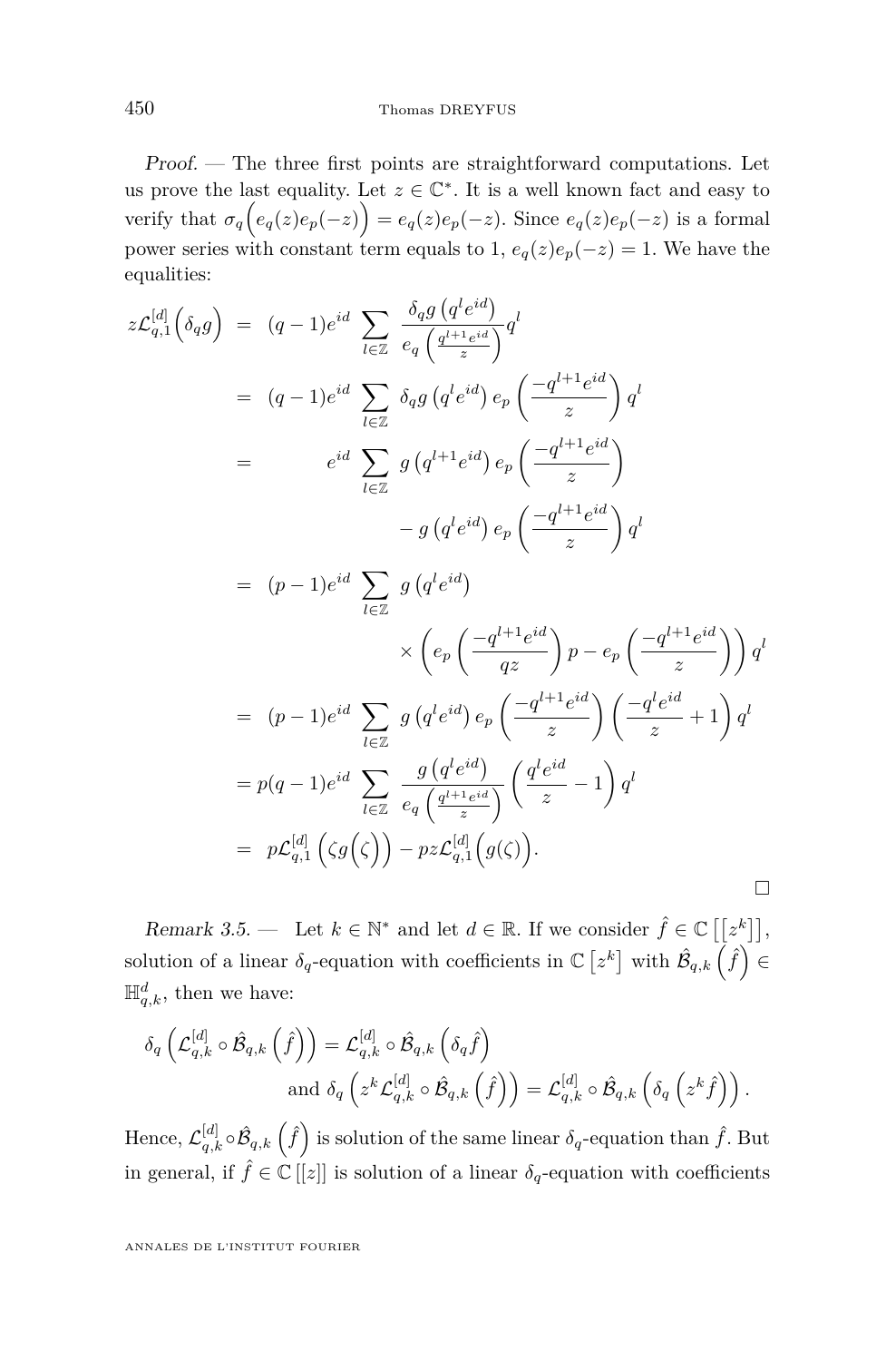in  $\mathbb{C}[z]$ , we will have to apply successively several *q*-Borel and *q*-Laplace transformations in order to compute an analytic solution of the same equation than  $\hat{f}$ . See Theorem [4.5.](#page-26-0) We are not going to give explicit examples of such sitation since the proof that we need strictly more than one *q*-Borel and *q*-Laplace transformation should be very technical.

In §[7,](#page-46-0) we will use other *q*-analogue of the Borel (resp. Laplace) transformation that has been originally introduced by Ramis (resp. Zhang). See [\[45\]](#page-77-0), §1 for the justification of the convergence of the *q*-Laplace transformation.

DEFINITION 3.6. — (1) We define  $\hat{B}_q$  as follows:

$$
\hat{B}_q: \begin{array}{ccc} \mathbb{C}[[z]] & \longrightarrow & \mathbb{C}[[\zeta]] \\ \sum_{l \in \mathbb{N}} a_l z^l & \longmapsto & \sum_{l \in \mathbb{N}} \frac{a_l}{q^{l(l-1)/2}} \zeta^l. \end{array}
$$

(2) Let  $d \in \mathbb{R}$ . We define the map  $L_q^{[d]}$  as follows:

$$
L_q^{[d]}: \mathbb{H}_{q,1}^d \longrightarrow \mathcal{M}(\mathbb{C}^*, 0)
$$
  

$$
f \longrightarrow \sum_{n \in \mathbb{Z}} \frac{f(q^n(q-1)e^{id})}{\Theta_q\left(\frac{q^{n+1}(q-1)e^{id}}{z}\right)}.
$$

For |z| small, the function  $L_q^{[d]}(f)(z)$  admits a spiral of poles of order at most 1 that are contained in the *q*-spiral  $(q-1)[d + \pi]$ .

Remark 3.7. – Let  $d \in \mathbb{R}$ . The maps  $\hat{\mathcal{B}}_{q,1}$ ,  $\mathcal{L}_{q,1}^{[d]}$ ,  $\hat{B}_q$  and  $L_q^{[d]}$  are very similar to the *q*-Borel and the "discrete" *q*-Laplace transformations introduced in [\[13\]](#page-75-0), §4.2. Let  $\hat{f} \in \mathbb{C}[[z]]$  such that there exists  $d \in \mathbb{R}$  $\text{with } g := \hat{\mathcal{B}}_{q,1}\left(\hat{f}\right) \in \mathbb{H}_{q,1}^{d} \text{ (resp. } h := \hat{B}_{q}\left(\hat{f}\right) \in \mathbb{H}_{q,1}^{d} \text{). }\text{By a straightforward}$ computation, we find that  $\mathcal{L}_{q,1}^{[d]}(g)$  and  $L_q^{[d]}(h)$  are respectively equal to the two "discrete" *q*-Borel-Laplace summation defined in [\[13\]](#page-75-0), Definition 4.12, (1).

We can compare the two *q*-Borel-Laplace summation processes for formal power series solutions of a linear  $\sigma_q$ -equation with coefficients in  $\mathbb{C}({z})$ with only slope 1. From [\[13\]](#page-75-0), Theorem 4.14, and Remark 3.7, we deduce directly the following:

THEOREM 3.8. — Let  $\hat{h}(z) \in \mathbb{C}[[z]]$  be a formal power series solution of a linear  $\sigma_q$ -equation with coefficients in  $\mathbb{C}({z})$  with only slope 1 and let  $d \in \mathbb{R}$ . Then, the series  $\hat{B}_q\left(\hat{h}\right)$  converges and admits an analytic continuation  $f \in \mathbb{H}_{q,1}^d$  if and only if  $\hat{\mathcal{B}}_{q,1}(\hat{h})$  converges and admits an analytic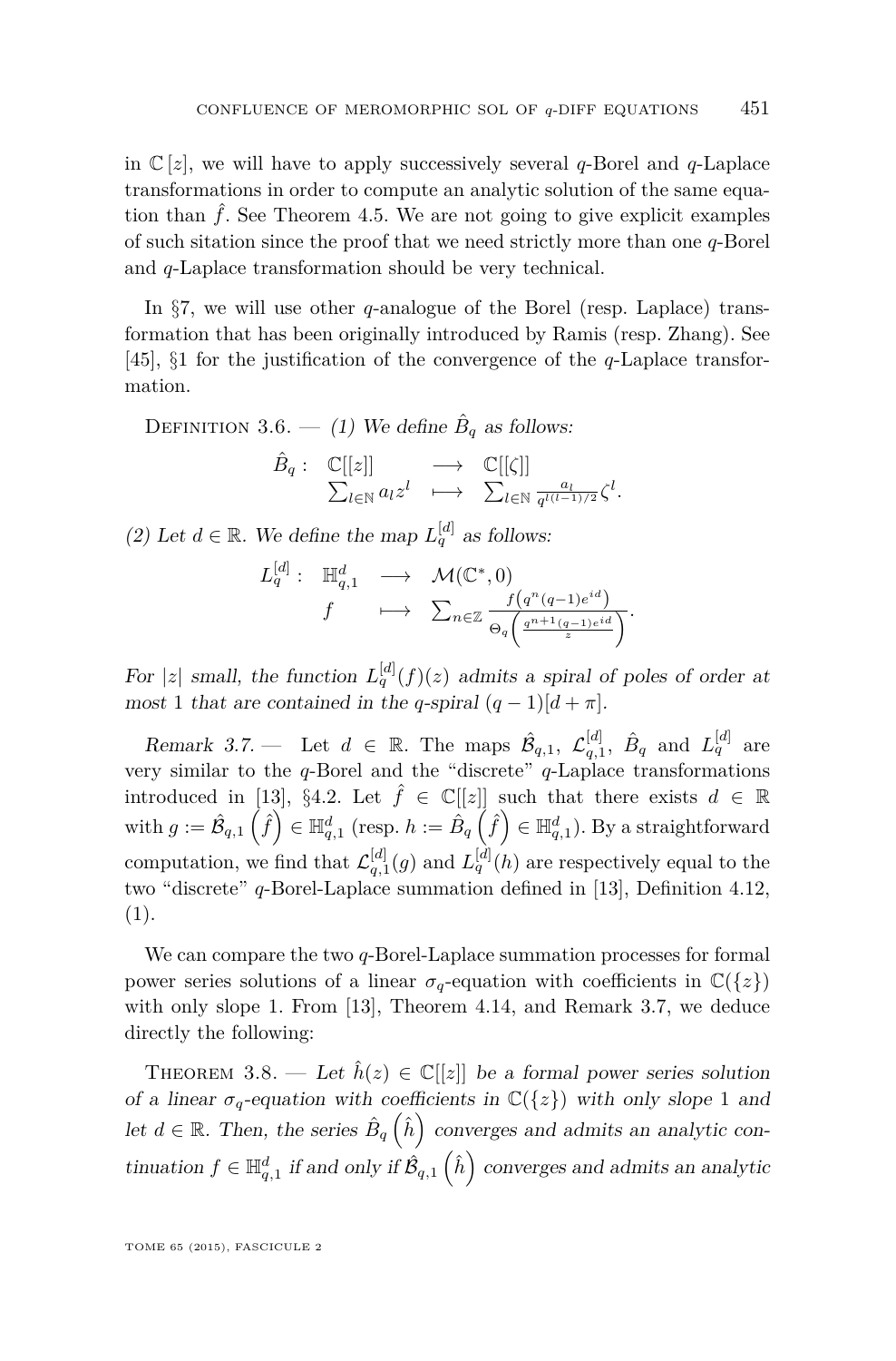<span id="page-22-0"></span>continuation  $g \in \mathbb{H}_{q,1}^d$ . Moreover for such a  $d \in \mathbb{R}$ ,  $L_q^{[d]}(f) = L_{q,1}^{[d]}(g)$  on a convenient domain.

#### **4. Statement of the main result.**

From now, we see q as a parameter in  $]1,\infty[$ . We recall that when we say that  $q$  is close to 1, we mean that  $q$  will be in the neighborhood of 1 in  $]1,\infty[$ . In §4.1, we prove two preliminaries lemmas that deal with the confluence of formal solutions of family of linear  $\sigma_q$ -equations. In §4.[2,](#page-24-0) we state our main result. We consider  $(\hat{h}(z,q))$  $q>1$  (resp.  $h(z)$ ), formal power series solutions of a family of linear  $\delta_q$ -equations (resp.  $\delta$ -equation) with coefficients in  $\mathbb{C}[z]$ . We assume that  $\hat{h}(z, q)$  converges coefficientwise to  $\tilde{h}(z)$ when  $q \to 1$ . We state that under reasonable assumptions, for q close to 1, we may apply several *q*-Borel and *q*-Laplace transformations to  $\hat{h}(z, q)$ , and obtain a solution of the family of linear  $\delta_q$ -equations, that is for *q* fixed, meromorphic on some punctured neighborhood of 0 in  $\mathbb{C}^*$ . Moreover, the latter converges as  $q$  goes to 1, to the solution of the linear  $\delta$ -equation, computed with the classical Borel and Laplace transformations.

#### **4.1. Preliminaries on confluence of formal solutions.**

LEMMA  $4.1.$  — Let us consider

$$
\begin{cases}\n\Delta_q := b_m(z,q)\delta_q^m + b_{m-1}(z,q)\delta_q^{m-1} + \dots + b_0(z,q) \\
\tilde{\Delta} := \tilde{b}_m(z)\delta^m + \tilde{b}_{m-1}(z)\delta^{m-1} + \dots + \tilde{b}_0(z),\n\end{cases}
$$

with  $z \mapsto b_i(z, q), \tilde{b}_i(z) \in \mathbb{C}[[z]]$ , and the  $b_i$  converge coefficientwise to the  $\tilde{b}_i$  when  $q \to 1$ . We assume that the C-vector subspace  $\tilde{F} \subset \mathbb{C}((z))$ , of  $\text{solutions of } \widetilde{\Delta} \left( \widetilde{F} \right) = 0 \text{ has dimension 1.} \text{ Let } \kappa \in \mathbb{Z} \text{ be the } z \text{-valuation of the } \widetilde{F}$  $\text{elements of } \widetilde{F}\setminus\{0\}.$  Let  $\hat{h}(z,q):=\sum_{n=\kappa}^{\infty}\hat{h}_n(q)z^n$  be a solution of  $\Delta_q\left(\hat{h}\right)=$  $0, \text{ such that } \lim_{q \to 1} \hat{h}_{\kappa}(q) = \tilde{h}_{\kappa} \neq 0. \text{ Let } \tilde{h}(z) := \sum_{n=\kappa}^{\infty} \tilde{h}_{n} z^{n} \in \tilde{F} \setminus \{0\}, \text{ which}$ is uniquely determined by assumption. Then, for all  $n \geq \kappa$ ,

$$
\lim_{q \to 1} \hat{h}_n(q) = \widetilde{h}_n.
$$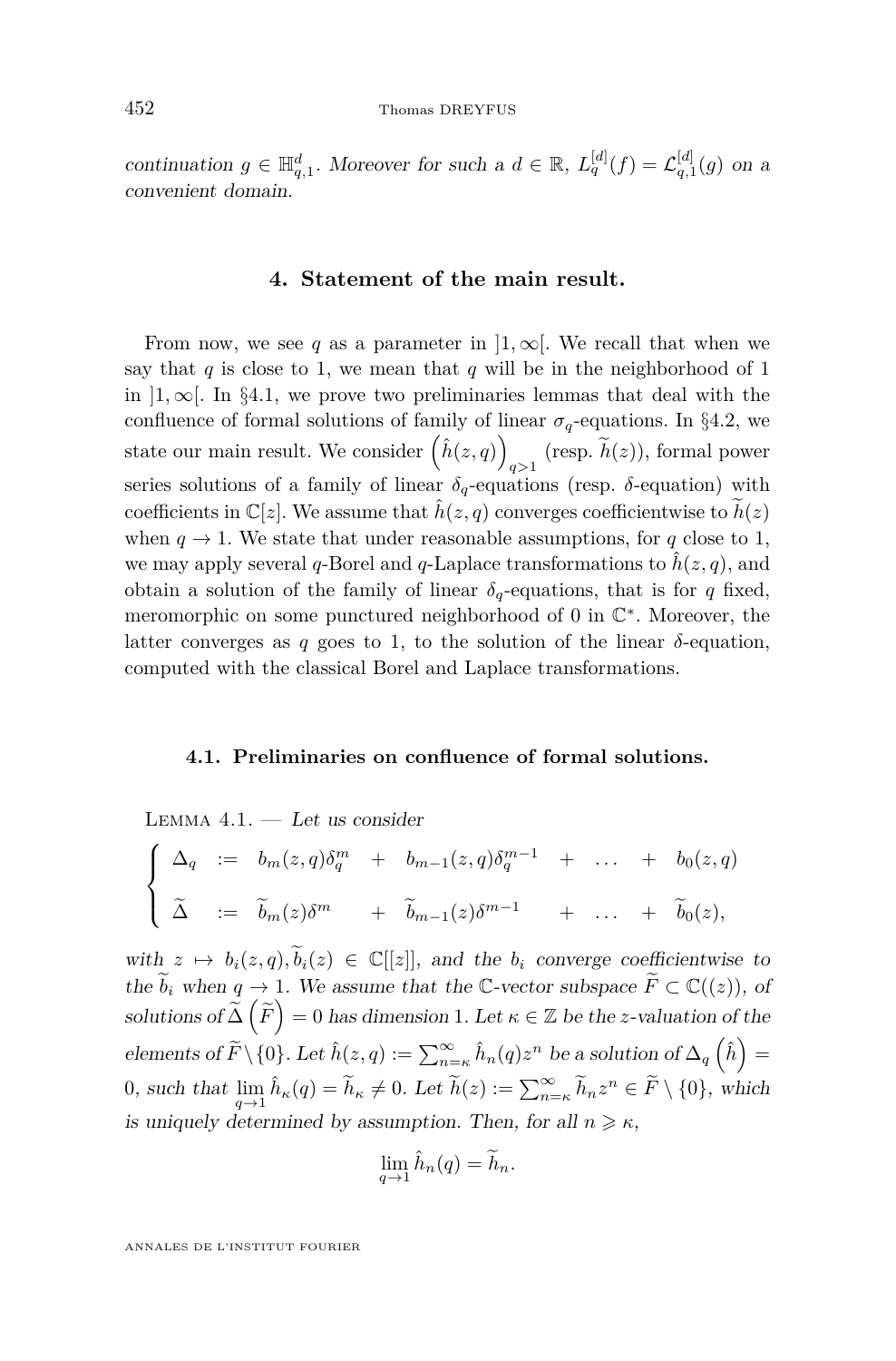<span id="page-23-0"></span>Proof. — We will prove by an induction on *n* that for all  $n \geq \kappa$ ,  $\hat{h}_n(q)$ converges as *q* goes to 1 to  $\tilde{h}_n$ . By assumption,  $\hat{h}_\kappa(q)$  converges to  $\tilde{h}_\kappa$ .

Let  $n \geq \kappa$ . Induction hypothesis: assume that for all  $k \in \{\kappa, \ldots, n - \kappa\}$ 1},  $\lim_{q\to 1} \hat{h}_k(q) = \tilde{h}_k$ . Let us prove that  $\hat{h}_n(q)$  converges to  $\tilde{h}_n$ . Looking at the linear  $\sigma_q$ -equation (resp. the linear  $\delta$ -equation) satisfied by  $\hat{h}(z,q)$ (resp.  $\tilde{h}(z)$ ), we find a relation of the form:

$$
c_n(q)\hat{h}_n(q) = c_{n-1}(q)\hat{h}_{n-1}(q) + \cdots + c_{\kappa}(q)\hat{h}_{\kappa}(q),
$$
  
\n
$$
\tilde{c}_n\tilde{h}_n = \tilde{c}_{n-1}\tilde{h}_{n-1} + \cdots + \tilde{c}_{\kappa}\tilde{h}_{\kappa},
$$

where  $c_i(q), \tilde{c} \in \mathbb{C}$ . Since the  $b_i$  converge coefficientwise to the  $b_i$  when  $q \to$ 1, we find that for all  $k \in \{\kappa, \ldots, n\}$ ,  $\lim_{q \to 1} c_k(q) = \tilde{c}_k$ .

If  $\tilde{c}_n = 0$ , then we obtain a formal solution of the same linear  $\delta$ -equation than  $h$  with  $z$ -valuation equal to  $n$ . This is in contradiction with the assumptions of the lemma. Therefore,  $\tilde{c}_n \neq 0$ . Using the convergence of  $c_n(q)$ to  $\tilde{c}_n$ ,  $c_n(q)$  is not vanishing in the neighborhood of 1. Because of the induction hypothesis and the convergence of the  $c_i(q)$ , we obtain

$$
\lim_{q \to 1} \hat{h}_n(q) = \widetilde{h}_n.
$$

By induction, we have proved that for all  $n \geq \kappa$ ,  $\hat{h}_n(q)$  converges as *q* goes to 1 to  $\widetilde{h}_n$ .

If *A* and *B* are matrices with coefficients in  $\mathbb{C}$  and  $R \in \mathbb{R}_{>0}$ , we say that  $|A| < |B|$  (resp.  $|A| < R$ ) if every entry of A has modulus bounded by the modulus of the corresponding entry of *B* (resp. by *R*).

Following §3*.*3*.*1 of [\[39\]](#page-76-0), we prove:

LEMMA 4.2. — Let us consider 
$$
z \mapsto \hat{h}(z, q), \tilde{h}(z) \in \mathbb{C}\{z\}
$$
, solution of  
\n
$$
\begin{cases}\nb_m(z, q)\delta_q^m \hat{h}(z, q) + b_{m-1}(z, q)\delta_q^{m-1} \hat{h}(z, q) + \dots + b_0(z, q)\hat{h}(z, q) = 0 \\
\tilde{b}_m(z)\delta^m \tilde{h}(z) + \tilde{b}_{m-1}(z)\delta^{m-1} \tilde{h}(z) + \dots + \tilde{b}_0(z)\tilde{h}(z) = 0,\n\end{cases}
$$

with  $z \mapsto b_i(z, q), \tilde{b}_i(z) \in \mathbb{C}[z]$  and assume that

- The  $b_i$  converge coefficientwise to the  $\tilde{b}_i$  when  $q \to 1$ .
- The series  $\hat{h}$  converges coefficientwise to  $\tilde{h}$  when  $q \to 1$ .

Then, we have

$$
\lim_{q \to 1} \hat{h}(z,q) = \tilde{h}(z),
$$

uniformly on a closed disk centered at 0.

Proof. — Let us consider the equations as systems:

$$
\delta_q Y(z,q) = B(z,q) Y(z,q)
$$
 and 
$$
\delta \tilde{Y}(z) = \tilde{B}(z) \tilde{Y}(z).
$$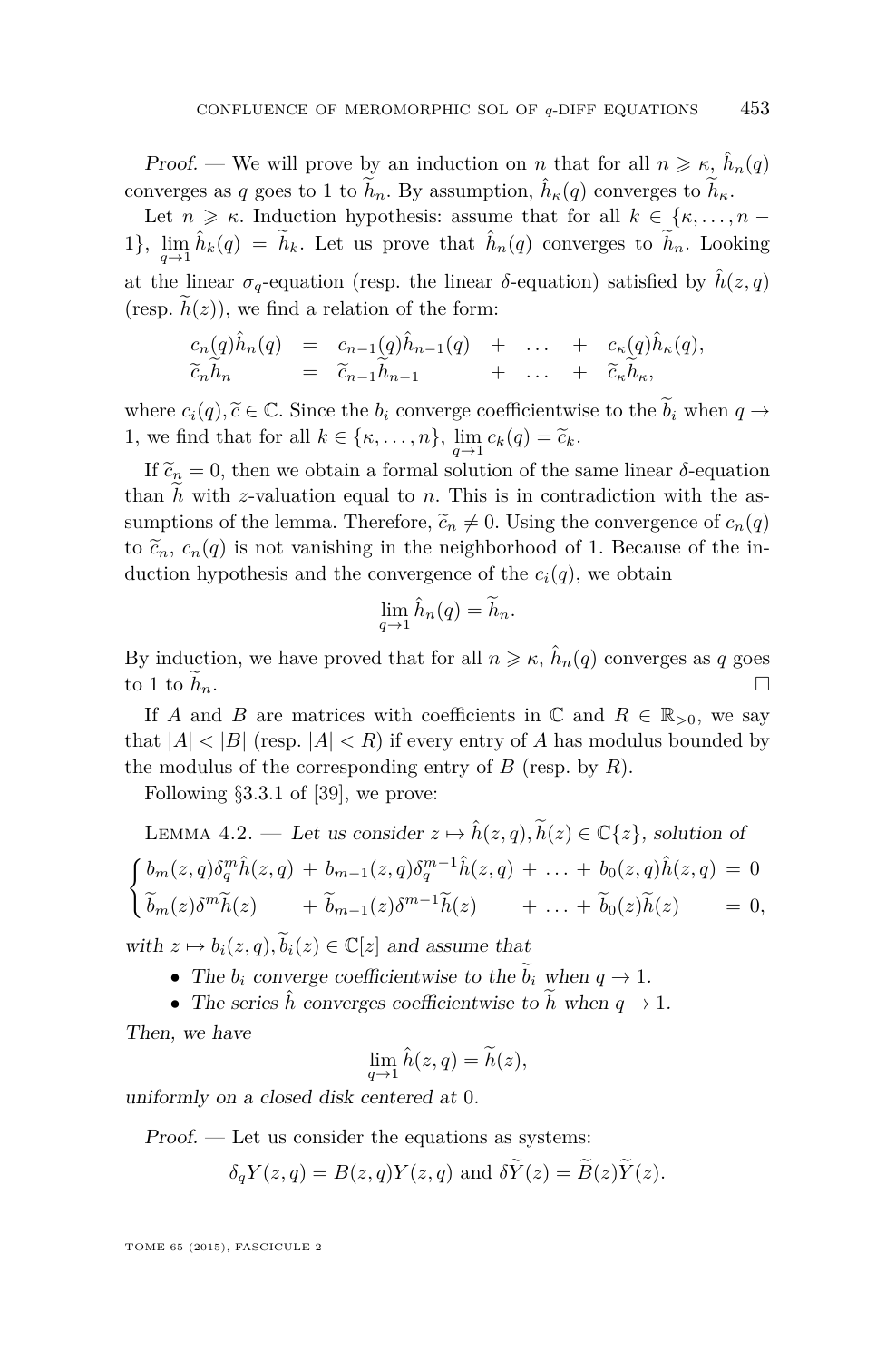<span id="page-24-0"></span>Let  $\kappa \in \mathbb{Z}$  and let us write the vector solutions  $Y(z,q) =: \sum_{k=\kappa}^{\infty} Y_k(q)z^k$ ,  $\widetilde{Y}(z) = \sum_{k=\kappa}^{\infty} \widetilde{Y}_k z^k$  and the matrices  $B(z,q) =: \sum_{k=\kappa}^{\infty} B_k(q) z^k, \ \widetilde{B}(z) =:$  $\sum_{k=\kappa}^{\infty} \widetilde{B}_k z^k$ . For all  $k \geq \kappa$ , we have the relation:

(4.1) 
$$
\left( [k]_q \times \text{Id} - B_0(q) \right) Y_k(q) = \sum_{i \neq k} B_i(q) Y_{k-i}(q)
$$

$$
\text{and } \left( k \times \text{Id} - \widetilde{B}_0 \right) \widetilde{Y}_k = \sum_{i \neq k} \widetilde{B}_i \widetilde{Y}_{k-i}.
$$

There exist  $k_0 \geq \kappa$ ,  $C \in \mathbb{R}_{>0}$ , such that for all  $k \geq k_0$ , for all q close to 1, for all  $Y \in \mathbb{C}^m$ ,

$$
\left( [k]_q \times \text{Id} - B_0(q) \right) \in \text{GL}_m(\mathbb{C})
$$
\n
$$
\text{and } \left| \left( [k]_q \times \text{Id} - B_0(q) \right)^{-1} Y \right| = \left| \sum_{l=0}^{\infty} \left( [k]_q \right)^{-1} \left( \frac{B_0(q)}{[k]_q} \right)^l Y \right| < C|Y|
$$

resp.

$$
\left(k \times \text{Id} - \widetilde{B}_0\right) \in \text{GL}_m(\mathbb{C})
$$
  
and 
$$
\left| \left(k \times \text{Id} - \widetilde{B}_0\right)^{-1} Y \right| = \left| \sum_{l=0}^{\infty} k^{-1} \left(\frac{\widetilde{B}_0}{k}\right)^l Y \right| < C|Y|.
$$

Since the equations have coefficients in  $\mathbb{C}[z]$ , the first assumption implies the existence of  $C_0 > 0$  such that for all  $k \geq \kappa$ , for all q close to 1,  $|B_k(q)| < C_0^k$  and  $|\widetilde{B}_k(q)| < C_0^k$ . Using additionally (4.1), we can prove by an induction that there exists  $C_1 > 0$ , such that for all  $k \geq \kappa$ , for all *q* close to 1, we have:

$$
|Y_k(q)| = \left| \left( [k]_q \times \text{Id} - B_0(q) \right)^{-1} \sum_{i \neq k} B_i(q) Y_{k-i}(q) \right| < C_1^k
$$

and

$$
\left|\widetilde{Y}_k\right| = \left| \left(k \times \mathrm{Id} - \widetilde{B}_0\right)^{-1} \sum_{i \neq k} \widetilde{B}_i \widetilde{Y}_{k-i} \right| < C_1^k.
$$

Using the dominated convergence theorem, and the second assumption of the lemma, we obtain the result.

#### **4.2. Confluence of a "discrete"** *q***-Borel-Laplace summation.**

The goal of the subsection is to state our main result, Theorem [4.5.](#page-26-0) See §[5](#page-27-0)*,* §[6](#page-35-0) for the proof. We begin with a definition.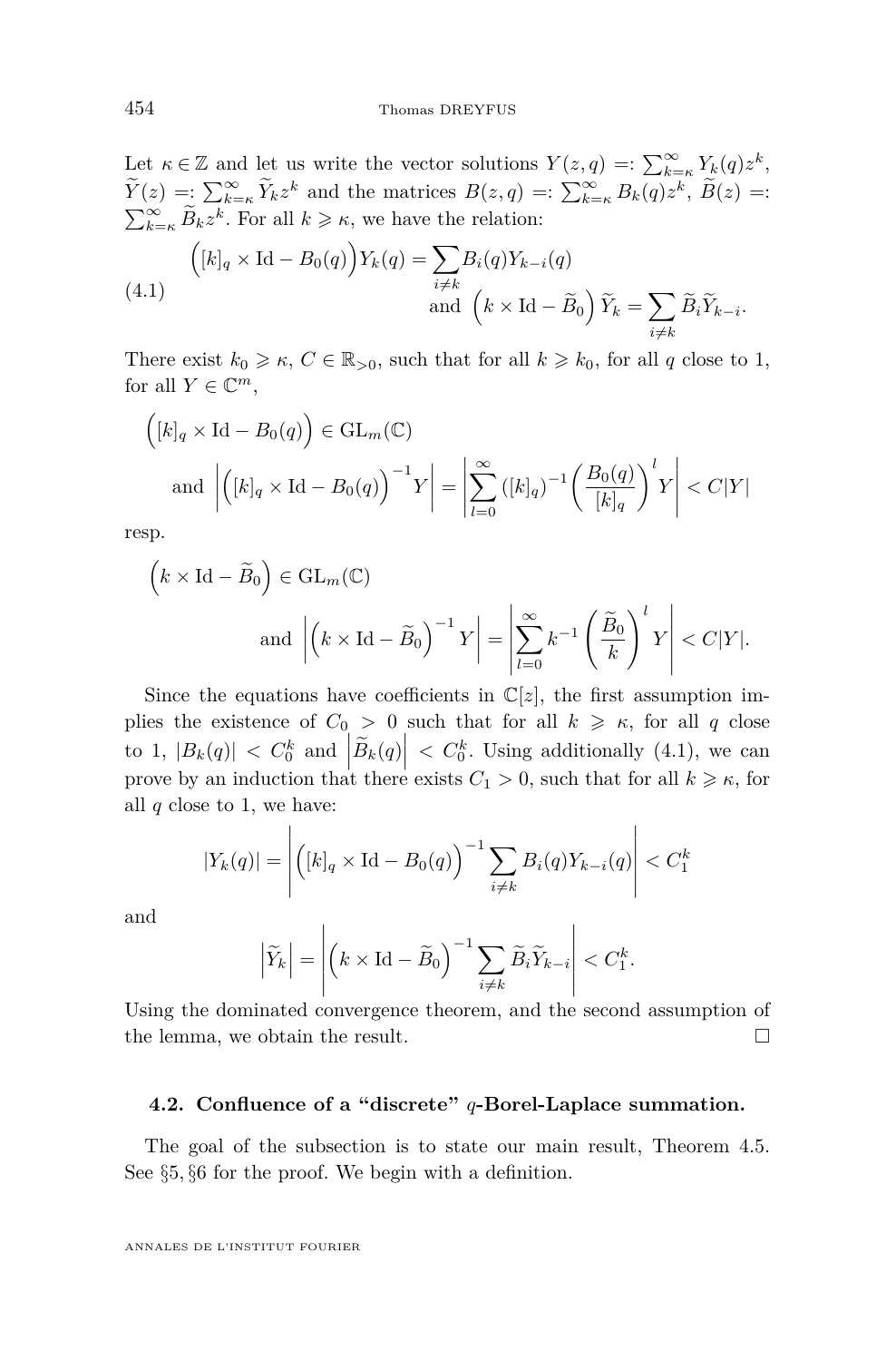<span id="page-25-0"></span>DEFINITION 4.3. — Let  $d \in \mathbb{R}$  and let  $k \in \mathbb{Q}_{>0}$ . Let f be a function such that there exists  $\varepsilon > 0$ , such that for *q* close to 1,  $z \mapsto f(z,q) \in$  $\mathcal{A}(d-\varepsilon, d+\varepsilon)$ . We say that f belongs to  $\overline{\mathbb{H}}_k^d$  $\int_{k}^{\infty}$ , if for *q* close to 1,  $z \mapsto f(z,q)$ admits an analytic continuation defined on  $\overline{S}(d-\varepsilon, d+\varepsilon)$ , that we will still call f, such that there exist constants  $J, L > 0$ , that do not depend upon q, such that for all  $z \in \mathbb{R}_{>0}$ :

$$
\left|f\left(e^{id}z,q\right)\right|
$$

Let us consider  $z \mapsto \hat{h}(z, q) \in \mathbb{C}[[z]]$ , that converges coefficientwise to  $h(z) \in \mathbb{C}[[z]]$  when  $q \to 1$ . We make the following assumptions: (A1) There exist

$$
z \mapsto b_0(z,q), \dots, b_m(z,q) \in \mathbb{C}[z],
$$

with *z*-coefficients that converge as  $q$  goes to 1, such that for all  $q$  close to 1,  $\hat{h}(z, q)$  is solution of:

(4.2) 
$$
b_m(z,q)\delta_q^m(y(z,q)) + \cdots + b_0(z,q)y(z,q) = 0.
$$

Let  $\widetilde{b}_0(z), \ldots, \widetilde{b}_m(z) \in \mathbb{C}[z]$ , be the limit of the  $b_0(z, q), \ldots, b_m(z, q)$  as q tends to 1.

 $(A2)$  For *q* close to 1, the slopes of  $(4.2)$  are independent of *q*, and the set of slopes of (4.2) that are positive coincides with the set of slopes of

(4.3) 
$$
\widetilde{b}_m(z)\delta^m(\widetilde{y}(z)) + \cdots + \widetilde{b}_0(z)\widetilde{y}(z) = 0.
$$

Notice that the series  $h(z)$  is solution of (4.3).

(A3) There exists  $c_1 > 0$ , such that for all  $i \leq m$  and q close to 1:

$$
\left|b_i(z,q)-\widetilde{b}_i(z)\right| < (q-1)c_1\left(\left|\widetilde{b}_i(z)\right|+1\right).
$$

Remark  $4.4.$  — (1) Conversely, given equations like  $(4.2)$  and  $(4.3)$  that satisfies the assumptions  $(A2)$  and  $(A3)$ , we would like to know if there exists  $z \mapsto \hat{h}(z, q) \in \mathbb{C}[[z]]$ , solution of (4.2), which converges coefficientwise to  $\tilde{h}(z) \in \mathbb{C}[[z]]$ , solution of (4.3). The answer is in general no, but Lemma [4.1](#page-22-0) gives a sufficient condition.

(2) If for *q* close to 1, the only slope of (4.3) is 0 then,  $z \mapsto \hat{h}(z, q)$ ,  $\tilde{h}(z) \in$  $\mathbb{C}\{z\}$  and we set for all  $d \in \mathbb{R}$ ,  $S_q^{[d]}(\hat{h}) := \hat{h}$ . Remember that we have set in §[1,](#page-8-0)  $\tilde{S}^d\left(\tilde{h}\right) := \tilde{h}$ . In this particular case, applying Lemma [4.2,](#page-23-0) we obtain that

$$
\lim_{q \to 1} S_q^{[d]}(\hat{h}) = \widetilde{S}^d(\widetilde{h}),
$$

uniformly on a closed disk centered at 0.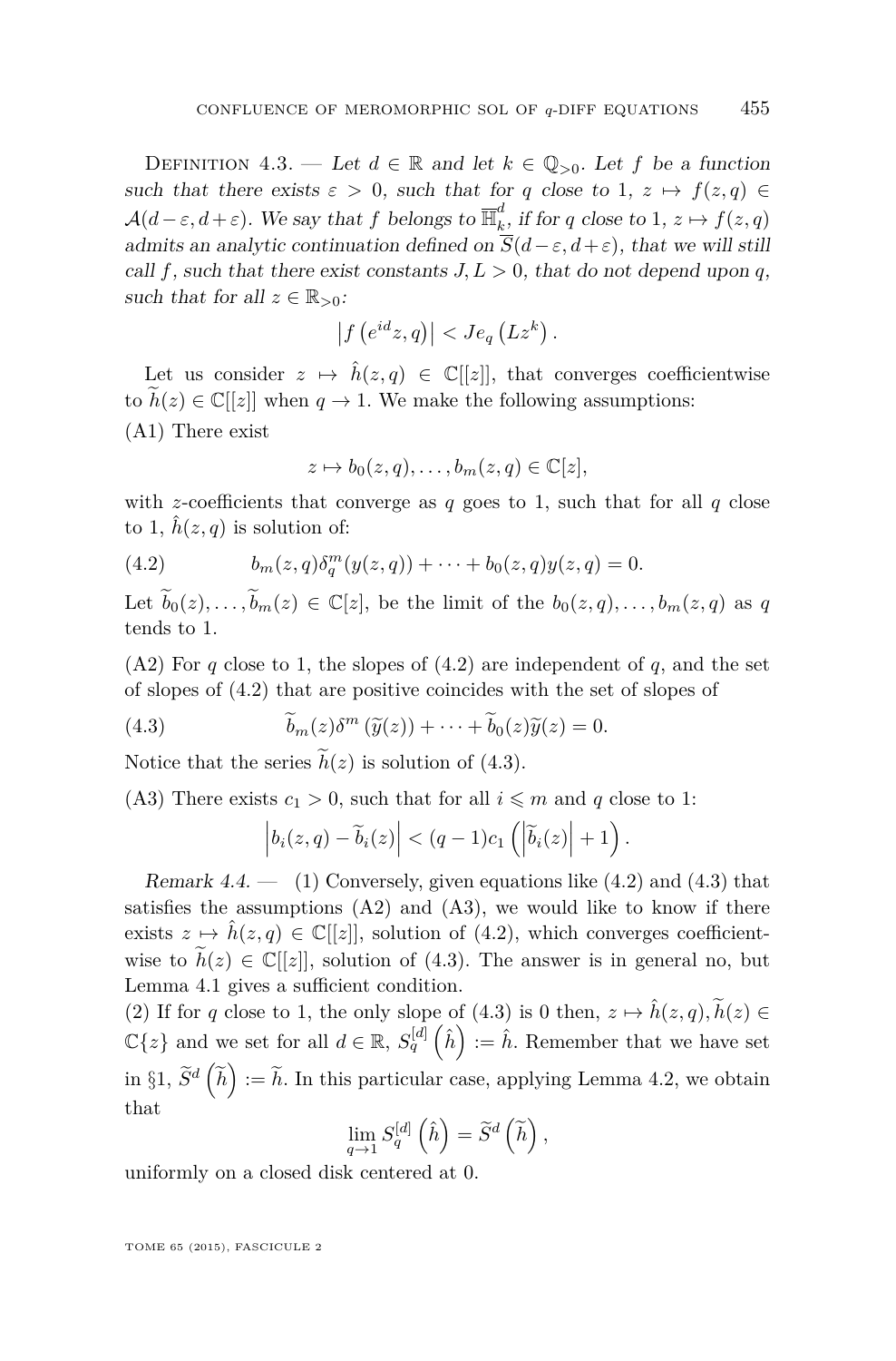<span id="page-26-0"></span>From now, we are going to assume that [\(4.3\)](#page-25-0) has at least one slope strictly bigger than 0. Let  $d_0 := \max\left(2, \deg \widetilde{b}_0, \ldots, \deg \widetilde{b}_m\right)$ . Let  $k_1 < \cdots < k_{r-1}$ be the slopes of  $(4.3)$  different from 0, let  $k_r$  be an integer strictly bigger than  $k_{r-1}$  and  $d_0$ , and set  $k_{r+1} := +\infty$ . Let  $(\kappa_1, \ldots, \kappa_r)$  defined as:

$$
\kappa_i^{-1} := k_i^{-1} - k_{i+1}^{-1}.
$$

As in Proposition [1.5,](#page-13-0) we define the  $(\widetilde{\kappa_1}, \ldots, \widetilde{\kappa_s})$  as follows: we take  $(\kappa_1, \ldots, \kappa_s)$  $\ldots$ ,  $\kappa_r$ ) and for  $i = 1, \ldots, i = r$ , replace successively  $\kappa_i$  by  $\alpha_i$  terms  $\alpha_i \kappa_i$ , where  $\alpha_i$  is the smallest integer such that  $\alpha_i \kappa_i$  is greater or equal than  $d_0$ . See Example [1.4.](#page-13-0) Therefore, by construction, each of the  $\tilde{\kappa}_i$  is a rational number greater than  $d$ , and  $\tilde{\kappa} \in \mathbb{N}^*$ number greater than  $d_0$  and  $\widetilde{\kappa_s} \in \mathbb{N}^*$ .<br>  $I$  of  $\beta \in \mathbb{N}^*$  be minimal, such that for

Let  $\beta \in \mathbb{N}^*$  be minimal, such that for all  $i \in \{1, ..., s\}, \beta/\widetilde{\kappa}_i \in \mathbb{N}^*.$  Let us write  $\hat{h}(z,q) = \sum_{n=0}^{\infty} \hat{h}_n(q) z^n$  and, for  $l \in \{0, ..., \beta - 1\}$ , let  $\hat{h}^{(l)}(z,q) :=$  $\sum_{n=0}^{\infty} \hat{h}_{l+n\beta}(q) z^{n\beta}$ .

The main result of the paper is the following. See §[1](#page-8-0)*,* §[3](#page-18-0) for the notations, and §[5](#page-27-0)*,* §[6](#page-35-0) for the proof. See also Theorem [A.4](#page-73-0) in the appendix for a similar result with a "continuous" *q*-Laplace transformation. We recall that the series  $\hat{h}$ ,  $h$  satisfies the assumptions (A1) to (A3).

THEOREM 4.5. — There exists  $\Sigma_{\widetilde{L}} \subset \mathbb{R}$  finite modulo  $2\pi\mathbb{Z}$ , that contains the set of singular directions defined in Proposition [1.5,](#page-13-0) such that if *d* ∈  $\mathbb{R}\setminus\Sigma_{\widetilde{h}}$  and  $l \in \{0,\ldots,\beta-1\}$ , then the series  $g_{1,l} := \hat{\mathcal{B}}$ converges and belongs to  $\overline{\mathbb{H}}_{\widetilde{\kappa}_1}^d$ .  $q, \kappa_1$  $\circ \cdots \circ \hat{\mathcal{B}}$  $q, \kappa_s$  $\left(\hat{h}^{(l)}\right)$ 

*Moreover, for*  $j = 2$  (*resp.*  $j = 3, ...,$  *resp.*  $j = s$ ),  $g_{j,l} := \mathcal{L}_{q,\widetilde{k_{j-1}}}^{[d]}(g_{j-1,l})$ belongs to  $\overline{\mathbb{H}}_{\widehat{\kappa}}^d$  $\kappa_{\tilde{i}_j}^d$ . Let  $S_q^{[d]}(\hat{h}^{(l)}) := \mathcal{L}_{q,\tilde{i}_j}^{[d]}$  $q_{,\kappa_s}^{[u]}(g_{r,l})$ . The function

$$
S_q^{[d]}\left(\hat{h}\right) := \sum_{l=0}^{\beta-1} z^l S_q^{[d]}\left(\hat{h}^{(l)}\right) \in \mathcal{A}\left(d - \frac{\pi}{k_r}, d + \frac{\pi}{k_r}\right)
$$

is solution of [\(4.2\)](#page-25-0). Furthermore, we have

$$
\lim_{q \to 1} S_q^{[d]}(\hat{h}) = \widetilde{S}^d(\widetilde{h}),
$$

uniformly on the compacts of  $\overline{S}$   $(d - \frac{\pi}{2k_r}, d + \frac{\pi}{2k_r}) \setminus \bigcup \mathbb{R}_{\geq 1} \alpha_i$ , where  $\alpha_i$  are the roots of  $\widetilde{b}_m \in \mathbb{C}[z]$ , and  $\widetilde{S}^d\left(\widetilde{h}\right)$  is the asymptotic solution of [\(4.3\)](#page-25-0) that has been defined in Proposition [1.5.](#page-13-0)

Remark  $4.6.$  — After some arrangements, we could probably state and show a similar result for  $q$  not real. As [\[39\]](#page-76-0), we should make  $q$  goes to 1 following a *q*-spiral of the form  $\{q_0^{\lambda}, \lambda \in \mathbb{R}_{>0}\}$ , for some  $q_0 \in \mathbb{C}$  fixed with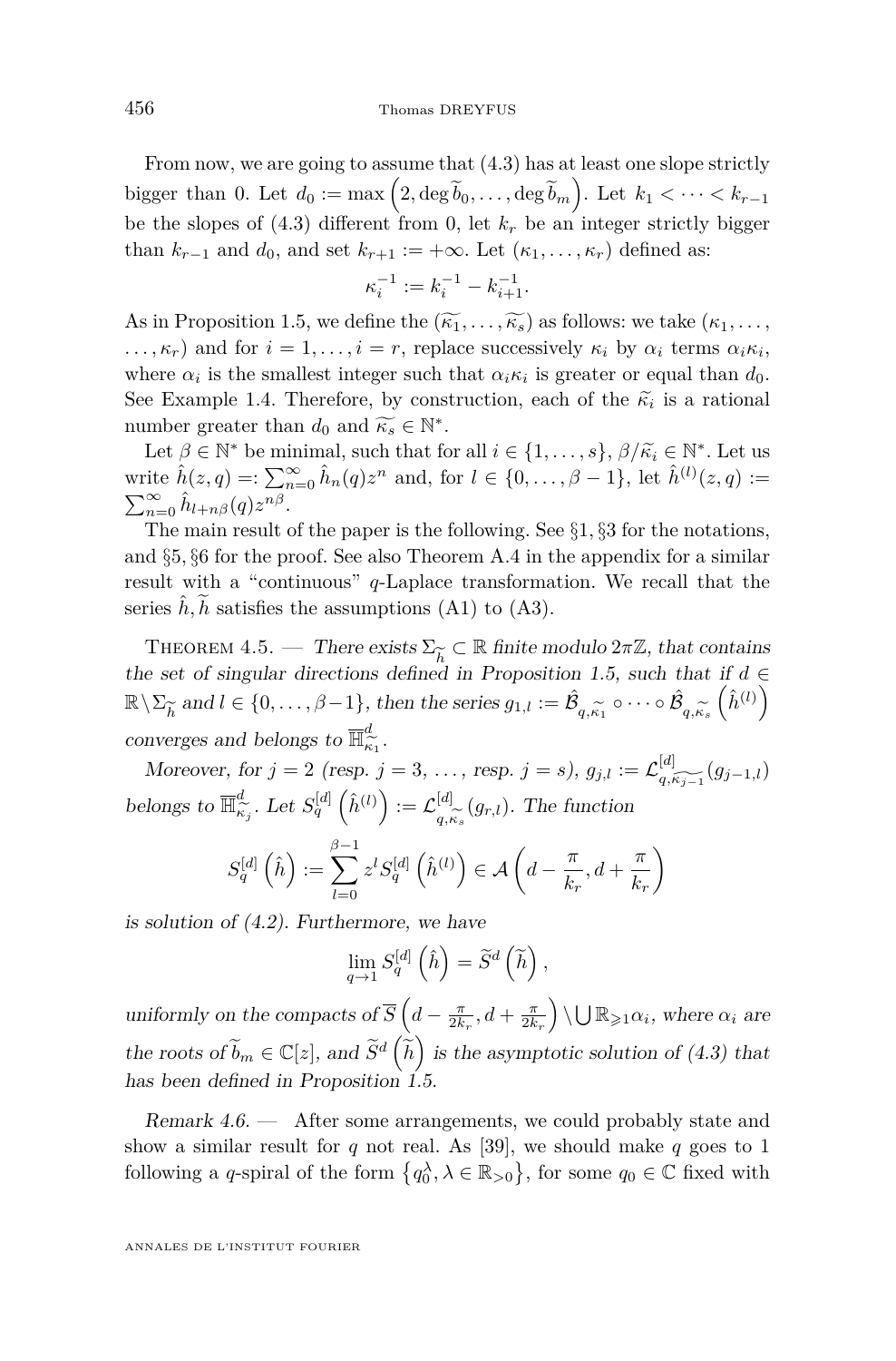<span id="page-27-0"></span>modulus strictly bigger than 1. The problem here, is that we would obtain at the limit, a solution of the differential equation that is not classic, since at the limit, we would obtain integrals of the form  $\int_{q_0^{\mathbb{R}} e^{id}} z^{-k} f(\zeta) e^{-\left(\frac{\zeta}{z}\right)^k} d\zeta^k$ , instead of Laplace transformations. In order to interpret the limit as the classical Borel-Laplace summation, we have to consider *q* real.

Remark 4.7. — A confluence result of this nature can also be found in [\[13\]](#page-75-0), Theorem 2.6. We are going now to state [\[13\]](#page-75-0), Corollary 2.9, which is the particular case where the coefficients of the family of linear *q*-difference equations do not depend upon *q*. Let  $p = 1/q$  and let  $\delta_p := \frac{\sigma_q^{-1} - \text{Id}}{p-1}$ , which converges formally to  $\delta$  when  $p \to 1$ . Let  $z \mapsto \hat{h}(z, q) \in \mathbb{C}{z}$  that converges coefficientwise to  $\widetilde{h}(z) \in \mathbb{C}[[z]]$  when  $p \to 1$ . Assume the existence of  $b_0, \ldots, b_m \in \mathbb{C}[z]$ , such that for all p close to 1, we have

$$
\begin{cases}\n b_m(z)\delta_p^m \hat{h}(z,q) + \cdots + b_0(z)\hat{h}(z,q) = 0 \\
 b_m(z)\delta^m \tilde{h}(z) + \cdots + b_0(z)\tilde{h}(z) = 0.\n\end{cases}
$$

Moreover, assume that the series  $\hat{\mathcal{B}}_1\left(\tilde{h}\right)$  belongs to  $\mathbb{C}\lbrace z \rbrace$  and is solution of a linear differential equation which is Fuchsian at 0 and infinity and has non resonant exponents at  $\infty$ .

Let  $\widetilde{\Sigma}_{\widetilde{h}} \subset \mathbb{R}$  be the set of singular directions that has been defined in e*h* Proposition [1.5.](#page-13-0) The authors of [\[13\]](#page-75-0) conclude that for all  $d \notin \Sigma_{\widetilde{h}}$ , the series  $\hat{\mathcal{B}}_1\left(\tilde{h}\right)$  belongs to  $\tilde{\mathbb{H}}_1^d$ , and

$$
\lim_{p \to 1} \hat{h}(z, q) = \widetilde{S}^d\left(\widetilde{h}\right)(z),
$$

uniformly on the compacts of  $\overline{S}$   $(d - \frac{\pi}{2}, d + \frac{\pi}{2})$ , where  $\widetilde{S}^d$   $(\widetilde{h})$  is the asymptotic solution of the linear differential equation that has been defined in Proposition [1.5.](#page-13-0) Notice that Theorem [4.5](#page-26-0) and this theorem have not the same setting, since we consider  $\delta_q$ -equations and not  $\delta_p$ -equations. In particular, in our case  $z \mapsto \hat{h}(z, q)$  might be divergent and we have to replace  $\hat{h}$ by  $S_q^{[d]}(\hat{h})$  in order to have the convergence.

#### **5. Lemmas on meromorphic solutions.**

The goal of this section is to prove lemmas on meromorphic solutions that will be used in the proof of Theorem [4.5](#page-26-0) in §[6.](#page-35-0) See §[4](#page-22-0) for the notations.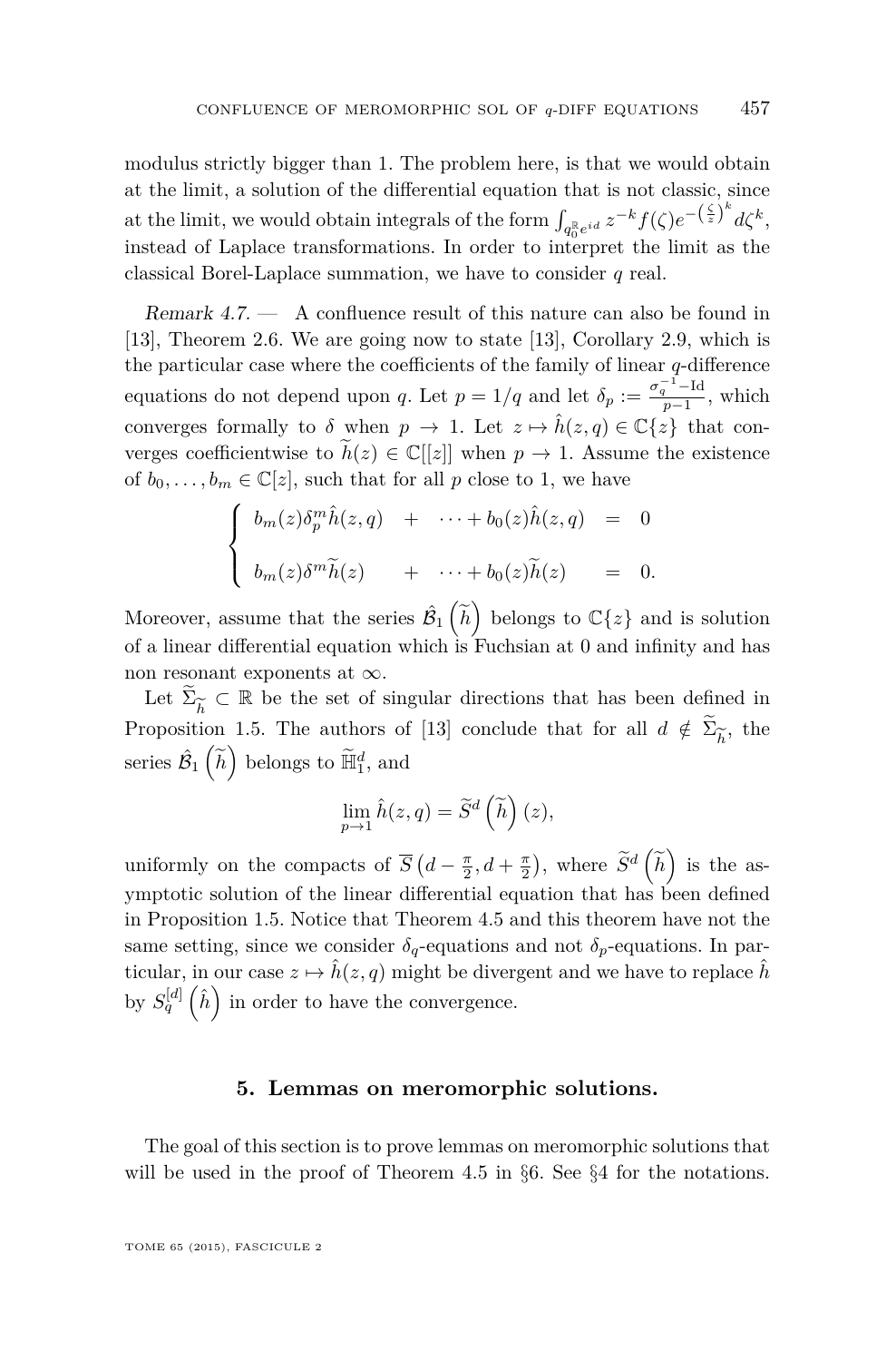<span id="page-28-0"></span>If  $D(z) \in GL_m(\mathbb{C}(z))$ , we define  $S^q(D(z))$  as the union of the  $q^{\mathbb{N}^*}x_i$ , where the  $x_i$  are the poles of  $D(z)$  or  $D(z)^{-1}$ .

LEMMA 5.1. — Let  $a < b$ . Let us consider  $\sigma_q M(z) = D(z)M(z)$  with  $D(z) \in GL_m(\mathbb{C}(z))$  and  $M(z)$  is s solution in  $(A(a, b))^m$ . Then, the entries of  $M(z)$  are meromorphic on  $\overline{S}(a, b)$ , with poles contained in  $S<sup>q</sup>(D(z))$ .

Proof. — Let  $z \in \mathbb{C}^* \backslash \mathbf{S}^q(D(z))$ . We use the fact that  $M(qz) = D(z)M(z)$ to deduce that if the entries of *M* are analytic on a domain *U*, then there are analytic on the domain  $qU := \{qz, z \in U\}$ . We use the existence of  $\varepsilon > 0$ , such that the entries of  $M(z)$  are analytic for all  $|z| < \varepsilon$  and  $z \in \overline{S}(a, b)$ , to obtain that the entries of  $M(z)$  are meromorphic on  $\overline{S}(a, b)$ , with poles contained in **S** *q*  $(D(z)).$ 

If  $\widetilde{D}(z) \in M_m(\mathbb{C}(z))$ , we define  $\mathbf{S}^1(\widetilde{D}(z))$  as the union of the  $\mathbb{R}_{\geqslant 1}x_i$ , where the  $x_i$  are the poles of  $\widetilde{D}(z)$ . We define also  $\mathbb{R}_{>0}[z]$  as the set of polynomials with coefficients that are strictly positive real numbers. We recall that if *A* and *B* are matrices with coefficients in  $\mathbb{C}$  and  $R \in \mathbb{R}_{>0}$ , we say that  $|A| < |B|$  (resp.  $|A| < R$ ) if every entry of A has modulus bounded by the modulus of the corresponding entry of *B* (resp. by *R*).

PROPOSITION 5.2. — Let  $a < b$ ,  $z \mapsto \text{Id} + (q-1)D(z, q) \in \text{GL}_m(\mathbb{C}(z))$ ,  $D(z) \in M_m(\mathbb{C}(z))$  and let *C* be a convex set with non empty interior contained in  $\overline{S}(a, b) \setminus \mathbf{S}^1(D(z))$  such that 0 does not belong to its closure. Let us consider  $z \mapsto M(z, q)$ ,  $M(z)$ ,  $1 \times m$  matrices with entries continuous on *C* and analytic in the interior of *C*, solutions of

$$
\begin{cases}\n\delta_q M(z,q) = D(z,q)M(z,q) \\
\delta \widetilde{M}(z) = \widetilde{D}(z) \widetilde{M}(z).\n\end{cases}
$$

We assume that:

(*i*) There exists  $c_1 > 0$ , such that for all  $q$  close to 1 and for all  $z \in C$ ,

$$
\left|D(z,q)-\widetilde{D}(z)\right|<(q-1)c_1\left(\left|\widetilde{D}(z)\right|+|\mathbf{1}_m|\right),\,
$$

where  $\mathbf{1}_m$  denotes the square matrix of size *m* with 1 entries everywhere. Notice that this condition implies that for *q* close to 1, the entries of  $D(z, q)$ have no poles in *C*.

(*ii*) There exists  $w_0 \in C$ , such that for all q close to 1,  $M(w_0, q) = M(w_0)$ . Moreover, we have  $\lim_{q \to 1} M(w, q) = M(w)$  uniformly on a compact *K* contained in *C*.

(*iii*) There exists  $R \in \mathbb{C}[z]$ , such that for all  $z \in C$ ,  $|\widetilde{M}(z)| < |R(z)|$ .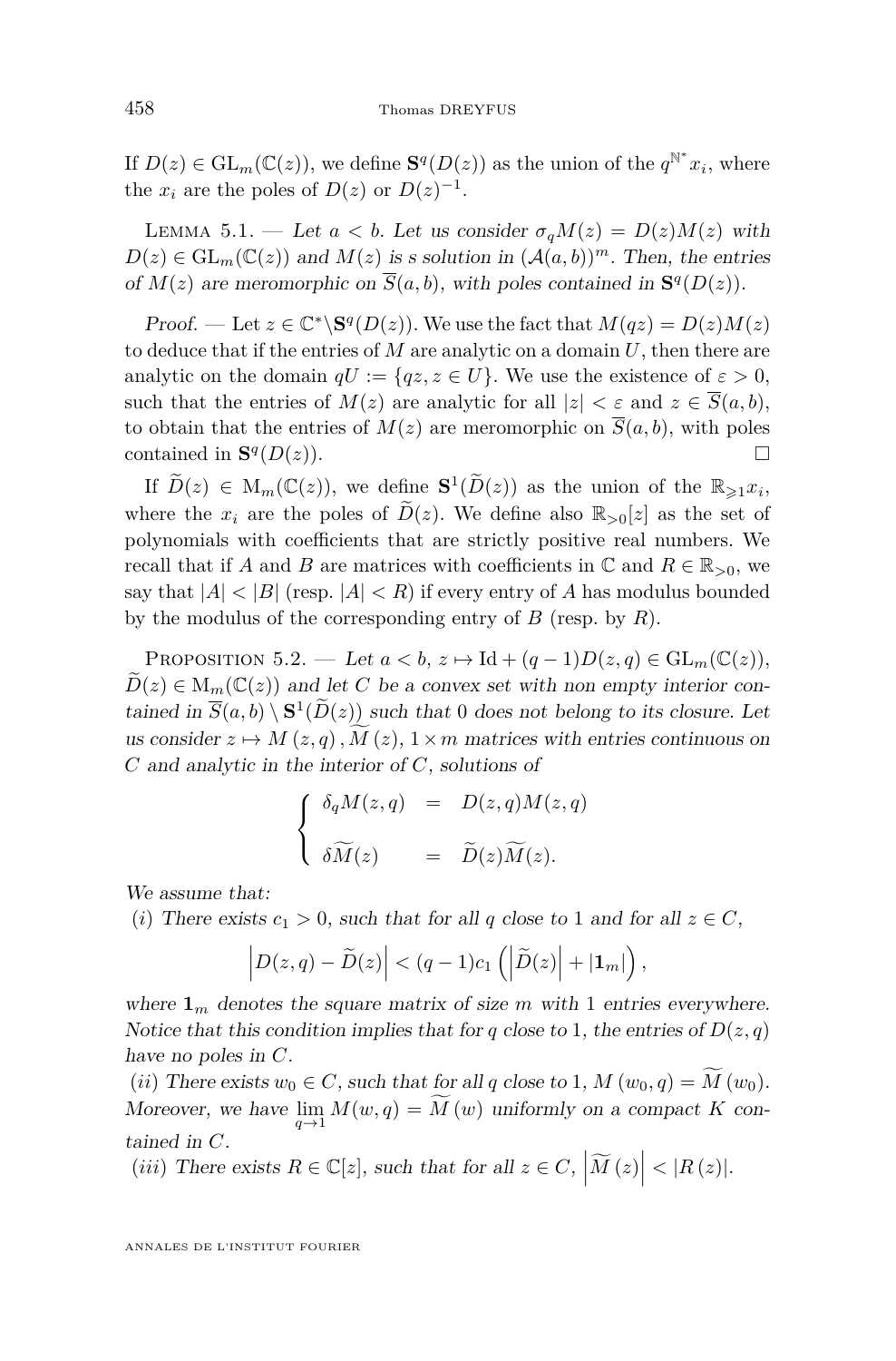<span id="page-29-0"></span>Let  $\kappa$  be the maximum of the degrees of the numerators and the denominators of the entries of  $\tilde{D}(z)$ , written as the quotient of two coprime polynomials. Let  $S \in \mathbb{R}_{>0}[z]$  be a polynomial of degree  $\kappa$ , such that for all  $z \in C$ ,  $S(|z|) > |\tilde{D}(z)| + |\mathbf{1}_m|$ . Under those assumptions, there exist

- $\delta(q) > 0$  that converges to 1 as  $q \to 1$ ,
- $\epsilon(q) > 0$  that converges to 0 as  $q \to 1$ ,
- $S_0 \in \mathbb{R}_{>0}[z]$  which has degree  $\kappa$  and satisfies  $S_0(|z|) > S(|z|)$  for all  $z \in C$ ,

such that for all  $z \in C \cap \mathbb{R}_{\geqslant 1} K := \Big\{ xw \in C \Big| x \in [1, \infty[, w \in K \Big\}$ , we have  $\left|M(z,q) - \widetilde{M}(z)\right| < (q-1)\delta(q)e_{q^{\kappa}}\left(S_0(|z|)\right) + \varepsilon(q)|R(z)|$ .

In particular,

$$
\lim_{q\to 1} M(z,q) = \widetilde{M}(z),
$$

uniformly on the compacts of  $C \cap \mathbb{R}_{\geq 1}K$ .

Remark 5.3. — The polynomial  $S_0$  does not depend upon *w* and *q*.

Before proving the proposition, we need to prove a technical lemma.

LEMMA 5.4. — Let  $z \mapsto$  Id +  $(q-1) D(z,q) \in GL_m(\mathbb{C}(z)), D(z) \in$  $M_m(\mathbb{C}(z))$  that satisfies assumption (*i*) of Proposition [5.2.](#page-28-0) Let *C* be the corresponding convex set and let *K* be the corresponding compact set defined in Proposition [5.2.](#page-28-0) Let  $(z \mapsto M_w(z,q))$  $w \in K$ <sup>*,*</sup>  $\left(\widetilde{M}_w(z)\right)$  $w \in K$ <sup>, be a family</sup> of  $1 \times m$  matrices with entries continuous on *C* and analytic in the interior of *C*, solutions of

$$
\begin{cases}\n\delta_q M_w(z,q) &= D(z,q) M_w(z,q) \\
\delta \widetilde{M}_w(z) &= \widetilde{D}(z) \widetilde{M}_w(z).\n\end{cases}
$$

We assume that the matrices  $(M_w(z,q))$  $w \in K$ <sup>*,*</sup>  $\left(\widetilde{M}_w(z)\right)$  $satisfy:$ <sup>*w*∈*K*</sup>

- (a) For all *q* close to 1, for all  $w \in K$ ,  $M_w(w,q) = M_w(w)$ .
- (b) There exists  $R \in \mathbb{C}[z]$ , such that for all  $z \in C$ , for all  $w \in K$ :

$$
\left|\widetilde{M}_{w}\left(z\right)\right|<\left|R\left(z\right)\right|.
$$

Under those assumptions, there exists a polynomial  $S_0$  that satisfies the same properties than the one in Proposition [5.2,](#page-28-0) such that for all  $w \in K$ , for all *q* close to 1, for all  $N \in \mathbb{N}$  with  $q^N w \in C$ :

(5.1) 
$$
\left| \frac{M_w(q^Nw,q) - \widetilde{M}_w(q^Nw)}{q-1} \right| < e_{q^{\kappa}}\left(S_0\left(|q^Nw|\right)\right).
$$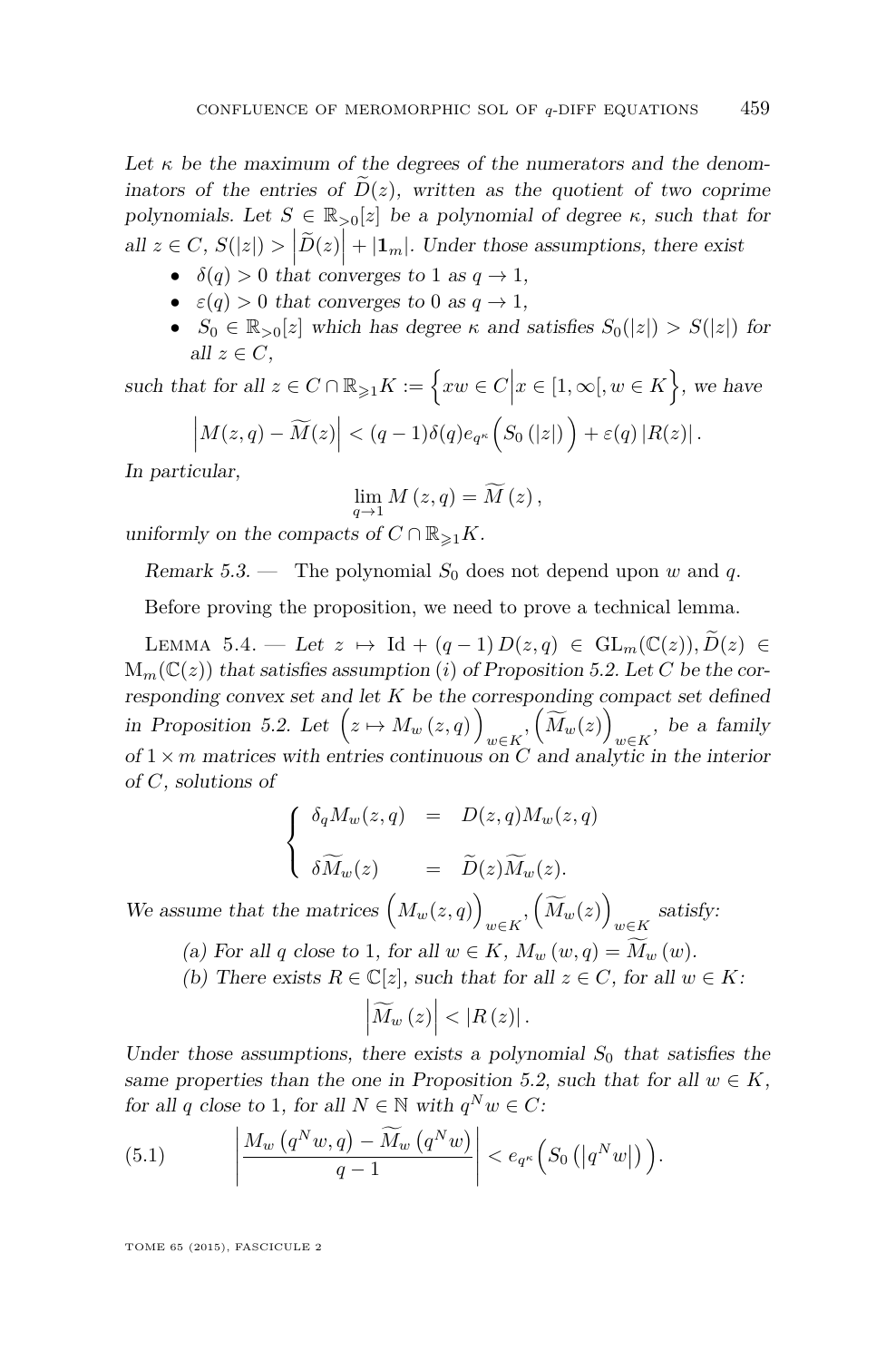<span id="page-30-0"></span>Proof of Lemma [5.4.](#page-29-0) — For the reader's convenience, we will decompose the proof in four steps.

#### $\textbf{Step 1: Find another expression of } \frac{M_w(q^n w) - M_w(q^n w, q)}{q-1}$  $\frac{q-n_1\omega(q-w,q)}{q-1}$ .

Let  $f$  be a function continuous on  $C$ , that is analytic in the interior of  $C$ , and let  $z_0, z_1 \in C$ . The generalized mean value theorem (see §1.4 of [\[19\]](#page-76-0)) says that there exists  $c \in C$  that belongs to the convex hull of

$$
\Big\{f'(z_0+x(z_1-z_0))\Big\vert x\in [0,1]\Big\},\
$$

such that:

$$
\frac{f(z_1) - f(z_0)}{z_1 - z_0} = c.
$$

For all  $q > 1, w \in K, n \in \mathbb{N}$  with  $q^n w \in C$ , let us define the  $A_{w,q,n-1}$  as the convex hull of

$$
\left\{\frac{\widetilde{D}\left(q^{n-1}wx\right)\widetilde{M}\left(q^{n-1}wx\right)}{q^{n-1}wx}\middle|x\in\left[1,q\right]\right\}.
$$

Because of the generalized mean value theorem, for all  $n \in \mathbb{N}$ , for all  $q >$ 1, for all  $w \in K$ , with  $q^n w \in C$ , there exists  $D_{w,q,n-1}$  that belongs to  $A_{w,q,n-1}$ , such that:

$$
\frac{\widetilde{M}_w(q^n w) - \widetilde{M}_w(q^{n-1} w)}{q^{n-1} w(q-1)} = \widetilde{D}_{w,q,n-1}.
$$

The linear  $\delta_q$ -equation satisfied by  $M_w(z,q)$  gives that for all  $n \in \mathbb{N}$ , for all  $q > 1$ , for all  $w \in K$ , with  $q^n w \in C$ :

$$
\frac{M_w(q^n w,q) - M_w(q^{n-1}w,q)}{q-1} = D(q^{n-1}w,q) M_w(q^{n-1}w,q).
$$

In particular, we have

(5.2)  
\n
$$
\frac{\widetilde{M}_w(q^n w) - M_w(q^n w, q)}{q - 1} = \frac{\widetilde{M}_w(q^{n-1} w) - M_w(q^{n-1} w, q)}{q - 1} + q^{n-1} w \widetilde{D}_{w,q,n-1} - D(q^{n-1} w, q) M_w(q^{n-1} w, q).
$$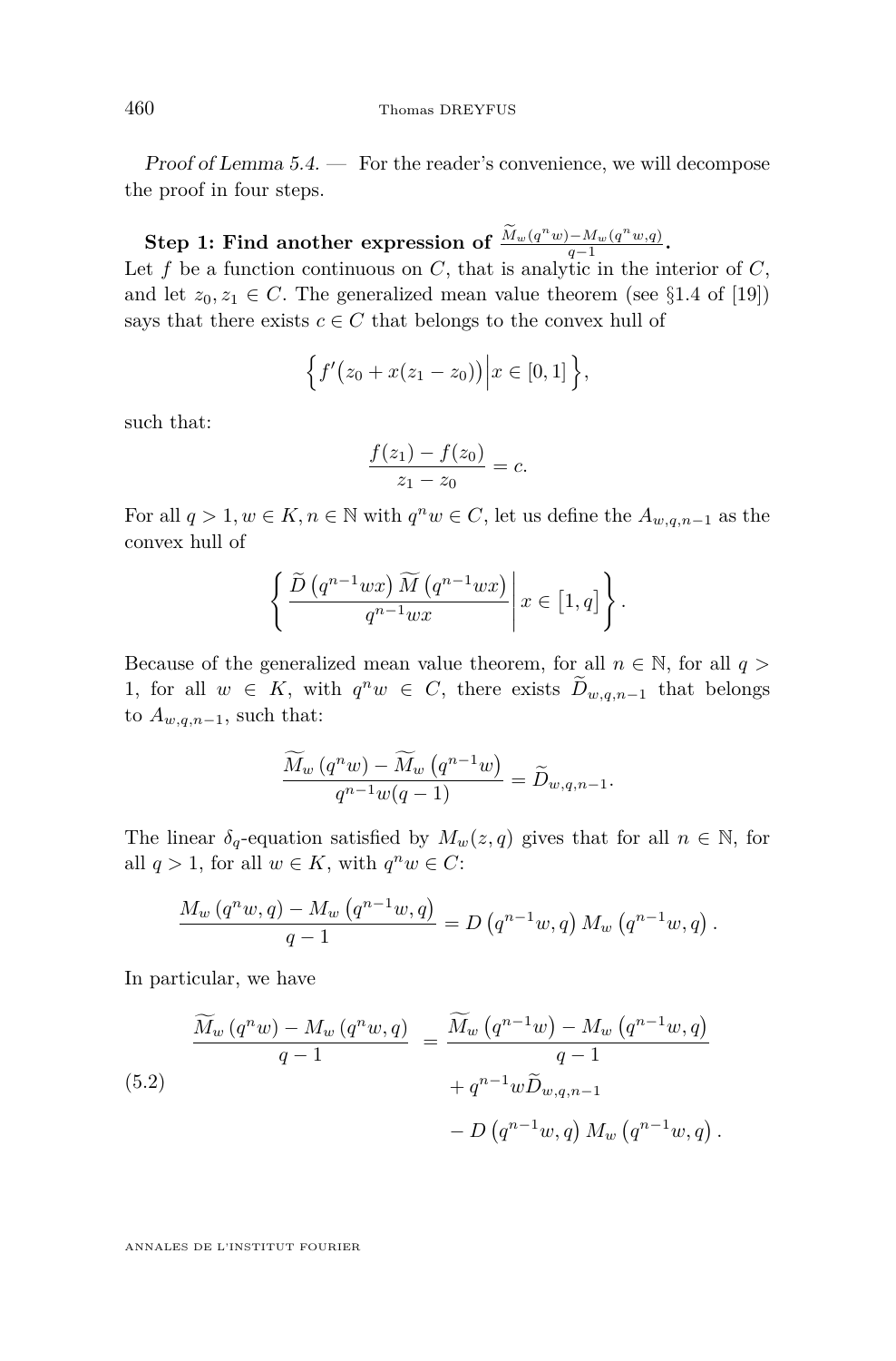<span id="page-31-0"></span>**Step 2: Bound the expression of**  $\frac{M_w(q^n w) - M_w(q^n w, q)}{q-1}$  $\frac{q-n_1\cdot q(w,q)}{q-1}$ . Let  $q_0 > 1$  sufficiently close to 1. Let us prove the existence of  $R_1, R_2 \in \mathbb{C}[z]$ , such that for all  $n \in \mathbb{N}$ ,  $q \in ]1, q_0[$ ,  $w \in K$ , with  $q^n w \in C$ , (5.3)

$$
\left| \frac{\widetilde{M}_w (q^n w) - M_w (q^n w, q)}{q - 1} \right|
$$
\n
$$
\leq \left| \frac{\widetilde{M}_w (q^{n-1} w) - M_w (q^{n-1} w, q)}{q - 1} \right| + (q - 1) \left( |R_1 (q^n w)| + |R_2 (q^n w)| \right)
$$
\n
$$
+ \left| \frac{\widetilde{M}_w (q^{n-1} w) - M_w (q^{n-1} w, q)}{q - 1} \right| \times (q - 1) (1 + (q - 1)c_1) m S(|q^n w|),
$$

where  $S, c_1 > 0$  are given by Proposition [5.2.](#page-28-0) Using the triangular inequality and [\(5.2\)](#page-30-0), it is sufficient to prove the existence of  $R_1, R_2 \in \mathbb{C}[z]$ , such that for all  $n \in \mathbb{N}$ ,  $q \in ]1, q_0[$ ,  $w \in K$ , with  $q^n w \in C$ , (5.4)

$$
\left| q^{n-1} w \widetilde{D}_{w,q,n-1} - D(q^{n-1} w, q) M_w(q^{n-1} w, q) \right|
$$
  
\$\leq (q-1) ( |R\_1(q^n w)| + |R\_2(q^n w)| )  
+ 
$$
\left| \frac{\widetilde{M}_w(q^{n-1} w) - M_w(q^{n-1} w, q)}{q-1} \right| \times (q-1)(1 + (q-1)c_1) m S(|q^n w|) .
$$

We have for all  $n \in \mathbb{N}$ ,  $q \in ]1, q_0[$ ,  $w \in K$ , with  $q^n w \in C$ ,

$$
\left| q^{n-1} w \widetilde{D}_{w,q,n-1} - D(q^{n-1} w, q) M_w (q^{n-1} w, q) \right|
$$
  
\n
$$
\leq \left| q^{n-1} w \widetilde{D}_{w,q,n-1} - \widetilde{D}(q^{n-1} w) \widetilde{M}_w (q^{n-1} w) \right|
$$
  
\n
$$
+ \left| \widetilde{D}(q^{n-1} w) \widetilde{M}_w (q^{n-1} w) - D(q^{n-1} w, q) \widetilde{M}_w (q^{n-1} w) \right|
$$
  
\n
$$
+ \left| D(q^{n-1} w, q) \widetilde{M}_w (q^{n-1} w) - D(q^{n-1} w, q) M_w (q^{n-1} w, q) \right|.
$$

Let

$$
\tau_1 := \left| q^{n-1} w \widetilde{D}_{w,q,n-1} - \widetilde{D} (q^{n-1} w) \widetilde{M}_w (q^{n-1} w) \right|,
$$
  
\n
$$
\tau_2 := \left| \widetilde{D} (q^{n-1} w) \widetilde{M}_w (q^{n-1} w) - D (q^{n-1} w, q) \widetilde{M}_w (q^{n-1} w) \right|,
$$
  
\n
$$
\tau_3 := \left| D (q^{n-1} w, q) \widetilde{M}_w (q^{n-1} w) - D (q^{n-1} w, q) M_w (q^{n-1} w, q) \right|.
$$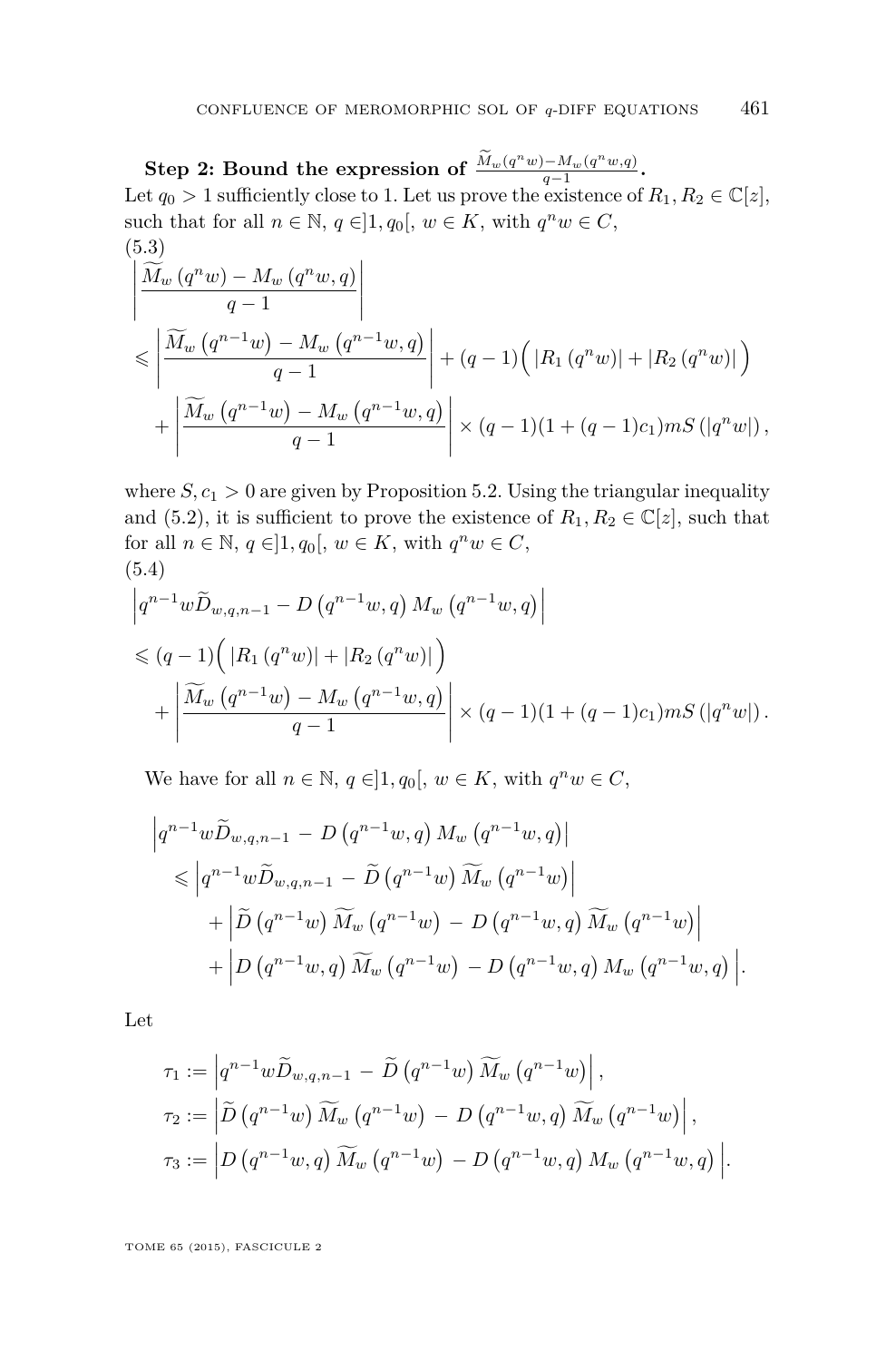<span id="page-32-0"></span>Let us bound  $\tau_1$ . The entries of  $q^{n-1}wD_{w,q,n-1}$  and  $D(q^{n-1}w)\overline{M}_w(q^{n-1}w)$ belong to the convex hull of  $\left\{\frac{\widetilde{D}(q^{n-1}wx)\widetilde{M}(q^{n-1}wx)}{x}\right\}$ *x*  $x \in [1, q]$ . The entries  of the elements of this set of matrices are bounded by a polynomial, because of the assumption  $(b)$  and the fact that the entries of  $\overline{D}$  are bounded by polynomials. This provides  $R_1 \in \mathbb{C}[z]$ , such that for all  $q \in ]1, q_0[$ , for all  $n \in$ N, for all *w* ∈ *K*, with  $q^n w$  ∈ *C*:

$$
\tau_1=\left|q^{n-1}w\widetilde{D}_{w,q,n-1}-\widetilde{D}\left(q^{n-1}w\right)\widetilde{M}_w\left(q^{n-1}w\right)\right| < (q-1)\left|R_1\left(q^nw\right)\right|.
$$

Let us bound  $\tau_2$ . Due to the assumptions (*i*) and (*b*), there exists  $R_2 \in \mathbb{C}[z]$ such that for all  $q \in ]1, q_0[$ , for all  $n \in \mathbb{N}$ , for all  $w \in K$ , with  $q^n w \in C$ :

$$
\tau_2 = \left| \left( \widetilde{D} \left( q^n w \right) - D \left( q^n w, q \right) \right) \widetilde{M}_w \left( q^n w \right) \right| < \left( q - 1 \right) \left| R_2 \left( q^n w \right) \right|.
$$

Let us bound the quantity  $\tau_3$ . By assumption (*i*) and the fact that for all  $z \in \mathbb{C}$ ,  $|\widetilde{D}(z)| + |\mathbf{1}_m| < S(|z|)$ , we obtain that for all  $q \in ]1, q_0[$ ,  $n \in \mathbb{N}$ N,  $w ∈ K$ , with  $q^{n-1}w ∈ C$ :

$$
\tau_3 = \left| D\left(q^{n-1}w, q\right) \left( \widetilde{M}_w\left(q^{n-1}w\right) - M_w\left(q^{n-1}w, q\right) \right) \right|
$$
  
\$\leq \left( \left| \widetilde{D}\left(q^{n-1}w\right) \right| + (q-1)c\_1 \left( \left| \widetilde{D}\left(q^{n-1}w\right) \right| + |\mathbf{1}\_m| \right) \right) \times \left| \widetilde{M}\_w\left(q^{n-1}w\right) - M\_w\left(q^{n-1}w, q\right) \right|\$  
\$\leq (1 + (q-1)c\_1) m S\left( \left| q^{n-1}w \right| \right) \left| \widetilde{M}\_w\left(q^{n-1}w\right) - M\_w\left(q^{n-1}w, q\right) \right|.

Since the polynomial *S* has real positive coefficients,  $S\left(\left|q^{n-1}w\right|\right) \leq$ *S*( $|q^n w|$ ). In particular, for all  $q \in ]1, q_0[, n \in \mathbb{N}, w \in K$  with  $q^{n-1} w \in C$ :

$$
\tau_3 \leqslant (q-1)(1+(q-1)c_1) m S\left(|q^n w|\right) \left| \frac{\widetilde{M}_w\left(q^{n-1} w\right) - M_w\left(q^{n-1} w, q\right)}{q-1} \right|.
$$

This concludes the proof of [\(5.4\)](#page-31-0) and yields [\(5.3\)](#page-31-0), because of the triangular inequality.

#### **Step 3: Construction of**  $S_0$ **.**

We recall that  $\kappa \in \mathbb{N}$  is the degree of *S*. Before constructing  $S_0$ , we are going to prove that for all  $b > 0$  sufficiently big, for all  $z \in C \cap \mathbb{R}_{\geq 1}K$  and for all *q* close to 1

(5.5) 
$$
e_{q^{\kappa}}(b|z|^{\kappa}) + (q-1)\Big(|R_1(qz)| + |R_2(qz)|\Big) + (q-1)(1 + (q-1)c_1) mS(q|z|)e_{q^{\kappa}}(b|z|^{\kappa}) \leq e_{q^{\kappa}}(b|qz|^{\kappa}).
$$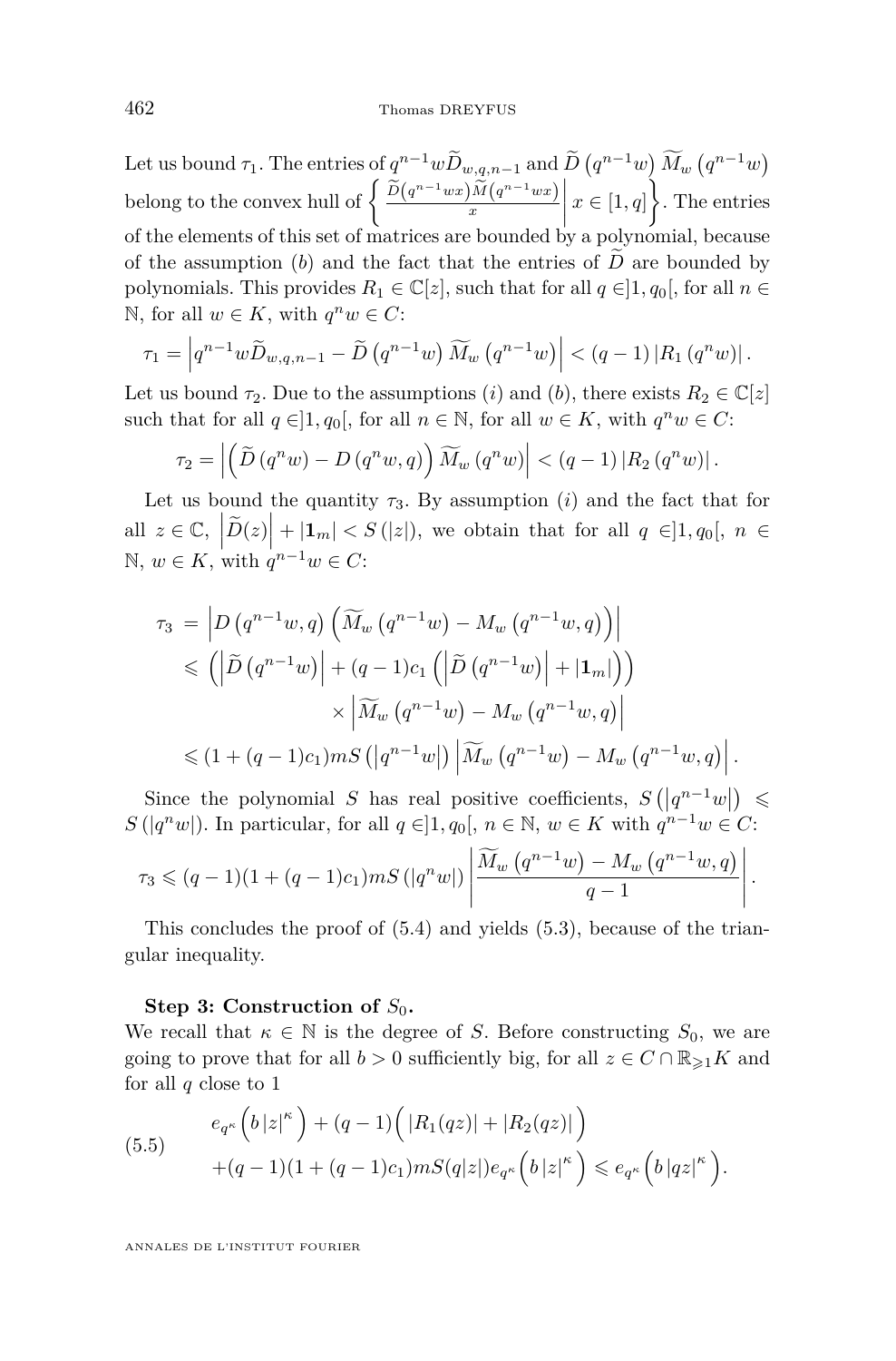<span id="page-33-0"></span>Using the *q*-difference equation satisfied by the *q*-exponential, we find that this inequality is equivalent to:

$$
1 + (q - 1) \frac{|R_1(qz)| + |R_2(qz)|}{e_{q^{\kappa}}(b|z|^{\kappa})} + (q - 1)(1 + (q - 1)c_1) mS(q|z|)
$$
  

$$
\leq \frac{e_{q^{\kappa}}(b|qz|^{\kappa})}{e_{q^{\kappa}}(b|z|^{\kappa})}
$$
  

$$
= 1 + (q^{\kappa} - 1)b|z|^{\kappa}.
$$

This inequality is equivalent to the following:

$$
\frac{|R_1(qz)|+|R_2(qz)|}{e_{q^{\kappa}}\left(b\left|z\right|^{\kappa}\right)}+(1+(q-1)c_1)mS(q|z|)\leqslant b[\kappa]_q\left|z\right|^{\kappa}.
$$

Since  $R_1, R_2$  are polynomials, for all  $b > 0$  sufficiently big, for all  $q \in ]1, q_0[$ and for all  $z \in C \cap \mathbb{R}_{\geq 1}K$ , this latter inequality is true. This proves [\(5.5\)](#page-32-0).

We recall that by assumption, 0 does not belong to the closure of *C*. Using [\(5.5\)](#page-32-0), we obtain the existence of a polynomial  $S_0 \in \mathbb{R}_{>0}[z]$  of degree  $\kappa$ , such that for all  $z \in C$ ,  $S_0(|z|) > S(|z|)$ , and such that for all  $z \in C \cap \mathbb{R}_{\geq 1}K$ , for all *q* close to 1

$$
(5.6) \quad e_{q^{\kappa}}\Big(S_0(|z|)\Big) + (q-1)\Big(|R_1(qz)| + |R_2(qz)|\Big) +
$$
  

$$
(q-1)(1 + (q-1)c_1)mS(q|z|)e_{q^{\kappa}}\Big(S_0(|z|)\Big) \leq e_{q^{\kappa}}\Big(S_0(q|z|)\Big).
$$

#### **Step 4 : Conclusion.**

We are going now to prove  $(5.1)$  with the polynomial  $S_0$  we have defined in Step 3. We will proceed by an induction on *n*. The step  $n = 0$  is true because of the assumption (*a*).

Induction hypothesis: let us fix  $n \in \mathbb{N}$ , and assume that if  $q \in ]1, q_0[$ ,  $w \in$ *K*, with  $q^{n+1}w \in C$ ,

$$
\left|\frac{\widetilde{M}_w\left(q^n w\right)-M_w\left(q^n w,q\right)}{q-1}\right|
$$

From [\(5.3\)](#page-31-0), we obtain that

$$
\left| \frac{\widetilde{M}_w (q^{n+1} w) - M_w (q^{n+1} w, q)}{q - 1} \right|
$$
\n
$$
\leq e_{q^{\kappa}} \left( S_0 (|q^n w|) \right) + (q - 1) \left( |R_1 (q^{n+1} w)| + |R_2 (q^{n+1} w)| \right)
$$
\n
$$
+ e_{q^{\kappa}} \left( S_0 (|q^n w|) \right) \times (q - 1) (1 + (q - 1)c_1) m S (|q^{n+1} w|).
$$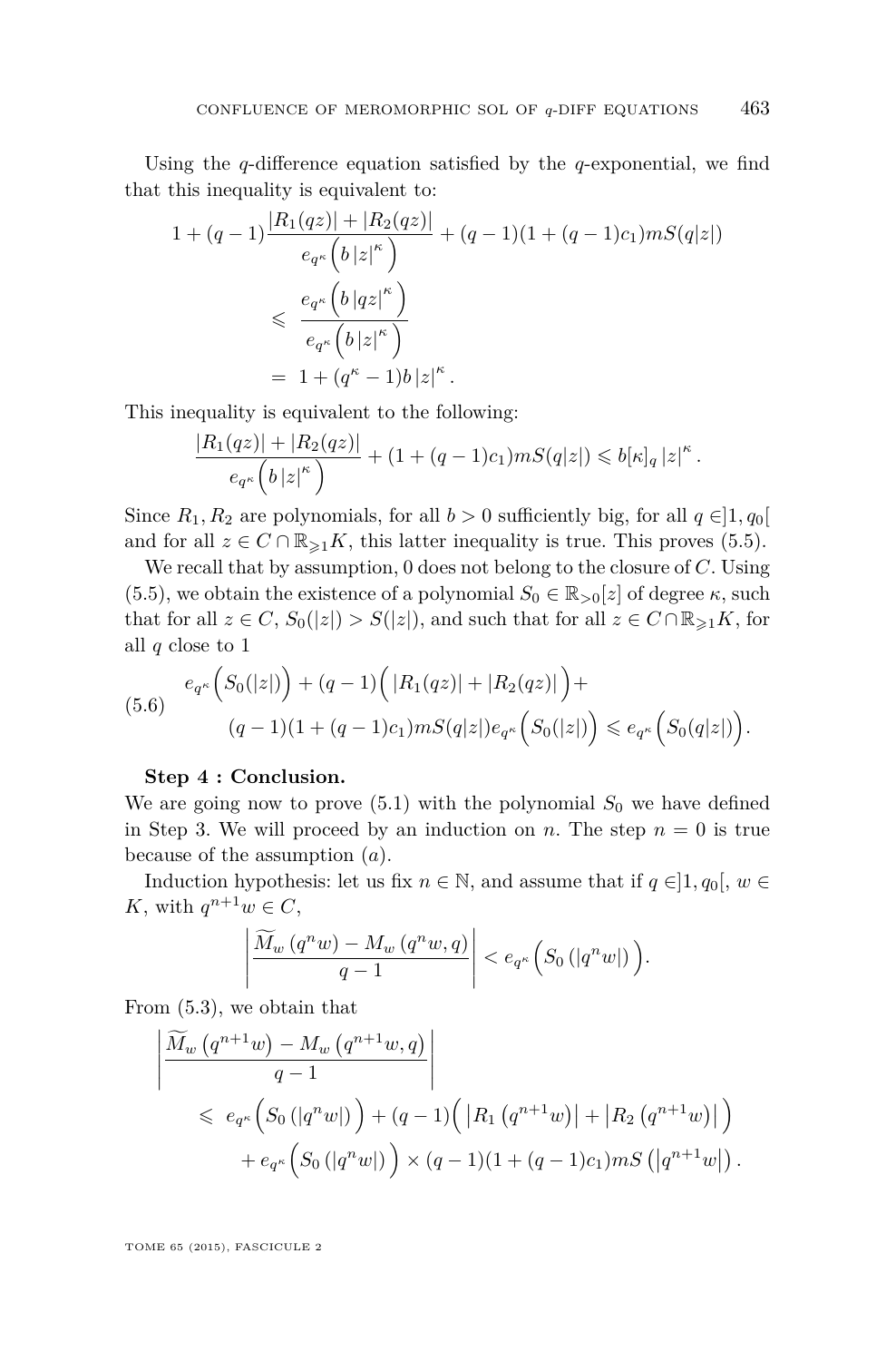Using additionally [\(5.6\)](#page-33-0), we find that

$$
\left|\frac{\widetilde{M}_w\left(q^{n+1}w\right)-M_w\left(q^{n+1}w,q\right)}{q-1}\right|<\mathscr{e}_{q^{\kappa}}\left(S_0\left(\left|q^{n+1}w\right|\right)\right).
$$

This concludes the proof of  $(5.1)$ .

Proof of Proposition  $5.2$ . — Let K be the compact considered in hypothesis (*ii*), with  $w_0 \in K \subset C$ , so that we have

$$
\lim_{q \to 1} \Big( M(w, q) \Big) = \Big( \widetilde{M}(w) \Big),
$$

uniformly on K. Let  $N(w, q)$  be the matrix, such that  $N(w, q)$  has entries that are equal to the entrywise division of  $M(w)$  by  $M(w, q)$ . Due to the uniform convergence on *K* (assumption  $(ii)$ ), the entries of  $N(w, q)$  converge uniformly on  $K$  to 1, as  $q$  goes to 1. We are going to apply Lemma [5.4,](#page-29-0) with

(5.7) 
$$
\left(M_w(z,q)\right)_{w\in K} := \left(M(z,q)\times_h N(w,q)\right)_{w\in K},
$$

$$
\text{and } \left(\widetilde{M}_w(z)\right)_{w\in K} := \left(\widetilde{M}(z)\right)_{w\in K}
$$

where  $\times_h$  denotes the Hadamard product, that is  $(a_i) \times_h (b_i) := (a_i b_i)$ . If  $a, b, c \in \mathbb{C}$ , we have:

*,*

$$
|a - b| < |c|^{-1} |a \times c - b| + |c^{-1} - 1| \times |b|.
$$

We are going to apply this inequality entrywise, to the entries of  $M(q^n w, q)$ ,  $M(q^n w)$  and  $N(w, q)$ . Since the entries of  $N(w, q)$  tend to 1, we find that there exists  $\delta(q) > 0$ , (resp.  $\varepsilon(q) > 0$ ) that converges to 1 (resp. converges to 0) as *q* goes to 1, such that for all  $w \in K$  and  $n \in \mathbb{N}$ , with  $q^n w \in C$ :

$$
\left| M(q^n w, q) - \widetilde{M}(q^n w) \right| < \delta(q) \left| M(q^n w, q) \times_t N(w, q) - \widetilde{M}(q^n w) \right| \\
 + \varepsilon(q) \left| \widetilde{M}(q^n w) \right|.
$$

Using the assumption (*iii*), there exists  $R \in \mathbb{C}[z]$ , such that for all  $z \in$  $C \cap \mathbb{R}_{\geq 1} K$ ,  $|\widetilde{M}(z)| < |R(z)|$ . Lemma [5.4](#page-29-0) applied to (5.7), gives the existence of a polynomial  $S_0$ , that does not depend upon *w*, such that for all *q* close to 1, for all  $w \in K$ , for all  $n \in \mathbb{N}$ , with  $q^n w \in C$ , we obtain:

$$
\left|M\left(q^n w,q\right)-\widetilde{M}\left(q^n w\right)\right| < (q-1)\delta(q)e_{q^{\kappa}}\left(S_0\left(|q^n w|\right)\right)+\varepsilon(q)\left|R\left(q^n w\right)\right|.
$$

In other words, for *q* close to 1 and for all  $z \in C \cap \mathbb{R}_{\geq 1}K$ , we have

$$
\left|M(z,q)-\widetilde{M}(z)\right| < (q-1)\delta(q)e_{q^{\kappa}}\Big(S_0\left(|z|\right)\Big)+\varepsilon(q)\left|R(z)\right|.
$$

The uniform convergence follows immediately.  $\Box$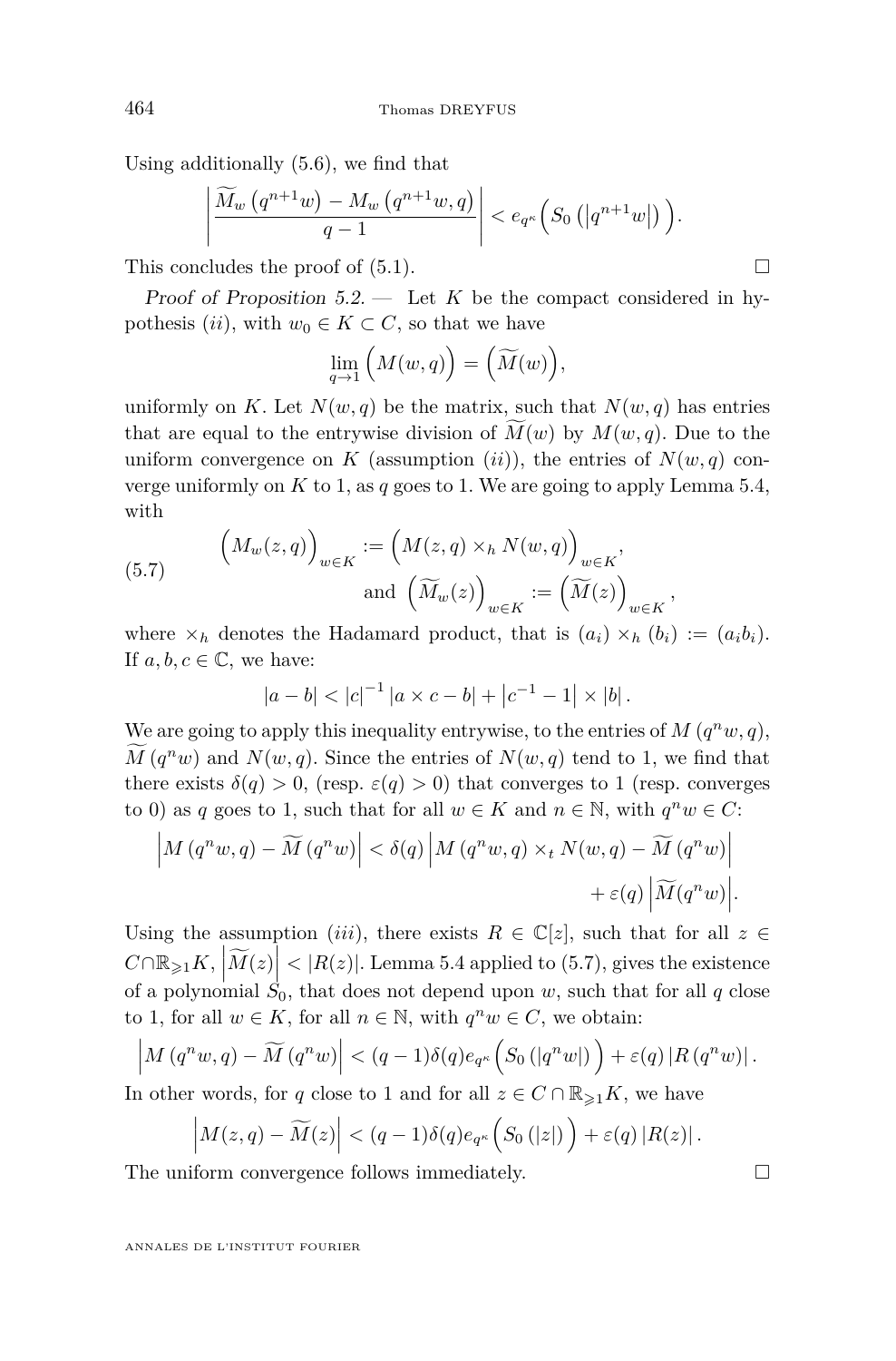#### **6. Proof of Theorem [4.5.](#page-26-0)**

<span id="page-35-0"></span>The goal of this section is to prove Theorem [4.5.](#page-26-0) In §6*.*1, we treat the confluence of the "discrete" *q*-Laplace transformation. In §[6](#page-38-0)*.*2 we prove Theorem [4.5](#page-26-0) in a particular case. In §6*.*[3,](#page-45-0) we prove Theorem [4.5](#page-26-0) in the general case.

#### **6.1. Confluence of the "discrete"** *q***-Laplace transformation.**

LEMMA  $6.1.$  — Let  $a \in \mathbb{C}$  and  $k \in \mathbb{Q}$ . Then, for any  $q > 1$  and  $z \in \mathbb{C}^*$ , the following inequality is true  $|e_q (az^k)| \leq \exp |az^k|$ . Moreover, we have

$$
\lim_{q \to 1} e_q (az^k) = \exp (az^k),
$$

uniformly on the compacts of  $\mathbb{C}^*$ .

Proof. — The coefficients of the series of function defining  $e_q(a z^k)$  depend upon the parameter *q*. By construction, we have for all  $n \in \mathbb{N}$  and all  $q > 1, n \leqslant [n]_q$ , and therefore  $n! \leqslant [n]_q^!$ . Then, for all  $q > 1$  and  $z \in \mathbb{C}^*$ , we have the following inequalities:

$$
\left|e_q\left(az^k\right)\right| \leqslant \sum_{n=0}^{\infty} \left|\frac{a^n z^{nk}}{[n]_q^!}\right| \leqslant \sum_{n=0}^{\infty} \left|\frac{a^n z^{nk}}{n!}\right| = \exp\left|az^k\right|.
$$

The convergence is then a direct consequence of the dominated convergence theorem, since the series defining  $e_q(a z^k)$  is termwise dominated by the series defining  $\exp |az^k|$ . В последните поставите на селото на селото на селото на селото на селото на селото на селото на селото на се<br>Селото на селото на селото на селото на селото на селото на селото на селото на селото на селото на селото на

Let  $d \in \mathbb{R}$ , let  $k \in \mathbb{Q}_{>0}$  and let  $f$  be a function that belongs to  $\overline{\mathbb{H}}_k^d$  $\frac{a}{k}$ , see Definition [4.3,](#page-25-0)  $g := \rho_{1/k}(f)$ ,  $\widetilde{f} \in \widetilde{\mathbb{H}}_k^d$ , see Definition [1.1,](#page-0-0) and  $\widetilde{g} := \rho_{1/k}(\widetilde{f})$ . For the reader's convenience, we recall the expressions of the Laplace transformations of order 1 and *k* that come from Definitions [1.1](#page-0-0) and [3.3:](#page-19-0)

$$
\mathcal{L}_{q,1}^{[d]}(g)(z,q) = (1-q)e^{id} \sum_{l \in \mathbb{Z}} \frac{q^l g\left(q^l e^{id}, q\right)}{z e_q \left(\frac{q^{l+1} e^{id}}{z}\right)},
$$

$$
\mathcal{L}_1^d\left(\widetilde{g}\right)(z) = \int_0^{\infty e^{id}} \frac{\widetilde{g}(\zeta)}{z \exp\left(\frac{\zeta}{z}\right)} d\zeta,
$$

$$
\mathcal{L}_{q,k}^{[d]}(f) = \rho_k \circ \mathcal{L}_{q,1}^{[d]} \circ \rho_{1/k}(f),
$$

$$
\mathcal{L}_k^d\left(\widetilde{f}\right) = \rho_k \circ \mathcal{L}_1^d \circ \rho_{1/k}\left(\widetilde{f}\right).
$$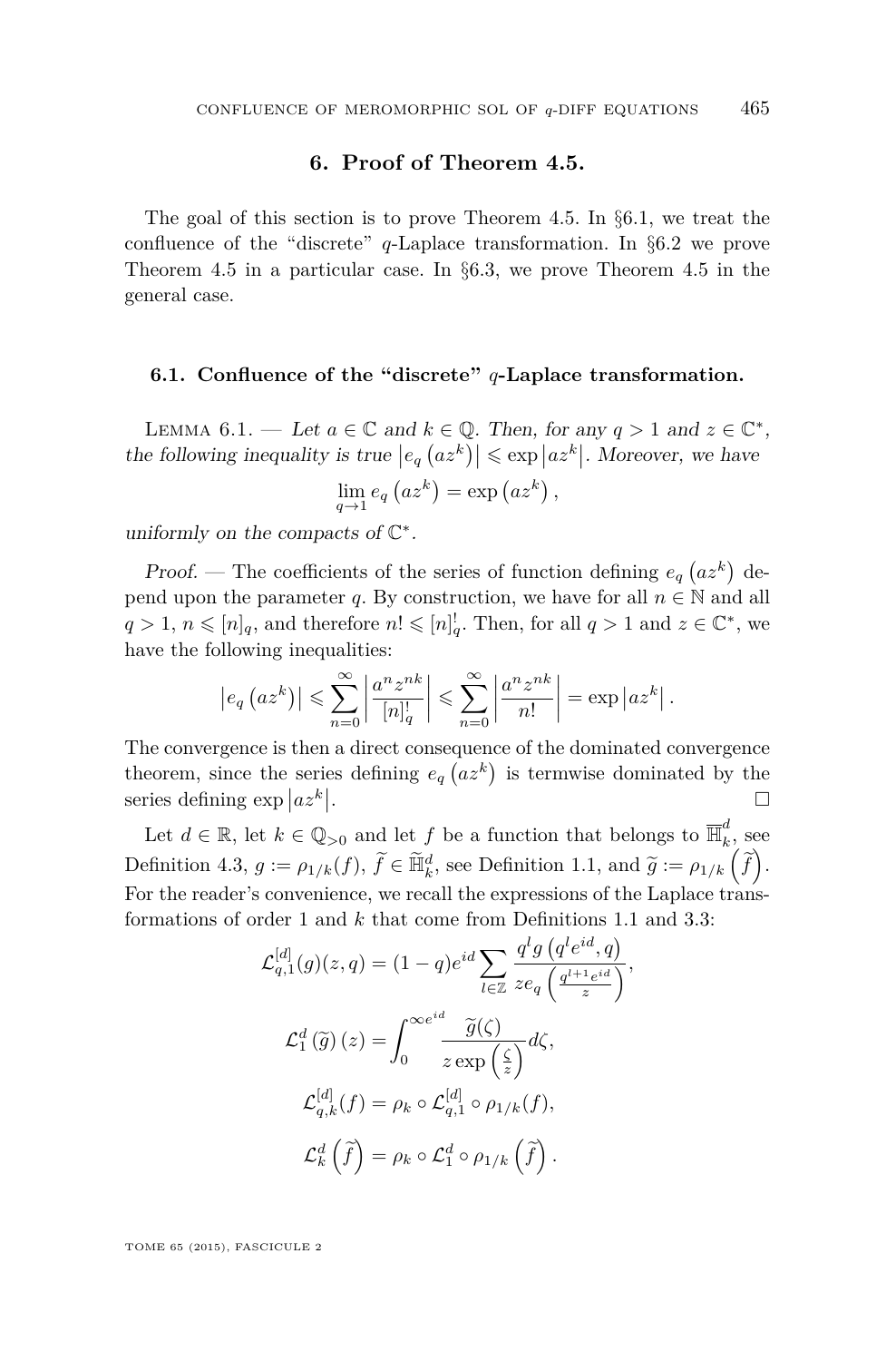<span id="page-36-0"></span>Since  $f \in \overline{\mathbb{H}}_k^d$  $\alpha_k^{\mu}$ , there exist  $\varepsilon > 0$ , constants  $J, L > 0$ , such that for all *q* close to 1,  $\zeta \mapsto f(\zeta, q)$  is analytic on  $\overline{S}(d - \varepsilon, d + \varepsilon)$ , and for all  $\zeta \in \mathbb{R}_{>0}$ : (6.1)  $\left| f(e^{id}\zeta, q) \right| < J e_q(L\zeta^k).$ 

LEMMA  $6.2.$  — In the notation introduced above, let us assume that we have  $\lim_{q \to 1} f := f$ , uniformly on the compacts of  $S(d - \varepsilon, d + \varepsilon)$ . Then, we have

$$
\lim_{q \to 1} \mathcal{L}_{q,k}^{[d]}(f)(z,q) = \mathcal{L}_{k}^{d}(\tilde{f})(z),
$$

uniformly on the compacts of  $\left\{ z \in \overline{S} \left( d - \frac{\pi}{2k\pi}, d + \frac{\pi}{2k\pi} \right) \middle| |z| < 1/L \right\}.$ 

Proof. — The expressions of the Laplace transformations of order *k* allow us to reduce to the case  $k = 1$ . The variable change  $\zeta \mapsto \zeta e^{-id}$  allows us to reduce to the case  $d = 0$ . Let us fix a an arbitrary compact subset K of  $\left\{ z \in \overline{S} \left( -\frac{\pi}{2\pi}, +\frac{\pi}{2\pi} \right) | |z| < 1/L \right\}$ , and let us prove the uniform convergence on *K*.

The *q*-Laplace transformation can be seen as a Riemann sum with associated partition  $(q^{l})_{l \in \mathbb{Z}}$ . Moreover, on every compact of  $]0, \infty[$ , the mesh of the partition tends to 0 as  $q$  goes to 1. Using the dominated convergence theorem, it is sufficient to prove the existence of  $(h_l) \in (\mathbb{R}_{>0})^{\mathbb{Z}}$  that satisfies  $\sum_{l\in\mathbb{Z}} h_l < \infty$ , such that for all *q* close to 1, *l* ∈ Z and  $z \in K$ ,

$$
\left|\frac{(q-1)q^{l}f(q^{l},q)}{ze_{q}(q^{l+1}/z)}\right|
$$

By definition of the *q*-Laplace transformation and (6.1), we have for all  $z \in$ *K*,

$$
\left|\mathcal{L}_{q,k}^{[d]}(f)(z,q)\right| \leqslant (q-1) \sum_{l\in\mathbb{Z}} \left|\frac{q^{l}J}{z}\frac{e_{q}\left(Lq^{l}\right)}{e_{q}\left(q^{l+1}/z\right)}\right|.
$$

For all  $l \in \mathbb{Z}, z \in K, q > 1$ , we have:

(6.2) 
$$
\left| \frac{q^{l+1} J}{z} \frac{e_q (Lq^{l+1})}{e_q (q^{l+2}/z)} \right| = \left| q \frac{1 + (q-1)Lq^l}{1 + (q-1)q^{l+1}/z} \right| \left| \frac{q^l J}{z} \frac{e_q (Lq^l)}{e_q (q^{l+1}/z)} \right|.
$$

Let  $R \in \mathbb{R}_{>0}$ ,  $M_1 < 1$ ,  $q_0 > 1$ , such that for all  $x \ge R$ , for all  $z \in K$ , and for all  $q \in ]1, q_0[,$ 

(6.3) 
$$
\left| q \frac{1 + (q - 1)Lx}{1 + (q - 1)qx/z} \right| < M_1.
$$

Let  $q \mapsto l_0(q) \in \mathbb{Z}$  be the smallest integer that satisfies

$$
q^{l_0(q)} \geq R.
$$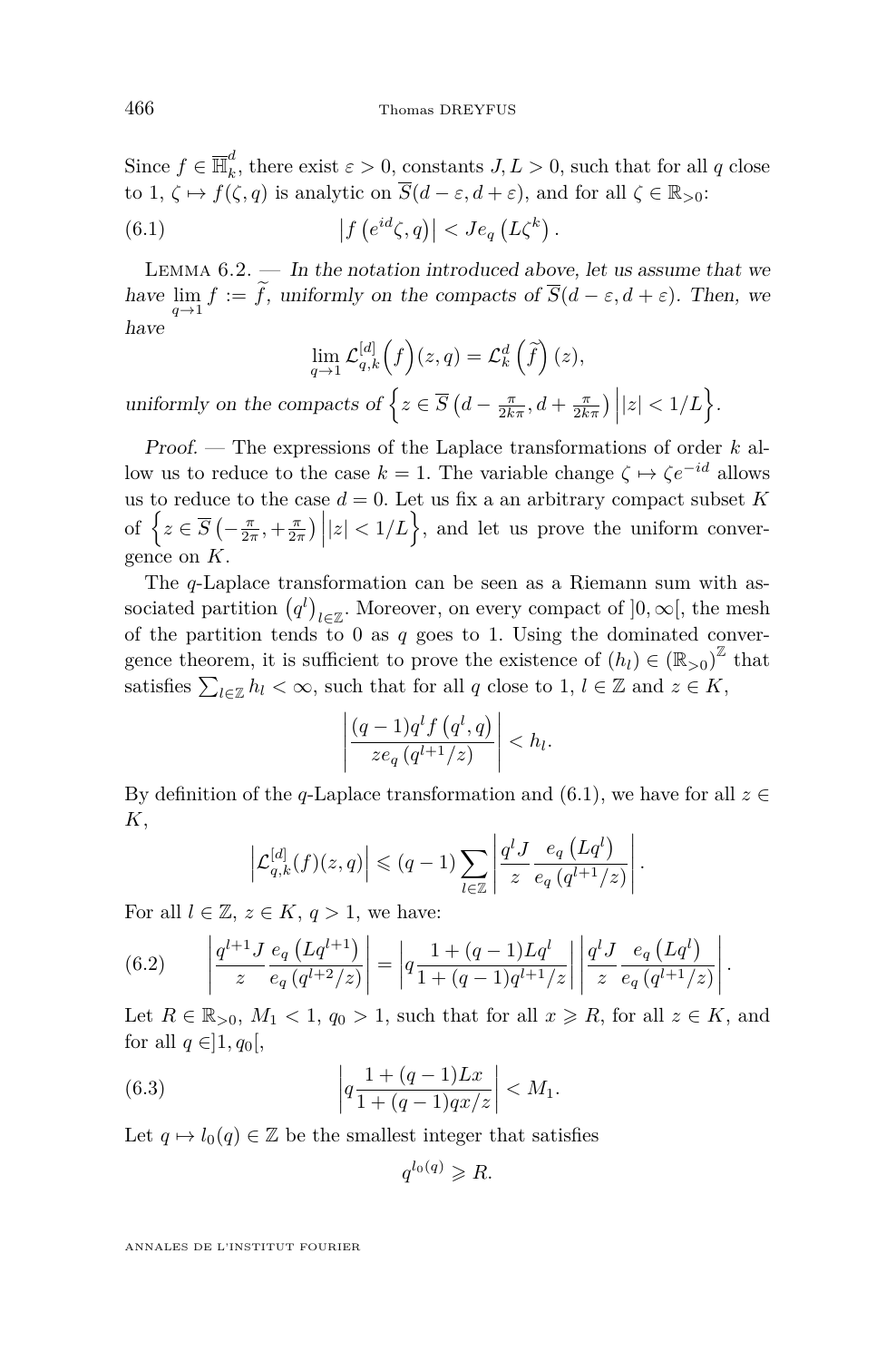<span id="page-37-0"></span>We will break the series into two parts, and start by treating the convergence of  $(q-1)$   $\sum_{n=1}^{\infty}$ *l*=*l*0(*q*)  $q^l$ *z*  $f(q^l, q)$  $\frac{f\left(q^{l},q\right)}{e_{q}\left(q^{l+1}/z\right)}$  to  $\int_{R}^{\infty}$ *R*  $z^{-1} \widetilde{f}(\zeta) e^{-\frac{\zeta}{z}} d\zeta$ . Because of [\(6.2\)](#page-36-0) and [\(6.3\)](#page-36-0), for all  $q \in ]1, q_0[, l \ge l_0(q)$  and  $z \in K$ , we have

$$
\left|\frac{q^{l+1}J}{z}\frac{e_q\left(Lq^{l+1}\right)}{e_q\left(q^{l+2}/z\right)}\right| < M_1\left|\frac{q^lJ}{z}\frac{e_q\left(Lq^l\right)}{e_q\left(q^{l+1}/z\right)}\right|.
$$

By iteration, we find that

$$
(q-1)\sum_{l=l_0(q)}^{\infty} \left| \frac{q^l J}{z} \frac{e_q (Lq^l)}{e_q (q^{l+1}/z)} \right| \leq (q-1)\sum_{l=0}^{\infty} \left| \frac{q^{l_0(q)} J}{z} \frac{e_q (Lq^{l_0(q)})}{e_q (q^{l_0(q)+1}/z)} \right| \left(M_1\right)^l
$$

Using Lemma [6.1,](#page-35-0) we obtain that  $|e_q(z)|$  can be bounded for  $(z, q) \in$  $K_0 \times ]1, q_0[$ , where  $K_0$  is an arbitrary compact of  $\mathbb C$ . Moreover, the fact that  $e_q(z)$  vanishes only on  $\frac{q^{N^*}}{1-q}$  $\frac{q^{\alpha}}{1-q}$ , implies that  $\frac{1}{|e_q(z)|}$  can also be bounded for  $(z, q) \in K_1 \times ]1, q_0[$ , where  $K_1$  is an arbitrary compact of  $\mathbb{C} \setminus \mathbb{R}_{\leq 0}$ . In particular, we find that for all  $R_0 \in \mathbb{R}_{>0}$ 

(6.4) 
$$
\sup_{\substack{x \in [1, R_0], \ x \in [1, q_0[, \ z \in K}} \left| \frac{e_q(Lx)}{e_q(qx/z)} \right| < \infty.
$$

Then, we obtain that for all  $q \in ]1, q_0[$  and for all  $l \geq l_0(q)$ ,

$$
(q-1)\sum_{l=0}^{\infty} \left| \frac{q^{l_0(q)} J}{z} \frac{e_q (Lq^{l_0(q)})}{e_q (q^{l_0(q)+1}/z)} \right| (M_1)^l
$$
  
\$\leqslant \sup\_{\substack{x \in [1,q\_0],\\q \in ]1,q\_0[,\\z \in K}} \left| (q-1) \frac{RxJ}{z} \frac{e\_q(LRx)}{e\_q(qRx/z)} \right| \sum\_{l=0}^{\infty} (M\_1)^l  
= 
$$
\frac{M_2}{1-M_1},
$$

where 
$$
M_2 := \sup_{\substack{x \in [1,q_0], \ q \in [1,q_0], \\ z \in K}} \left| (q-1) \frac{RxJ}{z} \frac{e_q(LRx)}{e_q(qRx/z)} \right|
$$
 is a real positive constant.

Hence, we have

$$
(q-1)\sum_{l=l_0(q)}^{\infty} \left| \frac{q^l f\left(q^l, q\right)}{ze_q\left(q^{l+1}/z\right)} \right| \leq \frac{M_2}{1-M_1} < \infty,
$$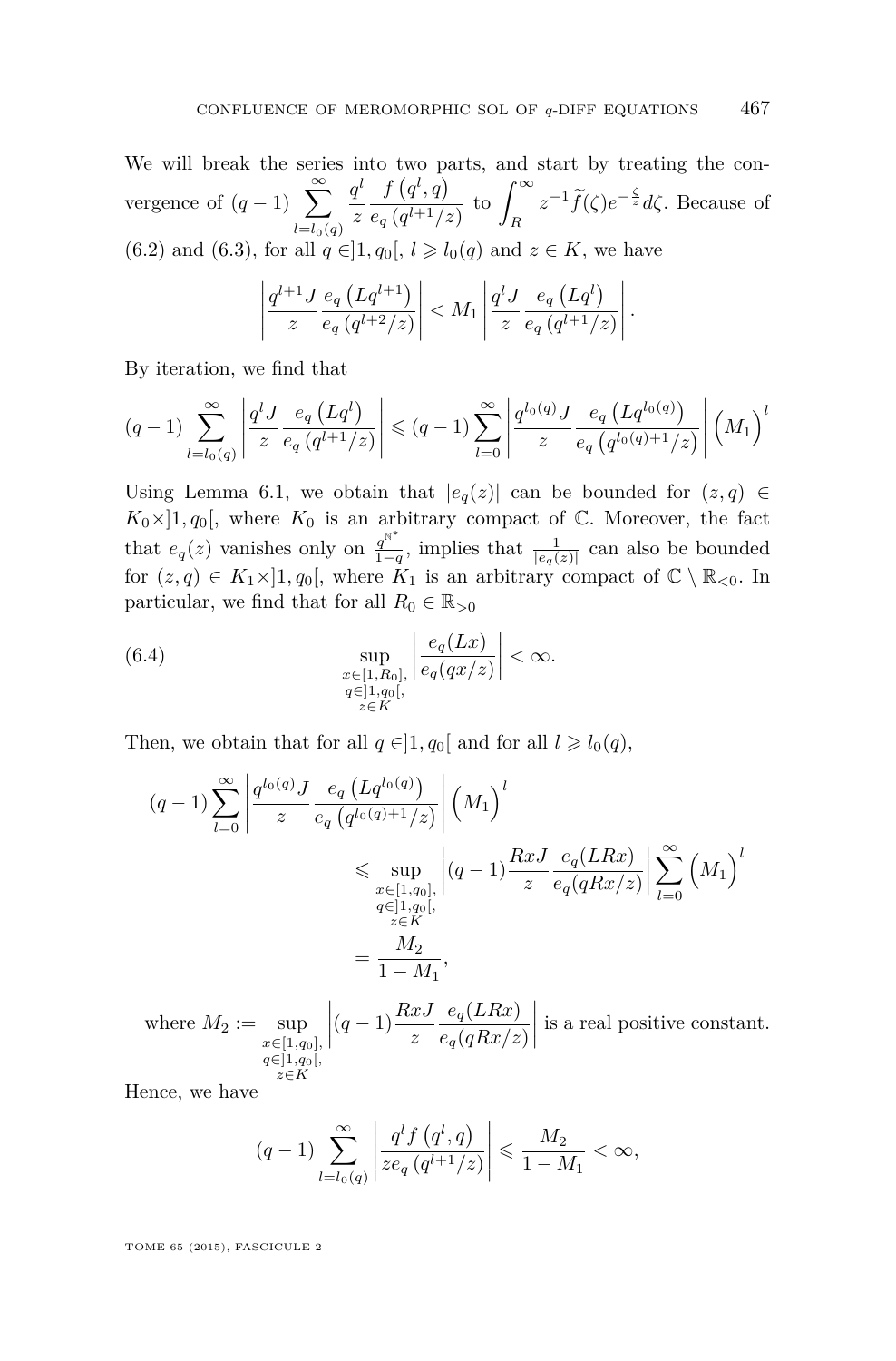and the dominated convergence theorem gives

(6.5) 
$$
\lim_{q \to 1} (q-1) \sum_{l=l_0(q)}^{\infty} \frac{q^l}{z} \frac{f(q^l, q)}{e_q(q^{l+1}/z)} = \int_R^{\infty} z^{-1} \tilde{f}(\zeta) e^{-\frac{\zeta}{z}} d\zeta,
$$

uniformly on *K*.

Let us now treat  $(q-1)$  $l_0$  $\sum$ (*q*)−1 *l*=−∞  $q^l$ *z*  $f(q^l, q)$  $\frac{e^{(n+1)/2}}{e^q (q^{l+1}/z)}$ . Because of [\(6.4\)](#page-37-0), we may

define

$$
M_3:=\sup_{\substack{x\in[0,R],\\ q\in]1,q_0[,\\ z\in K}}\left|\frac{J}{z}\frac{e_q(Lx)}{e_q(qx/z)}\right|<\infty.
$$

Therefore, for all *q* close to 1 and for all  $z \in K$ , we have

$$
\left| (q-1) \sum_{l=-\infty}^{l_0(q)-1} \frac{q^l}{z} \frac{f(q^l, q)}{e_q(q^{l+1}/z)} \right| \leq (q-1) \sum_{l=-\infty}^{l_0(q)-1} q^l M_3 \leq \frac{(q-1)RM_3}{1-1/q} \leq qRM_3.
$$

Consequently, due to the dominated convergence theorem, we have

$$
\lim_{q \to 1} (q-1) \sum_{l=-\infty}^{l_0(q)-1} \frac{q^l}{z} \frac{f(q^l, q)}{e_q(q^{l+1}/z)} = \int_0^R z^{-1} \widetilde{f}(\zeta) e^{-\frac{\zeta}{z}} d\zeta,
$$

uniformly on *K*. This limit combined with  $(6.5)$  yields the result.

#### **6.2. Proof of Theorem [4.5](#page-26-0) in a particular case.**

In this subsection, we are going to prove Theorem [4.5](#page-26-0) in a particular case. Let us start by recalling some notations. See  $\S1$  $\S1$  to  $\S4$  $\S4$  for rest of the nota-tions. We consider [\(4.3\)](#page-25-0), that admits  $h \in \mathbb{C}[[z]]$  as solution and  $b_0, \ldots, b_m$ as coefficients. In other words, we have

$$
\widetilde{b}_m(z)\delta^m\left(\widetilde{h}(z)\right)+\cdots+\widetilde{b}_0(z)\widetilde{h}(z)=0.
$$

Let  $d_0 := \max\left(2, \deg\left(\widetilde{b}_0\right), \ldots, \deg\left(\widetilde{b}_m\right)\right)$ . Let  $k_1 < \cdots < k_{r-1}$  be the slopes of [\(4.3\)](#page-25-0) different from 0, let  $k_r$  be an integer strictly bigger than  $k_{r-1}$ and  $d_0$ , and set  $k_{r+1} := +\infty$ . Let  $(\kappa_1, \ldots, \kappa_r)$  defined as:

$$
\kappa_i^{-1} := k_i^{-1} - k_{i+1}^{-1}.
$$

We define the  $(\widetilde{k_1}, \ldots, \widetilde{k_s})$  as follows: We take  $(k_1, \ldots, k_r)$  and for  $i =$ 1, ..., r, replace successively  $\kappa_i$  by  $\alpha_i$  terms  $\alpha_i \kappa_i$ , where  $\alpha_i$  is the smallest integer such that  $\alpha_i \kappa_i$  is greater or equal than  $d_0 \geq 2$ . See Example [1.4.](#page-13-0) Let  $\beta \in \mathbb{N}^*$  be minimal, such that for all  $i \in \{1, ..., s\}$ ,  $\beta/\widetilde{\kappa}_i \in \mathbb{N}^*$ .

<span id="page-38-0"></span>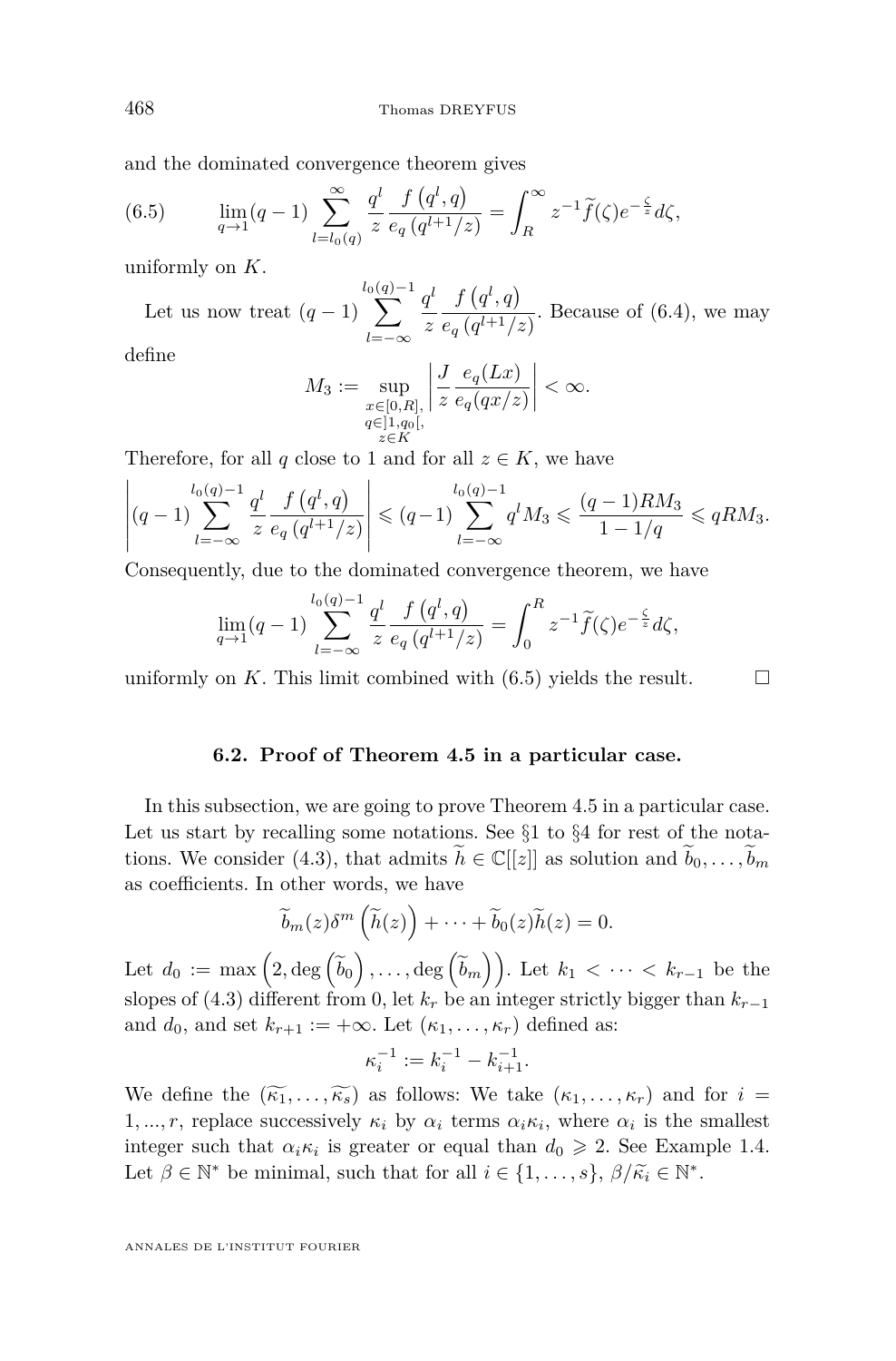In this subsection [6.2,](#page-38-0) we are going to assume that  $z \mapsto \hat{h}(z, q), \tilde{h}(z) \in$  $\mathbb{C}\left[\left[z^{\beta}\right]\right]$ . Ramification in §[6](#page-45-0).3 will allow us to reduce to the case tackled in the present subsection. Note that in this case, we have  $\hat{h} = \hat{h}^{(0)}$ . For the reader's convenience, we will decompose the proof of Theorem [4.5](#page-26-0) in four steps.

#### **Step 1:** Construction of  $\Sigma_{\widetilde{k}}$ .

Let us consider a general formal power series  $\hat{f} \in \mathbb{C}[[z^{\beta}]]$  (resp.  $\tilde{f} \in \mathbb{C}[[z^{\beta}]]$ )  $\mathbb{C} \left[ \left[ z^{\beta} \right] \right]$ ) that satisfy a linear  $\delta_{q}$ -equation (resp.  $\delta$ -equation) of order *m*<sub>0</sub> with coefficients in  $\mathbb{C} [z^{\beta}]$ . Then, for all  $i \in \{1, ..., s\}$ ,  $\rho_{1/\widetilde{\kappa}_i}(\hat{f})$ (resp.  $\rho_{1/\widetilde{\kappa}_i}(\widetilde{f})$ ) satisfies a linear  $\delta_q$ -equation (resp.  $\delta$ -equation) with coef-<br>ficients in  $\mathbb{C}[z]$  Therefore, Propositions 1.2 and 3.4, combined with the defficients in  $\mathbb{C}[z]$ . Therefore, Propositions [1.2](#page-11-0) and [3.4,](#page-19-0) combined with the definition of the Borel transformations (see Definitions [1.1](#page-0-0) and [3.1\)](#page-18-0) imply that  $\text{for all } i \in \{1, \ldots, s\}, \hat{\mathcal{B}}_{q,\widetilde{\kappa_i}}\left(\widehat{f}\right) \text{ (resp. } \hat{\mathcal{B}}_{\widetilde{\kappa_i}}\left(\widehat{f}\right) \text{ satisfies a linear } \delta_q\text{-equation}$  $(\text{resp. } \delta \text{-equation})$  of order independent of *q* (resp. of the same order than the  $\delta_q$ -equation satisfied by  $\hat{\mathcal{B}}$  $(\hat{f})$  with coefficients in  $\mathbb{C} [z^{\beta}]$ .

 $q, \kappa_i$ In particular, for  $j \in \{1, \ldots, s\}, \hat{\mathcal{B}}$ *κ*e*j*  $\circ \cdots \circ \hat{\mathcal{B}}$ *κ*e*s*  $\left(\widetilde{h}\right)$  satisfies a linear *δ*equation that we will see as a system. We define  $\Sigma_{\widetilde{h}}$  as the union of  $\Sigma_{\widetilde{h}}$ , the set of its singular direction that has been defined in Proposition [1.5,](#page-13-0) and the argument of the poles of the differential system satisfied by the successive Borel transformations. The set  $\Sigma_{\widetilde h}$ ⊂ R is finite modulo 2*π*Z.

#### **Step 2: Local convergence of the** *q***-Borel transformations.**

From what is preceding,  $\hat{\mathcal{B}}$ *q*,κ<sub>1</sub><br>n ∩  $\circ \cdots \circ \hat{\mathcal{B}}$  $q, \kappa_s$ <sub>b</sub><br> $q, \kappa_s$  $(\hat{h})$  (resp.  $\hat{\mathcal{B}}$ *κ*e1  $\circ \cdots \circ \hat{\mathcal{B}}$ *κ*e*s*  $\left(\widetilde{h}\right)$ satisfies a linear  $\delta_q$ -equation of order  $m_1 \in \mathbb{N}$ , that we will see as a system  $\delta_q Y(\zeta, q) = E(\zeta, q) Y(\zeta, q) \text{ with } \zeta \mapsto \text{Id} + (q-1)E(\zeta, q) \in \text{GL}_{m_1}(\mathbb{C}(\zeta^{\beta}))$ (resp. a linear  $\delta$ -equation of order  $m_1$  we will see as a system  $\delta \widetilde{Y}(\zeta)$  =  $\widetilde{E}(\zeta)\widetilde{Y}(\zeta)$  with  $\widetilde{E}(\zeta) \in M_{m_1}\left(\mathbb{C}(\zeta^{\beta})\right)$ ).

Because of Proposition [1.5,](#page-13-0)  $\hat{\mathcal{B}}$  $\frac{\kappa_1}{\sqrt{2}}$  $\circ\,\cdots\,\circ\,\hat{\mathcal{B}}$ *κ*e*s*  $\left(\widetilde{h}\right)$  is convergent. Let us prove that  $\zeta \mapsto \hat{\mathcal{B}}$  $q, \kappa_1$ <sup>2</sup>  $\circ \cdots \circ \hat{\mathcal{B}}$  $q, \kappa_s$ <sub>s</sub><br> $\hat{i}$  $\left(\hat{h}\right) \in \mathbb{C} \left\{ \zeta^{\beta}\right\}$ . Due to (A2), the slopes of the  $\sigma_q$ -equation satisfied by  $\hat{h}$  are independent of q, and the smallest positive slope is  $k_1$ . As we can see in [\[32\]](#page-76-0), Theorem 4.8, (see also [\[6\]](#page-75-0)), there exist  $C_1(q), C_2(q) > 0$ , such that for all  $l \in \mathbb{N}$ , for all  $q > 1$ 

$$
\left|\hat{h}_l(q)\right| < C_1(q)C_2(q)^l\left(\left[l\right]_q^l\right)^{1/k_1},
$$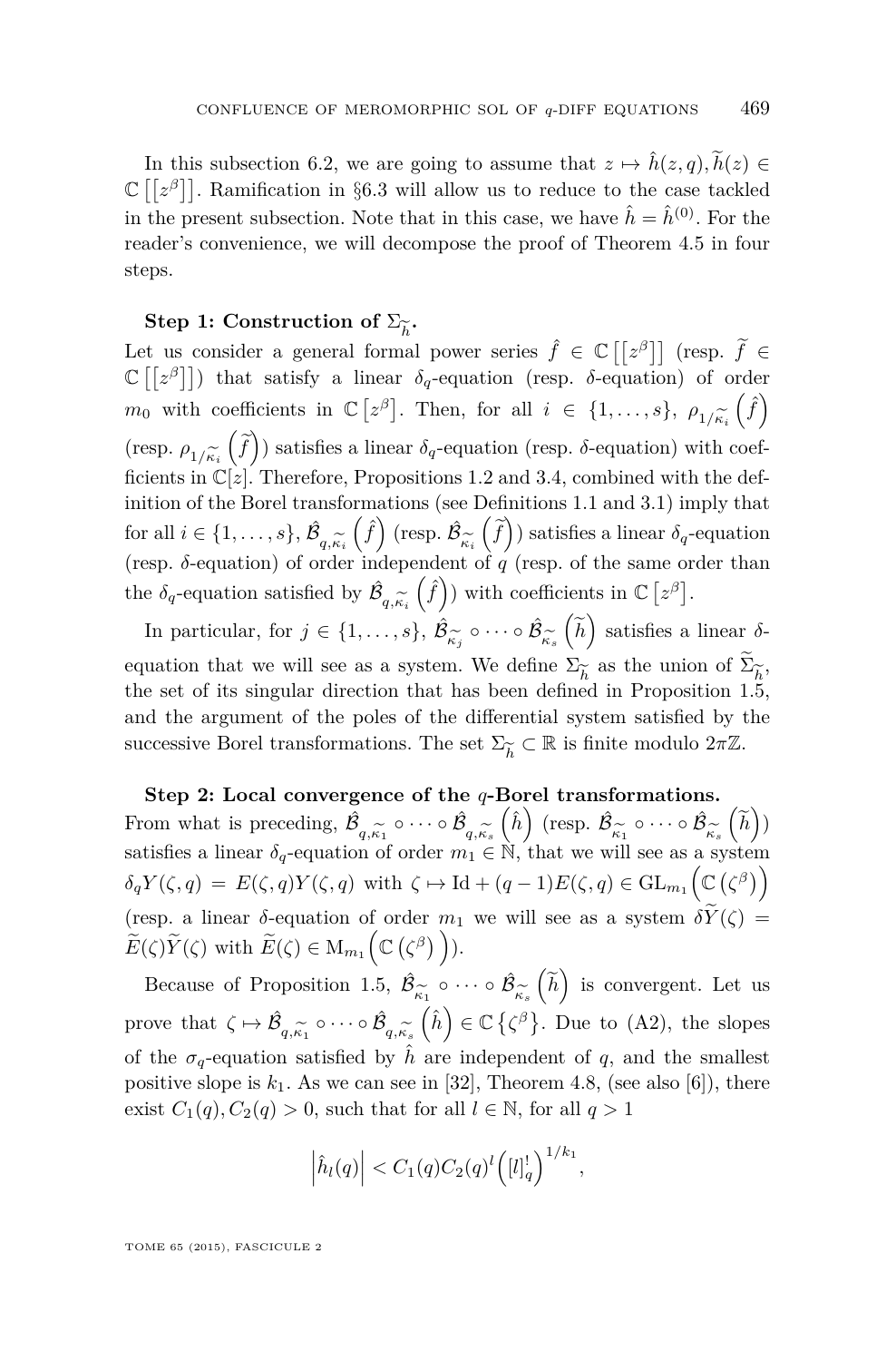<span id="page-40-0"></span>where  $\hat{h}(z,q) = \sum \hat{h}_l(q)z^l$ . By construction of the  $\tilde{\kappa}_i$ , we have  $\sum_{i=1}^s \tilde{\kappa}_i^{-1} =$  $\sum_{i=1}^{r} \kappa_i^{-1} = k_1^{-1}$ . Since for all  $l, k \in \mathbb{N}^*$ , and for all  $q > 1$ ,  $\left( [kl]_q^! \right)^{1/k} \leqslant [l]_q^!$ , we find that for all  $l \in \mathbb{N}$ , for all  $q > 1$ .

$$
\left|\hat{h}_l(q)\right| < C_1(q)C_2(q)^l \prod_{i=1}^s [l/\widetilde{\kappa}_i]_q^l.
$$

Hence, we obtain that  $\zeta \mapsto \hat{\mathcal{B}}$  $q, \kappa_1$  $\circ \cdots \circ \hat{\mathcal{B}}$ *q,κ*e*s*  $\left(\hat{h}\right) \in \mathbb{C} \left\{ \zeta^{\beta}\right\}$ . Once we apply Lemma [4.2,](#page-23-0) we find

(6.6) 
$$
\lim_{q \to 1} \hat{\mathcal{B}}_{q,\widetilde{\kappa_1}} \circ \cdots \circ \hat{\mathcal{B}}_{q,\widetilde{\kappa_s}} \left(\widehat{h}\right) = \hat{\mathcal{B}}_{\widetilde{\kappa_1}} \circ \cdots \circ \hat{\mathcal{B}}_{\widetilde{\kappa_s}} \left(\widetilde{h}\right),
$$

uniformly on a closed disk centered at 0.

**Step 3: Local convergence of the** *q***-Borel-Laplace summation.** Let  $d \in \mathbb{R} \setminus \Sigma_{\widetilde{k}}$ . The variable change  $\zeta \mapsto \zeta e^{-id}$  allows us to reduce to the  $\sum_{k=1}^{\infty}$  definition of  $\sum_{k=1}^{\infty}$ ,  $\widetilde{E}(\zeta)$  has no poles for  $\zeta \in \overline{S}(-\varepsilon, +\varepsilon)$ . Because of the assumption  $(A3)$ , Propositions [3.4](#page-19-0) and [1.2,](#page-11-0) we deduce that  $E(\zeta, q)$  has no poles for  $\zeta \in \overline{S}(-\varepsilon, \varepsilon)$  and for q close to 1. Because of Lemma [5.1,](#page-28-0) the series  $z \mapsto \hat{\mathcal{B}}$  $q, \kappa_1$ <br>*f*. *(*  $\circ \cdots \circ \hat{\mathcal{B}}$ *q*, $\kappa_s$ <br>  $\frac{1}{2}$  $(\hat{h})$   $(z, q)$  admits, for *q* close to 1, an analytic continuation  $f_1(\zeta, q)$  defined on  $\overline{S}(-\varepsilon, \varepsilon)$ . We want now to prove that  $f_1(\zeta, q)$  converges to  $f_1(\zeta)$  on a convenient domain.

Due to Proposition [1.5,](#page-13-0) there exists  $B_1 > 0$  such that the functions  $\frac{f_1(\zeta)}{4}$  $\exp\left(B_1\zeta^{\widetilde{\kappa_1}}\right)$  $\overline{\lambda}$ , . . . ,  $\frac{\delta^{m_1-1} f_1(\zeta)}{\exp\left(B_1\zeta\right)^2}$  $\exp\left(B_1\zeta^{\widetilde{\kappa_1}}\right)$  $\sqrt{\frac{1}{\pi}}$  tend to 0 as  $\zeta \in S(-\varepsilon, \varepsilon)$  tends to infinity. Using

$$
\delta_q \left( e_{q^{\kappa_1}} \left( B_1 \zeta^{\kappa_1} \right)^{-1} \right) = \frac{-\left[ \widetilde{\kappa_1} \right]_q B_1 \zeta^{\kappa_1}}{1 + (q-1) \left[ \widetilde{\kappa_1} \right]_q B_1 \zeta^{\kappa_1}} e_q \left( B_1 \zeta^{\kappa_1} \right)^{-1},
$$

we obtain that  $\frac{f_1(\zeta, q)}{\zeta}$ *e q*  $\begin{bmatrix} q^{k_1} & -1 \\ q^{k_1} & 1 \end{bmatrix}$  (resp. a linear *δ*-equation of order *m*<sub>1</sub> +  $\left(B_1\zeta^{\widetilde{\kappa_1}}\right)$  $\overline{\gamma}$  (resp.  $\tilde{f}_1(\zeta) \exp(-B_1 \zeta^{\tilde{\kappa}_1})$ ) satisfies a lin-

1) with coefficients in  $\mathbb{C}(z)$ . Because of (6.6), there exists  $\zeta_0 > 0$ , such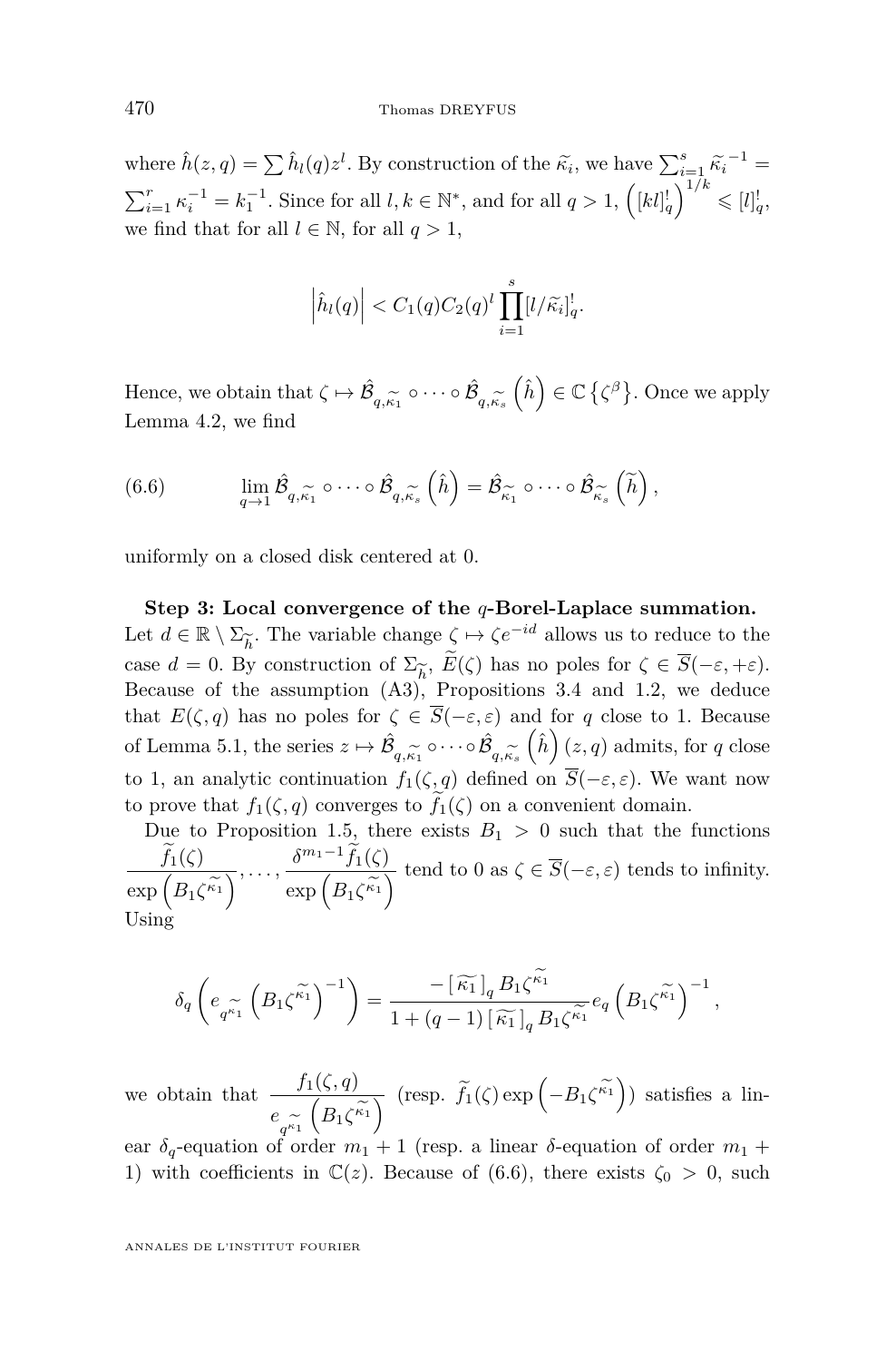<span id="page-41-0"></span>that  $f_1(\zeta_0, q)$  converges to  $\widetilde{f}_1(\zeta_0)$  as q goes to 1. Let

$$
Y(\zeta,q) := \begin{pmatrix} \frac{f_1(\zeta,q)}{e_{q^{\widetilde{\kappa_1}}}} \left(B_1 \zeta^{\widetilde{\kappa_1}}\right) F_0(q) \\ \vdots \\ \frac{\delta_q^{m_1} f_1(\zeta,q)}{e_{q^{\widetilde{\kappa_1}}}} \left(B_1 \zeta^{\widetilde{\kappa_1}}\right) F_{m_1}(q) \end{pmatrix}, \quad \widetilde{Y}_{B_1}(\zeta) := \begin{pmatrix} \widetilde{f_1}(\zeta) \\ \exp\left(B_1 \zeta^{\widetilde{\kappa_1}}\right) \\ \vdots \\ \frac{\delta^{m_1} \widetilde{f_1}(\zeta)}{\exp\left(B_1 \zeta^{\widetilde{\kappa_1}}\right)} \end{pmatrix},
$$

where the  $F_i(q) \in \mathbb{C}$  are defined by:

(6.7) 
$$
\frac{\delta_q^i f_1(\zeta, q)}{e_{q^{\widetilde{\kappa_1}}}\left(B_1\zeta^{\widetilde{\kappa_1}}\right)} F_i(q) \Bigg|_{\zeta = \zeta_0} = \frac{\delta^i \widetilde{f}_1(\zeta)}{\exp\left(B_1\zeta^{\widetilde{\kappa_1}}\right)} \Bigg|_{\zeta = \zeta_0}
$$

From what is preceding, there exist  $\zeta \mapsto \mathrm{Id} + (q-1)D(\zeta,q) \in \mathrm{GL}_{m_1+1}(\mathbb{C}(\zeta))$ and  $\widetilde{D}(\zeta) \in M_{m_1+1}(\mathbb{C}(\zeta))$ , such that

$$
\begin{cases}\n\delta_q Y(\zeta, q) = D(\zeta, q) Y(\zeta, q) \\
\delta \widetilde{Y}(\zeta) = \widetilde{D}(\zeta) \widetilde{Y}(\zeta).\n\end{cases}
$$

LEMMA 6.3. − Let us consider *C*, a convex subset of  $\overline{S}(-\varepsilon,\varepsilon)$ , that contains  $\left\{ \zeta \in \overline{S}(-\varepsilon_1, \varepsilon_1) \middle| \vert \zeta \vert > \zeta_0/2 \right\}$ , for some  $\varepsilon_1 \in ]0, \varepsilon[,$  such that 0 does not belong to its closure. Then, the systems

$$
\begin{cases}\n\delta_q Y(\zeta, q) = D(\zeta, q) Y(\zeta, q) \\
\delta \widetilde{Y}(\zeta) = \widetilde{D}(\zeta) \widetilde{Y}(\zeta),\n\end{cases}
$$

satisfy the assumptions of Proposition [5.2,](#page-28-0) with  $K := \left\{ \zeta \in \widetilde{\mathbb{C}} \middle| |\zeta - \zeta_0| \leq \varepsilon_0 \right\}$ and  $\varepsilon_0 > 0$  is a real positive constant sufficiently small.

Proof of the lemma. — We are going to check separately the three assumptions of Proposition [5.2.](#page-28-0)

(*i*) Because of the assumption (A3), Propositions [3.4](#page-19-0) and [1.2,](#page-11-0) we obtain the existence of  $c_1 > 0$ , such that for all  $\zeta \in C$ ,

$$
\left|E(\zeta,q)-\widetilde{E}(\zeta)\right|<(q-1)c_1\left(\left|\widetilde{E}(\zeta)\right|+\mathbf{1}_{m_1}\right).
$$

With the *q*-difference equation satisfied by  $e_q$ we have the existence of *c*<sub>2</sub> > 0, such that for *q* close to 1, for  $\zeta \in C$ ,  $(B_1\zeta^{\widetilde{\kappa_1}}),$  this implies that

$$
\left| D(\zeta,q)-\widetilde{D}(\zeta)\right|<(q-1)c_2\left(\left|\widetilde{D}(\zeta)\right|+1_{m_1+1}\right).
$$

TOME 65 (2015), FASCICULE 2

*.*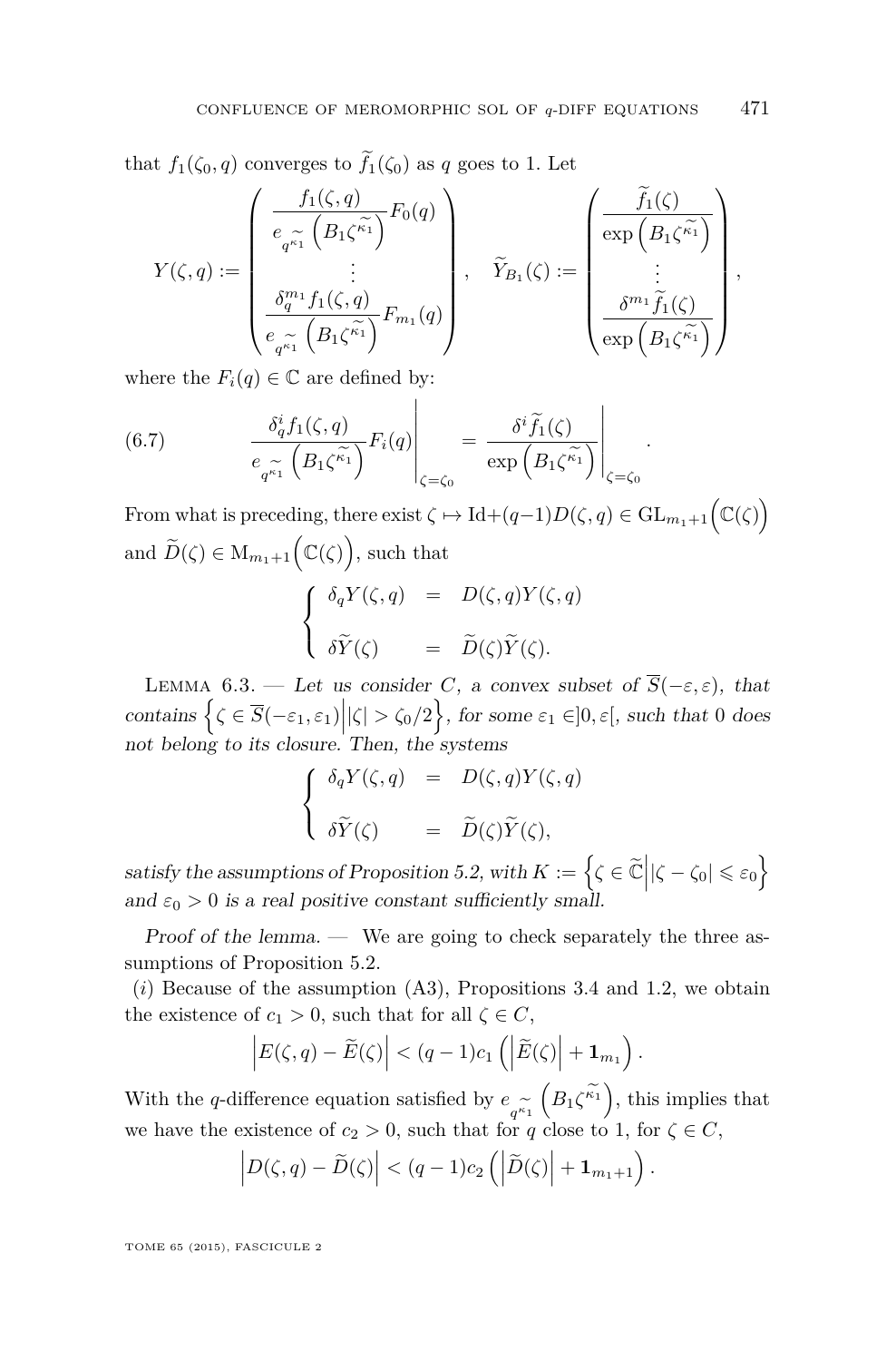<span id="page-42-0"></span>(*ii*) Let  $i \in \{0, \ldots, m_1\}$ . Due to [\(6.6\)](#page-40-0) and Lemma [6.1,](#page-35-0)  $F_i(q)$  converges to 1 as *q* goes to 1. Then, we have for all  $i \in \{0, \ldots, m_1\}$ 

$$
\lim_{q \to 1} \frac{\delta_q^i f_1(\zeta, q)}{e_{q^{\widetilde{\kappa_1}}}} \left( B_1 \zeta^{\widetilde{\kappa_1}} \right) F_i(q) = \frac{\delta^i \widetilde{f}_1(\zeta)}{\exp\left( B_1 \zeta^{\widetilde{\kappa_1}} \right)},
$$

uniformly on a compact set with non empty interior containing *ζ*0. Let us choose  $\varepsilon_0 > 0$  small enough, such that we have the uniform convergence on  $K := \left\{ \zeta \in \widetilde{\mathbb{C}} \middle| |\zeta - \zeta_0| \leqslant \varepsilon_0 \right\}$  and such that  $K$  is included in  $C$ . Because of [\(6.7\)](#page-41-0),  $\frac{\delta_q^i f_1(\zeta, q)}{\zeta}$  $e_{q^{\kappa_1}}$  $\left(B_1\zeta^{\widetilde{\kappa_1}}\right)$  $\overline{\gamma}$ *F<sub>i</sub>*(*q*) and  $\frac{\delta^i f_1(\zeta)}{\exp(A_i \zeta^i)}$  $\exp\left(B_1\zeta^{\widetilde{\kappa_1}}\right)$  $\overline{\wedge}$  are equal at  $\zeta_0$ .

(*iii*) From the choice of  $B_1$ , we have the existence of  $R \in \mathbb{C}[\zeta]$ , such that for  $\zeta \in C$ , for all  $i \in \{0, ..., m_1 - 1\}$ :

$$
\left|\delta^i\left(\widetilde{f}_1(\zeta)\right)\exp\left(-B_1\zeta^{\widetilde{\kappa_1}}\right)\right|<|R(\zeta)|.
$$

We need now the following elementary lemma.

LEMMA 6.4. — For all  $z \in \mathbb{C}$ , for all  $q > 1$ , we have  $e_{q^2}(|z|)^2 \leq$  $e_q$  (|(1+*q*)*z*|).

Proof of the lemma. — Let us remark that the two functions are equal at  $z = 0$ . The lemma is now a direct consequence of the *q*-difference equation

$$
\sigma_q^2 \left( \frac{e_{q^2} (|z|)^2}{e_q \left( |(1+q)z| \right)} \right) = \frac{1 + 2(q^2 - 1)|z| + (q^2 - 1)^2 |z|^2}{1 + (1+q)(q^2 - 1)|z| + (q^2 - 1)^2 q |z|^2} \frac{e_{q^2} (|z|)^2}{e_q \left( |(1+q)z| \right)},
$$
  
since 
$$
\frac{1 + 2(q^2 - 1)|z| + (q^2 - 1)^2 |z|^2}{1 + (1+q)(q^2 - 1)|z| + (q^2 - 1)^2 q |z|^2} \leq 1.
$$

We finish now the proof of Theorem [4.5,](#page-26-0) in the particular case  $z \mapsto \hat{h}(z, q)$ ,  $\widetilde{h}(z) \in \mathbb{C}[[z^{\beta}]]$ . Let us define  $\widetilde{d}$  (resp.  $\widetilde{e}$ ) as the maximum of the degrees of the numerators and the denominators of the entries of  $\widetilde{D}(\zeta)$  (resp.  $\widetilde{E}(\zeta)$ ), written as the quotient of two coprime polynomials. Using the differential equation satisfied by  $\exp(-B_1\zeta^{\kappa_1})$ , we find that  $\tilde{d} \leq \max(\tilde{e}, \tilde{\kappa_1})$ . Because of Remark [1.3,](#page-12-0) and the definition of  $d_0$  and  $\widetilde{\kappa_1}$  (see the beginning of the subsection),  $\tilde{e} \leq d_0 \leq \tilde{\kappa}_1$ . Hence  $\tilde{d} \leq \tilde{\kappa}_1$ . Proposition [5.2](#page-28-0) applied to the systems

$$
\begin{cases}\n\delta_q Y(\zeta, q) = D(\zeta, q) Y(\zeta, q) \\
\delta \widetilde{Y}(\zeta) = \widetilde{D}(\zeta) \widetilde{Y}(\zeta),\n\end{cases}
$$

ANNALES DE L'INSTITUT FOURIER

 $\Box$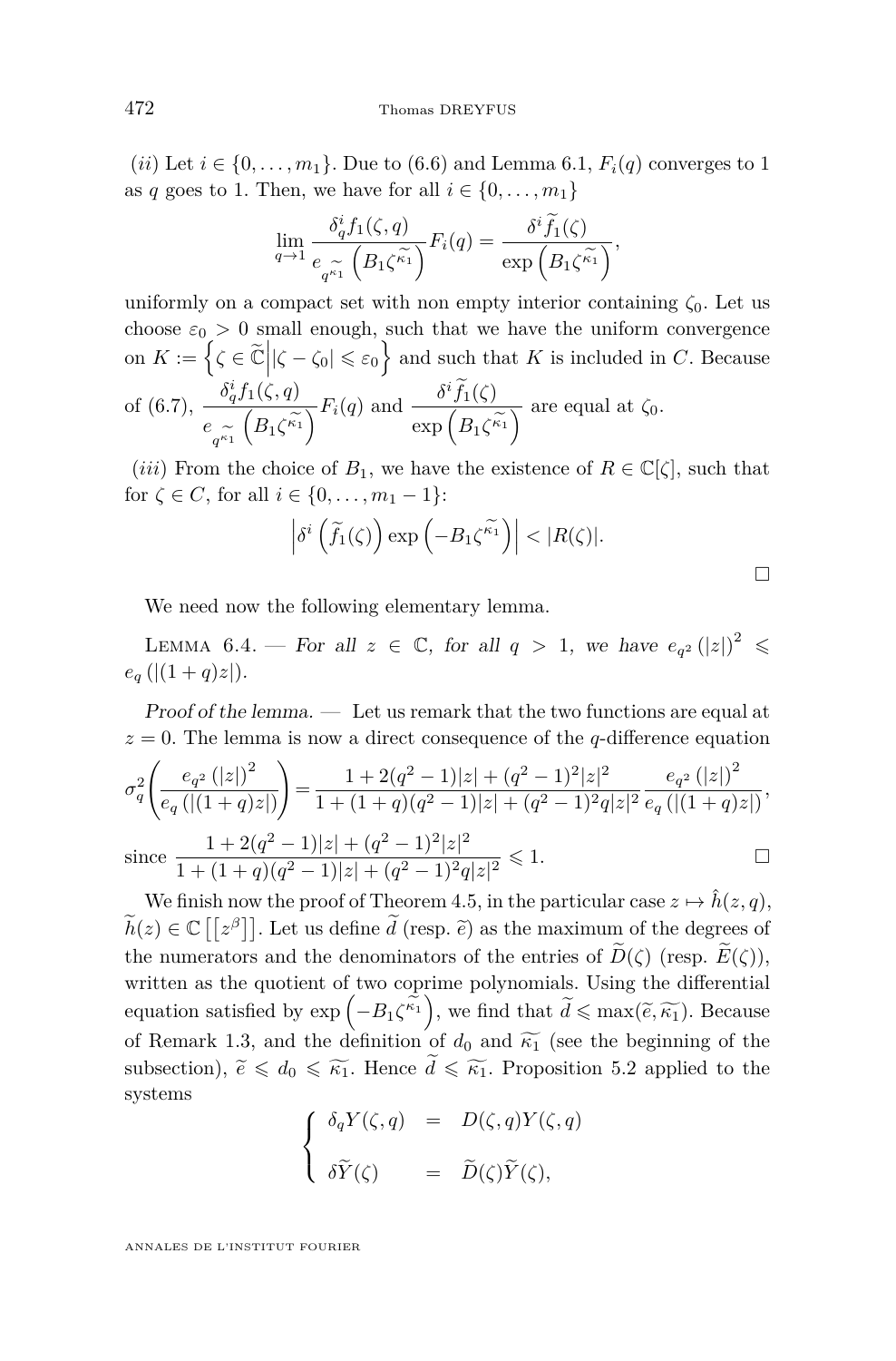implies that there exist  $R, S_0 \in \mathbb{C}[z], \delta(q), \varepsilon(q)$  that converge respectively to 1 and 0 as  $q \to 1$ , such that

$$
\left| \frac{f_1(\zeta,q)F_0(q)}{e_{q^{\widetilde{\kappa_1}}}} - \frac{\widetilde{f}_1(\zeta)}{\exp\left(B_1\zeta^{\widetilde{\kappa_1}}\right)} \right| < (q-1)\delta(q)e_{q^{\widetilde{d}}}\left(S_0\left(|\zeta|\right)\right) + \varepsilon(q) |R(\zeta)|.
$$

There exists a polynomial  $S_1$  with degree  $\widetilde{k_1}$ , such that for  $|\zeta|$  sufficiently big and for all *q* close to 1,

$$
\left| e_{q^{\widetilde{\kappa_1}}} \left( B_1 \zeta^{\widetilde{\kappa_1}} \right) e_{q^{\widetilde{a}}} \left( S_0 \left( |\zeta| \right) \right) \right| \leqslant e_{q^{\widetilde{\kappa_1}}} \left( |S_1(\zeta)| \right)^2.
$$

By construction,  $\widetilde{\kappa_1} \geq 2$ , (see the beginning of the subsection). Using Lemma [6.4,](#page-42-0) we obtain that for  $|\zeta|$  sufficiently big,

$$
e_{q^{\widetilde{\kappa_1}}}\left(|S_1(\zeta)|\right)^2 \leqslant e_{q^2}\left(|S_1(\zeta)|\right)^2 \leqslant e_q\left((1+q)|S_1(\zeta)|\right).
$$

 $Sine\ F_0(q)$  converges to 1 and the fact that  $\widetilde{f}_1(\zeta) \exp\left(-B_1\zeta^{\widetilde{\kappa_1}}\right)$  is bounded by a polynomial, the triangular inequality yields

$$
f_1\in \overline{\mathbb{H}}_{\widetilde{\kappa_1}}^0.
$$

Moreover, due to Proposition [5.2,](#page-28-0) we have  $\lim_{q \to 1} f_1 = f_1$ , uniformly on the compacts of  $C \cap \mathbb{R}_{\geqslant 1} K := \left\{ xw \in C \Big| x \in [1, \infty[, w \in K \right\}.$  Hence, we find that there exists  $\varepsilon_2 \in ]0, \varepsilon_1[$ , such that  $\lim_{q \to 1} f_1 = f_1$ , uniformly on the compacts of  $\overline{S}(-\varepsilon_2, \varepsilon_2)$ . We may now apply Lemma [6.2](#page-36-0) to obtain the existence of  $L_0 > 0$ , such that we have

$$
\lim_{q \to 1} \mathcal{L}_{q,\widetilde{\kappa_1}}^{[0]} \left( f_1 \right) (\zeta, q) = \mathcal{L}_{\widetilde{\kappa_1}}^{0} \left( \widetilde{f}_1 \right) (\zeta),
$$

uniformly on the compacts of  $\left\{ \zeta \in \overline{S} \left( -\frac{\pi}{2} \right) \right\}$  $\frac{\pi}{2\widetilde{\kappa_1}}$ ,  $+\frac{\pi}{2\widetilde{\kappa}}$ <br>= 3  $2\widetilde{k_1}$  $\bigg )\, \bigg | |\zeta | < L_0 \bigg \}.$ 

If  $s > 1$ , we apply for  $j = 2$  (resp.  $j = 3, \ldots$ , resp.  $j = s$ ) the same reasoning with the analytic continuation of

$$
f_j(\zeta,q)e_{q^{\widetilde{\kappa_j}}}\left(B_j\zeta^{\widetilde{\kappa_j}}\right)^{-1}:=\mathcal{L}_{q,\widehat{\kappa_{j-1}}}\left(f_{j-1}\right)e_{q^{\widetilde{\kappa_j}}}\left(B_j\zeta^{\widetilde{\kappa_j}}\right)^{-1}
$$

and

$$
\widetilde{f}_j(\zeta) \exp\left(-B_j \zeta^{\widetilde{\kappa}_j}\right) := \mathcal{L}^0_{\widetilde{\kappa}_{j-1}}\left(\widetilde{f}_{j-1}\right) \exp\left(-B_j \zeta^{\widetilde{\kappa}_j}\right),\,
$$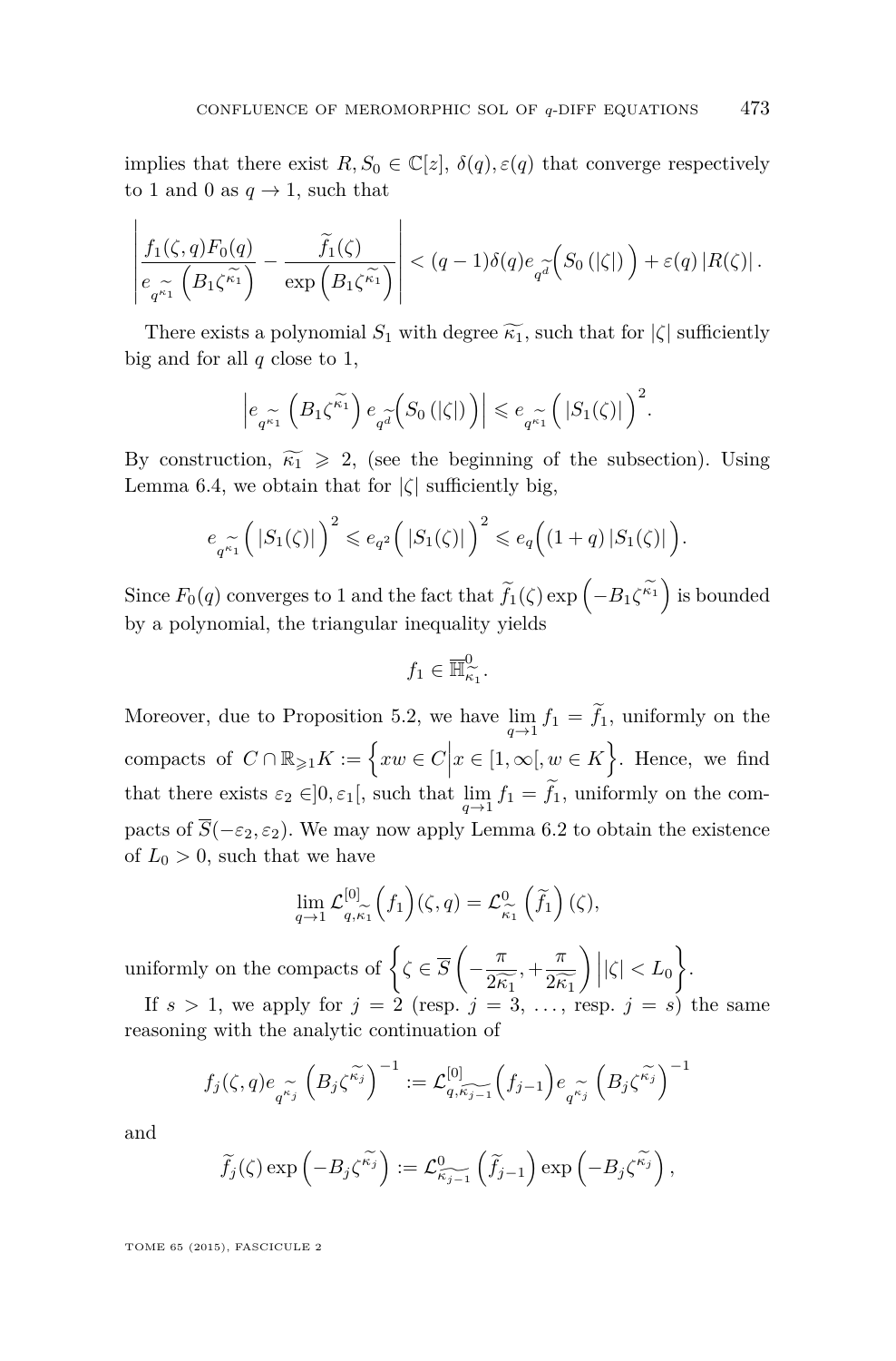where  $B_j > 0$  are chosen sufficiently large. We again use Propositions [1.2](#page-11-0) and [3.4](#page-19-0) to prove that they satisfy linear  $\delta_q$  and  $\delta$ -equations with coefficients in  $\mathbb{C}(\zeta)$ , which are the same as the linear  $\delta_q$  and  $\delta$ -equations satisfied by  $\hat{\mathcal{B}}$ *q*,*κ*<sub>*j*</sub><br>*ρ h*  $\circ\cdots\circ\hat{\mathcal{B}}$  $q, \kappa_s$ <sub>s</sub>  $\left(\hat{h}\right) e_{q^{\kappa} \tilde{q}}$ <br>the exis  $\left(B_j\zeta^{\widetilde{\kappa_j}}\right)^{-1}$  and  $\hat{\mathcal{B}}_j$ *κ*e*j*  $\circ\cdots\circ\hat{\mathcal{B}}$ *κ*e*s*  $(\widetilde{h}) \exp(-B_j \zeta^{\widetilde{\kappa_j}}).$ We have proved the existence of  $L_1 > 0$ , such that we have

$$
\lim_{q \to 1} S_q^{[0]} \left( \hat{h} \right) = \widetilde{S}^0 \left( \widetilde{h} \right),
$$

uniformly on the compacts of  $\left\{ z \in \overline{S} \left( -\frac{\pi}{2\kappa_r}, +\frac{\pi}{2\kappa_r} \right) | |z| < L_1 \right\}$ .

**Step 4: Global convergence of the** *q***-Borel-Laplace summation.** To finish the proof in the particular case  $z \mapsto \hat{h}(z, q), \tilde{h}(z) \in \mathbb{C}[[z^{\beta}]],$  we have to prove that

$$
\lim_{q \to 1} S_q^{[0]} \left( \hat{h} \right) = \widetilde{S}^0 \left( \widetilde{h} \right),
$$

uniformly on the compacts of  $\overline{S}$   $\left(-\frac{\pi}{2k_r}, +\frac{\pi}{2k_r}\right) \setminus \bigcup \mathbb{R}_{\geq 1} \alpha_i$ , where  $\alpha_i$  are the roots of  $\widetilde{b}_m \in \mathbb{C}[z]$ . Let  $K_0$  be an arbitrary compact of  $\overline{S}\left(-\frac{\pi}{2k_r}, +\frac{\pi}{2k_r}\right) \setminus$  $\bigcup \mathbb{R}_{\geqslant 1}\alpha_i$ , and let us prove the uniform convergence on  $K_0$ . Without loss of generality, we may assume that  $K_0$  is convex and has non empty intersection with the open disk of radius  $L_1$  (we recall that  $L_1$  was defined in the end of Step 3) centered at 0.

From Remark [3.5](#page-20-0) (resp. Proposition [1.5\)](#page-13-0), we deduce that  $S_q^{[0]}(\hat{h})$ (resp.  $\widetilde{S}^0\left(\widetilde{h}\right)$ ) is solution of the same linear  $\delta_q$ -equation than  $\hat{h}$  (resp. the same linear  $\delta$ -equation than  $h$ ).

Let  $|z_0| < L_1$  with  $z_0 \in K_0$ . We are going to use Proposition [5.2](#page-28-0) with  $C =$  $K_0$  and with the systems

$$
\begin{cases}\n\delta_q Y(z,q) &= F(z,q)Y(z,q) \\
\delta \widetilde{Y}(z) &= \widetilde{F}(z) \widetilde{Y}(z),\n\end{cases}
$$

where

$$
\begin{aligned} Y(\zeta, q) &:= \Big( \delta_q^i S_q^{[0]} \left( \hat{h} \right) G_i(q) \Big)_{i \in \{0, \ldots, m-1\}}, & \widetilde{Y}(\zeta) &:= \Big( \delta^i \widetilde{S}^0 \left( \widetilde{h} \right) \Big)_{i \in \{0, \ldots, m-1\}}, \\ z &\mapsto \text{Id} + (q-1) F(z, q) \in \text{GL}_m \Big( \mathbb{C}(z) \Big), \\ \widetilde{F}(z) &\in \text{M}_m \Big( \mathbb{C}(z) \Big), \end{aligned}
$$

and  $G_i(q) \in \mathbb{C}$  are defined such that:

$$
\delta_q^i S_q^{[0]} \left( \hat{h} \right) G_i(q) \Big|_{z=z_0} = \delta^i \widetilde{S}^0 \left( \widetilde{h} \right) \Big|_{z=z_0} .
$$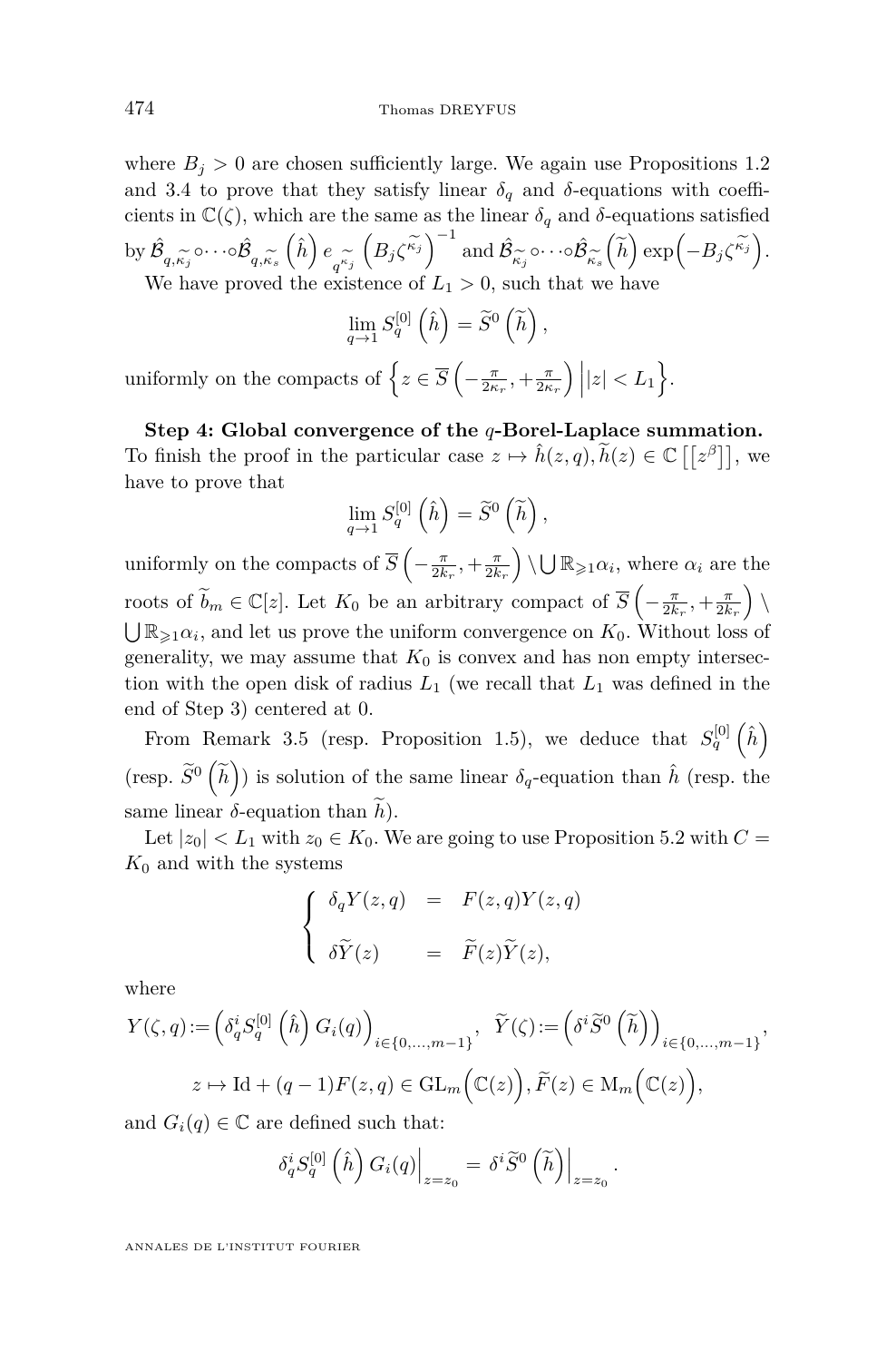<span id="page-45-0"></span>The assumption (*i*) of Proposition [5.2](#page-28-0) is satisfied because of the assumption  $(A3)$ , and the two others are trivially satisfied, since  $K_0$  is bounded.

This yields  $\lim_{q \to 1} S_q^{[0]}(\hat{h}) = \tilde{S}^0(\tilde{h})$  uniformly on  $K_0$ , and completes the proof in the particular case  $z \mapsto \hat{h}(z, q), \tilde{h}(z) \in \mathbb{C}[[z^{\beta}]].$ 

#### **6.3. Proof of Theorem [4.5](#page-26-0) in the general case.**

In this subsection, we are going to prove Theorem [4.5](#page-26-0) in the general case. See §[1](#page-8-0) to §[4](#page-22-0) for the notations. We recall that for all  $l \in \{0, \ldots, \beta - 1\}$ , we define  $\hat{h}^{(l)} \in \mathbb{C}[[z^{\beta}]],$  so that  $\hat{h} = \sum_{l=0}^{\beta-1} z^l \hat{h}^{(l)}$ . Let us set  $\Sigma_{\widetilde{h}} := \bigcup_{l=0}^{\beta-1} \Sigma_{\widetilde{h}^{(l)}}$ <br>(see Step 1 in §6.2). Let  $d \in \mathbb{R} \setminus \Sigma_{\widetilde{h}}$ . After considering  $z \mapsto ze^{-id}$ , we may (see Step 1 in §6.[2\)](#page-38-0). Let  $d \in \mathbb{R} \setminus \Sigma_{\widetilde{k}}$ . After considering  $z \mapsto$ e*h* . After considering  $z \mapsto ze^{-id}$ , we may assume that  $d = 0$ .

Looking at the term with *z*-degree congruent to *j* modulo  $\beta$ , for  $j =$  $0, \ldots, j = \beta - 1$ , we find that the equation satisfied by  $\hat{h}$  is equivalent to the following family of  $\delta_q$ -linear equations:

$$
\begin{cases}\n0 & = \sum_{k,l} d_{0,k,l}(z,q) \delta_q^k \hat{h}^{(l)}(z,q) \\
\vdots \\
0 & = \sum_{k,l} d_{\beta-1,k,l}(z,q) \delta_q^k \hat{h}^{(l)}(z,q),\n\end{cases}
$$

where  $z \mapsto d_{j,k,l} \in \mathbb{C} \left[ z^{\beta} \right]$ . Let  $l \in \{0, \ldots, \beta - 1\}$ . Following the equalities

$$
z^{l}\hat{h}^{(l)}(z,q) = \sum_{j=0}^{\beta-1} \frac{\hat{h}\left(e^{2i\pi l j/\beta}z,q\right)}{e^{2i\pi l j/\beta}\beta}, \quad z^{l}\widetilde{h}^{(l)}(z) = \sum_{j=0}^{\beta-1} \frac{\widetilde{h}\left(e^{2i\pi l j/\beta}z\right)}{e^{2i\pi l j/\beta}\beta},
$$

we obtain that for all  $l \in \{0, \ldots, \beta - 1\}$ ,  $\hat{h}^{(l)}(z, q)$  (resp.  $\tilde{h}^{(l)}$ ) satisfies a linear *q*-difference (resp. differential) equation with coefficients in  $\mathbb{C}[z^{\beta}]$ . Moreover, for all  $l \in \{0, \ldots, \beta - 1\}$ ,  $\hat{h}^{(l)}$ , converges coefficientwise to  $\tilde{h}^{(l)}$ and the equations they satisfy have coefficients that check the assumptions (A2) and (A3).

Because of the fact that  $0 \in \mathbb{R} \setminus \tilde{\Sigma}_{\tilde{h}}$ , Proposition [1.5](#page-13-0) implies that for e*h* all  $l \in \{0, \ldots, \beta - 1\}$ , there exists  $\widetilde{S}^0\left(\widetilde{h}^{(l)}\right)$ , asymptotic solution of the same linear  $\delta$ -equation than  $\hat{h}^{(l)}$ . These latter can be computed with Laplace and Borel transformations.

Using the case  $z \mapsto \hat{h}(z, q), \tilde{h}(z) \in \mathbb{C}[[z^{\beta}]]$  (see §6.[2\)](#page-38-0), we can compute for *q* close to 1, and  $l \in \{0, \ldots, \beta - 1\}$ ,  $z \mapsto S_q^{[0]} \left(\hat{h}^{(l)}\right) \in \mathcal{M}(\mathbb{C}^*, 0)$ , solution of the same family of linear  $\delta_q$ -equations than  $\hat{h}^{(l)}$ . Because of Remark [3.5,](#page-20-0)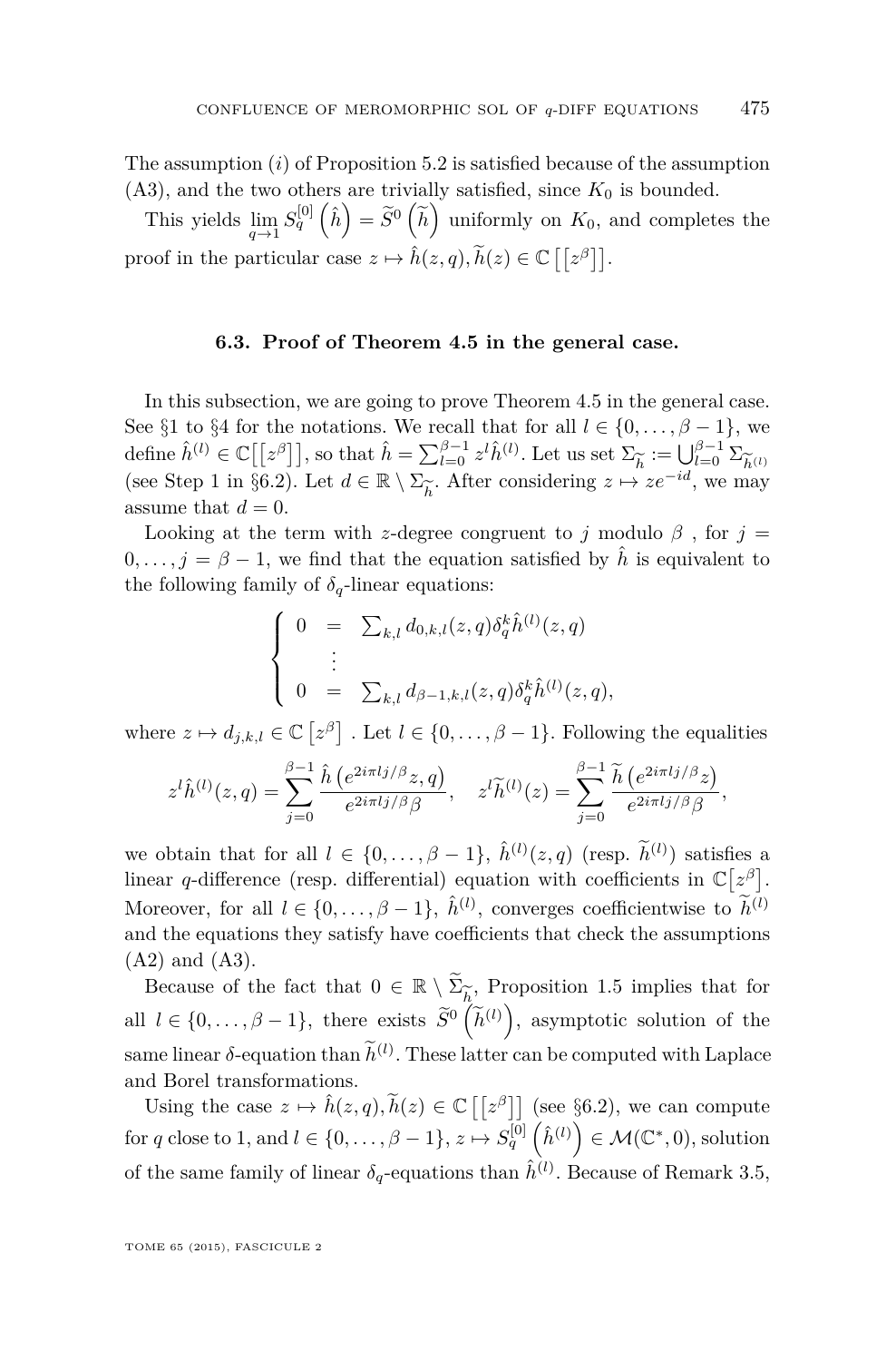we find:

$$
\begin{cases}\n0 &= \sum_{k,l} d_{0,k,l}(z,q) \delta_q^k S_q^{[0]} \left(\hat{h}^{(l)}\right) \\
\vdots \\
0 &= \sum_{k,l} d_{\beta-1,k,l}(z,q) \delta_q^k S_q^{[0]} \left(\hat{h}^{(l)}\right).\n\end{cases}
$$

Hence, we obtain that for *q* close to 1,  $S_q^{[0]}(\hat{h}) := \sum_{l=0}^{\beta-1} z^l S_q^{[0]}(\hat{h}^{(l)})$  satisfies the same linear  $\delta_q$ -equation than  $\hat{h}$ . We apply now the theorem in the case  $z \mapsto \hat{h}(z, q), \tilde{h}(z) \in \mathbb{C}[[z^{\beta}]]$  previously treated, to prove the existence of  $L_2 > 0$ , such that we have

$$
\lim_{q \to 1} S_q^{[0]} \left( \hat{h} \right) = \widetilde{S}^0 \left( \widetilde{h} \right) := \sum_{l=0}^{\beta - 1} z^l \widetilde{S}^0 \left( \widetilde{h}^{(l)} \right),
$$

uniformly on the compacts of  $\left\{ z \in \overline{S} \left( -\frac{\pi}{2\kappa_r}, +\frac{\pi}{2\kappa_r} \right) | |z| < L_2 \right\}$ . To conclude, we have to prove

$$
\lim_{q \to 1} S_q^{[0]} \left( \hat{h} \right) = \widetilde{S}^0 \left( \widetilde{h} \right),
$$

uniformly on the compacts of  $\overline{S}$   $\left(-\frac{\pi}{2k_r}, +\frac{\pi}{2k_r}\right) \setminus \bigcup \mathbb{R}_{\geq 1} \alpha_i$ , where  $\alpha_i$  are the roots of  $\widetilde{b}_m \in \mathbb{C}[z]$ . This is the same reasoning than for the particular case  $z \mapsto \hat{h}(z, q), \tilde{h}(z) \in \mathbb{C}[[z^{\beta}]]$  (see Step 4 in §6.[2\)](#page-38-0). This completes the proof of our main result, Theorem [4.5.](#page-26-0)

#### **7. Basic hypergeometric series.**

We refer the reader to [\[17\]](#page-75-0) for more details about basic hypergeometric series. We recall that  $p = 1/q$ . In this section, we will say that two functions are equal if their analytic continuations coincide. Let  $r, s \in \mathbb{N}$ , let  $a_1, \ldots, a_r, b_1, \ldots, b_s \in \mathbb{C} \setminus q^{\mathbb{N}}$ , with different images in  $\mathbb{C}^*/q^{\mathbb{Z}}$ , and let us consider the formal power series

$$
r\varphi_s \left( a_1, \ldots, a_r \atop b_1, \ldots, b_s \right) := \sum_{n=0}^{\infty} \frac{(a_1; p)_n \ldots (a_r; p)_n}{(p; p)_n (b_1; p)_n \ldots (b_s; p)_n} \left( (-1)^n p^{n(n-1)/2} \right)^{1+s-r} z^n,
$$

where  $(a; p)_{n+1} := (1 - ap^n)(a; p)_n$  and  $(a; p)_0 := 1$ , for  $a \in \mathbb{C}$ . Assume now that  $r > s + 1$  and  $\prod_{i=1}^{r} a_i \neq 0$ . In this case, the formal power series is divergent. Let us put  $p := q^{-1/(r-s-1)}$  and  $q := q^{1/(r-s-1)}$ .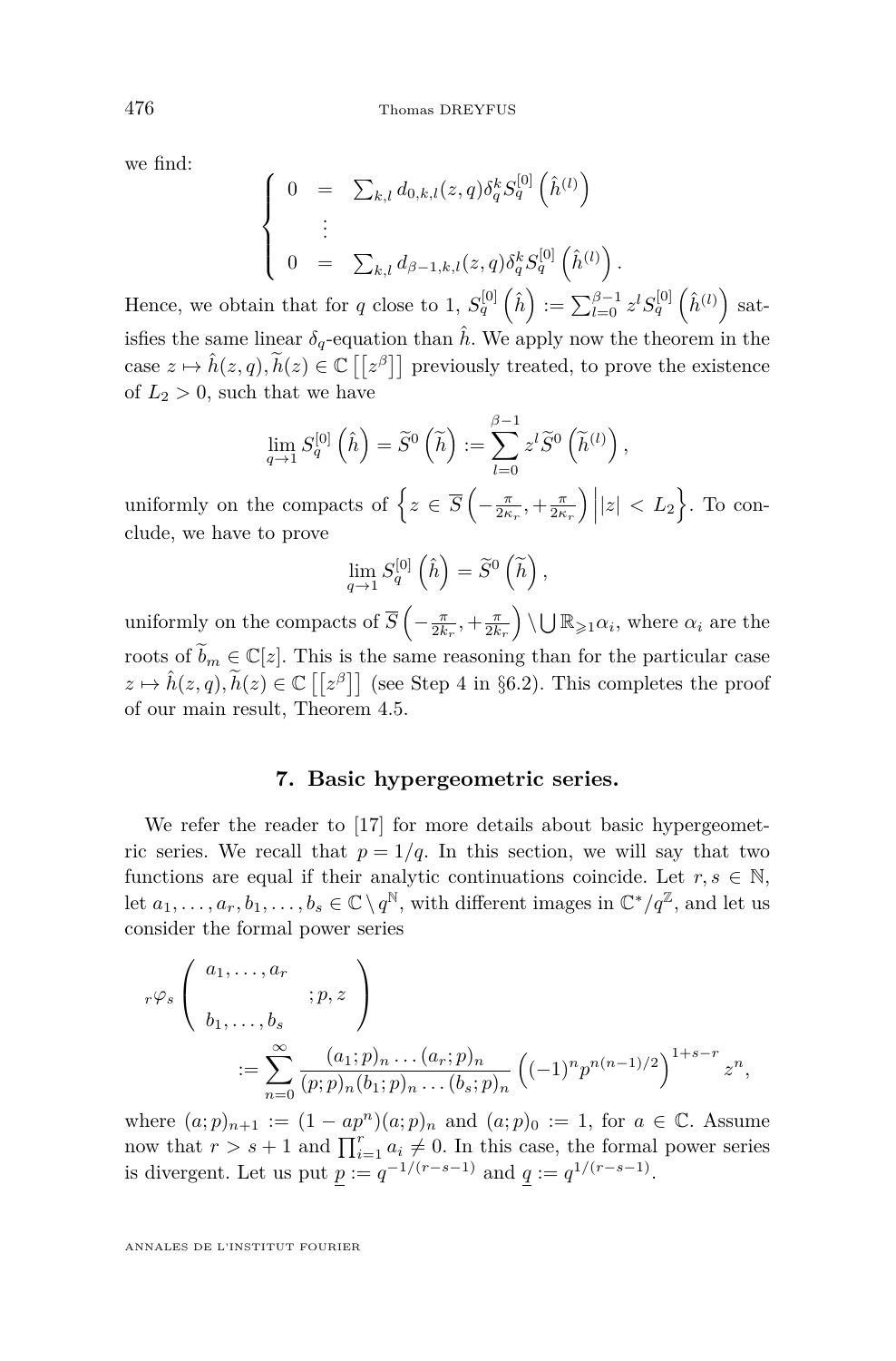<span id="page-47-0"></span>LEMMA 7.1. — The series  $_r\varphi_s$  $\sqrt{ }$  $\mathcal{L}$ *a*1*, . . . , a<sup>r</sup>* ; *p, z*  $b_1, \ldots, b_s$  $\setminus$  satisfies the linear  $\sigma_q$ -equation

$$
\left( (\sigma_{\underline{q}} - 1) \prod_{i=1}^{s} (\sigma_{\underline{q}} - b_i \underline{q}) + z(-1)^{s-r} \underline{q}^{1+s} \sigma_{\underline{q}}^{2+s-r} \prod_{i=1}^{r} (\sigma_{\underline{q}} - a_i) \right)
$$

$$
\times \left( r \varphi_s \left( \begin{array}{c} a_1, \dots, a_r \\ b_1, \dots, b_s \end{array} ; \underline{p}, z \right) \right) = 0,
$$

which admits 0 and 1 as non negative slopes.



Proof. — Let us define 
$$
(u_n)_{n \in \mathbb{N}} \in \mathbb{C}^{\mathbb{N}}
$$
 such that  $_r\varphi_s \begin{pmatrix} a_1, \ldots, a_r \\ \vdots & \vdots \\ b_1, \ldots, b_s \end{pmatrix} =$   

$$
\sum_{u \in \mathbb{Z}^n} u \cdot z^n \text{ Let us fix } n \in \mathbb{N} \text{ We find that}
$$

 $∑_{n∈\mathbb{N}}$   $u_nz^n$ . Let us fix  $n ∈ \mathbb{N}$ . We find that

$$
u_{n+1}(1 - \underline{p}^{n+1}) \prod_{i=1}^{s} (1 - b_i \underline{p}^n) = u_n(-1)^{1+s-r} \underline{q}^n \prod_{i=1}^{r} (1 - a_i \underline{p}^n)
$$

and then

$$
u_{n+1}(\underline{q}^{n+1}-1)\prod_{i=1}^{s}(\underline{q}^{n+1}-b_i\underline{q})=u_n(-1)^{1+s-r}\underline{q}^{1+s}\underline{q}^{n(2+s-r)}\prod_{i=1}^{r}(\underline{q}^n-a_i).
$$

Multiplying the two sides of the equality by  $z^{n+1}$ , we obtain the result.  $\Box$ 

Let  $\alpha_1, \ldots, \alpha_r, \beta_1, \ldots, \beta_s \in \mathbb{C} \setminus (-\mathbb{N})$  with different images in  $\mathbb{C}/\mathbb{Z}$ . If we put  $x := z(1-p)^{1+s-r}$ , we have the following convergence coefficientwise when  $p$  goes to 1:

$$
{}_{r}\varphi_s\left(\begin{array}{c}\n\underline{p}^{\alpha_1},\ldots,\underline{p}^{\alpha_r} \\
\underline{p}^{\beta_1},\ldots,\underline{p}^{\beta_s}\n\end{array};\underline{p},x\right) \to {}_{r}F_s\left(\begin{array}{c}\n\alpha_1,\ldots,\alpha_r \\
\beta_1,\ldots,\beta_s\n\end{array};(-1)^{1+s-r}z\right),
$$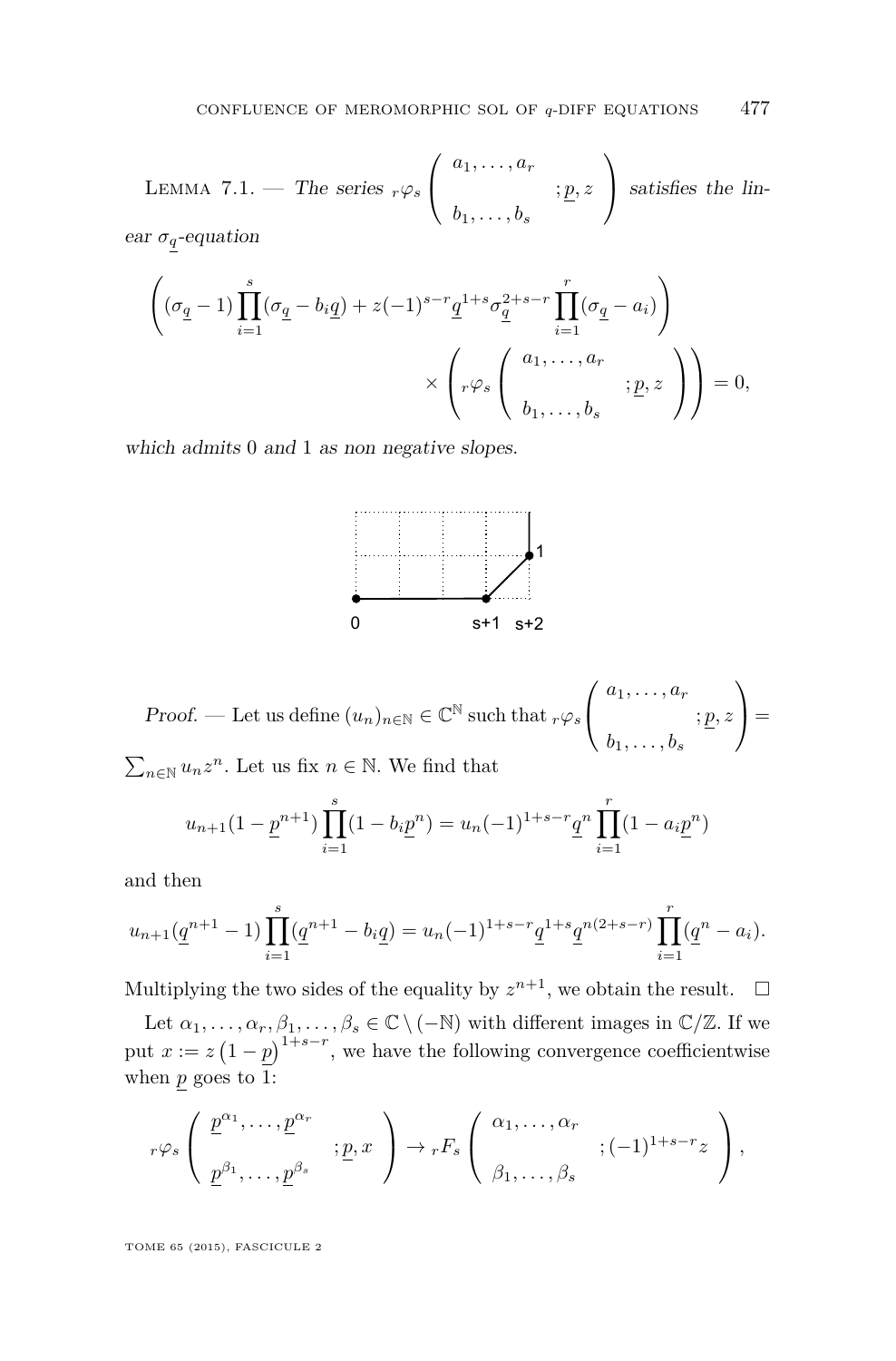where

$$
_{r}F_{s}\left(\begin{array}{c} \alpha_{1},\ldots,\alpha_{r} \\ \vdots \end{array}; z\right) := \sum_{n=0}^{\infty} \frac{(\alpha_{1})_{n}\ldots(\alpha_{r})_{n}}{n!(\beta_{1})_{n}\ldots(\beta_{s})_{n}} z^{n},
$$

and  $(\alpha)_0 := 1; (\alpha)_{n+1} := (\alpha + n)(\alpha)_n$  for  $\alpha \in \mathbb{C}$ . Applying Lemma [7.1,](#page-47-0) we  $\Delta q$  $\sqrt{ }$  $\int$ *r* $\varphi$ *s*  $\sqrt{ }$  $\mathcal{L}$  $p^{\alpha_1}, \ldots, p^{\alpha_r}$ ; *p, x*  $p^{\beta_1}, \ldots, p^{\beta_s}$  $\setminus$  $\overline{1}$  $\setminus$  $\Big\} = 0$ 

where

$$
\Delta_{\underline{q}}:=\delta_{\underline{q}}\prod_{i=1}^s\!\!\left(\!\delta_{\underline{q}}+\frac{1-\underline{p}^{\beta_i-1}}{1-\underline{q}}\right)\!+\!z(-1)^{s-r}\underline{q}^{2+2s-r}\sigma_{\underline{q}}^{2+s-r}\prod_{i=1}^r\!\!\left(\!\delta_{\underline{q}}+\frac{1-\underline{p}^{\alpha_i}}{1-\underline{q}}\right)\!.\label{eq:Delta_q}
$$

Using the same reasoning, one can prove that the second series satisfies

$$
\widetilde{\Delta} \left( r F_s \begin{pmatrix} \alpha_1, \dots, \alpha_r \\ \beta_1, \dots, \beta_s \end{pmatrix} ; (-1)^{1+s-r} z \end{pmatrix} \right) = 0, \text{ where}
$$

$$
\widetilde{\Delta} := \delta \prod_{i=1}^s (\delta + \beta_i - 1) + z(-1)^{s-r} \prod_{i=1}^r (\delta + \alpha_i).
$$

The above series do not satisfy the assumptions of Theorem [4.5](#page-26-0), since the slopes of  $\widetilde{\Delta}$ , do not correspond to the slopes of  $\Delta_q$  that are positive. Notice that the assumptions of [\[13\]](#page-75-0), Theorem 2.6, are not satisfied as well.

The goal of this section is to show that if  $d \not\equiv (r-s-1)\pi[2\pi]$ , we may apply successively  $\hat{B}_q$  and  $L_q^{[d]},$  see Definition [3.6,](#page-0-0) to  ${}_r\varphi_s$  $\sqrt{ }$  $\mathcal{L}$  $p^{\alpha_1}, \ldots, p^{\alpha_r}$ ; *p, x*  $p^{\beta_1},\ldots,p^{\beta_s}$  $\setminus$  $\cdot \, \cdot \,$ and prove, by making explicitly the computations, that we obtain a function that converges, as <u> $q$ </u> goes to 1, to  $\widetilde{S}^d$  $\sqrt{ }$  $\int rF_s$  $\sqrt{ }$  $\mathcal{L}$ *α*1*, . . . , α<sup>r</sup>* ; (−1)1+*s*−*<sup>r</sup> z β*1*, . . . , β<sup>s</sup>*  $\setminus$  $\overline{1}$  $\setminus$  $\cdot$ The case  $r = 2$  and  $s = 0$  has been treated in [\[45\]](#page-77-0), §2.

First, we are going to consider 
$$
r\varphi_s\begin{pmatrix} a_1, \dots, a_r \\ \vdots & \vdots \\ b_1, \dots, b_s \end{pmatrix}
$$
, which satisfies,

see Lemma [7.1,](#page-47-0) a linear  $\sigma_{\underline{q}}$  -equation with non negative slopes 0 and 1. As we can see in [\[45\]](#page-77-0), §1, if  $d \not\equiv (r - s - 1)\pi[2\pi]$ , we can compute a solution of the same linear  $\sigma_q$ -equation than  $_r\varphi_s$  $\sqrt{ }$  $\mathcal{L}$ *a*1*, . . . , a<sup>r</sup>* ; *p, z*  $b_1, \ldots, b_s$  $\setminus$ | applying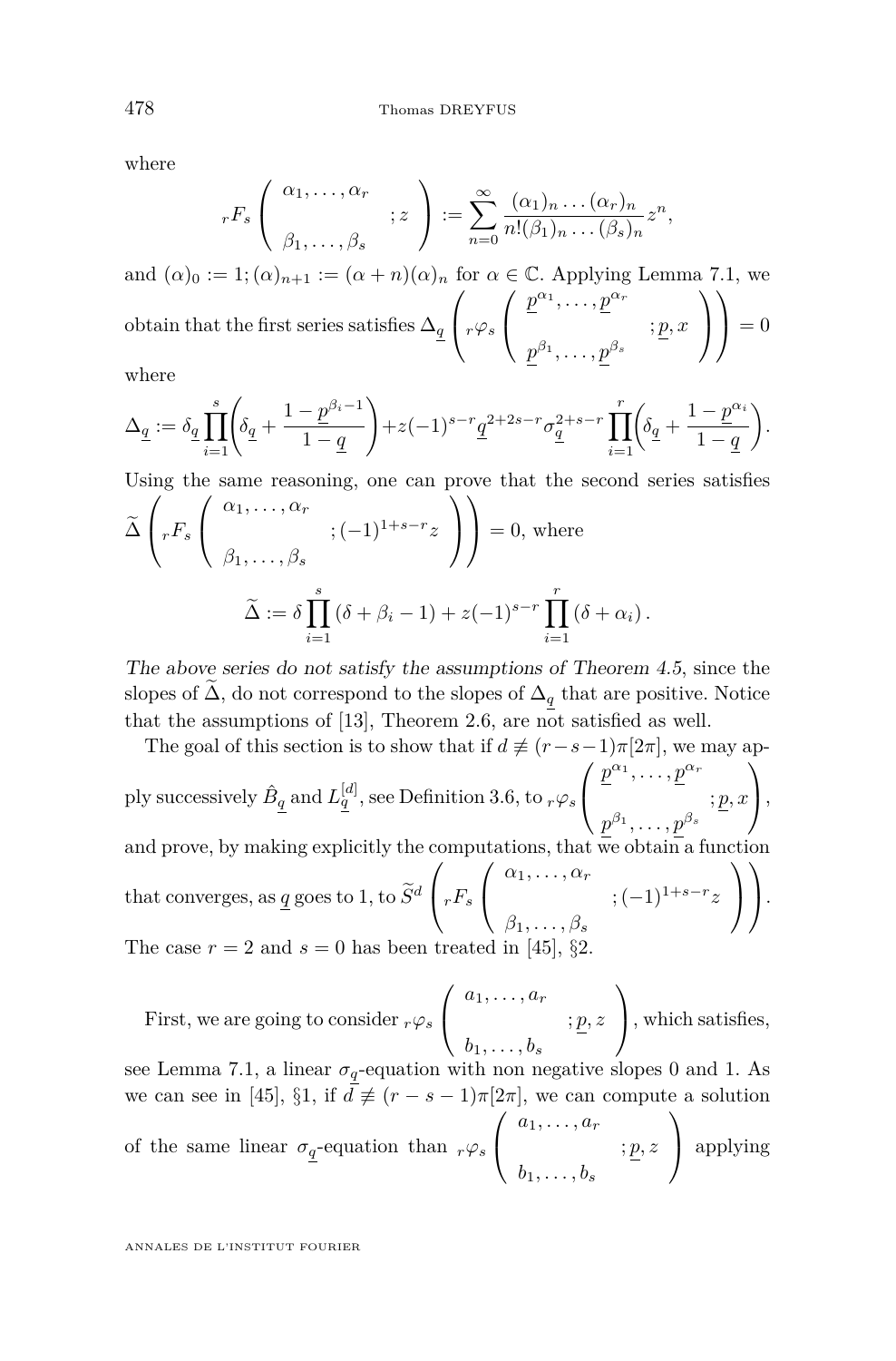successively to it  $\hat{B}_q$  and  $L_q^{[d]}$ . Applying  $\hat{B}_q$  to  $_r\varphi_s$  $\sqrt{ }$  $\overline{1}$ *a*1*, . . . , a<sup>r</sup>* ; *p, z*  $b_1, \ldots, b_s$  $\setminus$  $\vert$ , we obtain for all  $d \neq (r - s - 1)\pi[2\pi]$ 

$$
h(\zeta) := r\varphi_{r-1}\left(\begin{array}{c} a_1, \dots, a_r \\ b_1, \dots, b_s, 0, \dots, 0 \end{array}; \underline{p}, (-1)^{1+s-r}\zeta\right) \in \mathbb{H}_{\underline{q},1}^d.
$$

For  $a, a_1, \ldots, a_k \in \mathbb{C}$ , let  $(a; p)_{\infty} := \prod_{k=1}^{\infty} (1 - ap^n)$ , and  $(a_1, \ldots, a_k; p)_{\infty} :=$ *n*=0  $\prod^k$ *i*=1  $(a_i; p)_{\infty}$ . For all  $j \in \{1, \ldots, k\}$  and  $a_1, \ldots, a_k \in \mathbb{C}$ , let  $(a_1, \ldots, \widehat{a_j}, \ldots, a_k)$ be equals to the finite sequence  $(a_1, \ldots, a_k)$  after the withdrawn of the element  $a_j$ . As we can see in Page 121 of [\[17\]](#page-75-0), the convergent series  $r\varphi_{r-1}$ may be expressed with connection formula at infinity:

$$
r^{\varphi_{r-1}}\begin{pmatrix} a_1, \ldots, a_r \\ b_1, \ldots, b_{r-1} \end{pmatrix}
$$
  
= 
$$
\sum_{j=1}^r \frac{(a_1, \ldots, \widehat{a_j}, \ldots, a_r, b_1/a_j, \ldots, b_{r-1}/a_j, a_j z, p/a_j z; p)_{\infty}}{(b_1, \ldots, b_{r-1}, a_1/a_j, \ldots, \widehat{a_j/a_j}, \ldots, a_r/a_j, z, p/z; p)_{\infty}}
$$
  

$$
\times r^{\varphi_{r-1}}\begin{pmatrix} a_j, a_j p/b_1, \ldots, a_j p/b_{r-1} \\ a_j p/a_1, \ldots, a_j \widehat{p/a_j}, \ldots, a_j p/a_r \end{pmatrix}
$$
;  $\underbrace{p}_{z} \frac{p \prod_{i=1}^{r-1} b_i}{\prod_{i=1}^r a_i}$ .

Making  $b_{s+1}, \ldots, b_{r-1}$  goes to 0, we find:

$$
h(\zeta) = \sum_{j=1}^r \frac{(a_1, \dots, \widehat{a_j}, \dots, a_r, b_1/a_j, \dots, b_s/a_j; \underline{p})_{\infty} \Theta_{\underline{q}} \Big((-1)^{s-r} a_j \zeta\Big)}{(b_1, \dots, b_s, a_1/a_j, \dots, \widehat{a_j/a_j}, \dots, a_r/a_j; \underline{p})_{\infty} \Theta_{\underline{q}} \Big((-1)^{s-r} \zeta\Big)}
$$
  
 
$$
\times {}_{s+1} \varphi_{r-1} \left( a_j, a_j \underline{p}/b_1, \dots, a_j \underline{p}/b_s \right) ; \underline{p}, \frac{(-1)^{1+s-r} \underline{p} a_j^{r-s-1} \prod_{i=1}^s b_i}{\zeta \prod_{i=1}^r a_i} \right).
$$

The next lemma gives the expression of the *q*-Laplace transformation of the first term of the sum of *h*. The expression of the *q*-Laplace transformation of *h* will follows directly.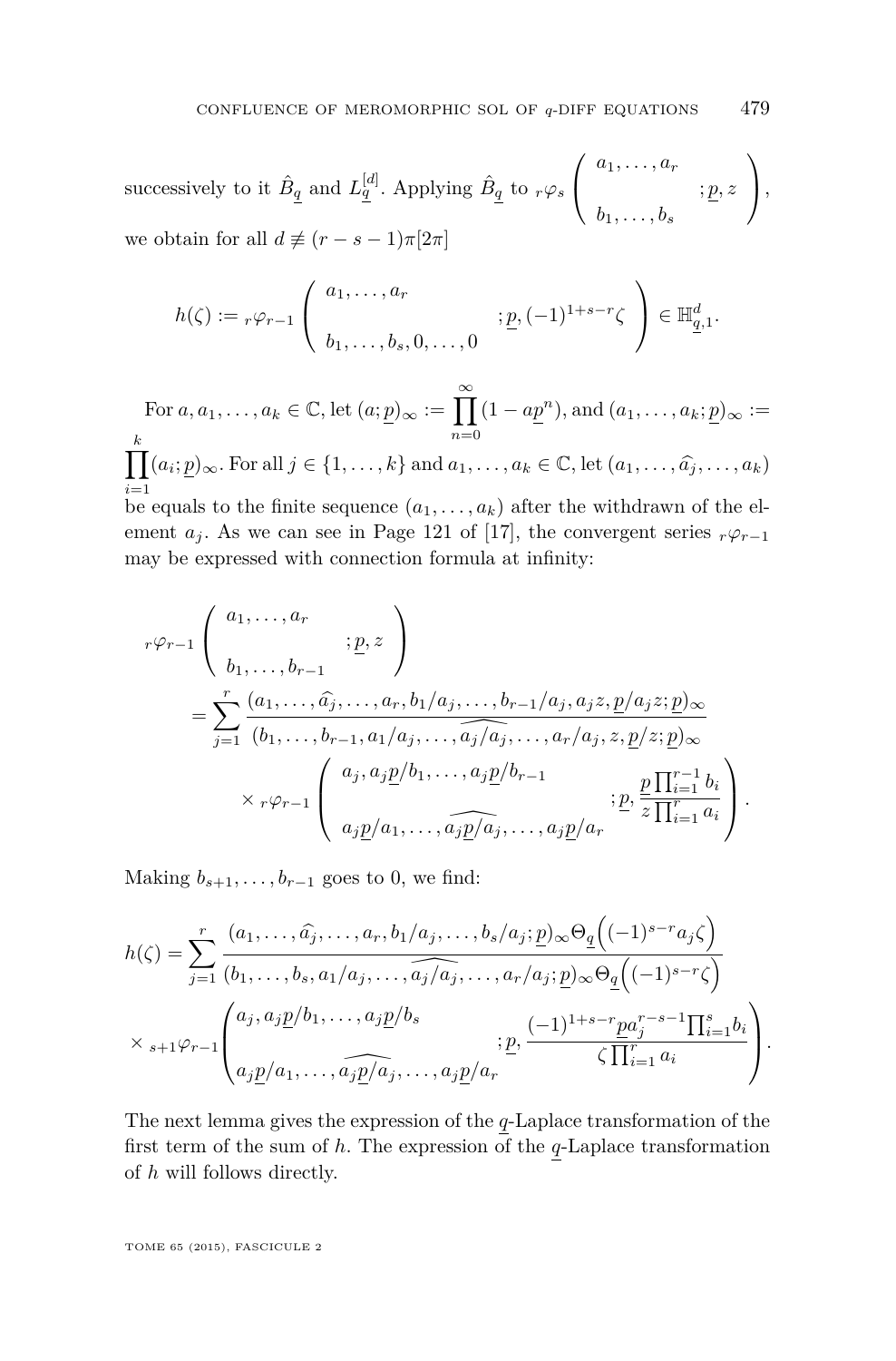LEMMA 7.2. — Let 
$$
d \neq (r - s - 1)\pi[2\pi]
$$
,  $\lambda := (q - 1)e^{id}$  and  $\alpha :=$   
\n
$$
\frac{(-1)^{1+s-r}p a_1^{r-s-2}b_1 \dots b_s}{a_2 \dots a_r}
$$
. Then,  
\n
$$
L_q^{[d]} \left( \frac{\Theta_q((-1)^{s-r} a_1 \zeta)}{\Theta_q((-1)^{s-r} \zeta)}_{s+1} \varphi_{r-1} \left( \begin{array}{c} a_1, a_1 p/b_1, \dots, a_1 p/b_s \\ a_1 p/a_2, \dots, a_1 p/a_r \end{array} ; p, \frac{\alpha}{\zeta} \right) \right)
$$

is equal to

$$
\frac{\Theta_{q}\left((-1)^{s-r}a_{1}\lambda\right)}{\Theta_{q}\left((-1)^{s-r}\lambda\right)}\frac{\Theta_{q}\left(a_{1}z/\lambda\right)}{\Theta_{q}\left(z/\lambda\right)}{}_{s+2}\varphi_{r-1}\left(\begin{matrix}a_{1},a_{1}\underline{p}/b_{1},\ldots,a_{1}\underline{p}/b_{s},0\\a_{1}\underline{p}/a_{2},\ldots,a_{1}\underline{p}/a_{r}\end{matrix};\underline{p},-\frac{\alpha}{a_{1}\underline{p}z}\right).
$$

Proof. — Using the expression of  $\Theta_{\underline{q}},$  we find that for all  $k\in\mathbb{Z},$ 

$$
\Theta_{\underline{q}}(\underline{q}^kz)=\underline{q}^{k(k-1)/2}z^k\Theta_{\underline{q}}(z).
$$

Let us write

$$
f(\zeta) := {}_{s+1}\varphi_{r-1}\left(\begin{array}{c} a_1, a_1\underline{p}/b_1, \dots, a_1\underline{p}/b_s \\ a_1\underline{p}/a_2, \dots, a_1\underline{p}/a_r \end{array} ; \underline{p}, \frac{\alpha}{\zeta}\right) =: \sum_{l=0}^{\infty} f_l \zeta^{-l}
$$

and

$$
g(z) := {}_{s+2}\varphi_{r-1}\left(\begin{array}{c} a_1, a_1\underline{p}/b_1, \dots, a_1\underline{p}/b_s, 0 \\ a_1\underline{p}/a_2, \dots, a_1\underline{p}/a_r \end{array}\right) : \underline{p}, -\frac{\alpha}{a_1\underline{p}z}\right) =: \sum_{l=0}^{\infty} g_l z^{-l}.
$$

Then,

$$
L_{\underline{q}}^{[d]} \left( \frac{\Theta_{\underline{q}} \left( (-1)^{s-r} a_1 \zeta \right)}{\Theta_{\underline{q}} \left( (-1)^{s-r} \zeta \right)}_{s+1} \varphi_{r-1} \left( \begin{array}{c} a_1, a_1 \underline{p} / b_1, \dots, a_1 \underline{p} / b_s \\ a_1 \underline{p} / a_2, \dots, a_1 \underline{p} / a_r \end{array} ; \underline{p}, \frac{\alpha}{\zeta} \right) \right)
$$

$$
= \frac{\Theta_{\underline{q}}\Big((-1)^{s-r}a_1\lambda\Big)}{\Theta_{\underline{q}}\Big((-1)^{s-r}\lambda\Big)}\frac{1}{\Theta_{\underline{q}}\Big(\lambda\underline{q}/z\Big)}\sum_{n\in\mathbb{Z}}\Big(\frac{a_1z}{\lambda}\Big)^n\underline{q}^{-n(n-1)/2}f(\underline{q}^n\lambda)
$$
  

$$
= \frac{\Theta_{\underline{q}}\Big((-1)^{s-r}a_1\lambda\Big)}{\Theta_{\underline{q}}\Big((-1)^{s-r}\lambda\Big)}\frac{1}{\Theta_{\underline{q}}\Big(\lambda\underline{q}/z\Big)}\sum_{n\in\mathbb{Z}}\sum_{l=0}^{\infty}\Big(\frac{a_1z}{\lambda}\Big)^n\underline{q}^{-n(n-1)/2}f_l\underline{q}^{-ln}\lambda^{-l}.
$$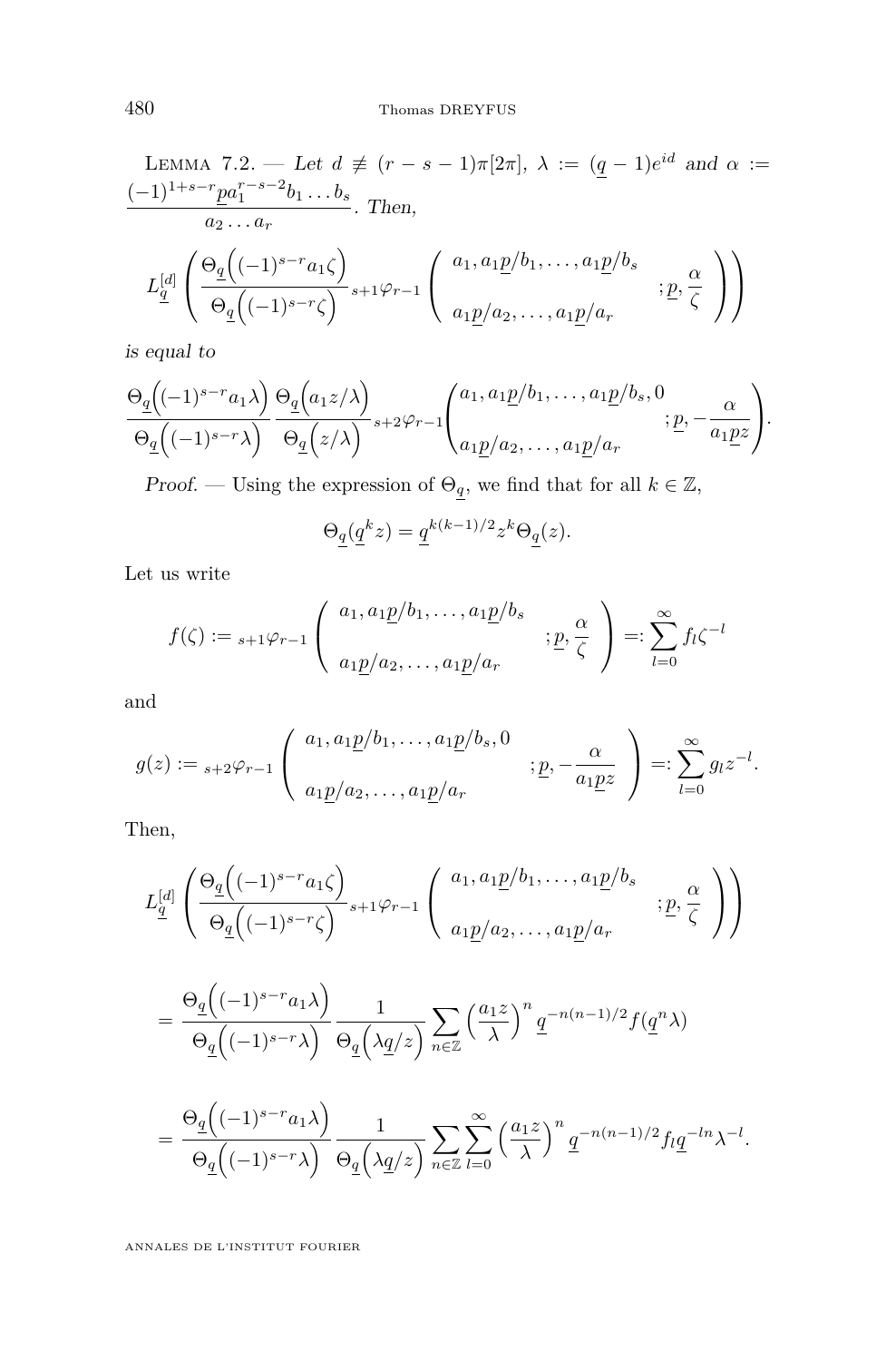We apply now Fubini's Theorem to conclude that

$$
\frac{\Theta_{\underline{q}}\left((-1)^{s-r}a_{1}\lambda\right)}{\Theta_{\underline{q}}\left((-1)^{s-r}\lambda\right)}\frac{1}{\Theta_{\underline{q}}\left(\lambda\underline{q}/z\right)}\sum_{n\in\mathbb{Z}}\sum_{l=0}^{\infty}\left(\frac{a_{1}z}{\lambda}\right)^{n}q^{-n(n-1)/2}f_{l}\underline{q}^{-ln}\lambda^{-l}
$$
\n
$$
=\frac{\Theta_{\underline{q}}\left((-1)^{s-r}a_{1}\lambda\right)}{\Theta_{\underline{q}}\left((-1)^{s-r}\lambda\right)}\frac{1}{\Theta_{\underline{q}}\left(\lambda\underline{q}/z\right)}\sum_{l=0}^{\infty}\sum_{n\in\mathbb{Z}}\left(\frac{a_{1}z}{\lambda}\right)^{n}q^{-n(n-1)/2}f_{l}\underline{q}^{-ln}\lambda^{-l}
$$
\n
$$
=\frac{\Theta_{\underline{q}}\left((-1)^{s-r}a_{1}\lambda\right)}{\Theta_{\underline{q}}\left((-1)^{s-r}\lambda\right)}\frac{1}{\Theta_{\underline{q}}\left(\lambda\underline{q}/z\right)}\sum_{l=0}^{\infty}\Theta_{\underline{q}}\left(\frac{a_{1}z\underline{q}^{-l}}{\lambda}\right)f_{l}\lambda^{-l}
$$
\n
$$
=\frac{\Theta_{\underline{q}}\left((-1)^{s-r}a_{1}\lambda\right)}{\Theta_{\underline{q}}\left((-1)^{s-r}\lambda\right)}\frac{\Theta_{\underline{q}}\left(a_{1}z/\lambda\right)}{\Theta_{\underline{q}}\left(\lambda\underline{q}/z\right)}\sum_{l=0}^{\infty}f_{l}\underline{p}^{-l(l-1)/2}a_{1}^{-l}\underline{q}^{l}z^{-l}
$$
\n
$$
=\frac{\Theta_{\underline{q}}\left((-1)^{s-r}a_{1}\lambda\right)}{\Theta_{\underline{q}}\left((-1)^{s-r}\lambda\right)}\frac{\Theta_{\underline{q}}\left(a_{1}z/\lambda\right)}{\Theta_{\underline{q}}\left(z/\lambda\right)}\sum_{l=0}^{\infty}g_{l}z^{-l}.
$$

We have proved:

THEOREM 7.3. — Let  $d \neq (r-s-1)\pi[2\pi]$  and let  $\mathbb{S}_q^{[d]}$  ( $_r \varphi_s$ ) be the function obtained applying successively  $\hat{B}_q$  and  $L_q^{[d]}$  to  $_r\varphi_s$  $\sqrt{ }$  $\mathcal{L}$ *a*1*, . . . , a<sup>r</sup>* ; *p, z*  $b_1, \ldots, b_s$  $\setminus$  $\cdot$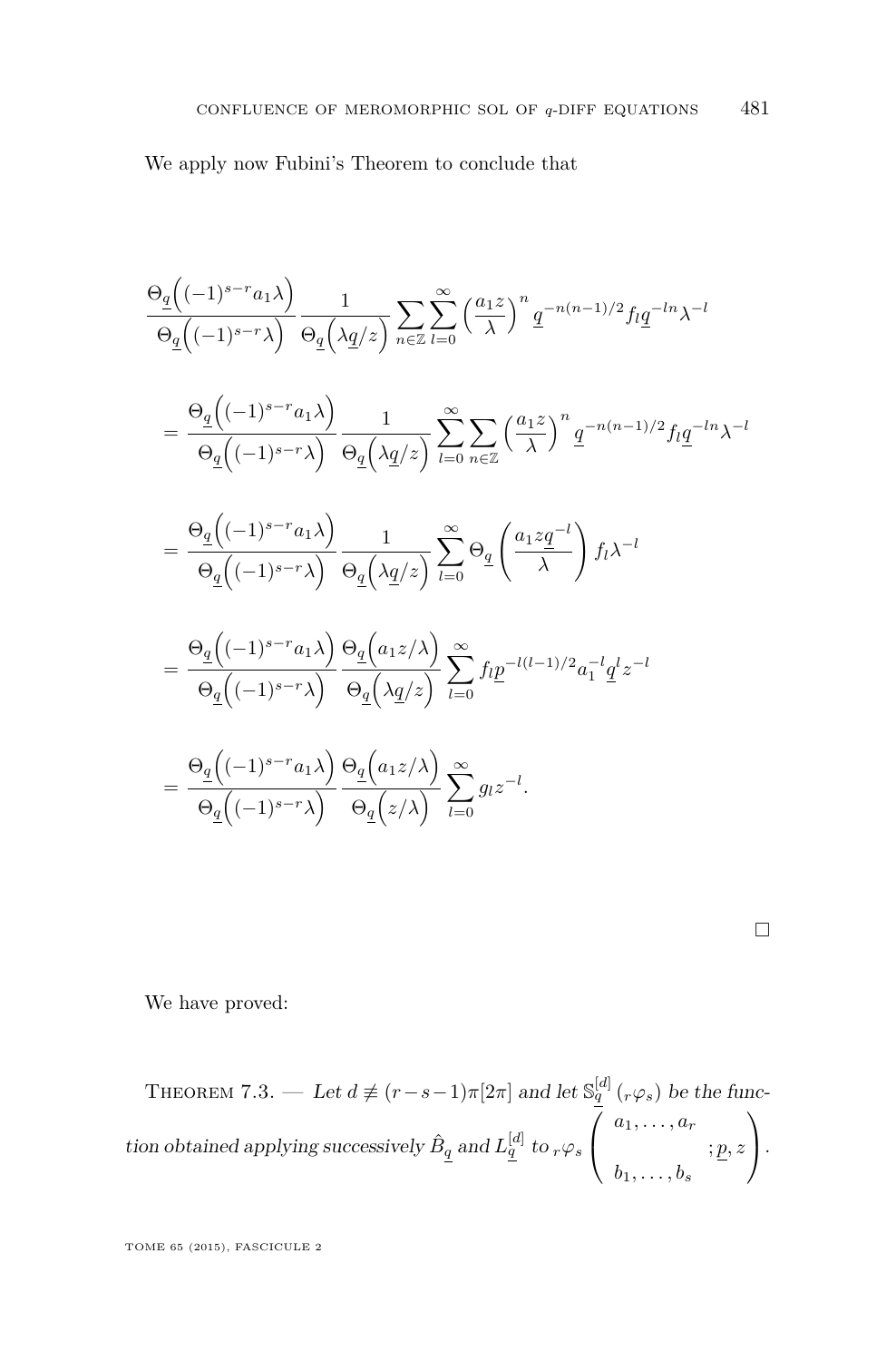Then

$$
S_{\underline{q}}^{[d]}(r\varphi_s) = \sum_{j=1}^r \frac{(a_1,\ldots,\widehat{a_j},\ldots,a_r,b_1/a_j,\ldots,b_s/a_j;\underline{p})_{\infty}}{(b_1,\ldots,b_s,a_1/a_j,\ldots,\widehat{a_j/a_j},\ldots,a_r/a_j;\underline{p})_{\infty}}
$$

$$
\times \frac{\Theta_{\underline{q}}\left((-1)^{s-r}a_j(1-\underline{q})e^{id}\right)\Theta_{\underline{q}}\left(\frac{a_jz}{(1-\underline{q})e^{id}}\right)}{\Theta_{\underline{q}}\left((-1)^{s-r}(1-\underline{q})e^{id}\right)\Theta_{\underline{q}}\left(\frac{z}{(1-\underline{q})e^{id}}\right)}
$$

$$
\times s+2\varphi_{r-1}\begin{pmatrix} a_j,a_j\underline{p}/b_1,\ldots,a_j\underline{p}/b_s,0\\a_j\underline{p}/a_1,\ldots,a_j\underline{p}/a_j,\ldots,a_1\underline{p}/a_r \end{pmatrix} ; \underline{p},\frac{(-1)^{s-r}a_1^{r-s-2}\prod_{i=1}^s b_i}{z\prod_{i=1}^ra_i}\end{pmatrix}.
$$

Let  $\alpha_1, \ldots, \alpha_r, \beta_1, \ldots, \beta_s \in \mathbb{C} \setminus -\mathbb{N}$  with different images in  $\mathbb{C}/\mathbb{Z}$ . We replace now  $a_i$  by  $p^{\alpha_i}$ ,  $b_i$  by  $p^{\beta_i}$ , z by  $x = z(1-p)^{1+s-r}$  and consider the limit as *p* goes to 1. It is clear that for all  $j \in \{1, \ldots, r\}$ , we have the uniform convergence on the compacts of  $\mathbb{C}^*$ 

$$
\lim_{p \to 1} s + 2\varphi_{r-1} \left( \begin{array}{c} \underline{p}^{\alpha_j}, \underline{p}^{\alpha_j - \beta_1 + 1}, \dots, \underline{p}^{\alpha_j - \beta_s + 1}, 0 \\ \underline{p}^{\alpha_j - \alpha_1 + 1}, \dots, \underline{p}^{\alpha_j - \alpha_j + 1}, \dots, \underline{p}^{\alpha_j - \alpha_r + 1} \end{array} \right)
$$
\n
$$
= s + 1F_{r-1} \left( \begin{array}{c} \alpha_j, \alpha_j - \beta_1 + 1, \dots, \alpha_j - \beta_s + 1 \\ \alpha_j - \alpha_1 + 1, \dots, \alpha_j - \widehat{\alpha_j} + 1, \dots, \alpha_j - \alpha_r + 1 \end{array} \right) \left( \begin{array}{c} (-1)^{s-r} \\ z \end{array} \right).
$$

As we can see in [\[45\]](#page-77-0), §2*.*3,

• For  $\gamma \in \mathbb{C}$ ,

$$
\lim_{\underline{p}\to 1} \frac{(\underline{p}^{\gamma}, \underline{p})_{\infty} (1-\underline{p})^{\gamma-1}}{(\underline{p}, \underline{p})_{\infty}} = \Gamma(\gamma)^{-1}.
$$

• We have

$$
\lim_{\underline{p}\to 1}\frac{\Theta_{\underline{q}}(\underline{p}^\gamma u)}{\Theta_{\underline{q}}(u)}=u^{-\gamma},
$$

uniformly on the compacts of  $\{z \in \mathbb{C}^* | \arg(-z) \neq \pi\}.$ We have proved: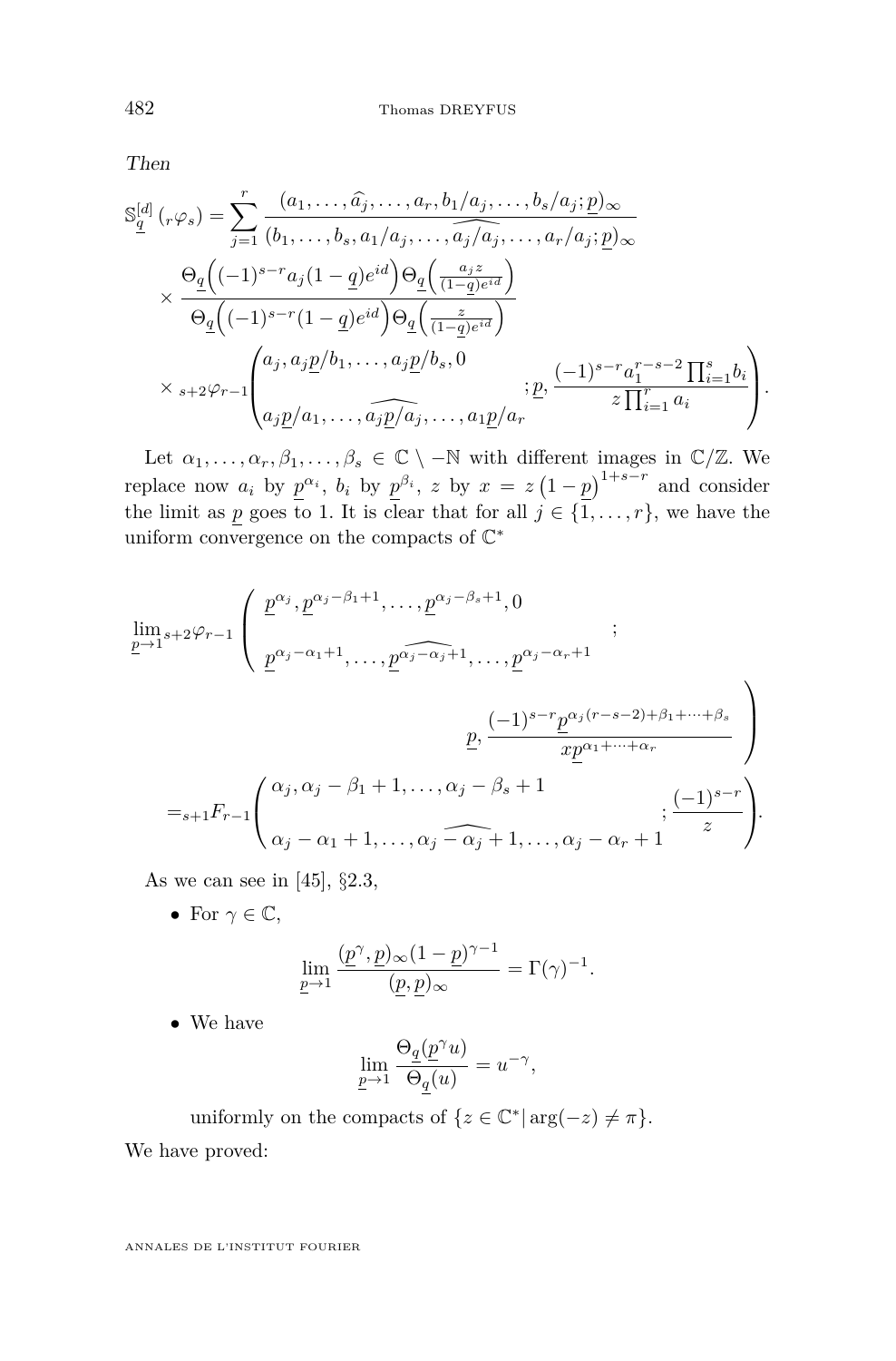THEOREM 7.4. – Let 
$$
d \neq (r - s - 1)\pi[2\pi]
$$
. Then,  
\n
$$
\lim_{p \to 1} S_1^{[d]} \left( r\varphi_s \left( \frac{p^{\alpha_1}, \dots, p^{\alpha_r}}{p^{\beta_1}, \dots, p^{\beta_s}} ; p, x \right) \right)
$$
\n
$$
= \sum_{j=1}^r \frac{\prod_{i=1}^s \Gamma(\beta_i) \prod_{\substack{i=1 \ i \neq j}}^r \Gamma(\alpha_i - \alpha_j) \left( (-1)^{s-r} z \right)^{-\alpha_j}}{\prod_{\substack{i=1 \ i \neq j}}^r \Gamma(\alpha_i) \prod_{\substack{i=1 \ i \neq j}}^s \Gamma(\beta_i - \alpha_j)}
$$
\n
$$
\times_{s+1} F_{r-1} \left( \alpha_j, \alpha_j - \beta_1 + 1, \dots, \alpha_j - \beta_s + 1 ; \frac{(-1)^{s-r}}{z} \right),
$$
\n
$$
\text{with some the sequence of } \{ \alpha \in \mathbb{C}^* \mid \text{supp}(\alpha_i) \} \left( \frac{1}{\alpha_1} \right).
$$

uniformly on the compacts of  $\{z \in \mathbb{C}^* | \arg(-z) \neq d\}.$ 

Remark  $7.5.$  — The right hand side of the limit equals to the function  $\tilde{S}^d$  $\sqrt{ }$  $\int rF_s$  $\sqrt{ }$  $\mathcal{L}$ *α*1*, . . . , α<sup>r</sup>* ; (−1)1+*s*−*<sup>r</sup> z β*1*, . . . , β<sup>s</sup>*  $\setminus$  $\overline{1}$  $\setminus$  $\cdot$ 

# **8. Application: Confluence of a basis of meromorphic solutions**

We study a family of linear  $\delta_q$ -equations that discretize a linear  $\delta$ -equation, and the behavior of the solutions as *q* goes to 1. After introducing some notations in §8*.*1, we prove in §8*.*[2,](#page-54-0) that a basis of local formal solutions of the family of linear  $\delta_q$ -equations converges to the Hukuhara-Turrittin solution of the differential equation in a sense that we are going to explain. We apply this and our main result, Theorem [4.5,](#page-26-0) to prove the convergence of the *q*-Stokes matrices to the Stokes matrices of the linear differential equation in §8*.*[3.](#page-64-0) In §8*.*[4,](#page-68-0) we show how to find the monodromy matrices of the differential equation, as limit of  $q$ -solutions when  $q$  tends to 1. When  $q$ is real, this extends the results in  $\S 4$  of [\[39\]](#page-76-0) in the irregular singular case<sup>(‡)</sup>.

#### **8.1. Notations**

Some of the notations below were already introduced before, see the introduction, but we recall them for the reader's convenience. For  $a \in \mathbb{C}^*$ 

 $(\dagger)$  Notice that the results of this section do not allow us to recover Sauloy's Theorem, but are to be considered as an analogous result in a different situation.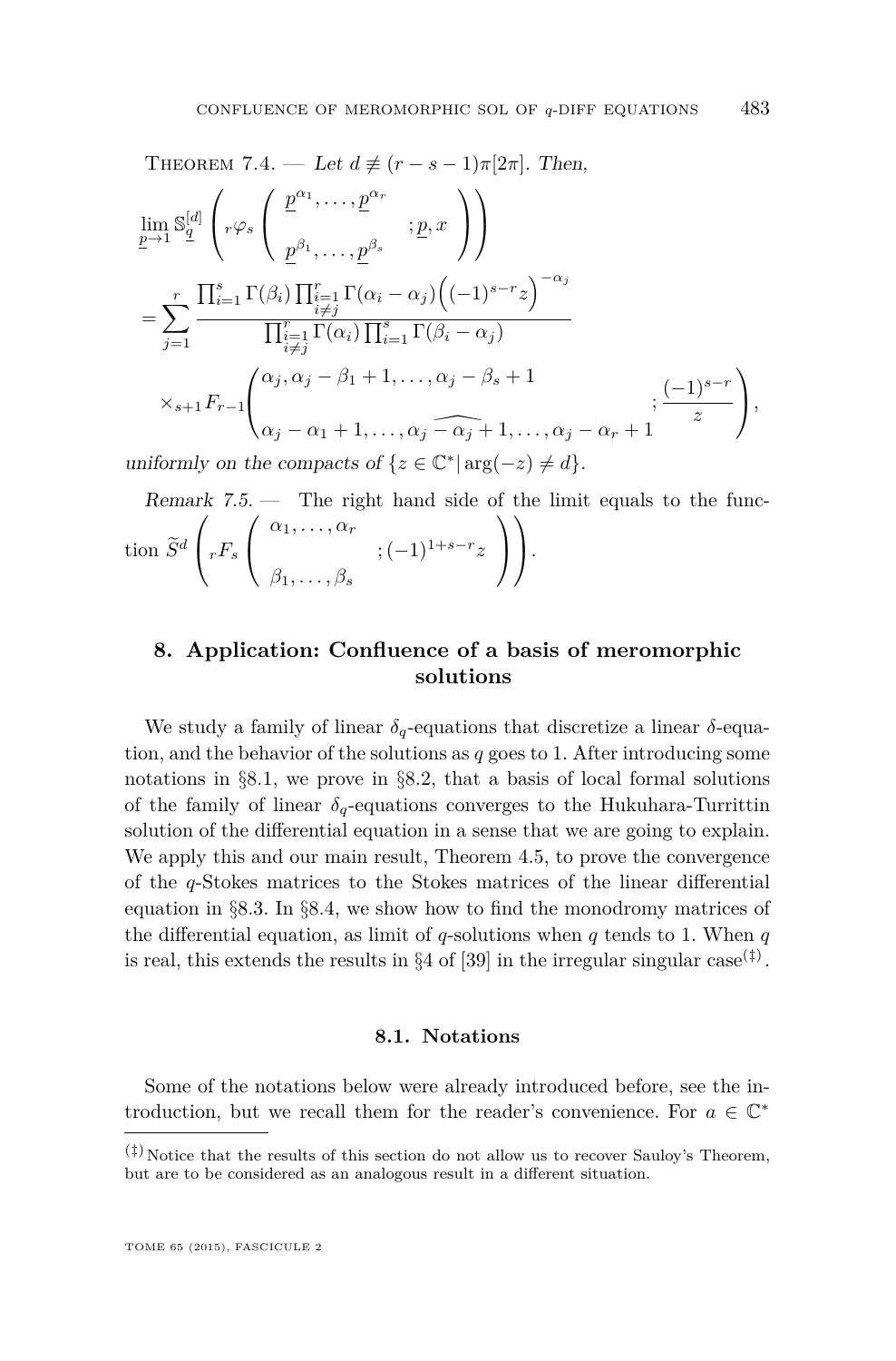<span id="page-54-0"></span>and  $n \in \mathbb{N}^*$ , let us consider  $\Theta_q(z) = \sum$ *n*∈Z  $q^{\frac{-n(n+1)}{2}}z^n, l_q(z) := \frac{\delta(\Theta_q(z))}{\Theta_q(z)},$ 

 $\Lambda_{q,a}(z) := \frac{\Theta_q(z)}{\Theta_q(z/a)}$ ,  $e_{q^n}(az^n)$  and  $e_{q^n}(az^{-n})$ . They satisfy the *q*-difference equations:

- $\sigma_q \Theta_q(z) = z \Theta_q(z)$ .
- $\sigma_q l_q = l_q + 1$ .

• 
$$
\sigma_q \Lambda_{q,a}(z) = a \Lambda_{q,a}(z).
$$

• 
$$
\delta_q e_{q^n} (az^n) = a[n]_q z^n e_{q^n} (az^n).
$$

• 
$$
\delta_q e_{q^n} (az^{-n}) = \frac{-a[n]_q q^{-n} z^{-n}}{1 + (q-1)a[n]_q q^{-n} z^{-n}} e_{q^n} (az^{-n}).
$$

Let *A* be an invertible matrix with complex coefficients and consider now the decomposition in Jordan normal form  $A = P(DN)P^{-1}$ , where  $D :=$  $Diag(d_i)$  is diagonal, *N* is a nilpotent upper triangular matrix with  $DN =$ *ND*, and *P* is an invertible matrix with complex coefficients. Following [\[39\]](#page-76-0), we construct the matrix:

$$
\Lambda_{q,A} := P\left(\text{Diag}\left(\Lambda_{q,d_i}\right) e^{\log(N)l_q}\right) P^{-1} \in \text{GL}_m\left(\mathbb{C}\left(l_q, \left(\Lambda_{q,a}\right)_{a \in \mathbb{C}^*}\right)\right)
$$

that satisfies:

$$
\sigma_q \Lambda_{q,A} = A \Lambda_{q,A} = \Lambda_{q,A} A.
$$

Let  $a \in \mathbb{C}^*$  and consider the corresponding matrix  $(a) \in GL_1(\mathbb{C})$ . By construction, we have  $\Lambda_{q,a} = \Lambda_{q,(a)}$ .

We now introduce the *q*-exponential of matrices. For  $A \in M_m(\mathbb{C}(z)),$ we define:

$$
e_q(A) := \sum_{n \in \mathbb{N}} \frac{A^n}{[n]_q^!} \in \mathrm{GL}_m\Big(\mathcal{M}(\mathbb{C}^*, 0)\Big).
$$

#### **8.2. Confluence of a basis of local formal solutions**

Formally, we have the convergence  $\lim_{q \to 1} \delta_q = \delta$ . We want to prove the formal convergence of a basis of solutions of a family of linear  $\delta_q$ -equations to the Hukuhara-Turrittin solution of the corresponding linear *δ*-equation.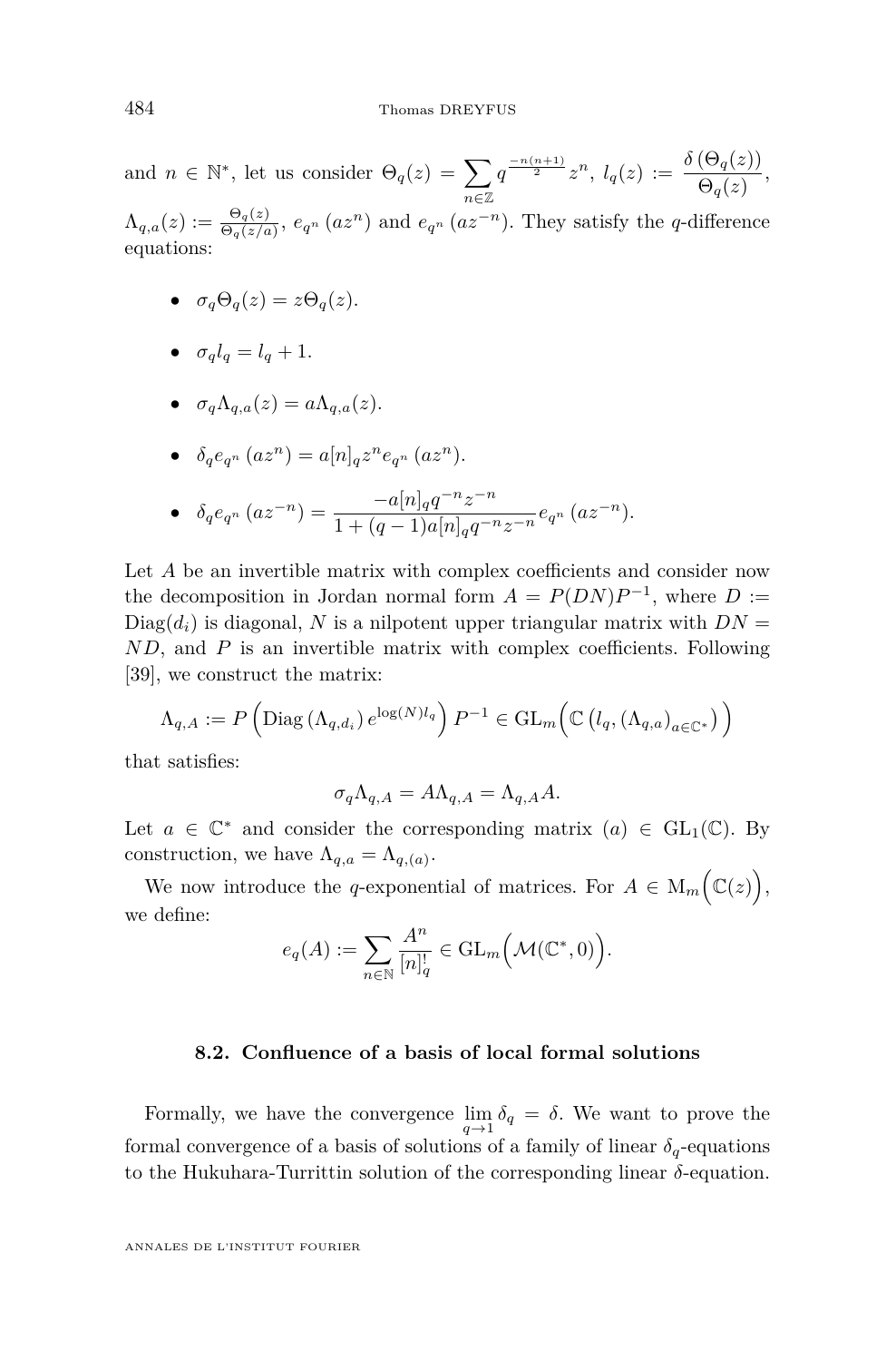<span id="page-55-0"></span>First, we will consider the family of equations,

$$
\begin{cases}\n\Delta_q := b_m(z,q)\delta_q^m + b_{m-1}(z,q)\delta_q^{m-1} + \dots + b_0(z,q) \\
\tilde{\Delta} := \tilde{b}_m(z)\delta^m + \tilde{b}_{m-1}(z)\delta^{m-1} + \dots + \tilde{b}_0(z),\n\end{cases}
$$

that satisfies the following assumptions:

(H1) For all *i*, for all *q* close to 1,  $z \mapsto b_i(z, q), \tilde{b}_i(z) \in \mathbb{C}[[z]].$ 

(H2) For all *i*,  $b_i(z, q)$  converges coefficientwise to  $b_i(z)$  when  $q \to 1$ .

(H3) Viewed as a linear  $\sigma_q$ -equation,  $\Delta_q$  has slopes that belongs to  $\mathbb Z$ . For  $q$ close to 1, the Newton polygon of  $\Delta_q$  is independent of *q*.

(H4) The slopes of  $\Delta$  belongs to N.

We consider now the associated systems

(8.1) 
$$
\begin{cases} \delta_q Y(z,q) = B(z,q) Y(z,q) \\ \delta \widetilde{Y}(z) = \widetilde{B}(z) \widetilde{Y}(z), \end{cases}
$$

with  $z \mapsto \text{Id} + (q-1)B(z, q) \in \text{GL}_m\left(\mathbb{C}((z))\right), \widetilde{B}(z) \in \text{M}_m\left(\mathbb{C}((z))\right).$  From Theorem [2.2](#page-18-0) and the Hukuhara-Turrittin theorem (see §[1\)](#page-8-0), we have the existence of

- $z \mapsto \hat{H}(z, q), \tilde{H}(z) \in GL_m\left(\mathbb{C}((z))\right)$ , such that the entries of the first row of  $\hat{H}(z, q)$  have *z*-valuation equal to 0,
- $\mu_i \in \mathbb{Z}$ , and matrices  $B_i(q) \in GL_{m'_i}(\mathbb{C})$ , which are of the form  $\text{Diag}_l(T_{i,l}(q))$  where  $T_{i,l}(q)$  are upper triangular matrices with diagonal terms equal to the roots of the characteristic polynomial associated to the slope  $\mu_i$ ,

• 
$$
\widetilde{\lambda}_i(z) \in z^{-1} \mathbb{C}[z^{-1}], \widetilde{L}_i \in M_{m_i}(\mathbb{C}),
$$

such that

(8.2) 
$$
\begin{cases} \hat{H}(z,q) \left[ \text{Diag}\left(B_i(q)z^{-\mu_i}\right) \right]_{\sigma_q} = \text{Id} + (q-1)B(z,q) \\ \tilde{H}(z) \left[ \text{Diag}\left(\tilde{L}_i + \delta \tilde{\lambda}_i(z) \times \text{Id}_{m_i}\right) \right]_{\delta} = \tilde{B}(z). \end{cases}
$$

We make two more assumptions:

(H5) For *q* close to 1, the matrix  $Diag(B_i(q)z^{-\mu_i})$  commutes with the  $\text{matrix Diag}\left(\widetilde{L}_i + \delta \widetilde{\lambda}_i(z) \times \text{Id}_{m_i}\right).$ 

(H6) If  $\tilde{H}'(z)$  is any formal matrix solution of the differential system of  $(8.2)$ , then the entries of the first row of  $\tilde{H}'(z)$  have necessarily *z*-valuation equal to 0. Moreover, we assume that the term of lower degree of each entry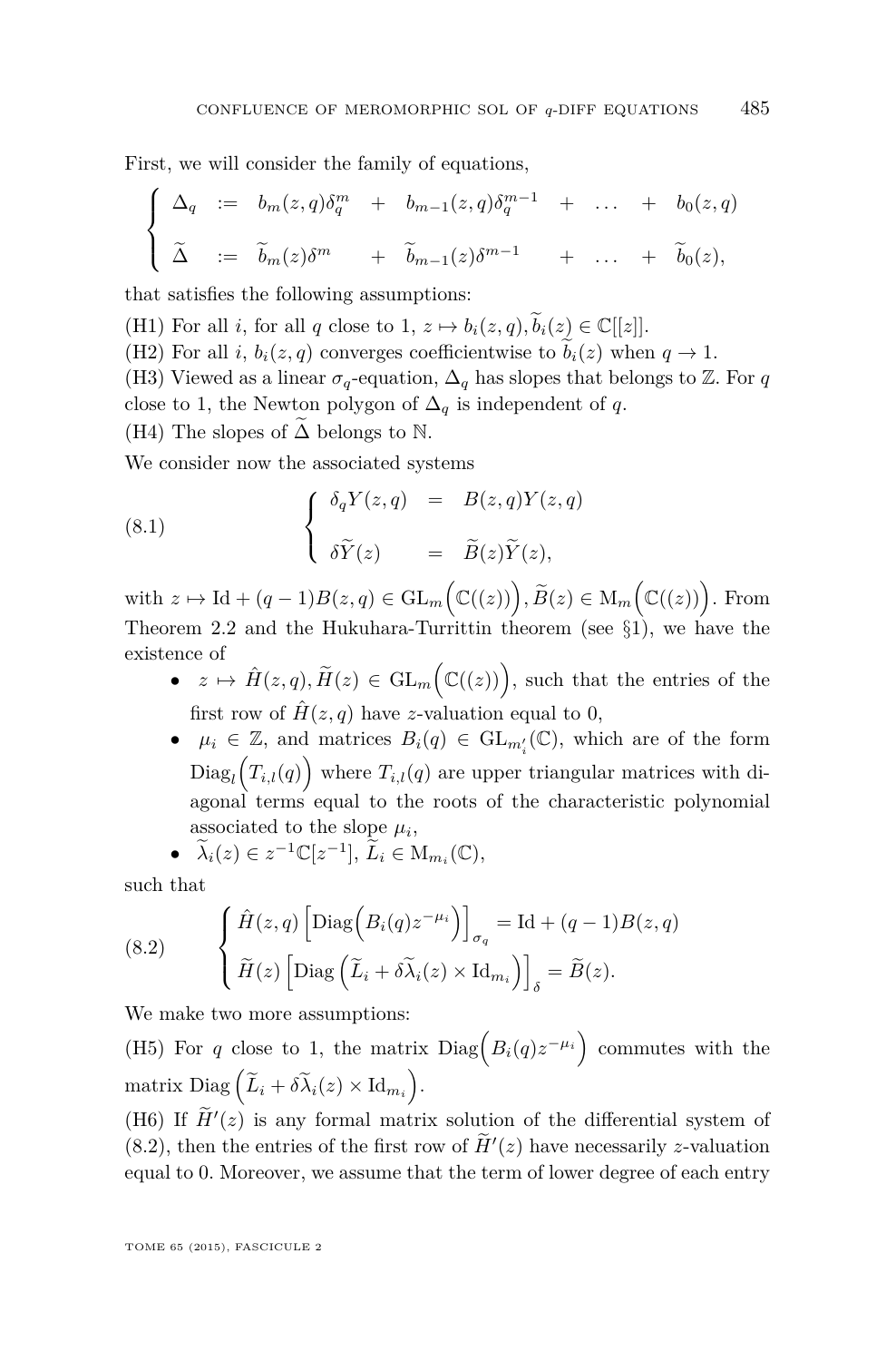<span id="page-56-0"></span>of the first row of  $\hat{H}(z, q)$  converges as q goes to 1, to the term of lower degree of the corresponding entry of  $\widetilde{H}(z)$ .

Remark 8.1.

(1) Assumptions (H1) to (H4) are satisfied if the  $b_i(z,q) \in \mathbb{C}[[z]]$  are independent of *q* and if the slopes of  $\Delta_q$ , viewed as a linear  $\sigma_q$ -equation, belong to Z.

(2) As we can see in [\[31\]](#page-76-0), Theorem 2.2.1, up to a ramification, we may always reduce to the case where the slopes of  $\Delta_q$ , viewed as a linear  $\sigma_q$ equation, belong to  $\mathbb{Z}$ . Up to a ramification, we may also reduce to the case where (H4) is satisfied.

(3) Assumption (H5) is satisfied if and only if, for all *q* close to 1,  $Diag(B_i(q))$ commutes with  $Diag(\tilde{L}_i)$ . If Assumption (H5) is satisfied, then the the blocks of  $Diag(g_i/q)z^{-\mu_i}$  and  $Diag(\widetilde{L}_i + \delta \widetilde{\lambda}_i(z) \times \mathrm{Id}_{m_i})$  have the same size.

(4) If, for *q* close to 1, the  $B_i(q)$  and  $\widetilde{L}_i$  are diagonal, we may perform shearing transformations on the differential system (resp. a diagonal gauge transformation that depends only upon *q* on the *q*-difference system), in order to change the entries  $\tilde{l}_{i,j}$  of  $\tilde{L}_i$  by  $\tilde{l}_{i,j} + k_{i,j}$  where  $k_{i,j} \in \mathbb{Z}$  (resp. multiply to the right  $\hat{H}(z, q)$  by a diagonal complex matrix), and to reduce to the case where (H6) is satisfied. Notice that in this case, (H5) was already satisfied because of the point (3) of the remark. The  $B_i(q)$  and  $L_i$  are diagonal if for *q* close to 1, the multiplicities of the slopes of  $\Delta_q$ , viewed as a linear  $\sigma_q$ -equation, (resp. the multiplicities of the slopes of  $\Delta$ ) are all equal to 1. A weaker condition for  $B_i(q)$  and  $\widetilde{L}_i$  being diagonal is to assume that  $\Delta_q$ , viewed as a linear  $\sigma_q$ -equation, and  $\Delta$  have exponents at 0 which are not resonant.

(5) If Assumption (H6) is satisfied, then the C-vectorial subspace of  $M_m(\mathbb{C}((z)))$  of solutions of the differential system of [\(8.2\)](#page-55-0) has dimension 1. Remark that the converse in not true.

(6) The slopes of  $\Delta$  and  $\Delta_q$ , viewed as a linear  $\sigma_q$ -equation, may be different. We will make assumptions on the slopes in §[8](#page-64-0)*.*3 and §8*.*[4.](#page-68-0)

DEFINITION 8.2. — We say that the  $m \times m$  invertible square matrix *F*(*z*, *q*) belongs to  $\mathcal{O}_m^*$ , if for *q* close to 1, the entries of  $z \mapsto F(z,q)$  are meromorphic on  $\mathbb{C}^*$ , and  $F(z,q)$  satisfies

• We have the uniform convergence  $\lim_{q \to 1} (\delta_q F(z,q)) F(z,q)^{-1} = 0$ , on the compacts of  $\mathbb{C}^*$ .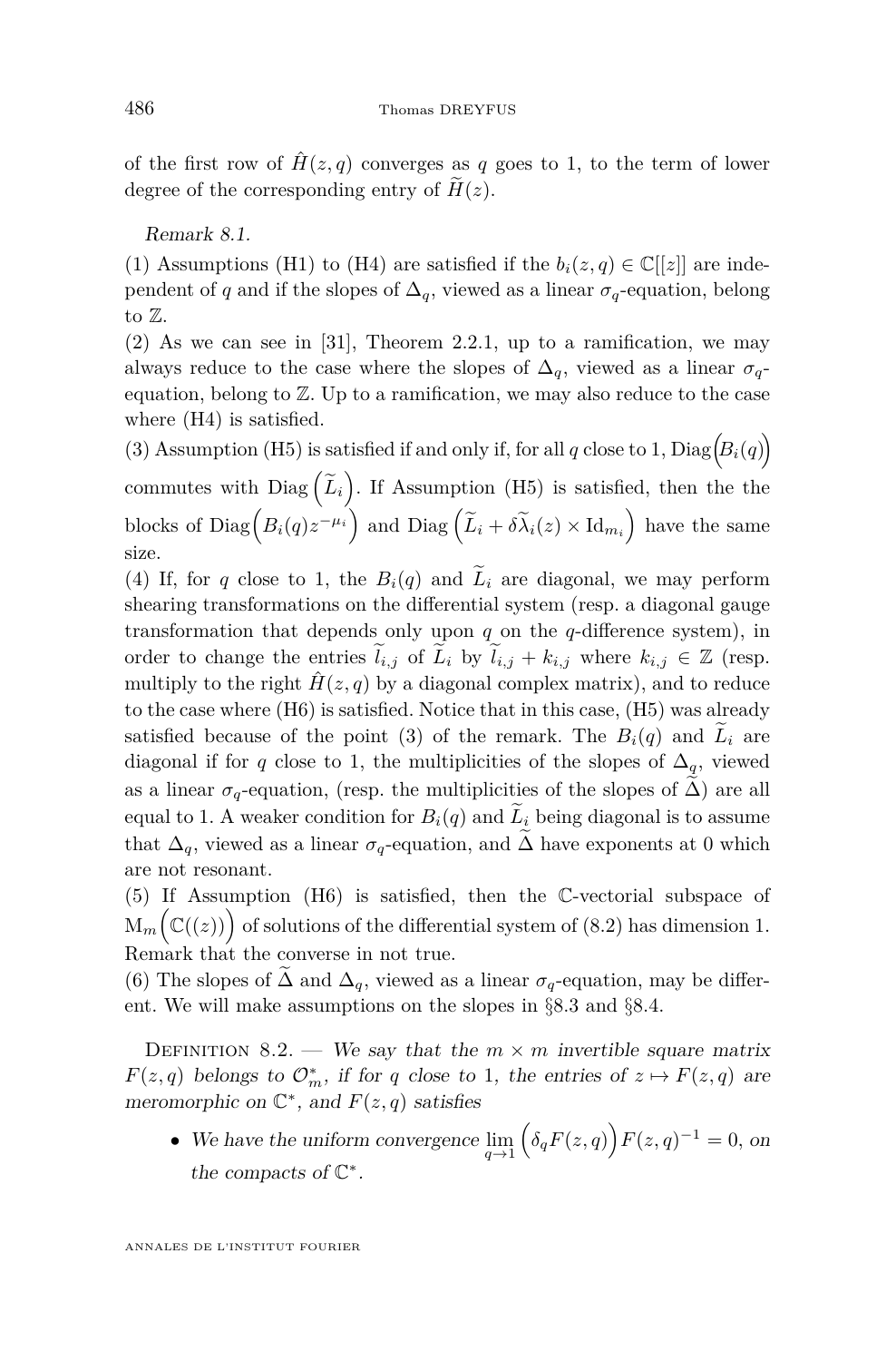<span id="page-57-0"></span>• We have the uniform convergence  $\lim_{q \to 1} F(z,q) = \text{Id}$ , on the compacts of  $\mathbb{C}^*$ .

Remark 8.3. — Roughly speaking, we can say that the two matrices  $\hat{H}(z,q) \text{Diag}\left(\Lambda_{q,B_i(q)} \Theta_q(z)^{-\mu_i}\right)$  and  $\widetilde{H}(z) \text{Diag}\left(e^{\log(z)\widetilde{L}_i} e^{\widetilde{\lambda}_i(z) \times \text{Id}_{m_i}}\right)$  are fundamental solutions of the systems  $(8.1)$ .

Let us write  $\widetilde{\lambda}_i(z) := \sum_{j=1}^{k_i} \widetilde{\lambda}_{i,j} z^{-j}$  with  $k_i \in \mathbb{N}$ . The next theorem says that there exists a fundamental solution of  $\delta_q Y(z,q) = B(z,q)Y(z,q)$  of the form:

$$
\hat{H}(z,q)F_1(z,q)F_2(z,q)\text{Diag}_i\left(\Lambda_{q,\text{Id}+(q-1)\widetilde{L}_i}\prod_{j=1}^{k_i}e_{q^j}\left(\widetilde{\lambda}_{i,j}z^{-j}\times\text{Id}_{m_i}\right)\right),\,
$$

such that:

- $z \mapsto F_1(z,q) \in \mathrm{GL}_m(\mathbb{C}{z})$  and the matrix  $\hat{H}(z,q)F_1(z,q) \in$  $\operatorname{GL}_m\left(\mathbb{C}((z))\right)$  converge entrywise and coefficientwise to  $\widetilde{H}(z)$  when  $q \rightarrow 1.$
- The matrix  $F_2(z,q)$  belongs to  $\mathcal{O}_m^*$  and therefore, for  $z \in \mathbb{C}^*$ ,  $\lim_{q \to 1} F_2(z,q) = \text{Id}.$
- Because of what is written in Page 1048 of [\[39\]](#page-76-0) and Lemma [6.1,](#page-35-0) for all  $z \in \mathbb{C}^* \setminus \mathbb{R}_{< 0}$ , we have the convergence

$$
\lim_{q \to 1} \text{Diag}_{i} \left( \Lambda_{q, \text{Id} + (q-1)\widetilde{L}_{i}} \prod_{j=1}^{k_{i}} e_{q^{j}} \left( \widetilde{\lambda}_{i, j} z^{-j} \times \text{Id}_{m_{i}} \right) \right)
$$
\n
$$
= \text{Diag} \left( e^{\log(z)\widetilde{L}_{i}} e^{\widetilde{\lambda}_{i}(z) \times \text{Id}_{m_{i}}} \right).
$$

In other words, the above solution of  $\delta_q Y(z,q) = B(z,q)Y(z,q)$  formally converges to the fundamental solution  $\widetilde{H}(z)$ Diag  $\left(e^{\log(z)\widetilde{L}_i}e^{\widetilde{\lambda}_i(z)\times \mathrm{Id}_{m_i}}\right)$  of  $\delta \widetilde{Y}(z) = \widetilde{B}(z) \widetilde{Y}(z)$  given by the Hukuhara-Turrittin Theorem. Of course, written like this, this statement is not rigorous since the matrices can not be multiplied among them, see §[1.](#page-8-0)

THEOREM  $8.4.$  — Let us consider the systems  $(8.1)$  that satisfies the assumptions (H1) to (H6). Let  $B_i(q)$ ,  $\tilde{L}_i$  and  $\tilde{\lambda}_i(z) = \sum_{j=1}^{k_i} \tilde{\lambda}_{i,j} z^{-j}$  that come from  $(8.2)$ .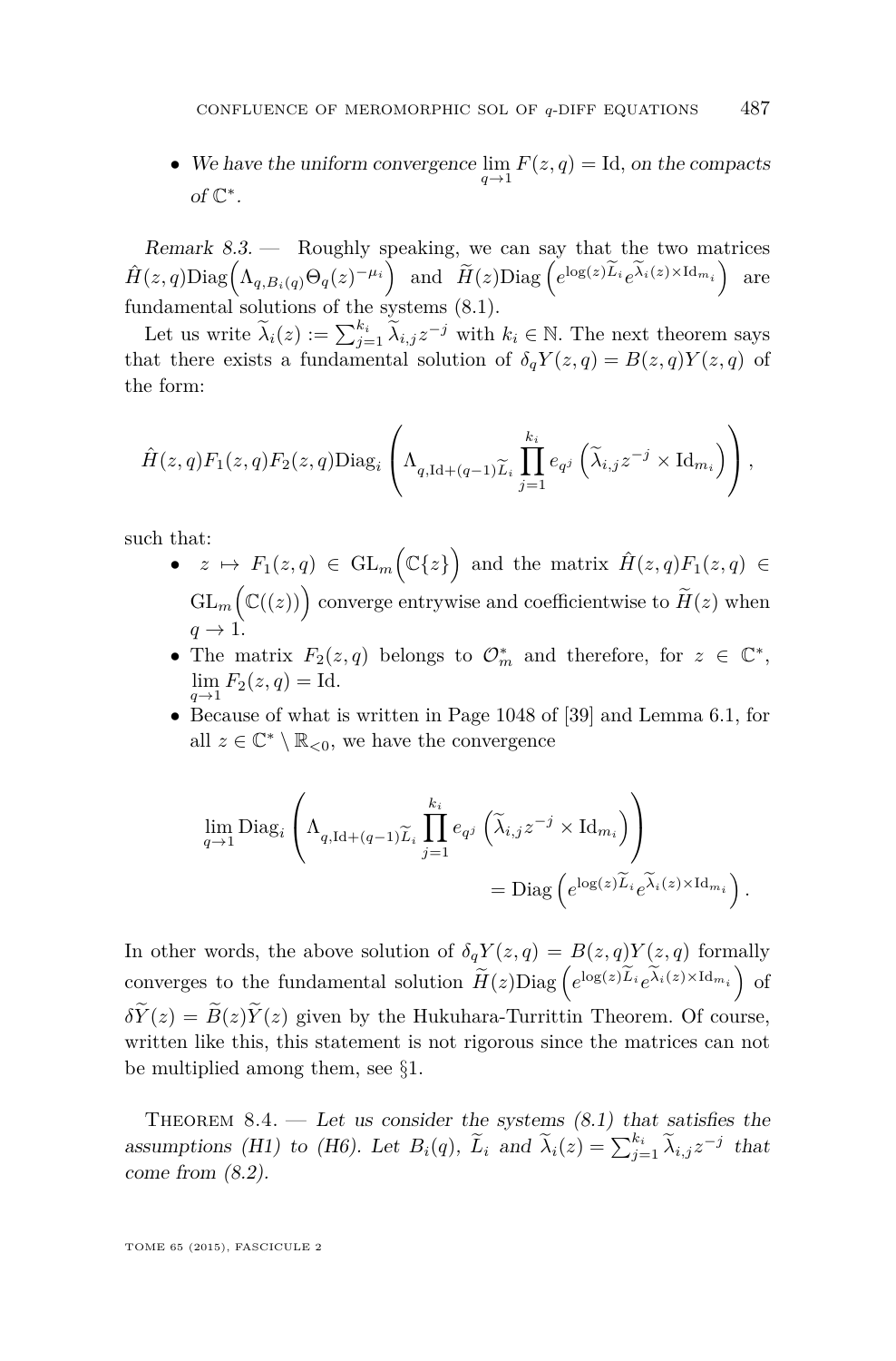<span id="page-58-0"></span>(1) There exist  $z \mapsto F_1(z,q) \in GL_m(\mathbb{C}{z})$ ,  $F_2(z,q) \in \mathcal{O}_m^*$ ,  $z \mapsto N(z,q) \in$  $\mathrm{M}_m(\mathbb{C}(z))$  such that

$$
F_1(z,q)\Big[\text{Id} + (q-1)N(z,q)\Big]_{\sigma_q} = \text{Diag}\Big(B_i(q)z^{-\mu_i}\Big),\,
$$

where  $N(z, q)$  satisfies:

$$
\delta_q \left( F_2(z,q) \text{Diag}_i \left( \Lambda_{q,\text{Id}+(q-1)\widetilde{L}_i} \prod_{j=1}^{k_i} e_{q^j} \left( \widetilde{\lambda}_{i,j} z^{-j} \times \text{Id}_{m_i} \right) \right) \right)
$$
  
=  $N(z,q) F_2(z,q) \text{Diag}_i \left( \Lambda_{q,\text{Id}+(q-1)\widetilde{L}_i} \prod_{j=1}^{k_i} e_{q^j} \left( \widetilde{\lambda}_{i,j} z^{-j} \times \text{Id}_{m_i} \right) \right).$ 

(2) The matrix  $\hat{H}(z,q)F_1(z,q)$  converges entrywise to  $\tilde{H}(z)$  when  $q \to 1$ . Moreover, there exists an integer *N*, such that for *q* close to 1,  $z \mapsto$  $z^N \hat{H}(z,q) F_1(z,q)$  belongs to  $M_m(\mathbb{C}[[z]])$ .

Notice that the point (2) implies in particular that  $z^N \widetilde{H}(z) \in M_m \Big( \mathbb{C}[[z]] \Big)$ . Before proving the theorem, we state and prove a lemma:

LEMMA  $8.5.$  — Let us consider an invertible complex matrix that depends upon *q*,  $A(q)$ , and assume the existence of  $k \in \mathbb{N}^*$ , such that we have the simple convergence  $\lim_{q \to 1} A(q)^{-1}(q-1)^k = 0 \in M_m(\mathbb{C})$ . Let  $n \in \mathbb{Z}$ . There exist

- $z \mapsto E_1(z,q) \in \mathrm{GL}_m(\mathbb{C}{z})$
- $F_2(z,q) \in \mathcal{O}_m^*$

such that

$$
\sigma_q(E_1(z,q)F_2(z,q)) = z^n A(q)E_1(z,q)F_2(z,q) = E_1(z,q)F_2(z,q)A(q)z^n.
$$

Example 8.6. — Let us solve  $\sigma_q Y(z,q) = \frac{z}{(q-1)^2} Y(z,q)$  with solution in the same form as in the lemma. The trick of the proof of the lemma is the following identity that is valid for all  $z \in \mathbb{C}^*$ :

$$
\frac{z}{(q-1)^2} = \frac{1 + \frac{z}{(q-1)^2}}{1 + \frac{(q-1)^2}{z}}.
$$

We may take  $E_1(z,q) := e_q\left(\frac{z}{(q-1)^3}\right)$  that satisfies  $\sigma_q\left(\frac{z}{(q-1)^3}\right) = \left(1 + \frac{z}{(q-1)^2}\right) \times$  $e_q\left(\frac{z}{(q-1)^3}\right)$  and  $F_2(z,q) := e_q\left(\frac{q(q-1)}{z}\right)$  $\left(\frac{r-1}{z}\right)$  that satisfies the *q*-difference equation  $\sigma_q e_q \left( \frac{q(q-1)}{z} \right)$  $\left(\frac{q-1}{z}\right) = \frac{1}{1+\frac{(q-1)^2}{z}}e_q\left(\frac{q(q-1)}{z}\right)$ *z*  $\left(\frac{-1}{z}\right)$ .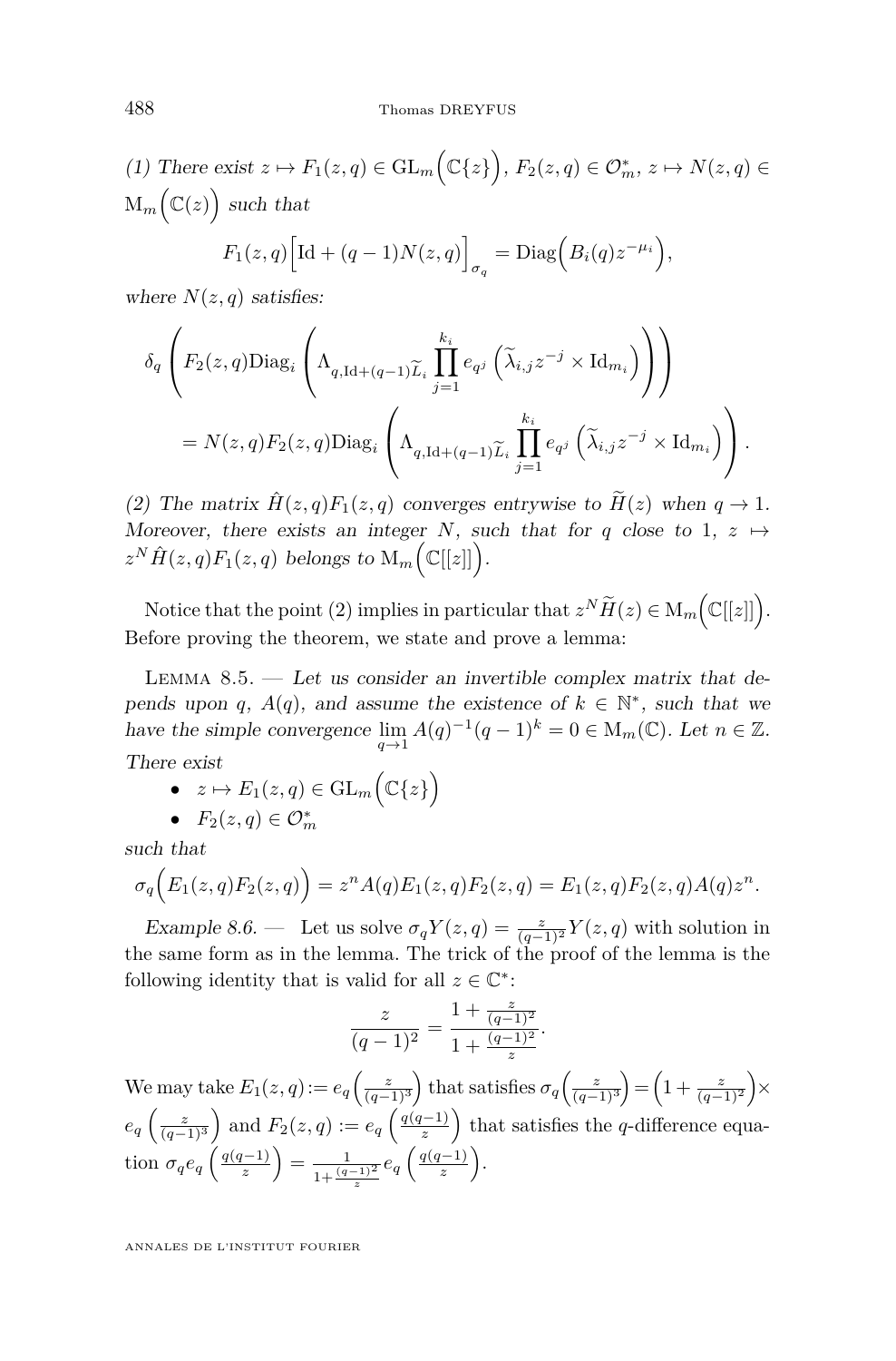Proof of Lemma [8.5.](#page-58-0) — For,  $l, d \in \mathbb{N}^*$  with  $l \geq 2$ , let us define the function  $f_{l,d} := e_{q^d} \left( \frac{z^d}{(q-1)^{l+1}} \right)$  $\frac{z^d}{(q-1)^{l+1}[d]_q}$ )  $e_{q^d}$   $\left(\frac{q^d(q-1)^{l-1}}{[d]_q z^d}\right)$  $\frac{(q-1)^{l-1}}{[d]_q z^d}$ , that satisfies:

$$
\sigma_q f_{l,d} = \frac{z^d}{(q-1)^l} f_{l,d} = f_{l,d} \frac{z^d}{(q-1)^l},
$$

with  $z \mapsto e_{q^d} \left( \frac{z^d}{(q-1)^{l+1}} \right)$  $\frac{z^d}{(q-1)^{l+1}[d]_q}$  ∈ ℂ{*z*} and  $e_{q^d}$   $\left(\frac{q^d(q-1)^{l-1}}{[d]_q z^d}\right)$  $\left(\frac{(q-1)^{l-1}}{[d]_q z^d}\right) \in \mathcal{O}_1^*$ . Let us also consider  $z \mapsto e_q\left(\frac{zA(q)}{(q-1)^{k+2}}\right) \in \mathrm{GL}_m\left(\mathbb{C}\lbrace z \rbrace\right)$  and  $e_q\left(\frac{q(q-1)^k A^{-1}(q)}{z}\right)$  $\left(\frac{k_A-1(q)}{z}\right) \in$  $GL_m(\mathbb{C}\lbrace z^{-1}\rbrace)$ . We can prove that they satisfy

$$
\sigma_q e_q \left( \frac{zA(q)}{(q-1)^{k+2}} \right) = e_q \left( \frac{zA(q)}{(q-1)^{k+2}} \right) \left( \text{Id} + \frac{zA(q)}{(q-1)^{k+1}} \right)
$$

$$
= \left( \text{Id} + \frac{zA(q)}{(q-1)^{k+1}} \right) e_q \left( \frac{zA(q)}{(q-1)^{k+2}} \right)
$$

and

$$
\sigma_q e_q \left( \frac{q(q-1)^k A^{-1}(q)}{z} \right) = \left( \text{Id} + \frac{(q-1)^{k+1} A^{-1}(q)}{z} \right)^{-1} e_q \left( \frac{q(q-1)^k A^{-1}(q)}{z} \right)
$$

$$
= e_q \left( \frac{q(q-1)^k A^{-1}(q)}{z} \right) \left( \text{Id} + \frac{(q-1)^{k+1} A^{-1}(q)}{z} \right)^{-1}
$$

Hence,  $e_q \left( \frac{q(q-1)^k A^{-1}(q)}{z} \right)$  $\left(\frac{k_A-1(q)}{z}\right) \in \mathcal{O}_m^*$  and we have:

$$
\sigma_q \left( e_q \left( \frac{zA(q)}{(q-1)^{k+2}} \right) e_q \left( \frac{q(q-1)^k A^{-1}(q)}{z} \right) \right)
$$
  
= 
$$
\frac{zA(q)}{(q-1)^{k+1}} e_q \left( \frac{zA(q)}{(q-1)^{k+2}} \right) e_q \left( \frac{q(q-1)^k A^{-1}(q)}{z} \right)
$$
  
= 
$$
e_q \left( \frac{zA(q)}{(q-1)^{k+2}} \right) e_q \left( \frac{q(q-1)^k A^{-1}(q)}{z} \right) \frac{zA(q)}{(q-1)^{k+1}}.
$$

Let us choose  $d_1, d_2, l_1, l_2 \in \mathbb{N}^*$  with  $l_1, l_2 \geq 2$ , such that  $d_1 - d_2 + 1 = n$ and  $l_1 + (k+1) = l_2$ . Then,

$$
f_{l_1,d_1}(f_{l_2,d_2})^{-1} e_q\left(\frac{zA(q)}{(q-1)^{k+2}}\right) e_q\left(\frac{q(q-1)^kA^{-1}(q)}{z}\right),
$$

is solution of  $\sigma_q Y(z,q) = z^n A(q) Y(z,q) = Y(z,q) A(q) z^n$  and admits a decomposition that has the required property.

Proof of Theorem [8.4.](#page-57-0)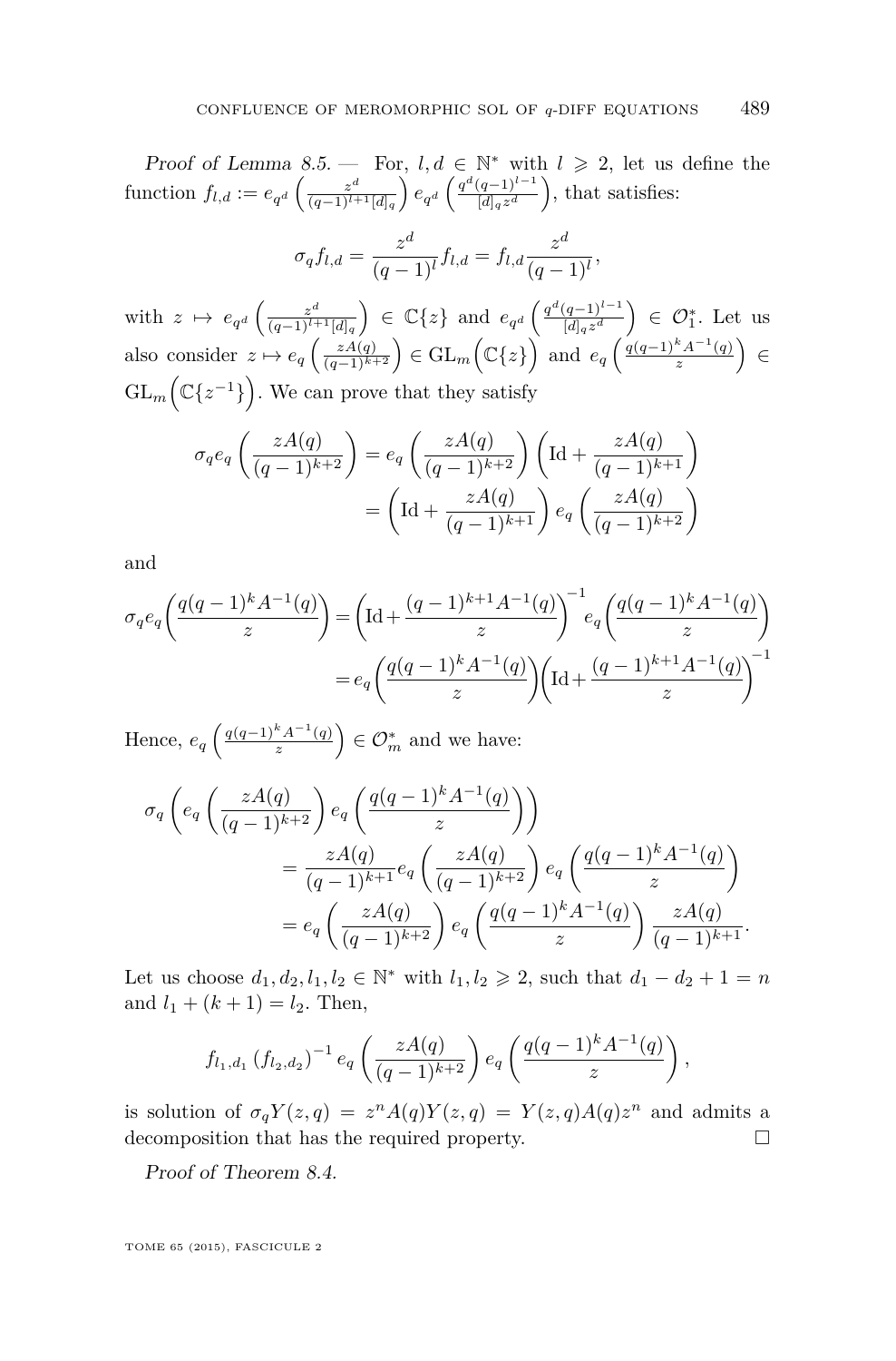**(1).** Let us define

$$
W_1(z,q) := \mathrm{Diag}_i\left(\prod_{j=1}^{k_i} e_{q^j} \left(\frac{q^j z^j}{\widetilde{\lambda}_{i,j}(q-1)^2[j]_q^2} \times \mathrm{Id}_{m_i}\right)\right)
$$

and

$$
W_2(z,q) := \mathrm{Diag}_i\left(\prod_{j=1}^{k_i} e_{q^j}\left(\widetilde{\lambda}_{i,j}z^{-j}\times \mathrm{Id}_{m_i}\right)\right),\,
$$

which satisfy

$$
\sigma_q\Big(W_1(z,q)W_2(z,q)\Big)
$$
  
= Diag<sub>i</sub>  $\left(\prod_{j=1}^{k_i} \frac{q^j z^j}{(q-1)[j]_q \widetilde{\lambda}_{i,j}} \times \mathrm{Id}_{m_i}\right) W_1(z,q)W_2(z,q).$ 

Because of [\(8.2\)](#page-55-0), the matrix  $Diag_i \left( \prod_{j=1}^{k_i} \frac{q^j z^j}{(q-1)!} \right)$  $(q-1)$ [*j*] $_q\lambda_{i,j}$  $\times$ Id<sub>*m<sub>i</sub>*</sub> commutes with the matrix Diag  $(\Lambda_{q, \text{Id} + (q-1)\widetilde{L}_i})$  and we obtain that:

$$
\sigma_q \left( \text{Diag} \left( \Lambda_{q, \text{Id} + (q-1) \widetilde{L}_i} \right) W_1(z, q) W_2(z, q) \right)
$$
  
= Diag<sub>i</sub>  $\left( \left( \text{Id} + (q-1) \widetilde{L}_i \right) \prod_{j=1}^{k_i} \frac{q^j z^j}{(q-1)[j]_q \widetilde{\lambda}_{i,j}} \right)$   
 $\times \text{Diag} \left( \Lambda_{q, \text{Id} + (q-1) \widetilde{L}_i} \right) W_1(z, q) W_2(z, q).$ 

Let

$$
C(z,q) := \text{Diag}\Big(B_i(q)z^{-\mu_i}\Big)\text{Diag}_i\Bigg(\!\!\left(\text{Id} + (q-1)\widetilde{L}_i\right)\!\!\prod_{j=1}^{k_i} \frac{q^j z^j}{(q-1)[j]_q \widetilde{\lambda}_{i,j}}\Bigg)^{-1}\!\Bigg)
$$
  
=: \text{Diag}\Big(C\_i(q)z^{n\_i}\Big).

If we are able to construct  $z \mapsto E_1(z,q) \in \mathrm{GL}_m(\mathbb{C}{z})$  and  $F_2(z,q) \in \mathcal{O}_m^*$ , that commute with  $Diag(B_i(q)z^{-\mu_i})$  and are solution of

$$
\sigma_q(E_1(z,q)F_2(z,q)) = C(z,q)E_1(z,q)F_2(z,q) = E_1(z,q)F_2(z,q)C(z,q),
$$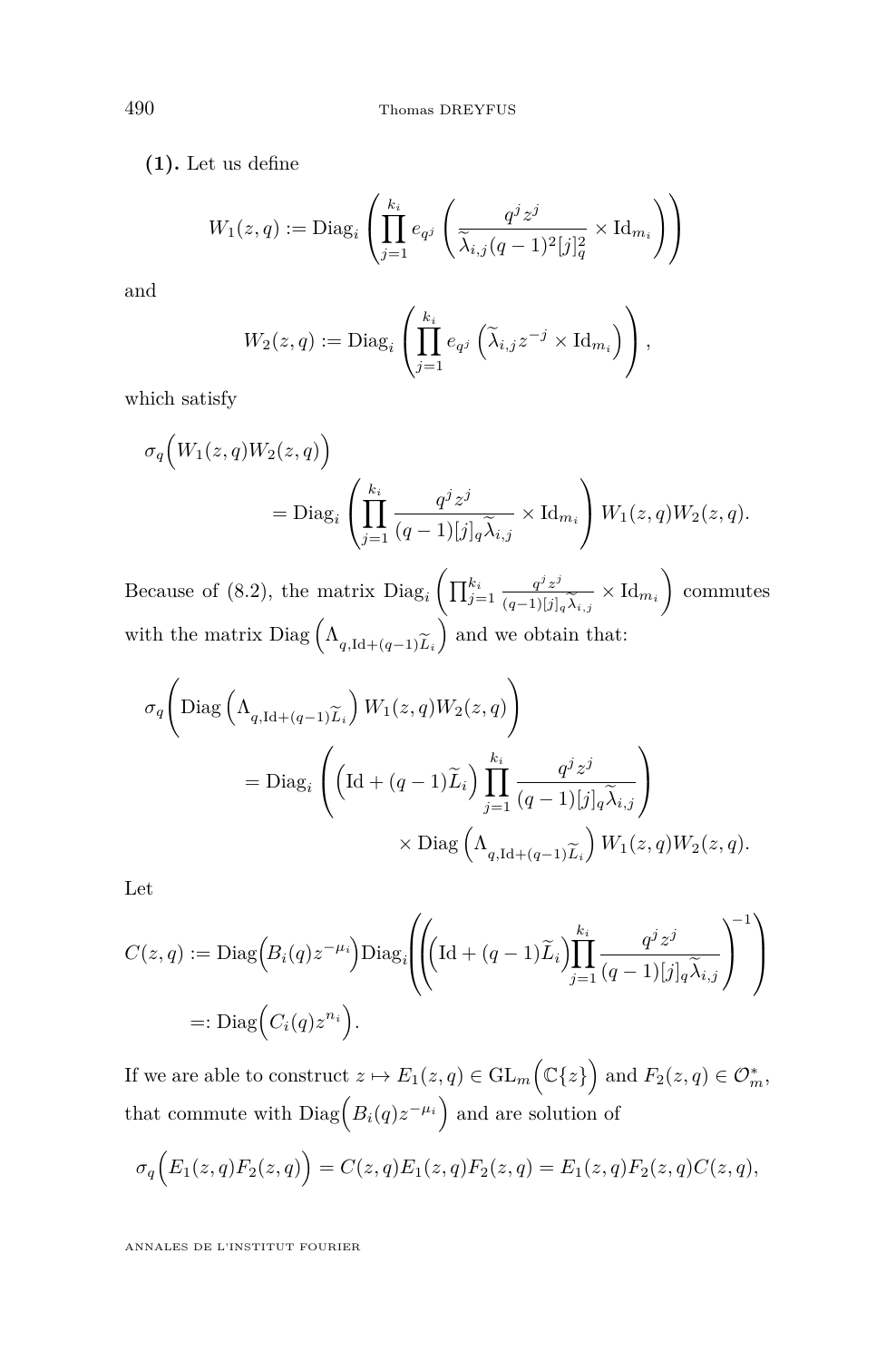<span id="page-61-0"></span>then the following matrix would be a fundamental solution of the linear  $\sigma_q$ - $\text{equation } \sigma_q Y(z,q) = \text{Diag}\Big(B_i(q)z^{-\mu_i}\Big)Y(z,q)$ :

(8.3) 
$$
E_1(z,q)F_2(z,q)\text{Diag}\left(\Lambda_{q,\text{Id}+(q-1)\widetilde{L}_i}\right)W_1(z,q)W_2(z,q).
$$

Let us construct the matrices  $E_1$  and  $F_2$  using Lemma [8.5](#page-58-0) applied on each block  $C_i(q)$ . Let us check that the matrices  $q \mapsto C_i(q)$  satisfies the assump-tions of Lemma [8.5.](#page-58-0) Since the matrices  $\left( \left[ \text{Id} + (q-1)\widetilde{L}_i \right] \prod_{j=1}^{k_i} \frac{q^j z^j}{(q-1)[j]_q \widetilde{\lambda}_{i,j}} \right)^{-1}$ satisfy the assumptions of Lemma [8.5,](#page-58-0) it is sufficient to prove that the matrices  $B_i(q)$  satisfy the assumptions of Lemma [8.5.](#page-58-0) Using Theorem [2.2,](#page-18-0) the  $B_i(q)$  are of the form  $Diag_l(T_{i,l}(q))$  where  $T_{i,l}(q)$  are upper triangular matrices with diagonal terms equal to the roots of the characteristic polynomial associated to the slope  $\mu_i$ . We recall that the linear  $\delta_q$ -equation is

$$
\Delta_q := b_m(z,q)(\delta_q)^m + b_{m-1}(z,q)(\delta_q)^{m-1} + \cdots + b_0(z,q),
$$

where the  $b_i$  converge coefficientwise when  $q \to 1$ . Since for all  $n \in \mathbb{N}$ ,

$$
\delta_q^n = (q-1)^{-n} \sum_{k=0}^n \binom{n}{k} (-1)^{n-k} \sigma_q^k,
$$

a straightforward computation shows that each root of the characteristic polynomial associated to a slope different from zero (resp. to the slope zero) is of the form  $\alpha(q)(q-1)$  (resp.  $\alpha(q)$ ), where  $\alpha(q)$  converges to a non zero complex number. Therefore, each diagonal term of a  $B_i(q)$  is of the form  $\alpha(q)(q-1)$  or  $\alpha(q)$ , where  $\alpha(q)$  converges to a non zero complex number. We recall, see [\(8.2\)](#page-55-0), that the matrix  $\hat{H}(z, q)$  satisfies

$$
\sigma_q\left(\hat{H}(z,q)\right)\text{Diag}\left(B_i(q)z^{-\mu_i}\right) = \left(\text{Id} + (q-1)B(z,q)\right)\hat{H}(z,q).
$$

Using the convergence of the constant terms of the entries in the first row of  $\hat{H}(z, q)$ , see the assumption (H6), and the behavior of the diagonal terms of the  $B_i(q)$ , we find that each non diagonal term of a triangular matrix *B*<sub>*i*</sub>(*q*) is of the form  $\alpha(q)(q-1)$  or  $\alpha(q)$ , where  $\alpha(q)$  converges to a non zero complex number. Hence, for all *i*,  $B_i(q)^{-1}(q-1)^2$  simply converges to 0 as *q* goes to 1.

Applying Lemma [8.5,](#page-58-0) there exist  $z \mapsto E_1(z,q) \in GL_m(\mathbb{C}{z})$  and  $F_2(z, q) \in \mathcal{O}_m^*$  that satisfy

$$
\sigma_q(E_1(z,q)F_2(z,q)) = \text{Diag}\Big(C_i(q)z^{n_i}\Big)E_1(z,q)F_2(z,q)
$$

$$
= E_1(q)F_2(z,q)\text{Diag}\Big(C_i(q)z^{n_i}\Big).
$$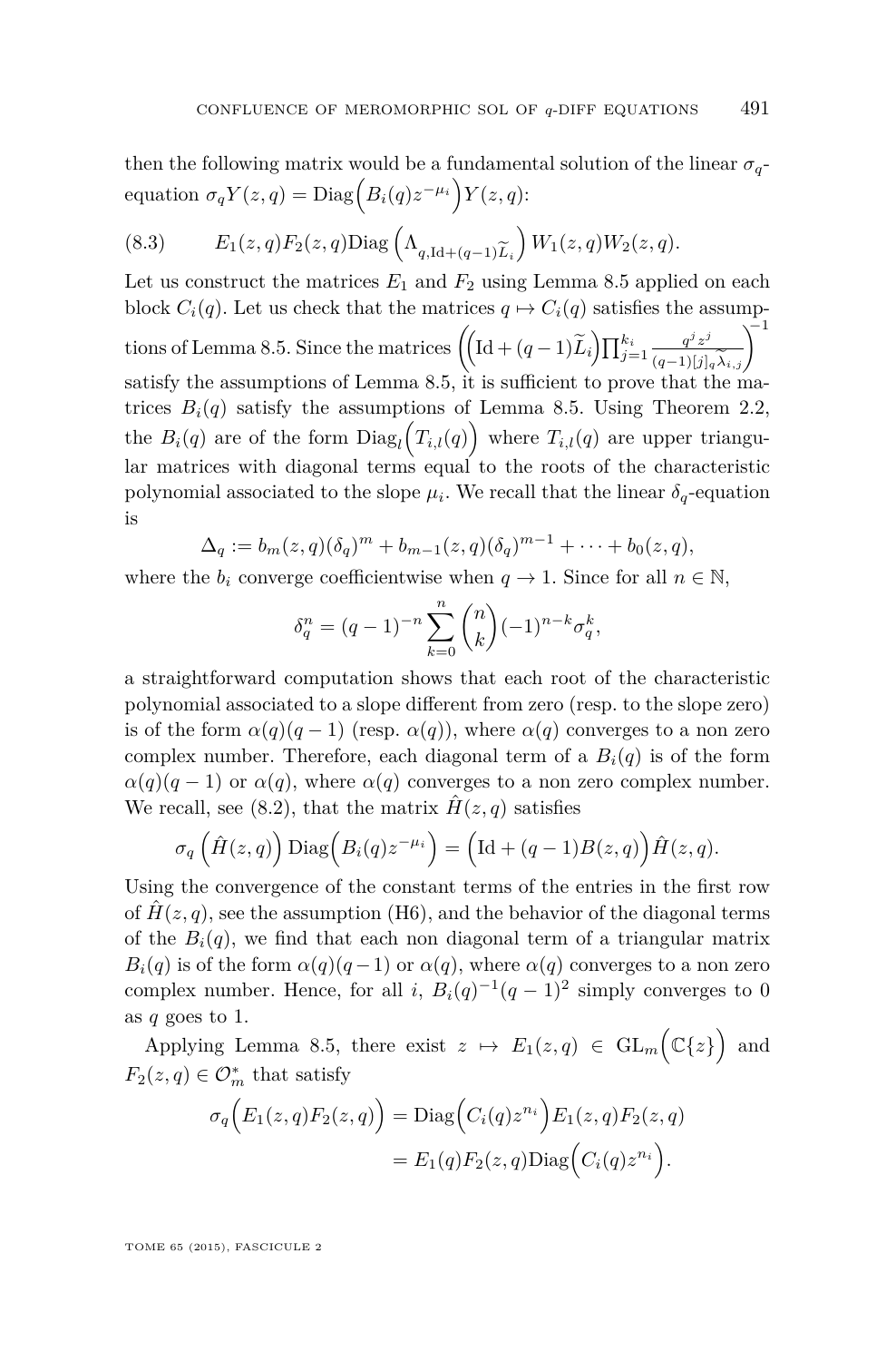Because of (H5) and the construction of  $E_1(z,q)$  and  $F_2(z,q)$  (see the proof of Lemma [8.5\)](#page-58-0), we obtain that they commute with  $Diag(P_i(q)z^{-\mu_i})$ .

We have proved that the matrix [\(8.3\)](#page-61-0) is a fundamental solution of the system

$$
\sigma_q Y(z,q) = \text{Diag}\Big(B_i(q)z^{-\mu_i}\Big)Y(z,q).
$$

We have the following relation:

$$
\sigma_q \left( \text{Diag} \left( \Lambda_{q, \text{Id} + (q-1)\widetilde{L}_i} \right) W_2(z, q) \right)
$$
  
= Diag<sub>i</sub>  $\left( \left( \text{Id} + (q-1)\widetilde{L}_i \right) \prod_{j=1}^{k_i} \left( 1 + \frac{q^j z^j}{(q-1)[j]_q \widetilde{\lambda}_{i,j}} \right) \right)$   
 $\times \text{Diag} \left( \Lambda_{q, \text{Id} + (q-1)\widetilde{L}_i} \right) W_2(z, q).$ 

Using (H5) and the construction of  $F_2(z, q)$ , we find that  $F_2(z, q)$  commutes with  $\text{Diag}_i\left(\left(\text{Id} + (q-1)\widetilde{L}_i\right) \prod_{j=1}^{k_i} \left(1 + \frac{q^j z^j}{(q-1)[j]_q \widetilde{\lambda}_{i,j}}\right)\right)$ . From the construction of  $F_2(z,q)$ , we find also that  $\sigma_q(F_2(z,q))F_2(z,q)^{-1} \in GL_m(\mathbb{C}(z)).$ Let

$$
U(z,q) := F_2(z,q) \text{Diag}\left(\Lambda_{q,\text{Id}+(q-1)\widetilde{L}_i} W_2(z,q)\right)
$$

*.*

From what is preceding, we obtain the existence of  $z \mapsto N(z,q) \in M_m(\mathbb{C}(z)),$ such that  $\delta_q U(z,q) = N(z,q)U(z,q)$ .

Because of [\(8.2\)](#page-55-0),  $W_1(z,q)$  commutes with Diag  $\left(\Lambda_{q,\mathrm{Id}+(q-1)\widetilde{L}_i}\right)$ . Because (H5) and the construction of  $F_2(z,q)$ ,  $W_1(z,q)$  commutes also with of (H5), and the construction of  $F_2(z,q)$ ,  $W_1(z,q)$  commutes also with *F*<sub>2</sub>(*z*, *q*). Let *F*<sub>1</sub>(*z*, *q*) := *E*<sub>1</sub>(*z*, *q*)*W*<sub>1</sub>(*z*, *q*). Then, by construction,

$$
F_1(z)\Big[\text{Id} + (q-1)N(z,q)\Big]_{\sigma_q} = \text{Diag}\Big(B_i(q)z^{-\mu_i}\Big),\,
$$

and the matrices  $N(z, q)$ ,  $F_1(z, q)$  and  $F_2(z, q)$  have entries in the good fields.

**(2).** We recall that the matrix  $U(z, q)$  satisfies the linear  $\delta_q$ -equation:

$$
\delta_q U(z,q) = N(z,q)U(z,q).
$$

Let 
$$
\widetilde{N}(z) := \text{Diag}\left(\widetilde{L}_i + \delta \widetilde{\lambda}_i(z) \times \text{Id}_{m_i}\right)
$$
 which satisfies  
\n
$$
\delta\left(\text{Diag}\left(e^{\log(z)\widetilde{L}_i}e^{\widetilde{\lambda}_i(z) \times \text{Id}_{m_i}}\right)\right) = \widetilde{N}(z)\text{Diag}\left(e^{\log(z)\widetilde{L}_i}e^{\widetilde{\lambda}_i(z) \times \text{Id}_{m_i}}\right).
$$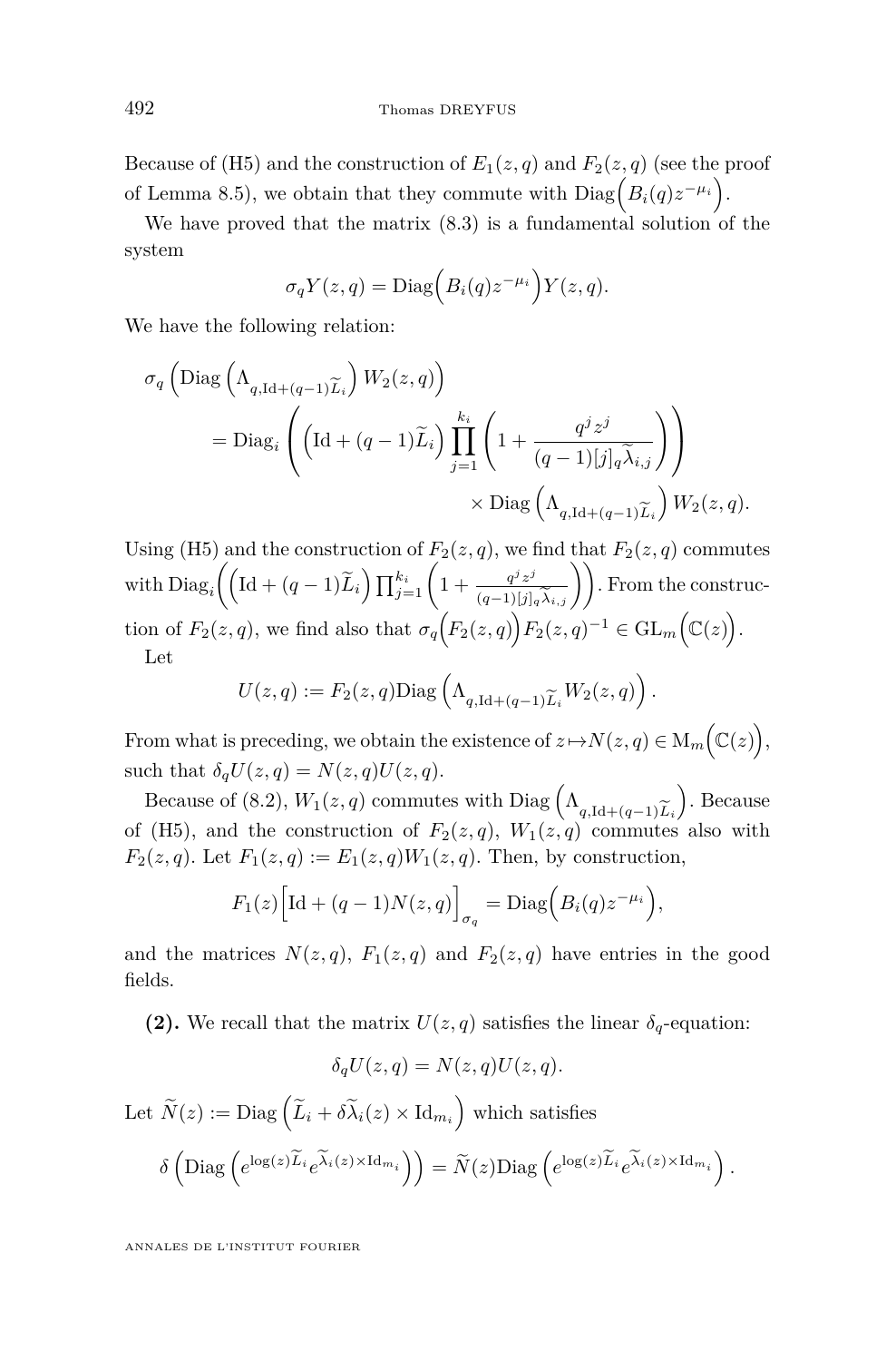<span id="page-63-0"></span>From what is preceding, we deduce the following relations:

$$
\delta H(z) = B(z)H(z) - H(z)N(z)
$$

$$
\sigma_q \left( \hat{H}(z,q)F_1(z,q) \right) \left( \text{Id} + (q-1)N(z,q) \right)
$$

$$
= \left( \text{Id} + (q-1)B(z,q) \right) \left( \hat{H}(z,q)F_1(z,q) \right).
$$

This implies that

$$
\delta_q\left(\hat{H}(z,q)F_1(z,q)\right) = B(z,q)\hat{H}(z,q)F_1(z,q) - \sigma_q\left(\hat{H}(z,q)F_1(z,q)\right)(z,q),
$$

and finally

(8.4)  
\n
$$
\delta_q \left( \hat{H}(z,q) F_1(z,q) \right) \left( \mathrm{Id} + (q-1) N(z,q) \right)
$$
\n
$$
= \widetilde{B}(z) \hat{H}(z,q) F_1(z,q) - \hat{H}(z,q) F_1(z,q) N(z,q).
$$

We are going now to prove that the entries that belong to the first row of  $\hat{H}(z,q)F_1(z,q)$  converge coefficientwise to the corresponding entries of  $H(z)$  when  $q \rightarrow 1$ .

Let  $\hat{h}(z,q) := \sum_{n=0}^{\infty} \hat{h}_n(q) z^n$  be an entry of the first row of  $\hat{H}(z,q)F_1(z,q)$ and let  $\widetilde{h}(z) := \sum_{n=0}^{\infty} \widetilde{h}_n z^n$  be the corresponding entry of  $\widetilde{H}(z)$ . We want to use Lemma [4.1](#page-22-0) to prove that for all  $n \in \mathbb{N}$ ,  $\hat{h}_n(q)$  converges as q goes to 1 to  $h_n$ . We are going to prove now that the assumptions of Lemma [4.1](#page-22-0) are satisfied.

- The matrices  $B(z, q)$  and  $N(z, q)$  converge entrywise and coefficientwise to  $B(z)$  and  $N(z)$  when  $q \to 1$ . Therefore, using additionally (8.4), we find that there exists a  $\delta_q$ -equation with coefficient in  $\mathbb{C}[[z]]$ that is satisfied by  $\hat{h}(z, q)$ , with *z*-coefficients that converge to the *z*coefficients of a  $\delta$ -equation with coefficient in  $\mathbb{C}[[z]]$ , that is satisfied by  $h(z)$ .
- As we can see in Remark [8.1](#page-56-0) (5), the vector space of Lemma [4.1](#page-22-0) has dimension 1.
- By construction,  $F_1(z,q)$  is of the form Id +  $zG_1(z,q)$ , where  $z \mapsto$  $G_1(z,q) \in M_m(\mathbb{C}\{z\})$ . Hence for *q* close to 1, the entries of the first row of  $H(z,q)F_1(z,q)$  have *z*-valuation equal to the entries of the first row of  $\hat{H}(z, q)$ , which are 0 (see the paragraph just below (H4)). Due to (H6), the entries of the first row of  $H(z)$  have *z*-valuation equal to 0.
- Let us prove the convergence of  $\hat{h}_0(q)$  to  $\tilde{h}_0$ . Since  $F_1(z,q)$  is of the form Id +  $zG_1(z, q)$ , it is sufficient to prove that the constant term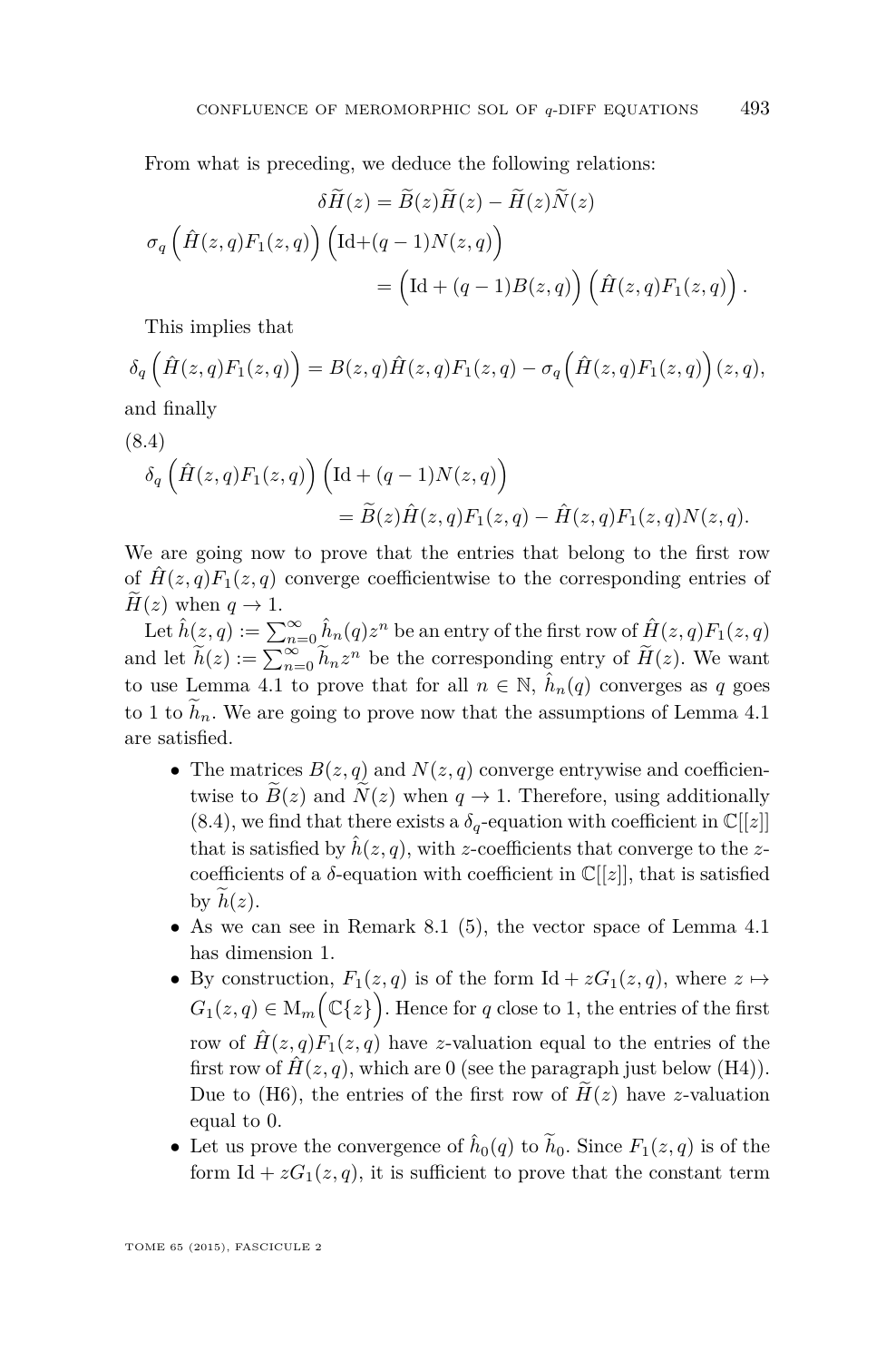<span id="page-64-0"></span>of the entries of the first row of  $\hat{H}(z, q)$  converges to the constant term of the corresponding entry of  $H(z)$ . This is guaranteed by (H6).

We can apply Lemma [4.1,](#page-22-0) which gives that the first row of  $\hat{H}(z,q)F_1(z,q)$ converges entrywise and coefficientwise to the first row of  $\widetilde{H}(z)$  when  $q \to 1$ .

Let us prove now the convergence of the other rows. Let  $\hat{h}(z, q)$  be an entry of  $\hat{H}(z, q)F_1(z, q)$  and let  $\tilde{h}(z)$  be the corresponding entry of  $\tilde{H}(z)$ . Let  $\hat{h}_1(z,q), \ldots, \hat{h}_m(z,q)$  be the entries of the first row of  $\hat{H}(z,q)F_1(z,q)$ and let  $\widetilde{h}_1(z), \ldots, \widetilde{h}_m(z)$  be the corresponding entries of  $\widetilde{H}(z)$ . From [\(8.4\)](#page-63-0), we find that there exist  $r \in \mathbb{N}, z \mapsto (d_{i,j}(z, q))$  $\left\{\widetilde{d}_{i,j}\right\}_{i\leqslant r,j\leqslant m} \in \mathbb{C}((z)),$ such that:

(8.5) 
$$
\begin{cases} \sum_{i,j} d_{i,j}(z,q) \delta_q^i(\hat{h}_j(z,q)) = \hat{h}(z,q) \\ \sum_{i,j} \tilde{d}_{i,j}(z) \delta^i(\tilde{h}_j(z)) = \tilde{h}(z), \end{cases}
$$

and such that for all *i*, *j*,  $d_{i,j}(z, q)$  converges entrywise to  $\tilde{d}_{i,j}(z)$  when  $q \rightarrow$ 1. The entrywise convergence of  $\hat{h}(z,q)$  to  $\hat{h}(z,q)$  when  $q \to 1$  follows immediately from the case of the first row.

Using (8.5) and the fact that for all *q* close to 1, the *z*-valuation of the entry of the first row of  $\hat{H}(z,q)F_1(z,q)$  are 0, we obtain the existence of  $N' \in$ N, such that for all *q* close to 1,  $z \mapsto z^{N'} \hat{h}(z, q) \in \mathbb{C}[[z]]$ . We apply the same reasoning on the other entries of  $\hat{H}(z, q)F_1(z, q)$  to conclude the existence of  $N \in \mathbb{N}$ , such that for *q* close to 1,  $z \mapsto z^N \hat{H}(z,q) F_1(z,q) \in M_m \Big( \mathbb{C}[[z]] \Big)$  $\Box$ 

### **8.3. Confluence of the Stokes matrices**

In this subsection, we combine Theorems [4.5](#page-26-0) and [8.4,](#page-57-0) to prove the convergence of a basis of meromorphic solutions of a family of linear  $\delta_q$ -equations to a basis of meromorphic solutions of the corresponding linear *δ*-equation. We consider the family of equations

$$
\begin{cases}\n\Delta_q := b_m(z,q)\delta_q^m + b_{m-1}(z,q)\delta_q^{m-1} + \dots + b_0(z,q) \\
\tilde{\Delta} := \tilde{b}_m(z)\delta^m + \tilde{b}_{m-1}(z)\delta^{m-1} + \dots + \tilde{b}_0(z),\n\end{cases}
$$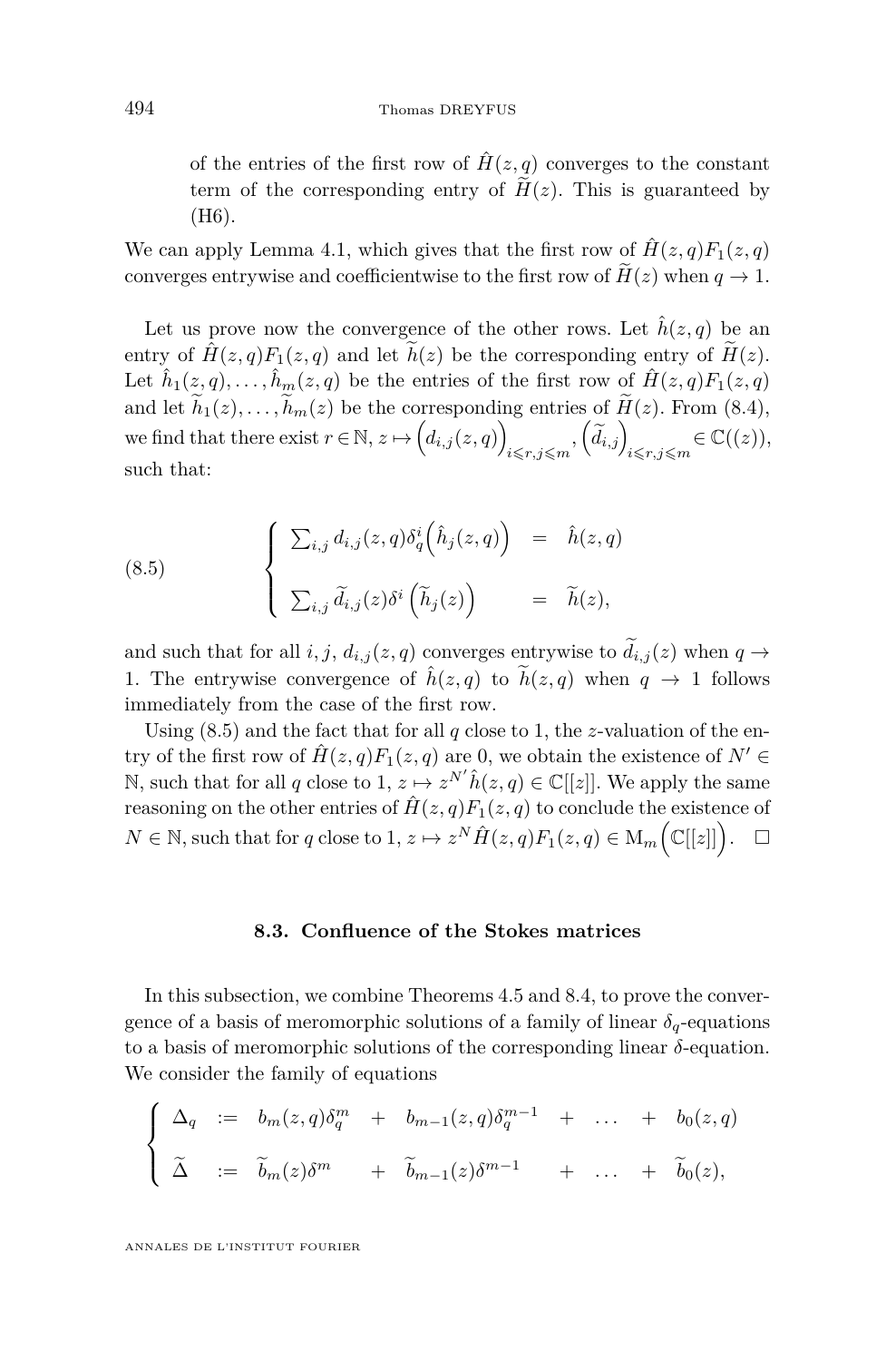and assume that they satisfy the assumptions (H2) to (H6) of §[8](#page-54-0)*.*2 and the two following assumptions:

(H1') For all  $i \leq m, z \mapsto b_i(z, q), \tilde{b}_i(z) \in \mathbb{C}[z]$ .

(H7) Every entry  $\hat{h}$  of the matrix  $z^N \hat{H}(z,q) F_1(z,q)$  given by Theorem [8.4](#page-57-0) (resp. every entry *h* of the matrix  $z^N H(z)$ ), satisfies a family of  $\delta_q$ -equations (resp.  $\delta$ -equation) that verifies the assumptions  $(A2)$  and  $(A3)$  detailed  $\S 4.2$ .

As in §8*.*[2,](#page-54-0) we consider the associated systems:

$$
\begin{cases}\n\delta_q Y(z,q) &= B(z,q)Y(z,q) \\
\delta \widetilde{Y}(z) &= \widetilde{B}(z) \widetilde{Y}(z).\n\end{cases}
$$

The next lemma gives a sufficient condition for the assumption (H7) to be satisfied. See Remark [8.1](#page-56-0) for the discussion about the cases where the other assumptions are satisfied.

LEMMA 8.7. — If the  $b_i(z, q)$  are independent of q, and if (H1'), (H2) to (H6) hold, then (H7) is satisfied.

Proof. — The matrix  $z^N \tilde{H}(z)$  satisfies the equation

$$
\delta\left(z^N \widetilde{H}(z)\right) = \widetilde{B}(z) z^N \widetilde{H}(z) - z^N \widetilde{H}(z) \left(\widetilde{N}(z) - N \times \mathrm{Id}\right),
$$

where  $\widetilde{N}(z) = \text{Diag}\left(\widetilde{L}_i + \delta\widetilde{\lambda}_i(z) \times \text{Id}_{m_i}\right)$  has entries in  $\mathbb{C}[z^{-1}]$ . From [\(8.4\)](#page-63-0), we obtain

(8.6)  
\n
$$
\delta_q\left(z^N \hat{H}(z,q) F_1(z,q)\right) \left(\mathrm{Id} + (q-1)N(z,q)\right)
$$
\n
$$
= q^N \tilde{B}(z) z^N \hat{H}(z,q) F_1(z,q) - z^N \hat{H}(z,q) F_1(z,q) \left(q^N N(z,q) - [N]_q \times \mathrm{Id}\right),
$$

where  $N(z,q)$  converges to  $\widetilde{N}(z)$ . Let  $\hat{h}(z,q)$  be an entry of  $z^N \hat{H}(z,q) F_1(z,q)$ and let  $h(z)$  be the corresponding entry of  $z^N H(z)$ . Using (8.6), we obtain the existence of  $r \in \mathbb{N}^*$ ,  $z \mapsto d_1(z,q), \ldots, d_r(z,q), \widetilde{d}_1, \ldots, \widetilde{d}_r \in \mathbb{C}[z]$ ,  $c > 0$ , such that for all  $i \leq r$ , for all  $q > 1$  sufficiently close to  $1, |d_i(z, q) - \tilde{d}_i(z)| <$  $(q-1)c\left(\left|\widetilde{d}_i(z)\right|+1\right)$ , and such that

$$
\begin{cases}\n\sum_{i \leq r} d_i(z, q) \delta_q^i(\hat{h}(z, q)) = 0 \\
\sum_{i \leq r} \widetilde{d}_i(z) \delta^i(\widetilde{h}(z)) = 0.\n\end{cases}
$$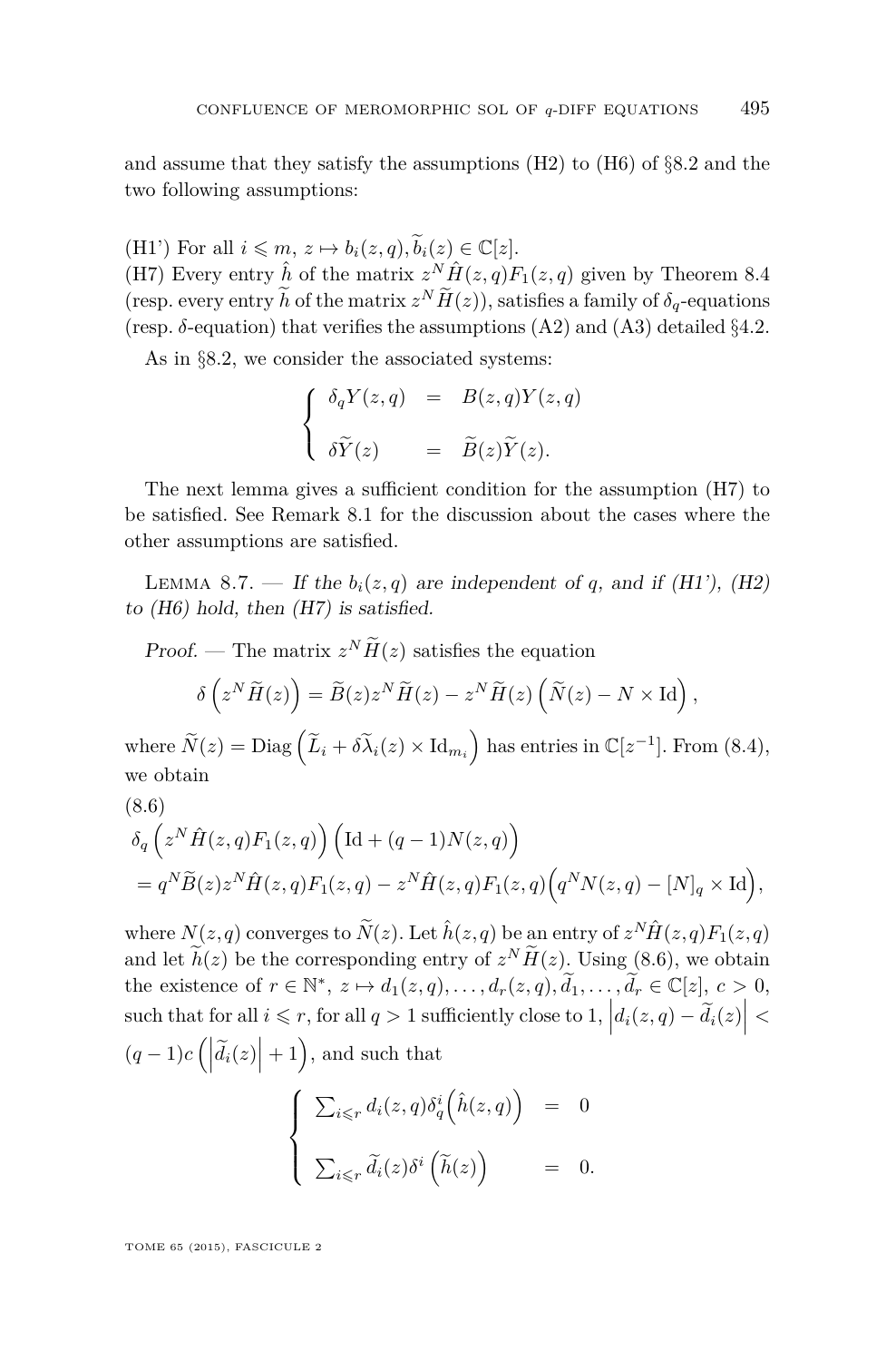<span id="page-66-0"></span>In particular,  $\hat{h}$  satisfies the assumptions (A1) and (A3), with formal limit the formal power series  $\tilde{h}(z)$ .

Moreover, the *z*-valuations of the  $b_i(z, q)$  are independent of *q* and are equal to the *z*-valuations of the  $b_i(z)$ . Therefore, the *z*-valuations of the  $d_i(z, q)$  are independent of *q* and are equal to the *z*-valuations of the  $d_i(z)$ . Since the slopes of the equation depend only on the *z*-valuation, we obtain that  $\hat{h}$  satisfies the assumption  $(A2)$ , with formal limit the formal power series  $\tilde{h}(z)$ .

We recall that if  $\widetilde{D}(z) \in M_m(\mathbb{C}(z)),$  we define  $S^1(\widetilde{D}(z))$  as the union of the  $\mathbb{R}_{\geq 1}x_i$ , where  $x_i$  are the poles of  $\widetilde{D}(z)$ . Let  $\Sigma_{\widetilde{H}}$  be the union of<br>the  $\Sigma$  that have been defined in 86.2. Step 1, where  $\widetilde{h}_{i,j}$  are the entries the  $\Sigma_{\widetilde{h}_{i,j}}$ , that have been defined in §6.[2,](#page-38-0) Step 1, where  $h_{i,j}$  are the entries  $h_{i,j}$ <sub> $\Gamma$ </sub> of *H*. Due to (H7), we may apply Theorem [4.5](#page-26-0) to the divergent entries of  $z^N \hat{H}(z,q) F_1(z,q)$  and  $z^N \tilde{H}(z)$ . Using additionally Remark [4.4,](#page-0-0) (2), and the reasoning in §6*.*[2,](#page-38-0) Step 4, we may prove a similar result for the convergent entries, and we find the existence of  $k \in \mathbb{N}^*$ , such that for all  $d \in \mathbb{R} \backslash \Sigma_{\widetilde{H}}$ ,  $\mathbb{R}$ ,

$$
\lim_{q \to 1} \mathcal{S}_q^{[d]} \left( z^N \hat{H} F_1 \right) = \widetilde{\mathcal{S}}^d \left( z^N \widetilde{H} \right),
$$

uniformly on the compacts of  $\overline{S}$   $(d - \frac{\pi}{2k}, d + \frac{\pi}{2k}) \setminus \mathbf{S}^1$   $(\widetilde{B}(z))$ . From Theo-rem [4.5](#page-26-0) and Theorem [8.4,](#page-57-0) there exists  $F_2(z, q) \in \mathcal{O}_m^*$ , such that

$$
\Phi_0^{[d]}(z,q) := z^{-N} \mathcal{S}_q^{[d]} \left( z^N \hat{H} F_1 \right) F_2(z,q)
$$
  

$$
\times \text{Diag}_i \left( \Lambda_{q, \text{Id} + (q-1) \widetilde{L}_i} \prod_{j=1}^{k_i} e_{q^j} \left( \widetilde{\lambda}_{i,j} z^{-j} \times \text{Id}_{m_i} \right) \right)
$$
  

$$
\in \text{GL}_m \left( \mathcal{M}(\mathbb{C}^*, 0) \right),
$$

is a fundamental solution of  $\delta_q Y(z,q) = B(z,q)Y(z,q)$ . From §[1,](#page-8-0) we recall that

$$
\widetilde{\Phi}_0^d(z) := z^{-N} \widetilde{\mathcal{S}}^d\left(z^N \widetilde{H}(z)\right) \text{Diag}\left(e^{\widetilde{L}_i \log(z) + \widetilde{\lambda}_i(z) \times \text{Id}_{m_i}}\right) \in \mathcal{A}\left(d - \frac{\pi}{2k}, d + \frac{\pi}{2k}\right)
$$

is a fundamental solution of  $\delta Y(z) = B(z)Y(z)$ .

LEMMA  $8.8.$  — We have

$$
\lim_{q \to 1} \Phi_0^{[d]}(z, q) = \widetilde{\Phi}_0^d(z),
$$

uniformly on the compacts of  $\overline{S}$   $(d - \frac{\pi}{2k}, d + \frac{\pi}{2k}) \setminus (\mathbf{S}^1 (\widetilde{B}(z)) \cup {\mathbb{R}}_{\leq 0})$ .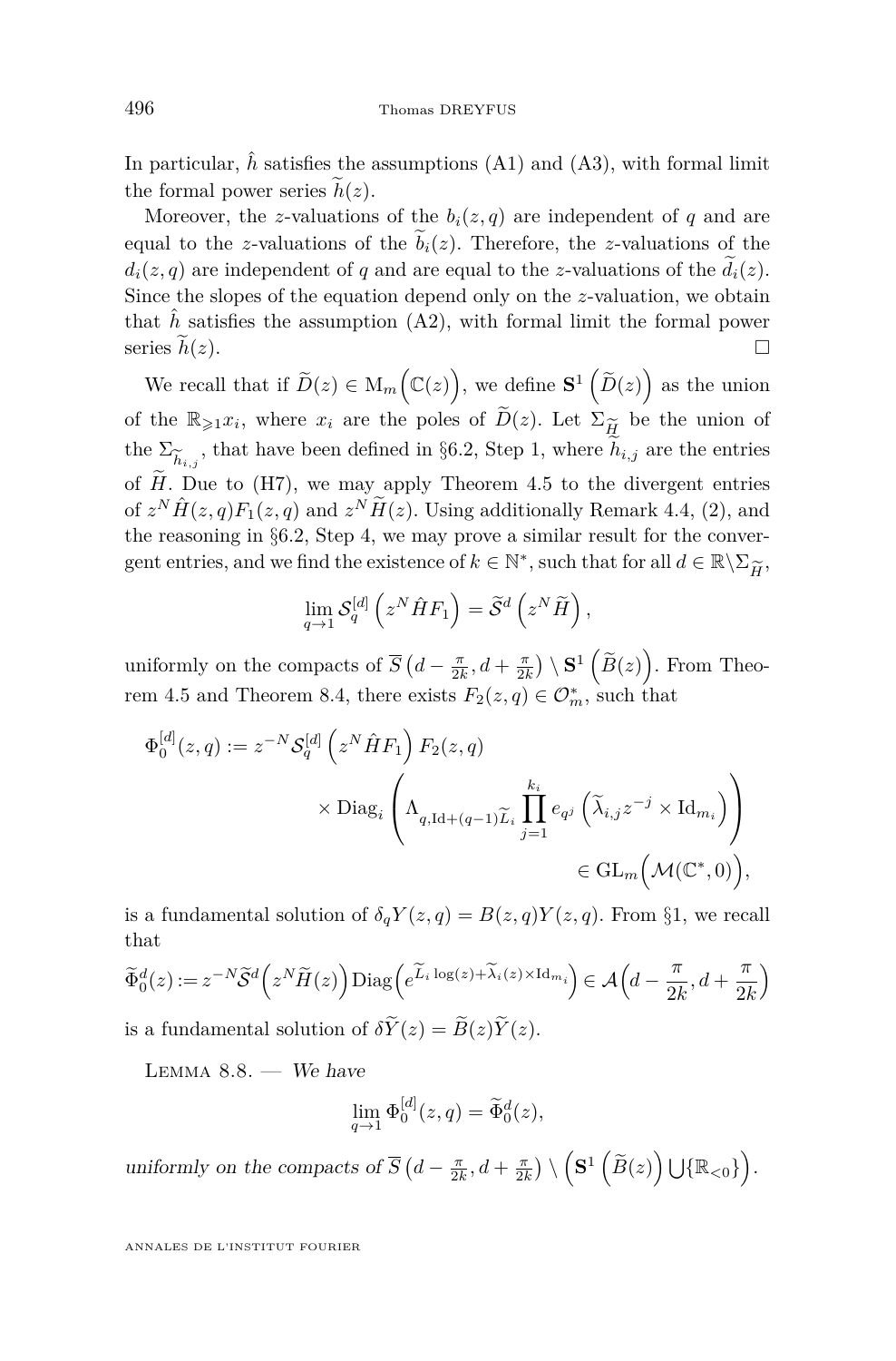Proof. — Due to the preceding discussion and the definition of  $\mathcal{O}_m^*$ , we only have to prove the convergence

$$
\lim_{q \to 1} \text{Diag}_i \left( \Lambda_{q, \text{Id} + (q-1)\widetilde{L}_i} \prod_{j=1}^{k_i} e_{q^j} \left( \widetilde{\lambda}_{i,j} z^{-j} \times \text{Id}_{m_i} \right) \right) = \text{Diag} \left( e^{\widetilde{L}_i \log(z) + \widetilde{\lambda}_i(z) \times \text{Id}_{m_i}} \right).
$$

The fact that

$$
\lim_{q \to 1} \text{Diag}\left(\Lambda_{q, \text{Id} + (q-1)\widetilde{L}_i}\right) = \text{Diag}\left(e^{\widetilde{L}_i \log(z)}\right),
$$

uniformly on the compacts of a convenient domain has been proved in a more generalize case in Page 1048 of [\[39\]](#page-76-0). See Lemma [6.1,](#page-35-0) for the convergence of the *q*-exponential part.

Let  $d^- < d^+$  with  $d^{\pm} \in \mathbb{R} \setminus \Sigma_{\widetilde{H}}$ , so that we can define  $\Phi_0^{[d^{\pm}]}(z, q)$ . We<br>fine the g Stelse metrix  $ST^{[d^-],[d^+]}(z, q) \in \mathcal{C}^{\mathbf{I}}(M)$  (regiment) that define the *q*-Stokes matrix  $ST^{[d^-],[d^+]}(z,q) \in GL_m(\mathcal{M}_{\mathbb{E}})$  (we recall that  $\mathcal{M}_{\mathbb{E}}$  is the field of functions invariant under the action of  $\sigma_q$ , see the introduction) as follows:

$$
\Phi_0^{[d^+]}(z,q) = \Phi_0^{[d^-]}(z,q)ST^{[d^-],[d^+]}(z,q).
$$

Let  $d - \frac{\pi}{2k} < d^- < d < d^+ < d + \frac{\pi}{2k}$  such that

$$
\left(\left[d^-,d\right[\bigcup\left]d,d^+\right]\right)\bigcap\Sigma_{\widetilde{H}}=\varnothing.
$$

Let us recall that by construction,  $\Sigma_{\widetilde{H}}$  contains  $\Sigma_{\widetilde{H}}$ , the set of singular directions that has been defined in Proposition 1.5. Therefore, following §1. directions that has been defined in Proposition [1.5.](#page-13-0) Therefore, following  $\S1$ , we may define the Stokes matrix in the direction *d*,  $\widetilde{ST}^d \in GL_m(\mathbb{C})$ , as follows:

$$
\widetilde{\Phi_0}^{d^+}(z) = \widetilde{\Phi_0}^{d^-}(z) \widetilde{ST}^d.
$$

Remark 8.9. — If *d* is not a singular direction (see Proposition [1.5\)](#page-13-0), then although  $\widetilde{ST}^d = \text{Id}$ , the entries of  $\widetilde{H}(z)$  might be divergent. In fact, see [\[30\]](#page-76-0) Page 247, the entries of  $\widetilde{H}(z)$  are convergent if and only if  $\widetilde{ST}^d = \text{Id}$  for all  $d \in \mathbb{R}$ . On the other hand, the principle of analytic continuation implies that if  $ST^{[d^-],[d^+]}(z,q_0) = \text{Id}$  for some  $d^- < d^+$  and for some  $q_0 > 1$ , then  $z \mapsto z^N \hat{H}(z, q_0) F_1(z, q_0) \in M_m(\mathbb{C}{z}).$ 

Using Lemma [8.8,](#page-66-0) we prove: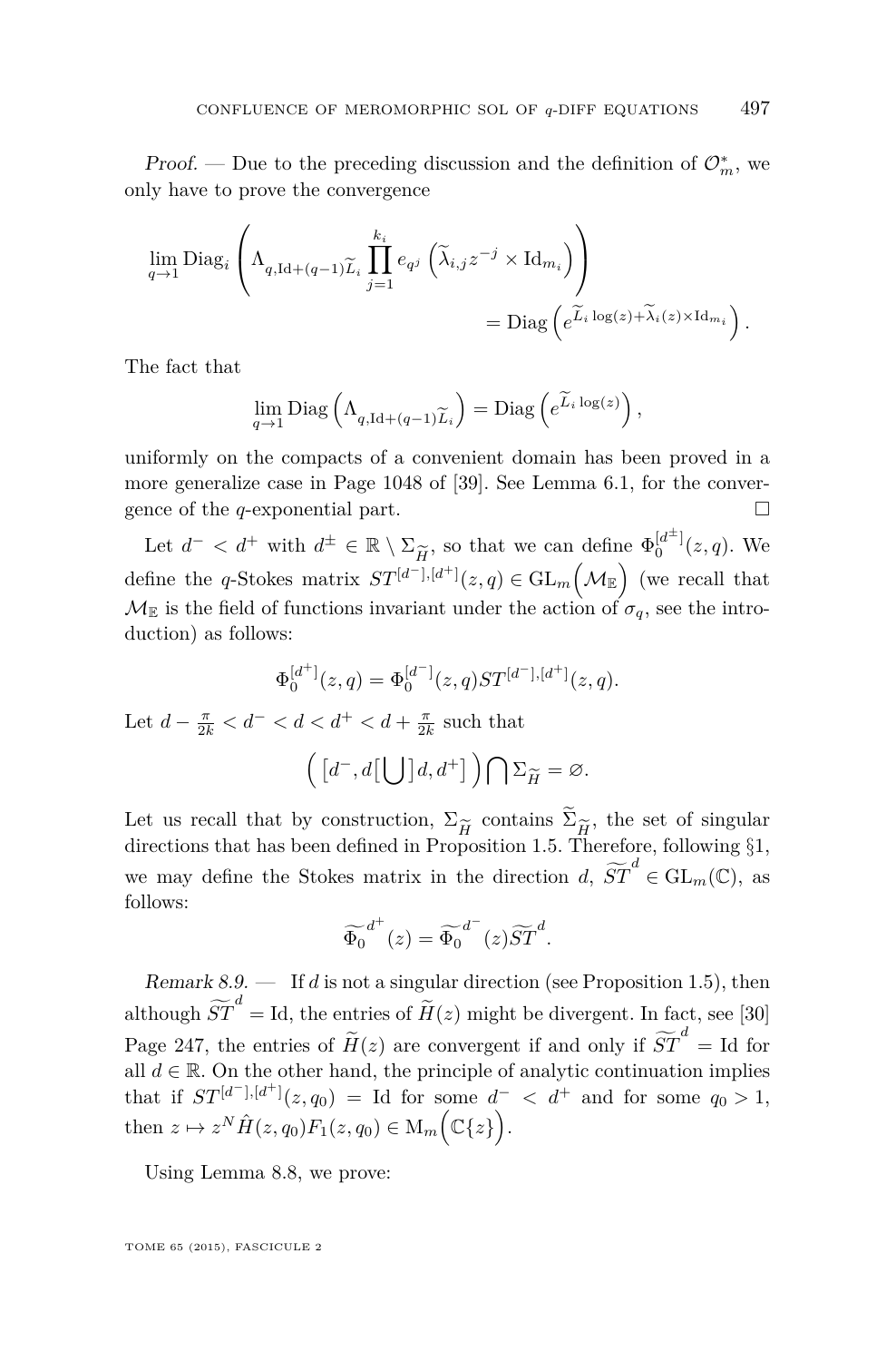<span id="page-68-0"></span>THEOREM 8.10. — Let  $d - \frac{\pi}{2k} < d^- < d < d^+ < d + \frac{\pi}{2k}$  such that  $\left( \left[ d^{-}, d \left[ \bigcup \right] d, d^{+} \right] \right) \bigcap \Sigma_{\widetilde{H}} = \varnothing.$ 

Then, for *q* close to 1, we can define  $ST^{[d^-],[d^+]}(z,q)$  and we have

$$
\lim_{q \to 1} ST^{[d^-],[d^+]}(z,q) = \widetilde{ST}^d,
$$

uniformly on the compacts of  $\overline{S}$   $(d - \frac{\pi}{2k}, d + \frac{\pi}{2k}) \setminus (\mathbf{S}^1 (\widetilde{B}(z)) \cup {\mathbb{R}}_{\leq 0})$ .

#### **8.4. Confluence to the monodromy**

In this subsection, we show how a basis of meromorphic solutions of a family of linear  $\delta_q$ -equations at 0 and at  $\infty$  can help us to find the monodromy matrices of the corresponding differential equation. We consider the family of equations

$$
\begin{cases}\n\Delta_q := b_m(z,q)\delta_q^m + b_{m-1}(z,q)\delta_q^{m-1} + \dots + b_0(z,q) \\
\tilde{\Delta} := \tilde{b}_m(z)\delta^m + \tilde{b}_{m-1}(z)\delta^{m-1} + \dots + \tilde{b}_0(z),\n\end{cases}
$$

that satisfies the assumptions  $(H1')$ ,  $(H2)$  to  $(H7)$  of  $\S 8.2$  $\S 8.2$  $\S 8.2$ ,  $\S 8.3$  and the following assumptions:

(H8) The zeros of  $\tilde{b}_m(z)$  have different arguments and there is no zero which has an argument equal to  $\pi$ .

(H9) The assumptions (H1'), (H2) to (H8) are satisfied with the linear  $\delta_q$ and  $\delta$ -equation at infinity, obtained by considering  $z \mapsto z^{-1}$ .

As in §8*.*[2,](#page-54-0) §8*.*[3,](#page-64-0) we consider the associated systems:

$$
\begin{cases}\n\delta_q Y(z,q) &= B(z,q)Y(z,q) \\
\delta \widetilde{Y}(z) &= \widetilde{B}(z) \widetilde{Y}(z).\n\end{cases}
$$

Let  $d \in \mathbb{R} \setminus \Sigma_{\widetilde{H}}$ . Due to Lemma [8.8,](#page-66-0) there exists  $k \in \mathbb{N}^*$  such that for we we have

$$
\lim_{q \to 1} \Phi_0^{[d]}(z, q) = \widetilde{\Phi}_0^d(z),
$$

uniformly on the compacts of

$$
\widetilde{\Omega}_0 := \overline{S}\left(d - \frac{\pi}{2k}, d + \frac{\pi}{2k}\right) \setminus \left(\mathbf{S}^1\left(\widetilde{B(z)}\right) \bigcup \mathbb{R}_{< 0}\right).
$$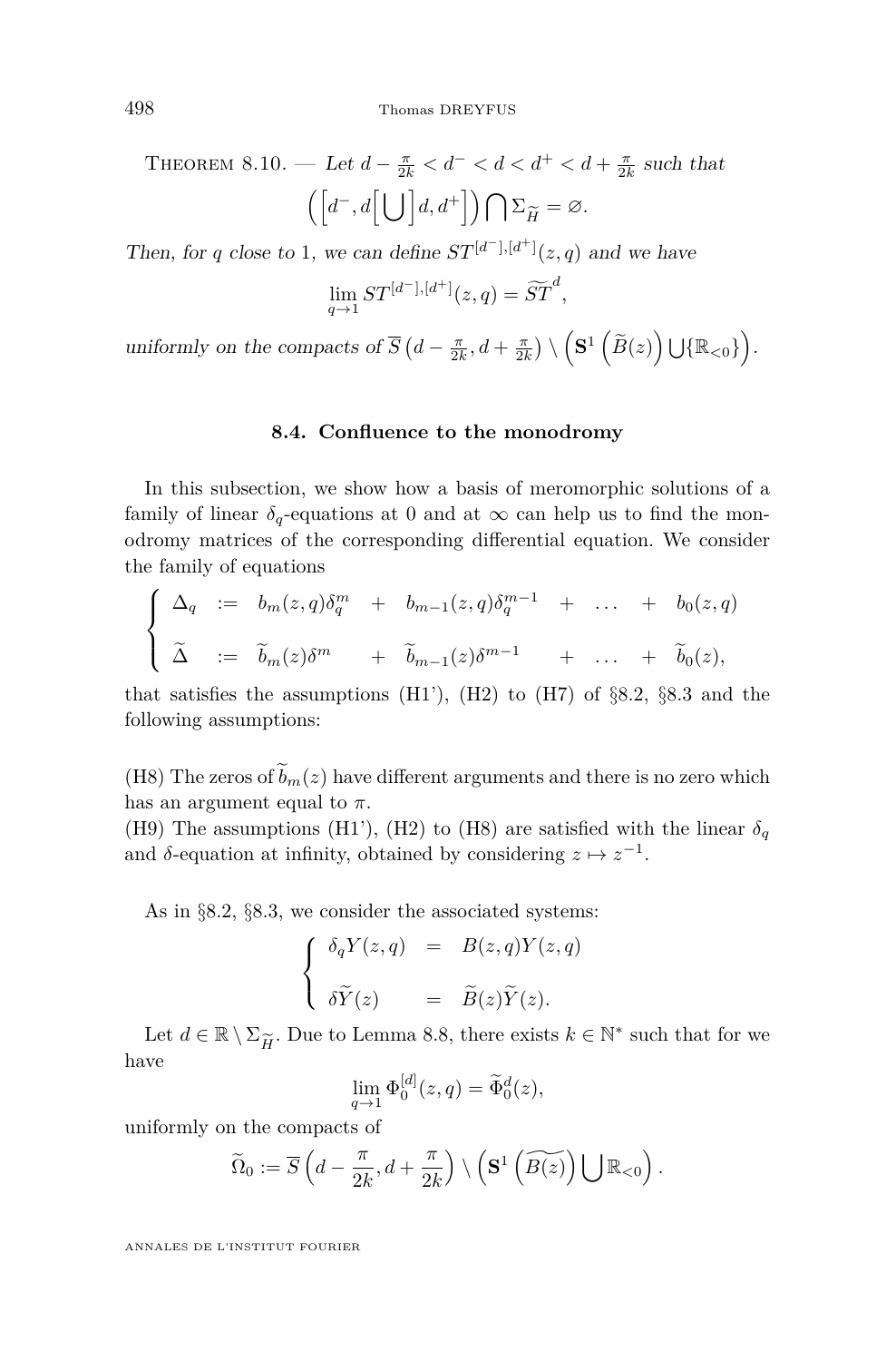We are now interested in the domain of definition of the fundamental  ${\rm solution} \ \Phi_0^{[d]}(z,q) \text{ for } q \text{ close to 1 fixed. We recall that if } D(z) \in {\rm GL}_m\Big(\mathbb C(z)\Big),$ we define  $\mathbf{S}^q(D(z))$  as the union of the  $q^{\mathbb{N}^*}x_i$ , where  $x_i$  is a pole of  $D(z)$ or  $D^{-1}(z)$ . Following Page 1035 in [\[39\]](#page-76-0), we obtain that  $\Lambda_{q, \text{Id} + (q-1) \text{Diag}}(\tilde{L}_i)$ has poles contained in a finite number of *q*-discrete spiral of the form  $q^{\mathbb{Z}}\beta_i(q)$ , that converge to the spiral  $\mathbb{R}_{<0}$  as *q* tends to 1. By construction, for *q* fixed, the domain of definition of the matrices  $\mathcal{S}_q^{[d]}\left(z^N \hat{H} F_1\right)$ ,  $F_2(z,q)$  $\text{and } \text{Diag}_i\left(\prod_{j=1}^{k_i} e_{q^j}\left(\widetilde{\lambda}_{i,j}z^{-j} \times \text{Id}_{m_i}\right)\right), \text{intersected with } \overline{S}\left(d - \frac{\pi}{2k}, d + \frac{\pi}{2k}\right)$ is  $\overline{S}$   $\left(d - \frac{\pi}{2l}\right)$  $\frac{\pi}{2k}$ ,  $d + \frac{\pi}{2k}$ 2*k*  $\Bigl(\left(\mathbf{S}^q\left(\text{Id} + (q-1)\widetilde{B}(z)\right)\right)\Bigr).$ 

Notice that,  $\mathbf{S}^q igl( \text{Id} + (q-1)\widetilde{B}(z)\bigr)$  tends to  $\mathbf{S}^1 igl( \widetilde{B}(z)\bigr)$  as  $q$  goes to 1. We have proved that for *q* fixed close to 1, the domain of definition of  $\Phi_0^{[d]}(z,q)$ intersected with  $\overline{S}$   $(d - \frac{\pi}{2k}, d + \frac{\pi}{2k})$  is:

$$
\overline{S}\left(d-\frac{\pi}{2k},d+\frac{\pi}{2k}\right)\setminus\left(\mathbf{S}^q\left(\text{Id}+(q-1)\widetilde{B}(z)\right)\bigcup q^{\mathbb{Z}}\beta_i(q)\right).
$$



Figure 8.1. Intersection of  $\overline{S}$  ( $d - \frac{\pi}{2k}$ ,  $d + \frac{\pi}{2k}$ ) and the domain of definition of  $\Phi_0^{[d]}(z,q)$  (left) and  $\Phi_{\infty}^{[d]}(z,q)$  (right).

We consider now the singularity at  $\infty$  putting  $z \mapsto z^{-1}$ . After taking a larger set finite modulo  $2\pi\mathbb{Z}, \Sigma_{\widetilde{H}} \subset \mathbb{R}$ , we may assume that for all  $d \notin \Sigma_{\widetilde{h}}$ ,<br>we can also compute a fundamental solution at infinity  $\Phi^{[d]}(z, a)$  in the we can also compute a fundamental solution at infinity  $\Phi_{\infty}^{[d]}(z, q)$  in the same way than  $\Phi_0^{[d]}(z, q)$ . Let  $p = q^{-1}$ . Similarly to  $\tilde{\Omega}_0$ , let us define  $\tilde{\Omega}_{\infty}$ , such that

$$
\lim_{q \to 1} \Phi_{\infty}^{[d]}(z, q) = \widetilde{\Phi}_{\infty}^d(z),
$$

uniformly on the compacts of  $\Omega_{\infty}$ , where  $\Phi_{\infty}^{d}(z)$  is the fundamental solution of the linear *δ*-system at infinity computed with Borel and Laplace transformations. More precisely, there exists  $k' \in \mathbb{N}^*$ , such that

$$
\widetilde{\Omega}_{\infty} := \overline{S}\left(d - \frac{\pi}{2k'}, d + \frac{\pi}{2k'}\right) \setminus \left\{\mathbb{R}_{< 0}, t\widetilde{x}_1, \ldots, t\widetilde{x}_r \middle| t \in ]0,1]\right\},\
$$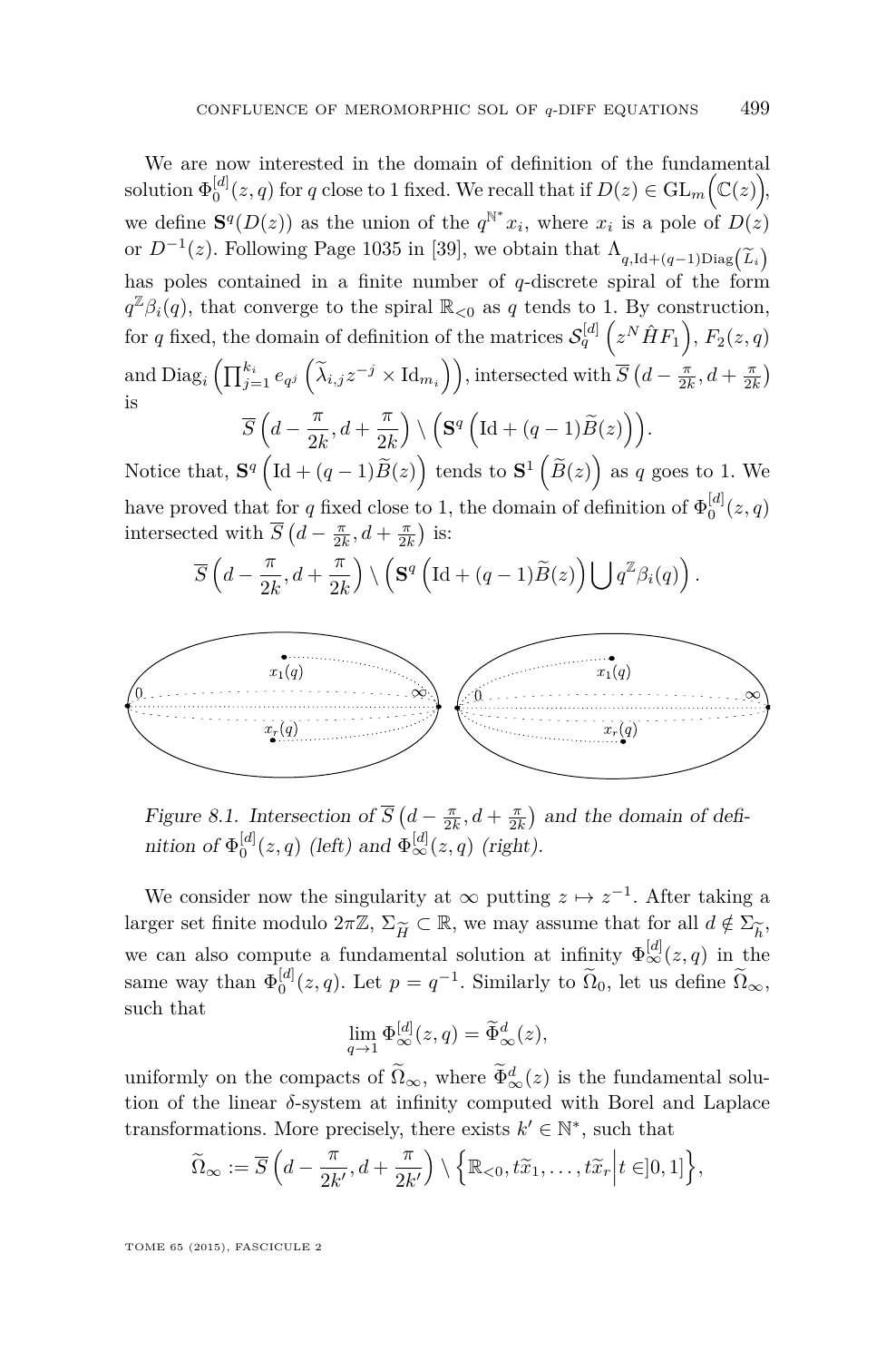where the  $\tilde{x}_i$  satisfies  $\tilde{\Omega}_0 = \overline{S} \left( d - \frac{\pi}{2k}, d + \frac{\pi}{2k} \right) \setminus \{ \mathbb{R}_{\leq 0}, \mathbb{R}_{\geq 1} \tilde{x}_1, \dots, \mathbb{R}_{\geq 1} \tilde{x}_r \}.$ If we restrict the domain of convergence, we may assume that  $k = k'$ .

The Birkhoff matrix  $\left(\Phi_{\infty}^{[d]}(z,q)\right)^{-1}\Phi_{0}^{[d]}(z,q)$  is invariant under the action of  $\sigma_q$  and tends to

$$
\lim_{q \to 1} \left( \Phi_{\infty}^{[d]}(z,q) \right)^{-1} \Phi_0^{[d]}(z,q) = \left( \widetilde{\Phi}_{\infty}^d(z) \right)^{-1} \widetilde{\Phi}_0^d(z) =: \widetilde{P}^d,
$$

uniformly on the compacts of  $\widetilde{\Omega}_{\infty} \cap \widetilde{\Omega}_0$ .

Since  $(\Phi_{\infty}^{[d]}(z,q))^{-1} \Phi_0^{[d]}(z,q)$  is invariant under the action of  $\sigma_q$ , we obtain that  $\tilde{P}^d$  is locally constant.



Figure 8.2. Domain of definition of  $\Phi_0^d(z)$  (left) and  $\Phi_\infty^d(z)$  (right).

Let  $\widetilde{x}_0 = -1$ . We order the  $\widetilde{x}_i$  by increasing arguments in  $\left] d - \frac{\pi}{2k}, d + \frac{\pi}{2k} \right[$ The connected component of the domain of definition of  $\tilde{P}^d$  are the  $\tilde{U}_j$ , where

$$
\widetilde{U}_j := \overline{S}\left(d - \frac{\pi}{2k}, d + \frac{\pi}{2k}\right) \bigcap \overline{S}\Big(\arg(\widetilde{x}_j), \arg(\widetilde{x}_{j+1})\Big).
$$



Figure 8.3. Domain of definition of  $P^d$ .

Let  $\widetilde{P}_{j}^{d} \in GL_m(\mathbb{C})$  be the value of  $\widetilde{P}^{d}$  in  $\widetilde{U}_j$ . Let us chose  $\widetilde{x}_j$  such  $\widetilde{x}_j \in \overline{G}(I, \mathbb{Z} \setminus I, \mathbb{Z})$ that  $\widetilde{x}_j \in \overline{S}\left(d - \frac{\pi}{2k}, d + \frac{\pi}{2k}\right)$ . Let us consider a little positive path  $\gamma$  around  $\widetilde{x}_j$ starting from  $a \in \tilde{U}_{j-1}$ . We may choose  $\gamma$  such that we can decompose  $\gamma$ into  $\gamma_1$  and  $\gamma_2$  such that  $\gamma_1$  comes from *a* to  $b \in \tilde{U}_j$  in  $\tilde{\Omega}_{\infty}$  and  $\gamma_2$  comes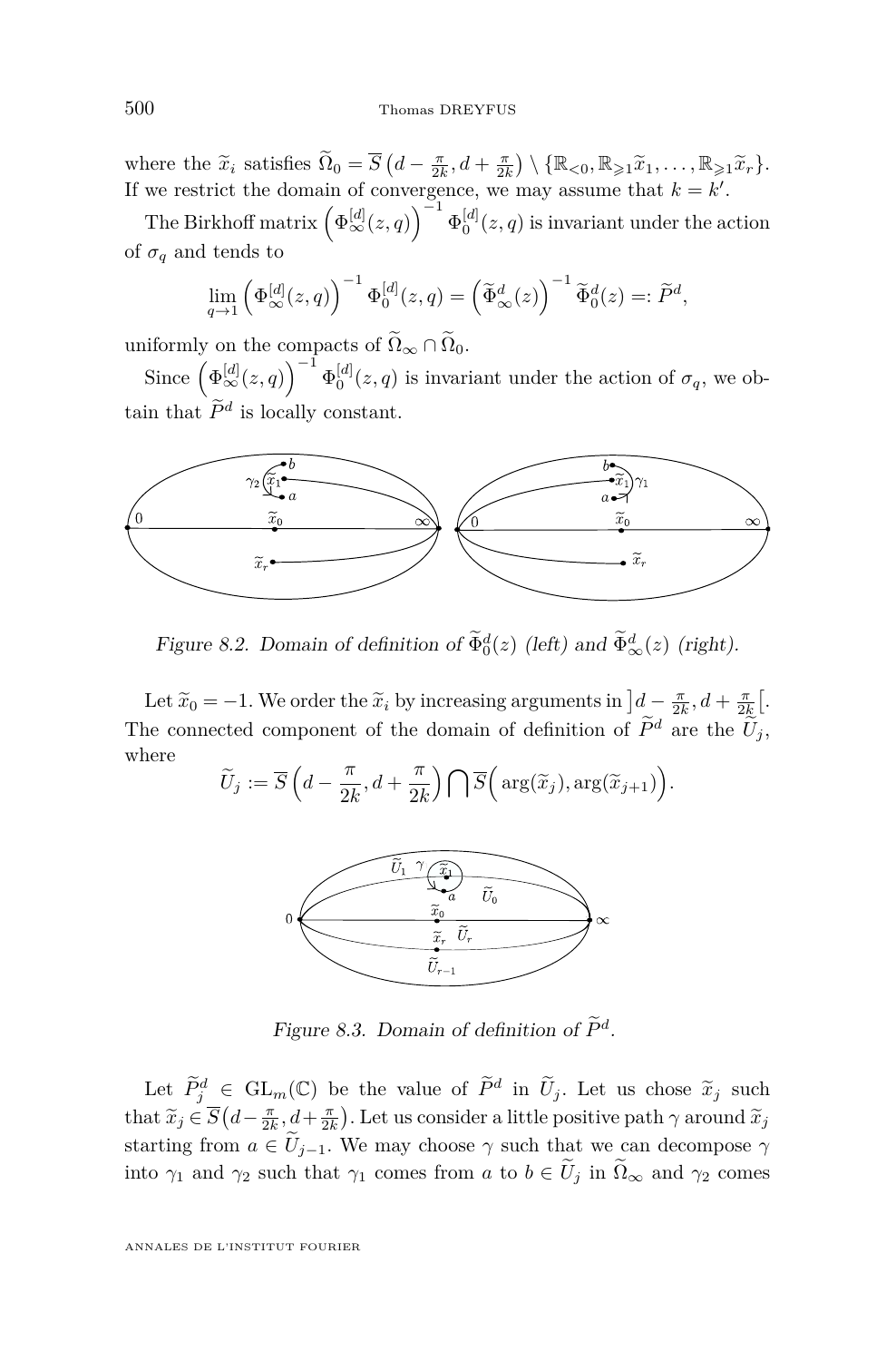from *b* to *a* in  $\Omega_0$ . The analytic continuation along  $\gamma_1$  transforms  $\Phi_0^d(z)$ into  $\Phi_{\infty}^{d}(z)P_{j-1}^{d}$ , and the analytic continuation along  $\gamma_2$  transforms  $\Phi_{\infty}^{d}(z)$ into  $\widetilde{\Phi}_0^d(z) \left(\widetilde{P}_j^d\right)^{-1}$ . We have proved the following theorem, which extends when *q* is real, the theorem of the  $\S4$  in [\[39\]](#page-76-0) in the non-Fuchsian case:

THEOREM 8.11. — The monodromy matrix of the  $\delta$ -equation  $\delta \widetilde{Y}(z)$  =  $\widetilde{B}(z)\widetilde{Y}(z)$  in the basis  $\widetilde{\Phi}_{0}^{d}(z)$  around the singularity  $\widetilde{x}_{j}$  is  $\left(\widetilde{P}_{j}^{d}\right)^{-1}\widetilde{P}_{j-1}^{d}$ .

## **Appendix A. Confluence of a "continuous"** *q***-Borel-Laplace summation.**

The goal of this appendix is to prove the equivalent of Theorem [4.5](#page-26-0) for a "continuous" *q*-Borel-Laplace summation. We introduce now the "continuous" *q*-Laplace transformation. See §[3](#page-18-0) for the notations.

DEFINITION A.1. — Let  $k \in \mathbb{Q}_{>0}$  and let  $d \in \mathbb{R}$ . As we can see in [\[13\]](#page-75-0), §4*.*2, the following maps are defined and we call them the "continuous" *q*-Laplace transformation of order 1 and *k*:

$$
\begin{array}{cccc} \mathcal{L}^{d}_{q,1} : & \mathbb{H}^{d}_{q,1} & \longrightarrow & \mathcal{A}(d-\pi,d+\pi) \\ & f & \longmapsto & \frac{q-1}{\log(q)}\int_{0}^{\infty e^{id}}\frac{f(\zeta)}{ze_{q}\left(\frac{q\zeta}{z}\right)}d\zeta, \\ & & & \\ \mathcal{L}^{d}_{q,k} : & \mathbb{H}^{d}_{q,k} & \longrightarrow & \bigcup_{\nu=0}^{k-1}\mathcal{A}\left(\frac{2\pi\nu(d-\pi)}{k},\frac{2\pi(\nu+1)(d-\pi)}{k}\right) \\ & & & \\ g & \longmapsto & \rho_{k}\circ\mathcal{L}^{[d]}_{q,1}\circ\rho_{1/k}(g). \end{array}
$$

Remark A.2. — We say that the *q*-Laplace transformation is "continuous" because it is defined with a "continuous" integral, in opposition to the *q*-Laplace transformation of §[3,](#page-18-0) which involves a "discrete" Jackson integral. Notice that the term "continuous" *q*-Borel-Laplace summation is an abuse of language since the *q*-Borel transformation we use in this summation process is the same as in the "discrete" *q*-Borel-Laplace summation.

Theorem 4.14 of [\[13\]](#page-75-0) compares the "discrete" and the "continuous" *q*-Borel-Laplace summation for the case of formal power series solutions of a linear  $\sigma_q$ -equation with coefficients in  $\mathbb{C}({z})$  with only slope 1. The next proposition is the analogue of Proposition [3.4](#page-19-0) of the present paper.

PROPOSITION A.3. — Let  $g \in \mathbb{H}_{q,1}^d$ . Then •  $\mathcal{L}_{q,1}^{d}(\delta_{q}g) = \delta_{q}\mathcal{L}_{q,1}^{d}(g).$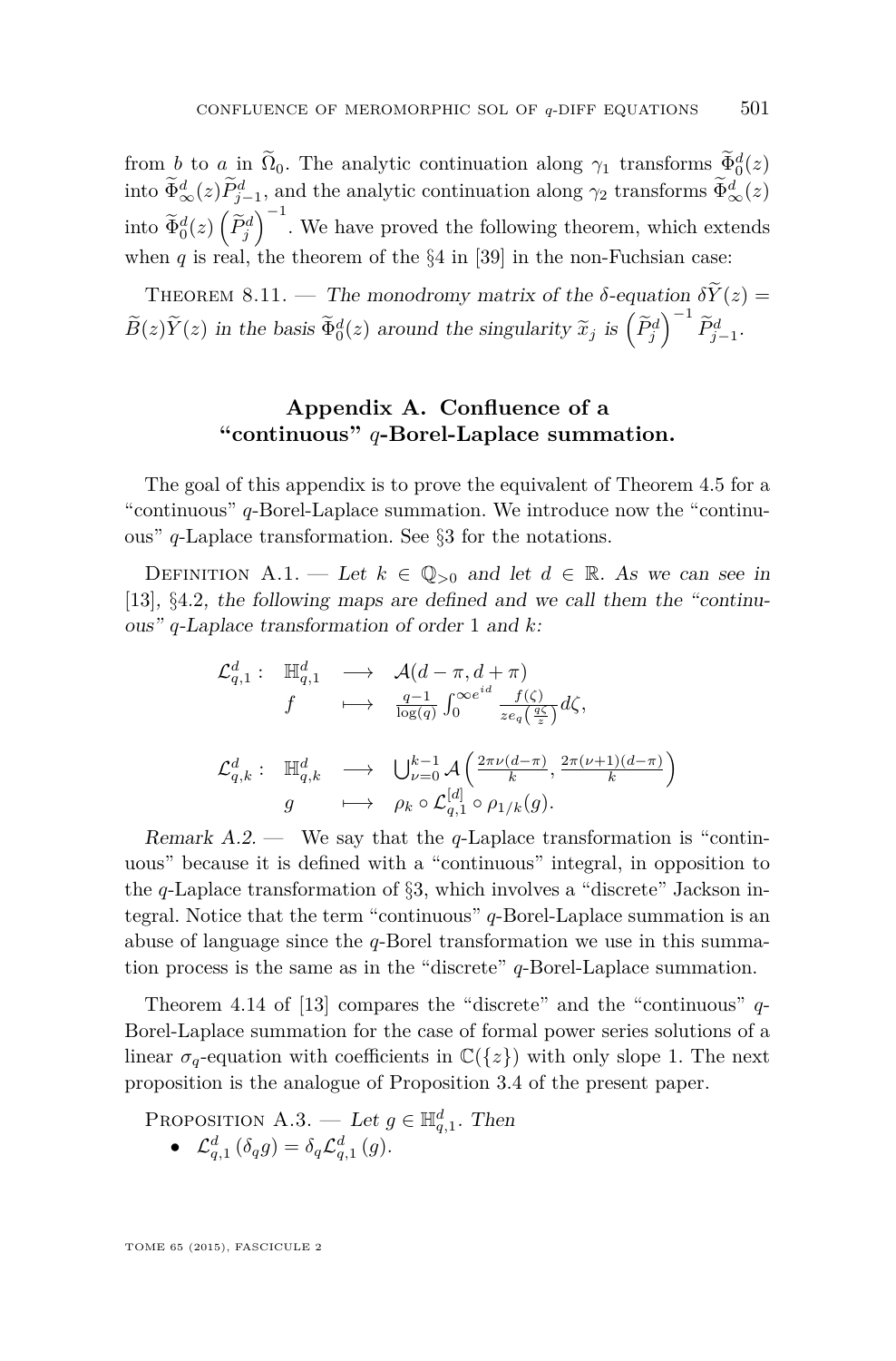• 
$$
z\mathcal{L}_{q,1}^d(\delta_q g) = p\mathcal{L}_{q,1}^d(\zeta g) - pz\mathcal{L}_{q,1}^d(g).
$$

Proof. — To prove the first equality, it is sufficient to prove that the "continuous" *q*-Laplace transformation commutes with  $\sigma_q$ . To do this, we just have to perform the variable change  $\zeta \mapsto q\zeta$  in the integral.

Let us prove the last equality. We recall that  $\sigma_q\left(e_q\left(\frac{q\zeta}{z}\right)\right) = \frac{e_q\left(\frac{q\zeta}{z}\right)}{1+(q-1)\zeta/z}$ . Let  $p = 1/q$ . Then,

$$
z\mathcal{L}_{q,1}^{d}(\delta_{q}g) = z \int_{0}^{\infty e^{id}} \frac{g(\zeta)}{ze_{q}(\frac{q\zeta}{z})} \frac{p-1+\frac{(q-1)\zeta}{qz}}{q-1} d\zeta
$$
  

$$
= \int_{0}^{\infty e^{id}} \frac{g(\zeta)}{e_{q}(\frac{q\zeta}{z})} (-p+p\zeta/z)
$$
  

$$
= p\mathcal{L}_{q,1}^{d}(\zeta g) - pz\mathcal{L}_{q,1}^{d}(g).
$$

 $\Box$ 

Let  $k \in \mathbb{N}^*$ . If we consider  $\hat{f} \in \mathbb{C}[[z^k]]$ , solution of a linear  $\delta_q$ -equation with coefficients in  $\mathbb{C} [z^k]$ , with  $\hat{\mathcal{B}}_{q,k} (\tilde{f}) \in \mathbb{H}^d_{q,k}$ , then we have:

$$
\begin{aligned} \delta_q\left(\mathcal{L}_{q,k}^{d}\circ\hat{\mathcal{B}}_{q,k}\left(\hat{f}\right)\right) &= \mathcal{L}_{q,k}^{d}\circ\hat{\mathcal{B}}_{q,k}\left(\delta_q\hat{f}\right) \\ &\text{ and } \delta_q\left(z^k\mathcal{L}_{q,k}^{d}\circ\hat{\mathcal{B}}_{q,k}\left(\hat{f}\right)\right) = \mathcal{L}_{q,k}^{d}\circ\hat{\mathcal{B}}_{q,k}\left(\delta_q\left(z^k\hat{f}\right)\right). \end{aligned}
$$

Hence,  $\mathcal{L}_{q,k}^d \circ \hat{\mathcal{B}}_{q,k} \left( \hat{f} \right)$  is solution of the same linear  $\delta_q$ -equation than  $\hat{f}$ . But in general, if  $\hat{f} \in \mathbb{C}[[z]]$  is solution of a linear  $\delta_q$ -equation with coefficients in  $\mathbb{C}[z]$ , we will have to apply successively several *q*-Borel and "continuous" *q*-Laplace transformations in order to compute an analytic solution of the same equation than  $\hat{f}$ . See Theorem [A.4.](#page-73-0)

As in §4.[2,](#page-24-0) let  $z \mapsto \hat{h}(z, q) \in \mathbb{C}[[z]]$  that converges coefficientwise to  $\widetilde{h}(z) \in$  $\mathbb{C}[[z]]$  when  $q \to 1$ . We make the following assumptions:

• There exists

$$
z \mapsto b_0(z,q), \dots, b_m(z,q) \in \mathbb{C}[z],
$$

with *z*-coefficients that converge as  $q$  goes to 1, such that for all  $q$ close to 1,  $\hat{h}(z, q)$  is solution of:

$$
b_m(z,q)\delta_q^m\left(\hat{h}(z,q)\right)+\cdots+b_0(z,q)\hat{h}(z,q)=0.
$$

ANNALES DE L'INSTITUT FOURIER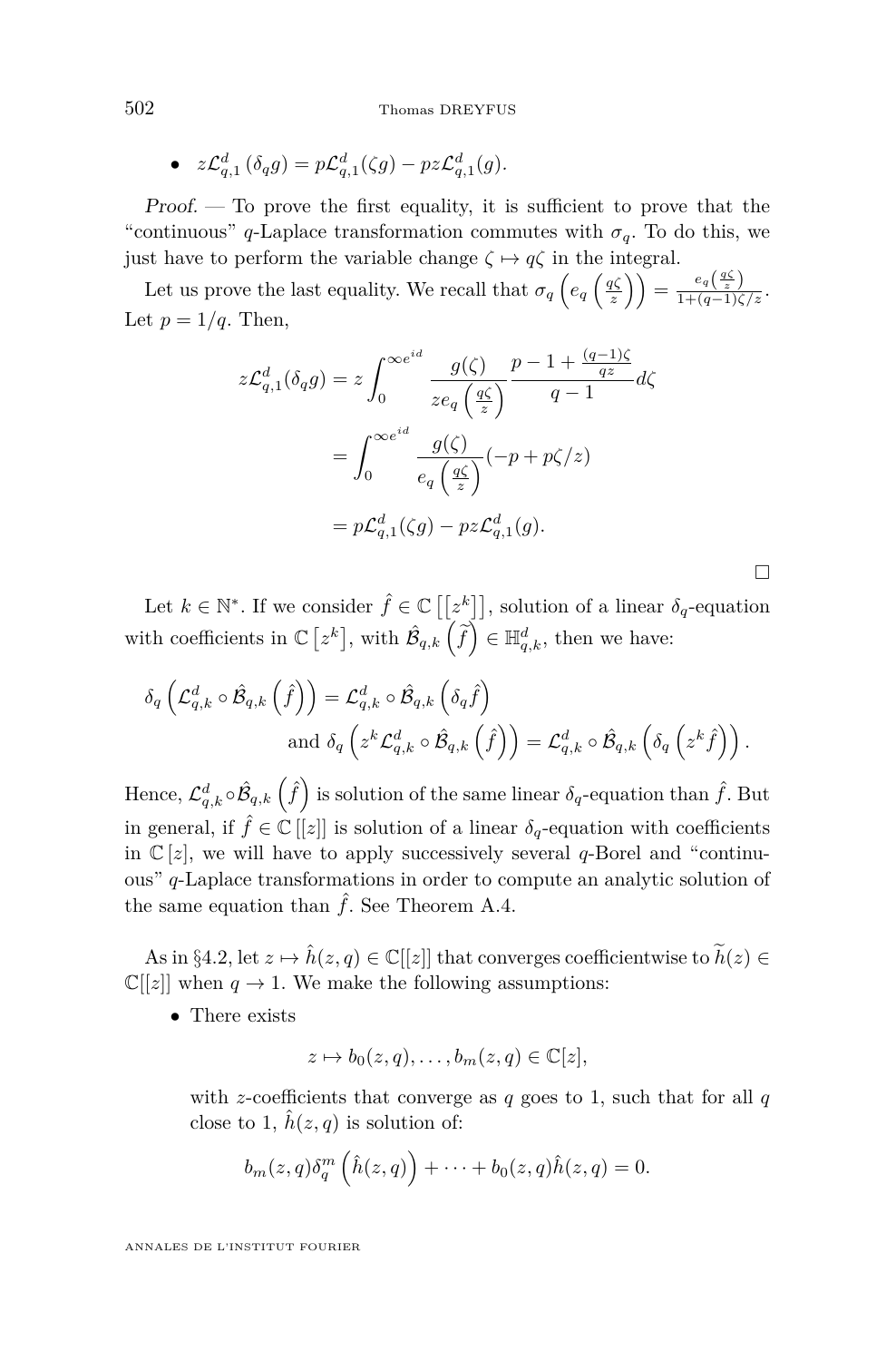<span id="page-73-0"></span>Let  $\widetilde{b}_0(z), \ldots, \widetilde{b}_m(z) \in \mathbb{C}[z]$  be the limit as *q* tends to 1 of the  $b_0(z,q), \ldots, b_m(z,q)$ . Notice that the series  $\widetilde{h}(z)$  is solution of:

$$
\widetilde{b}_m(z)\delta^m\left(\widetilde{h}(z)\right)+\cdots+\widetilde{b}_0(z)\widetilde{h}(z)=0.
$$

- For *q* close to 1, the slopes of the linear *q*-difference equation satisfied by  $\hat{h}$  are independent of q, and the set of slopes of the latter that are positive coincides with the set of slopes of the linear differential equation satisfied by  $h$ .
- There exists  $c_1 > 0$ , such that for all  $i \leq m$  and q close to 1:

$$
\left|b_i(z,q)-\widetilde{b}_i(z)\right| < (q-1)c_1\left(\left|\widetilde{b}_i(z)\right|+1\right).
$$

• The differential equation has at least one slope strictly bigger than 0. Let  $d_0 := \max\left(2, \deg\left(\widetilde{b}_0\right), \ldots, \deg\left(\widetilde{b}_m\right)\right)$ . Let  $k_1 < \cdots < k_{r-1}$  be the slopes of [\(4.3\)](#page-25-0) different from 0, let  $k_r$  be an integer strictly bigger than  $k_{r-1}$ and  $d_0$ , and set  $k_{r+1} := +\infty$ . Let  $(\kappa_1, \ldots, \kappa_r)$  defined as:

$$
\kappa_i^{-1}:=k_i^{-1}-k_{i+1}^{-1}.
$$

As in Proposition [1.5,](#page-13-0) we define the  $(\widetilde{k_1}, \ldots, \widetilde{k_s})$  as follows: we take  $(k_1, \ldots, k_s)$  $\ldots$ ,  $\kappa_r$ ) and for  $i = 1, \ldots, i = r$ , we replace successively  $\kappa_i$  by  $\alpha_i$  terms  $\alpha_i \kappa_i$ , where  $\alpha_i$  is the smallest integer such that  $\alpha_i \kappa_i$  is greater or equal than  $d_0$ . See Example [1.4.](#page-13-0) Therefore, by construction, each of the  $\tilde{\kappa}_i$  are rational number greater than  $d_0$ . Let  $\beta \in \mathbb{N}^*$  be minimal, such that for all  $i \in$  $\{1, \ldots, s\}, \ \beta/\widetilde{\kappa}_i \in \mathbb{N}^*$ . Let us write  $\hat{h}(z, q) =: \sum_{n=0}^{\infty} \hat{h}_n(q) z^n$  and for  $l \in$  $\{0, \ldots, \beta - 1\}$ , let  $\hat{h}^{(l)}(z, q) := \sum_{n=0}^{\infty} \hat{h}_{l+n\beta}(q) z^{n\beta}$ .

THEOREM A.4. — There exists  $\Sigma_{\widetilde{k}} \subset \mathbb{R}$  finite modulo  $2\pi\mathbb{Z}$ , such that if  $d \in \mathbb{R} \setminus \Sigma_{\widetilde{h}}$  then for all  $l \in \{0, \ldots, \beta\}$ e*h* then for all  $l \in \{0, \ldots, \beta - 1\}$ , the series  $g_{1,l} := \hat{\mathcal{B}}$  $q, \widetilde{\kappa}_1 \circ \cdots \circ$  $\hat{\mathcal{B}}$  $q, \kappa_s$ <sub>M</sub>  $\left(\hat{h}^{(l)}\right)$  converges and belongs to  $\overline{\mathbb{H}}_{\hat{\kappa}}^d$  $\frac{\alpha}{\kappa_1}$  (see Definition [4.3\)](#page-25-0).

Moreover, for  $j = 2$  (resp.  $j = 3, ...,$  resp.  $j = r$ ),  $g_{j,l} := \mathcal{L}^d_{q, \widetilde{k_{j-1}}}(g_{j-1,l})$ belongs to  $\overline{\mathbb{H}}_{\widehat{\kappa}}^d$  $\int_{\kappa_j}^d$ . Let  $S_q^d\left(\hat{h}^{(l)}\right) := \mathcal{L}_q^d$  $\sum_{q,\kappa_s}^d (g_{r,l})$ . The function

$$
S_q^d\left(\hat{h}\right) := \sum_{l=0}^{\beta-1} z^l S_q^d\left(\hat{h}^{(l)}\right) \in \mathcal{A}\left(d - \frac{\pi}{k_r}, d + \frac{\pi}{k_r}\right),
$$

is solution of [\(4.2\)](#page-25-0). Furthermore, we have

$$
\lim_{q \to 1} S_q^d\left(\hat{h}\right) = \widetilde{S}^d\left(\widetilde{h}\right),
$$

TOME 65 (2015), FASCICULE 2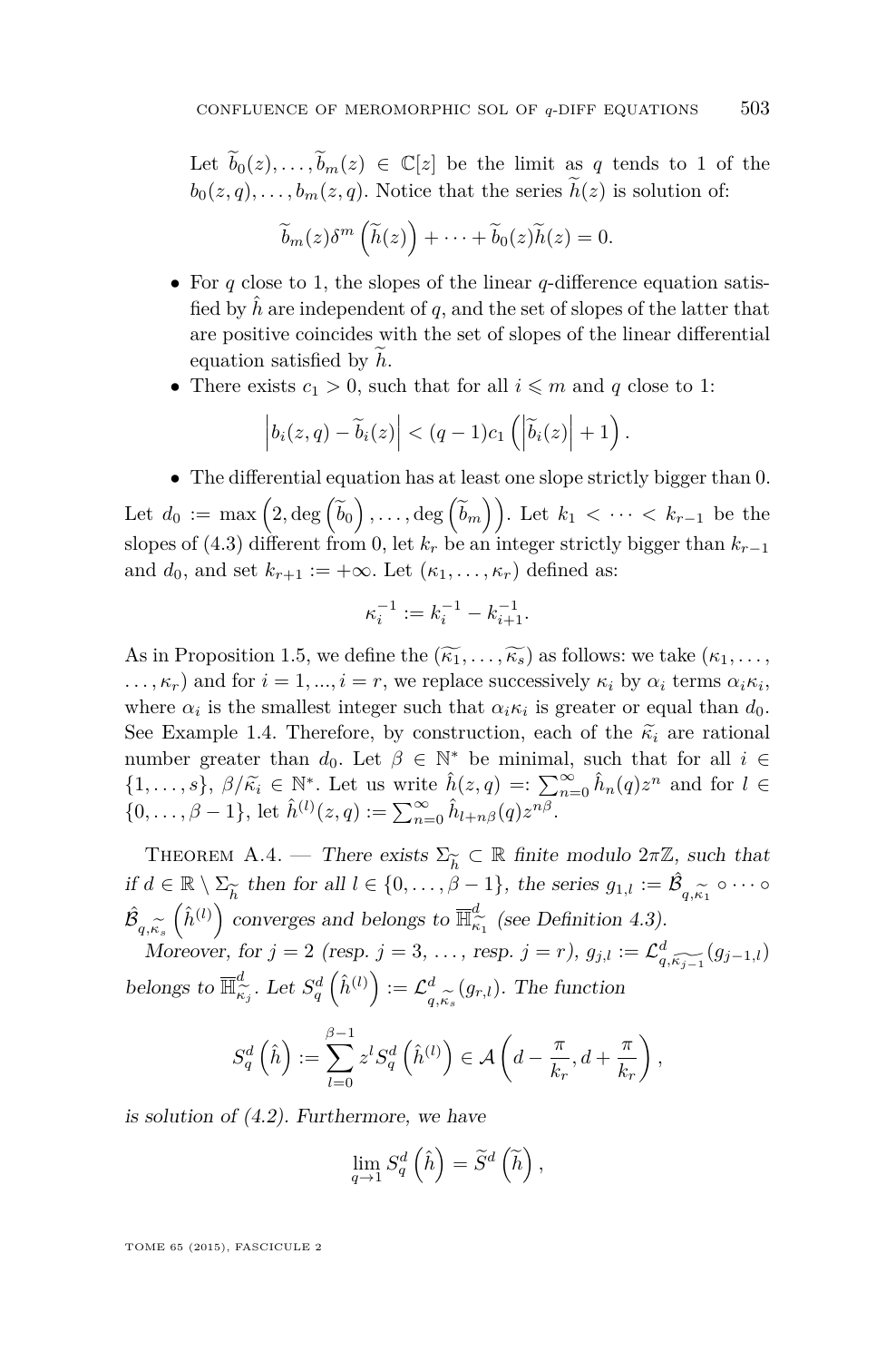uniformly on the compacts of  $\overline{S}$   $\left(d - \frac{\pi}{2k_r}, d + \frac{\pi}{2k_r}\right) \setminus \bigcup \mathbb{R}_{\geqslant 1} \alpha_i$ , where  $\alpha_i$  are the roots of  $\widetilde{b}_m \in \mathbb{C}[z]$  and  $\widetilde{S}^d\left(\widetilde{h}\right)$  is the asymptotic solution of the same linear  $\delta$ -equation than  $\tilde{h}$  that has been defined in Proposition [1.5.](#page-13-0)

The proof of this theorem is basically the same as the proof of Theorem [4.5.](#page-26-0) The only difference is that we can not use Lemma [6.2,](#page-36-0) so we state and prove a similar result for the "continuous" summation.

Let  $d \in \mathbb{R}$ , let  $k \in \mathbb{Q}_{>0}$  and let  $f$  be a function that belongs to  $\overline{\mathbb{H}}_k^d$  $\int_k^{\infty}$ . By definition (see Definition [4.3\)](#page-25-0), there exist  $\varepsilon > 0$ , constants  $J, L > 0$ , such that for all *q* close to 1,  $\zeta \mapsto f(\zeta, q)$  is analytic on  $\overline{S}(d-\varepsilon, d+\varepsilon)$ , and for all *ζ* ∈ R*>*0:

$$
\left|f(e^{id}\zeta,q)\right| < Je_q\left(L\zeta^k\right).
$$

LEMMA  $A.5.$  — In the notations introduced above, let us assume that  $\lim_{q \to 1} f := \tilde{f} \in \tilde{\mathbb{H}}_k^d$  uniformly on the compacts of  $\overline{S}(d - \varepsilon, d + \varepsilon)$ . Then, we have

$$
\lim_{q \to 1} \mathcal{L}_{q,k}^d\left(f\right)(z) = \mathcal{L}_k^d\left(\widetilde{f}\right)(z),
$$

uniformly on the compacts of  $\left\{ z \in \overline{S} \left( d - \frac{\pi}{2k\pi}, d + \frac{\pi}{2k\pi} \right) \middle| |z| < 1/L \right\}.$ 

 $Proof.$  — For the same reasons as in the proof of Lemma [6.2,](#page-36-0) we may assume that  $d = 0$  and  $k = 1$ .

Let us fix a compact *K* of  $\left\{ z \in \overline{S} \left( -\frac{\pi}{2\pi}, +\frac{\pi}{2\pi} \right) |z| < 1/L \right\}$ . Using the dominated convergence theorem, it is sufficient to prove the existence of a positive integrable function *h*, such that for all *q* close to 1,  $\zeta \in \mathbb{R}_{>0}$ and  $z \in K$ , *f*(*ζ,q*)  $ze_q(\frac{q\zeta}{z})$  $\begin{array}{c} \begin{array}{c} \begin{array}{c} \end{array} \\ \begin{array}{c} \end{array} \end{array} \end{array}$  $\langle h(\zeta), \zeta \rangle$ 

Let  $J > 0$  be the constant that comes from Definition [4.3](#page-25-0) and let  $z \in K$ . By definition of the "continuous" *q*-Laplace transformation

$$
\left|\mathcal{L}_{q,k}^{d}(f)(z)\right| \leqslant \int_{0}^{\infty} \left|\frac{J}{z} \frac{e_{q}(L\zeta)}{e_{q}(q\zeta/z)}\right| d\zeta.
$$

Let us fix  $q_0 > 1$ . Let  $S \in \mathbb{R}$ , such that for all  $z \in K$ ,  $q > 1$  and  $\zeta > S$ ,  $\zeta \mapsto$   $\frac{J}{z}$  *e*<sub>*g*</sub>(*qζ*/*z*  $\frac{e_q(L\zeta)}{e_q(q\zeta/z)}$  is decreasing. The convergence

$$
\lim_{q \to 1} \int_0^S \frac{f(\zeta, q)}{ze_q\left(\frac{q\zeta}{z}\right)} d\zeta = \int_0^S \frac{f(\zeta)}{z \exp\left(\frac{q\zeta}{z}\right)} d\zeta
$$

is clear. Moreover, we have for all  $q \in ]1, q_0[$  and  $z \in K$ :

$$
\int_{S}^{\infty} \left| \frac{J}{z} \frac{e_q(L\zeta)}{e_q(q\zeta/z)} \right| d\zeta \leqslant (q-1) \sum_{l=0}^{\infty} \left| \frac{q^l SJ}{z} \frac{e_q(Lq^l S)}{e_q(q^{l+1}S/z)} \right|.
$$

ANNALES DE L'INSTITUT FOURIER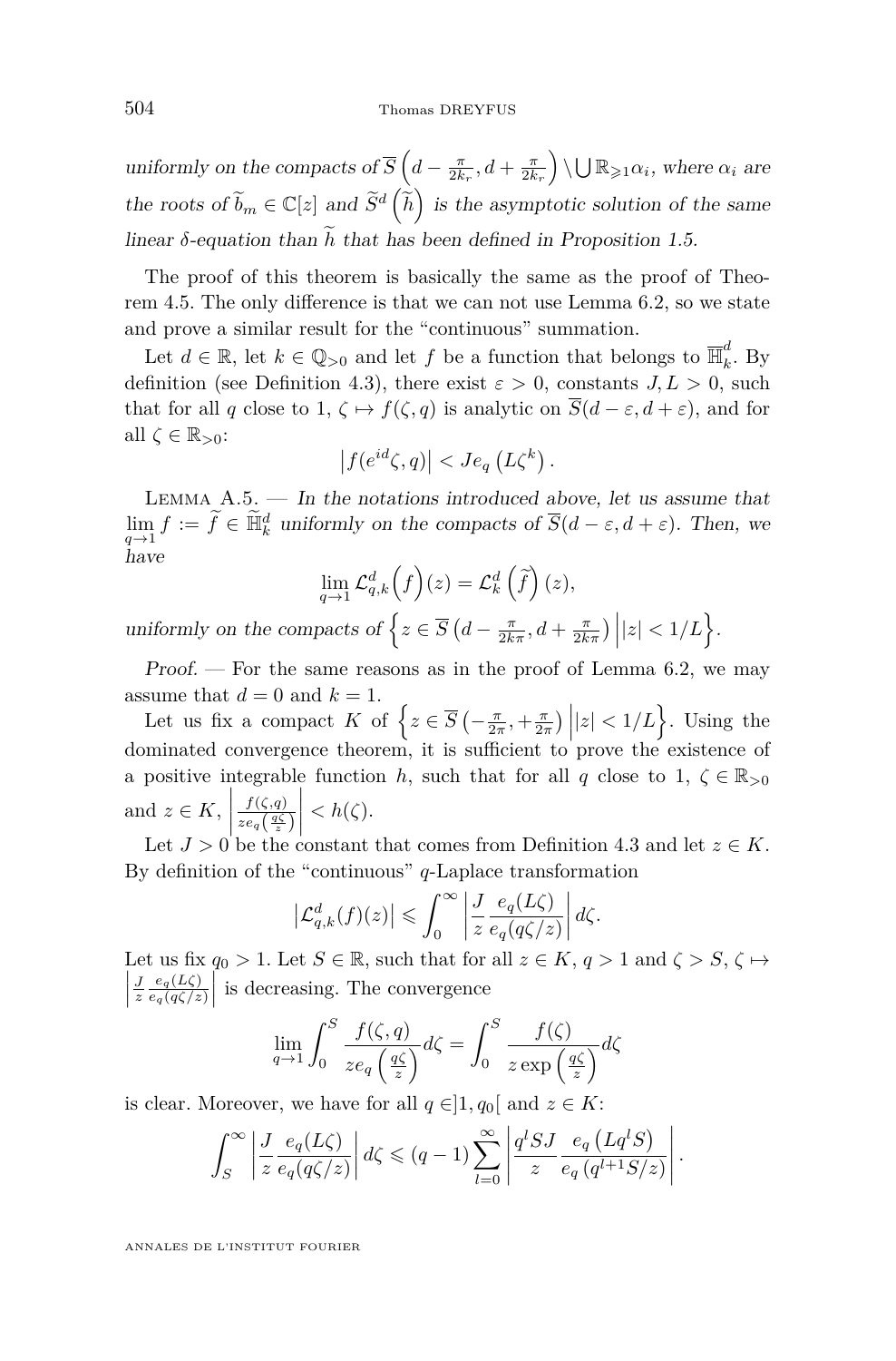We have seen in the proof of Lemma [6.2,](#page-36-0) than we can bound this latter quantity uniformly in *q* and  $z \in K$ . This yields the result.

## BIBLIOGRAPHY

- [1] C. R. Adams, "Linear *q*-difference equations", Bull. Amer. Math. Soc. **37** (1931), no. 6, p. 361-400.
- [2] Y. André, "Séries Gevrey de type arithmétique. II. Transcendance sans transcendance", Ann. of Math. (2) **151** (2000), no. 2, p. 741-756.
- [3] G. E. Andrews, R. Askey & R. Roy, Special functions, Encyclopedia of Mathematics and its Applications, vol. 71, Cambridge University Press, Cambridge, 1999, xvi+664 pages.
- [4] W. Balser, From divergent power series to analytic functions, Lecture Notes in Mathematics, vol. 1582, Springer-Verlag, Berlin, 1994, Theory and application of multisummable power series, x+108 pages.
- [5] D. Bertrand, "Groupes algébriques et équations différentielles linéaires", Astérisque (1992), no. 206, p. Exp. No. 750, 4, 183-204, Séminaire Bourbaki, Vol. 1991/92.
- [6] J.-P. Bézivin, "Sur les équations fonctionnelles aux *q*-différences", Aequationes Math. **43** (1992), no. 2-3, p. 159-176.
- [7] R. D. Carmichael, "The General Theory of Linear *q*-Difference Equations", Amer. J. Math. **34** (1912), no. 2, p. 147-168.
- [8] A. De Sole & V. G. Kac, "On integral representations of *q*-gamma and *q*-beta functions", Atti Accad. Naz. Lincei Cl. Sci. Fis. Mat. Natur. Rend. Lincei (9) Mat. Appl. **16** (2005), no. 1, p. 11-29.
- [9] L. Di Vizio, J.-P. Ramis, J. Sauloy & C. Zhang, "Équations aux *q*-différences", Gaz. Math. (2003), no. 96, p. 20-49.
- [10] L. Di Vizio, "Arithmetic theory of *q*-difference equations: the *q*-analogue of Grothendieck-Katz's conjecture on *p*-curvatures", Invent. Math. **150** (2002), no. 3, p. 517-578.
- $[11]$  ———, "Local analytic classification of *q*-difference equations with  $|q| = 1$ ", J. Noncommut. Geom. **3** (2009), no. 1, p. 125-149.
- [12] L. Di Vizio & C. HARDOUIN, "Descent for differential Galois theory of difference equations: confluence and *q*-dependence", Pacific J. Math. **256** (2012), no. 1, p. 79- 104.
- [13] L. Di Vizio & C. Zhang, "On *q*-summation and confluence", Ann. Inst. Fourier (Grenoble) **59** (2009), no. 1, p. 347-392.
- [14] A. Duval & J. Roques, "Familles fuchsiennes d'équations aux (*q*-)différences et confluence", Bull. Soc. Math. France **136** (2008), no. 1, p. 67-96.
- [15] F. Fauvet, J.-P. Ramis, F. Richard-Jung & J. Thomann, "Stokes phenomenon for the prolate spheroidal wave equation", Appl. Numer. Math. **60** (2010), no. 12, p. 1309-1319.
- [16] F. Fauvet, F. Richard-Jung & J. Thomann, "Automatic computation of Stokes matrices", Numer. Algorithms **50** (2009), no. 2, p. 179-213.
- [17] G. Gasper & M. Rahman, Basic hypergeometric series, second ed., Encyclopedia of Mathematics and its Applications, vol. 96, Cambridge University Press, Cambridge, 2004, With a foreword by Richard Askey, xxvi+428 pages.
- [18] J. van der Hoeven, "Around the numeric-symbolic computation of differential Galois groups", J. Symbolic Comput. **42** (2007), no. 1-2, p. 236-264.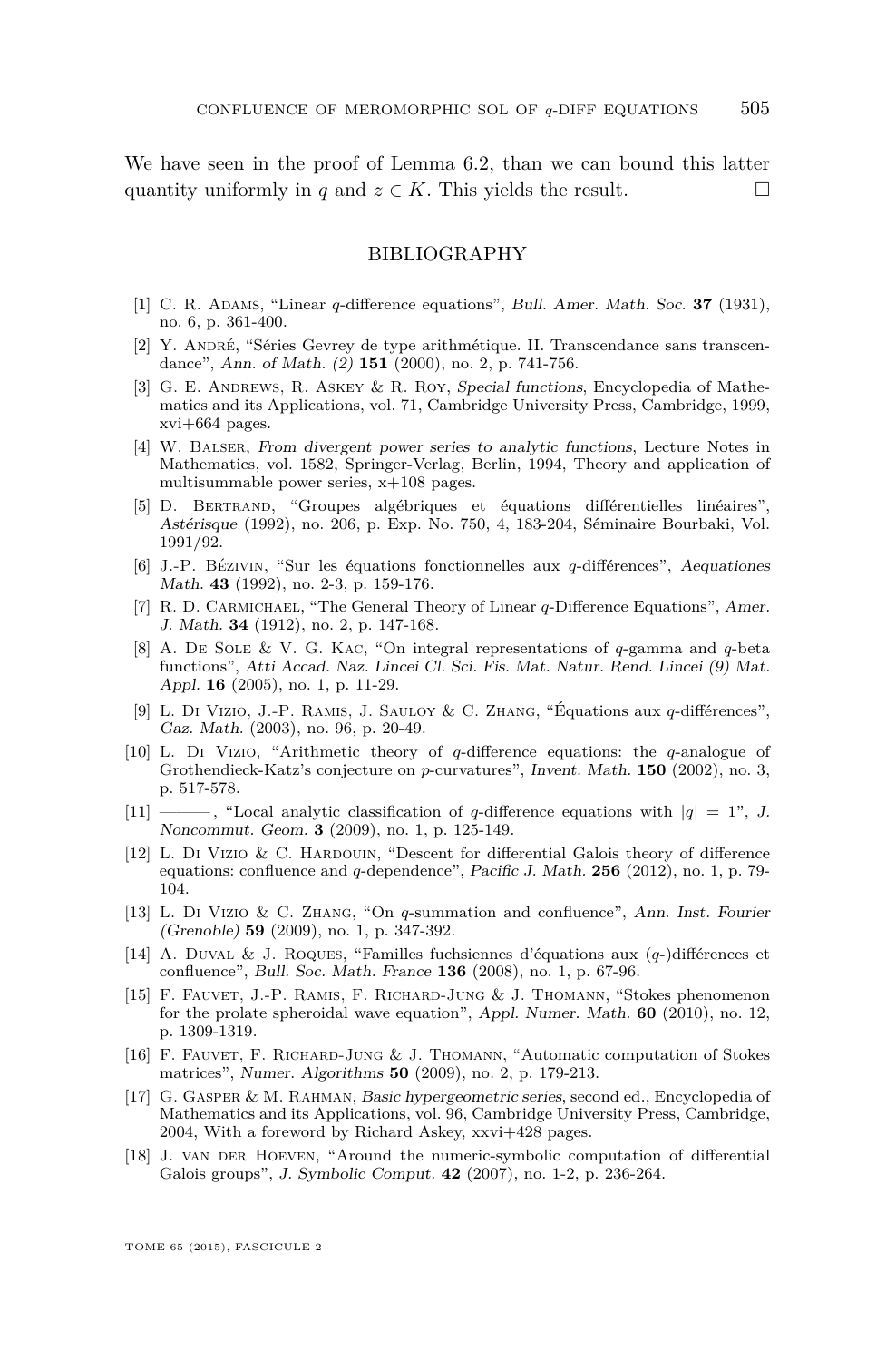- [19] A. KRIEGL & P. W. MICHOR, The convenient setting of global analysis, Mathematical Surveys and Monographs, vol. 53, American Mathematical Society, Providence, RI, 1997, x+618 pages.
- [20] M. LODAY-RICHAUD, "Introduction à la multisommabilité", Gaz. Math. (1990), no. 44, p. 41-63.
- [21] ——— , "Solutions formelles des systèmes différentiels linéaires méromorphes et sommation", Exposition. Math. **13** (1995), no. 2-3, p. 116-162.
- [22] M. LODAY-RICHAUD  $&$  P. REMY, "Resurgence, Stokes phenomenon and alien derivatives for level-one linear differential systems", J. Differential Equations **250** (2011), no. 3, p. 1591-1630.
- [23] B. Malgrange & J.-P. Ramis, "Fonctions multisommables", Ann. Inst. Fourier (Grenoble) **42** (1992), no. 1-2, p. 353-368.
- [24] B. Malgrange, "Sommation des séries divergentes", Exposition. Math. **13** (1995), no. 2-3, p. 163-222.
- [25] F. Marotte & C. Zhang, "Multisommabilité des séries entières solutions formelles d'une équation aux *q*-différences linéaire analytique", Ann. Inst. Fourier (Grenoble) **50** (2000), no. 6, p. 1859-1890 (2001).
- [26] J. Martinet & J.-P. Ramis, "Théorie de Galois différentielle et resommation", in Computer algebra and differential equations, Comput. Math. Appl., Academic Press, London, 1990, p. 117-214.
- [27] M. MEZZAROBBA, "Autour de l'évaluation numérique des fonctions D-finies. Thèse de doctorat.", PhD Thesis, Ecole polytechnique, 2001.
- [28] M. Mezzarobba & B. Salvy, "Effective bounds for P-recursive sequences", J. Symbolic Comput. **45** (2010), no. 10, p. 1075-1096.
- [29] M. van der Put & M. Reversat, "Galois theory of *q*-difference equations", Ann. Fac. Sci. Toulouse Math. (6) **16** (2007), no. 3, p. 665-718.
- [30] M. van der Put & M. F. Singer, Galois theory of linear differential equations, Grundlehren der Mathematischen Wissenschaften [Fundamental Principles of Mathematical Sciences], vol. 328, Springer-Verlag, Berlin, 2003, xviii+438 pages.
- [31] J.-P. Ramis, J. Sauloy & C. Zhang, "Local analytic classification of q-difference equations. To appear in Astérisque.", <http://arxiv.org/abs/0903.0853>.
- [32] J.-P. Ramis, "About the growth of entire functions solutions of linear algebraic *q*-difference equations", Ann. Fac. Sci. Toulouse Math. (6) **1** (1992), no. 1, p. 53-94.
- [33] ——— , "Séries divergentes et théories asymptotiques", Bull. Soc. Math. France **121** (1993), no. Panoramas et Syntheses, suppl., p. 74.
- [34] J.-P. Ramis & C. Zhang, "Développement asymptotique *q*-Gevrey et fonction thêta de Jacobi", C. R. Math. Acad. Sci. Paris **335** (2002), no. 11, p. 899-902.
- [35] P. Remy, "Matrices de Stokes-Ramis et constantes de connexion pour les systèmes différentiels linéaires de niveau unique", Ann. Fac. Sci. Toulouse Math. (6) **21** (2012), no. 1, p. 93-150.
- [36] J. Roques, "Classification rationnelle et confluence des systèmes aux différences singuliers réguliers", Ann. Inst. Fourier (Grenoble) **56** (2006), no. 6, p. 1663-1699.
- [37] ——— , "Galois groups of the basic hypergeometric equations", Pacific J. Math. **235** (2008), no. 2, p. 303-322.
- [38] ——, "Generalized basic hypergeometric equations", Invent. Math. **184** (2011), no. 3, p. 499-528.
- [39] J. Sauloy, "Systèmes aux *q*-différences singuliers réguliers: classification, matrice de connexion et monodromie", Ann. Inst. Fourier (Grenoble) **50** (2000), no. 4, p. 1021-1071.